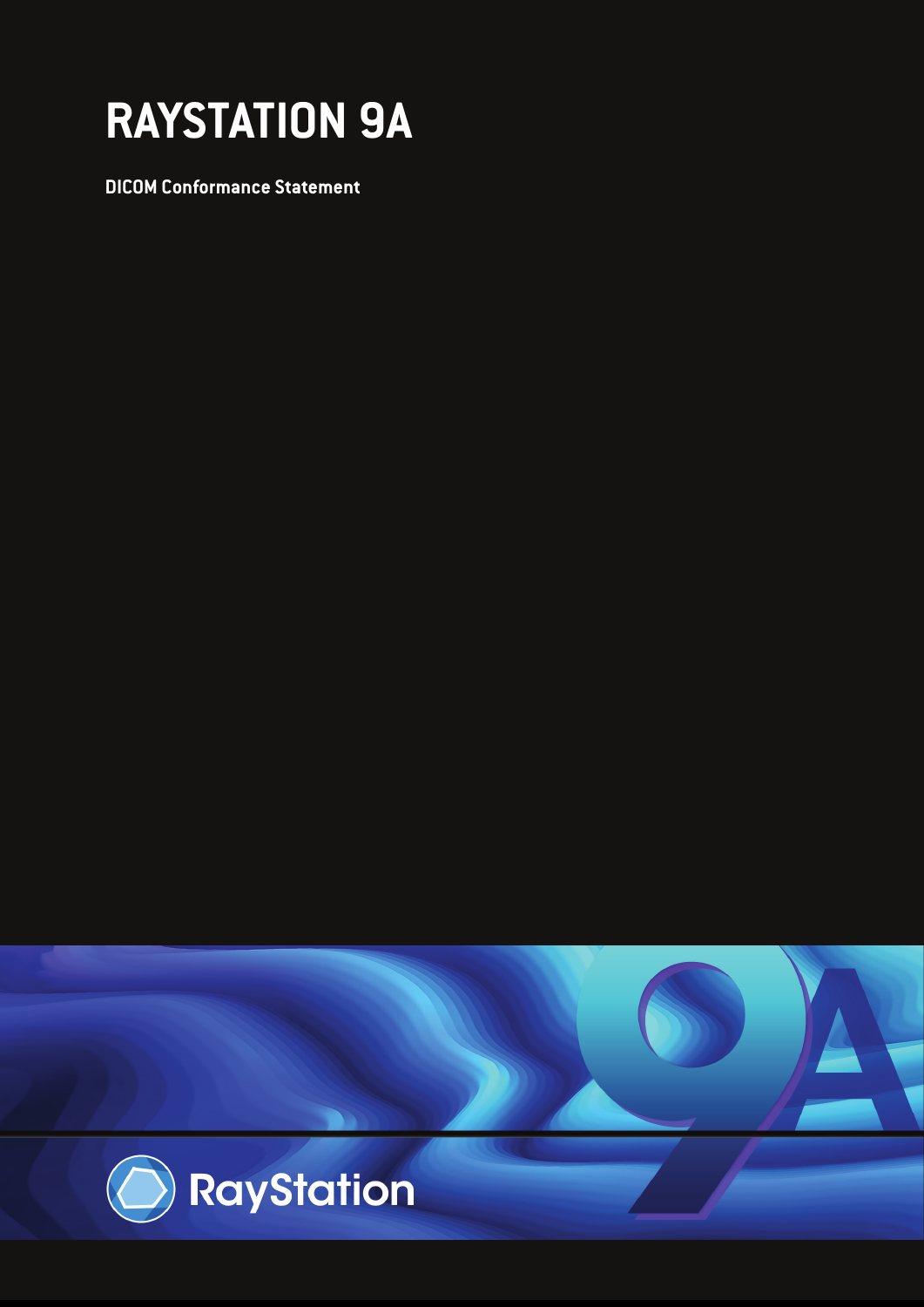#### *Copyright*

This document contains proprietary information that is protected by copyright. No part of this document maybephotocopied, reproduced or translated to another language without prior written consent of RaySearch Laboratories AB (publ).

All Rights Reserved.©2019 RaySearch Laboratories AB (publ).

#### *Trademarks*

RayStation, RayBiology, RayCare, RayStore, RayCloud, RayPlan, RaySearch Laboratoriesandthe RaySearch Laboratories logotype are trademarks of RaySearch Laboratories AB (publ).

Third party trademarks as used herein are the property of their respective owners, which are not affiliated with RaySearch Laboratories AB (publ).

RaySearch Laboratories AB (publ) including its subsidiaries is hereafter referred to as RaySearch.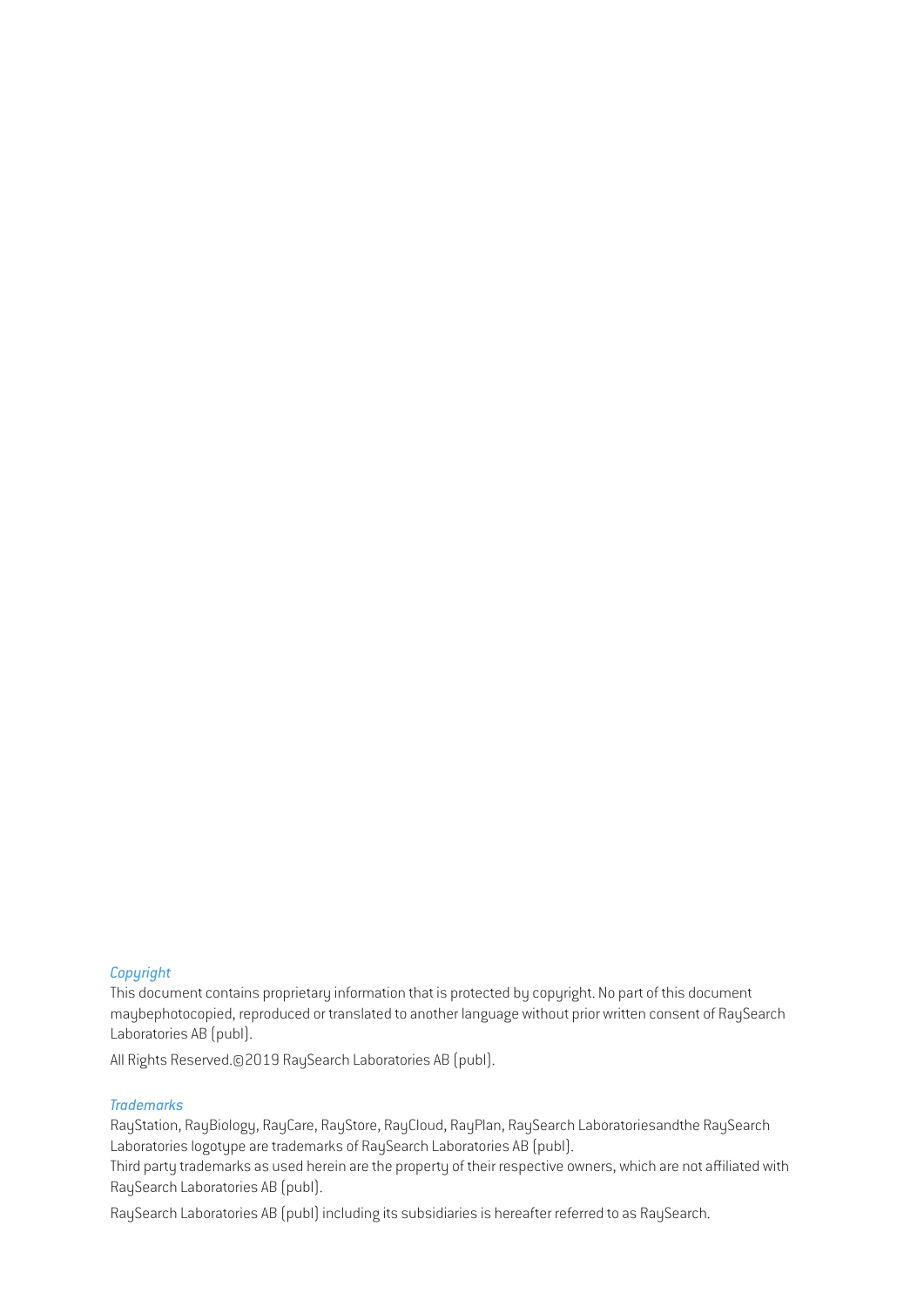# **1 OVERVIEW**

RayStation is a treatment planning system (TPS) for external beam dose delivery. The following DICOM services for receiving and sending imaging and radiotherapy data are supported.

| <b>SOP Class Name</b>                                   | <b>SOP Class UID</b>          | <b>Provider of Service</b><br>(SCP) | <b>User of Service</b><br>(SCU) |  |  |  |  |  |  |
|---------------------------------------------------------|-------------------------------|-------------------------------------|---------------------------------|--|--|--|--|--|--|
| Transfer                                                |                               |                                     |                                 |  |  |  |  |  |  |
| CT Image Storage                                        | 1.2.840.10008.5.1.4.1.1.2     | Yes                                 | Yes                             |  |  |  |  |  |  |
| MR Image Storage                                        | 1.2.840.10008.5.1.4.1.1.4     | Yes                                 | Yes                             |  |  |  |  |  |  |
| PET Image Storage                                       | 1.2.840.10008.5.1.4.1.1.128   | Yes                                 | Yes                             |  |  |  |  |  |  |
| <b>Spatial Registration Storage</b>                     | 1.2.840.10008.5.1.4.1.1.66.1  | <b>Yes</b>                          | Yes                             |  |  |  |  |  |  |
| RT Structure Set Storage                                | 1.2.840.10008.5.1.4.1.1.481.3 | Yes                                 | Yes                             |  |  |  |  |  |  |
| RT Plan Storage                                         | 1.2.840.10008.5.1.4.1.1.481.5 | Yes                                 | Yes                             |  |  |  |  |  |  |
| RT Ion Plan Storage                                     | 1.2.840.10008.5.1.4.1.1.481.8 | Yes                                 | Yes                             |  |  |  |  |  |  |
| RT Dose Storage                                         | 1.2.840.10008.5.1.4.1.1.481.2 | Yes                                 | Yes                             |  |  |  |  |  |  |
| RT Image Storage                                        | 1.2.840.10008.5.1.4.1.1.481.1 | No                                  | Yes                             |  |  |  |  |  |  |
|                                                         | Query/Retrieve                |                                     |                                 |  |  |  |  |  |  |
| Patient Root Query/Retrieve<br>Information Model - FIND | 1.2.840.10008.5.1.4.1.2.1.1   | No                                  | Yes                             |  |  |  |  |  |  |
| Study Root Query/Retrieve<br>Information Model - FIND   | 1.2.840.10008.5.1.4.1.2.2.1   | No                                  | Yes                             |  |  |  |  |  |  |
| Patient Root Query/Retrieve<br>Information Model - MOVE | 1.2.840.10008.5.1.4.1.2.1.2   | <b>No</b>                           | Yes                             |  |  |  |  |  |  |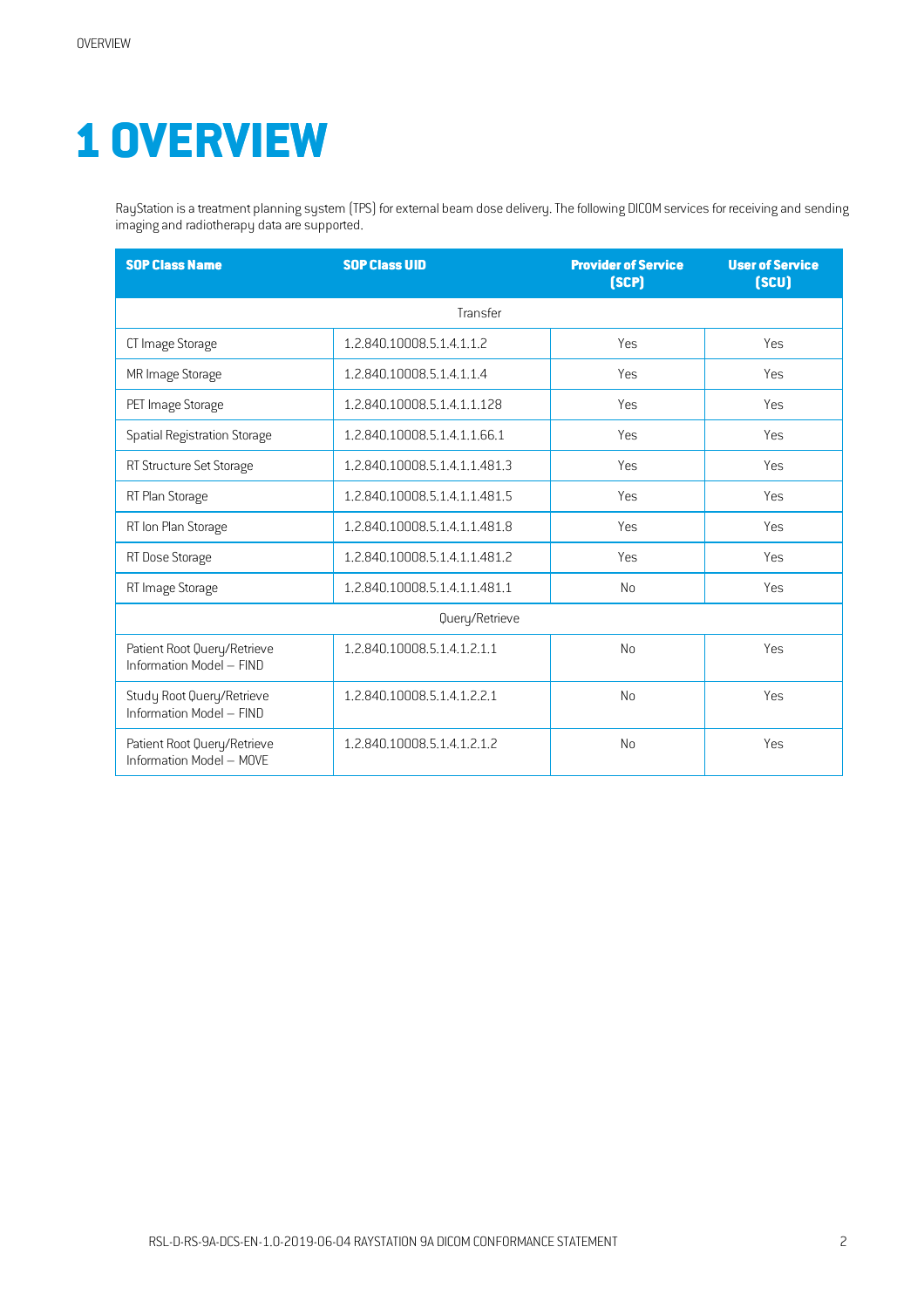# **2 INTRODUCTION**

# **2.1 REVISION HISTORY**

| Date <sup>'</sup> | <b>Wersion</b> | <b>Comment</b> |
|-------------------|----------------|----------------|
| 2019-06-04        | 1.0            | First version. |

# **2.2 REMARKS**

The scope of this DICOM Conformance Statement is to facilitate integration between RayStation and other applications. The document should be read and understood in conjunction with the DICOM Standard. DICOM adherence by itself does not guarantee interoperability. However, this document facilitate a first hand comparison for interoperability between different applications supporting compatible DICOM functionality.

This document is written for users that need to understand how RayStation will integrate into their healthcare facility. This includes both those responsible for overall imaging network policy and architecture, as well as integrators who need to have a detailed understanding of the DICOM features of the product. This document contains some basic DICOM definitions so that any reader may understand how this product implements DICOM features. However, integrators are expected to fully understand all the DICOM terminology, how the tables in this document relate to the product's functionality, and how that functionality integrates with other devices that support compatible DICOM features.

This document is not supposed to replace validation with other systems to ensure proper exchange of intended information. The user should be aware of the following important issues:

- The comparison of different Conformance Statements is just the first step towards assessing interconnectivity and interoperability between the product and other DICOM conformant equipment.
- Test proceduresshould be defined and executed to validate the required level of interoperability with specificcompatible DICOM equipment,as established by the healthcare facility.

When using RayStation together with other software, the DICOM conformance statements must be compared and relevant validation tests run. The DICOM standard by itself does not guarantee interoperability. The Conformance Statement does, however, facilitate a firstlevel comparison for interoperability between different applications supporting compatible DICOM functionality. RaySearch is also active within the IHE-RO. Contact RaySearch formore info regarding adherence to IHE-RO profiles.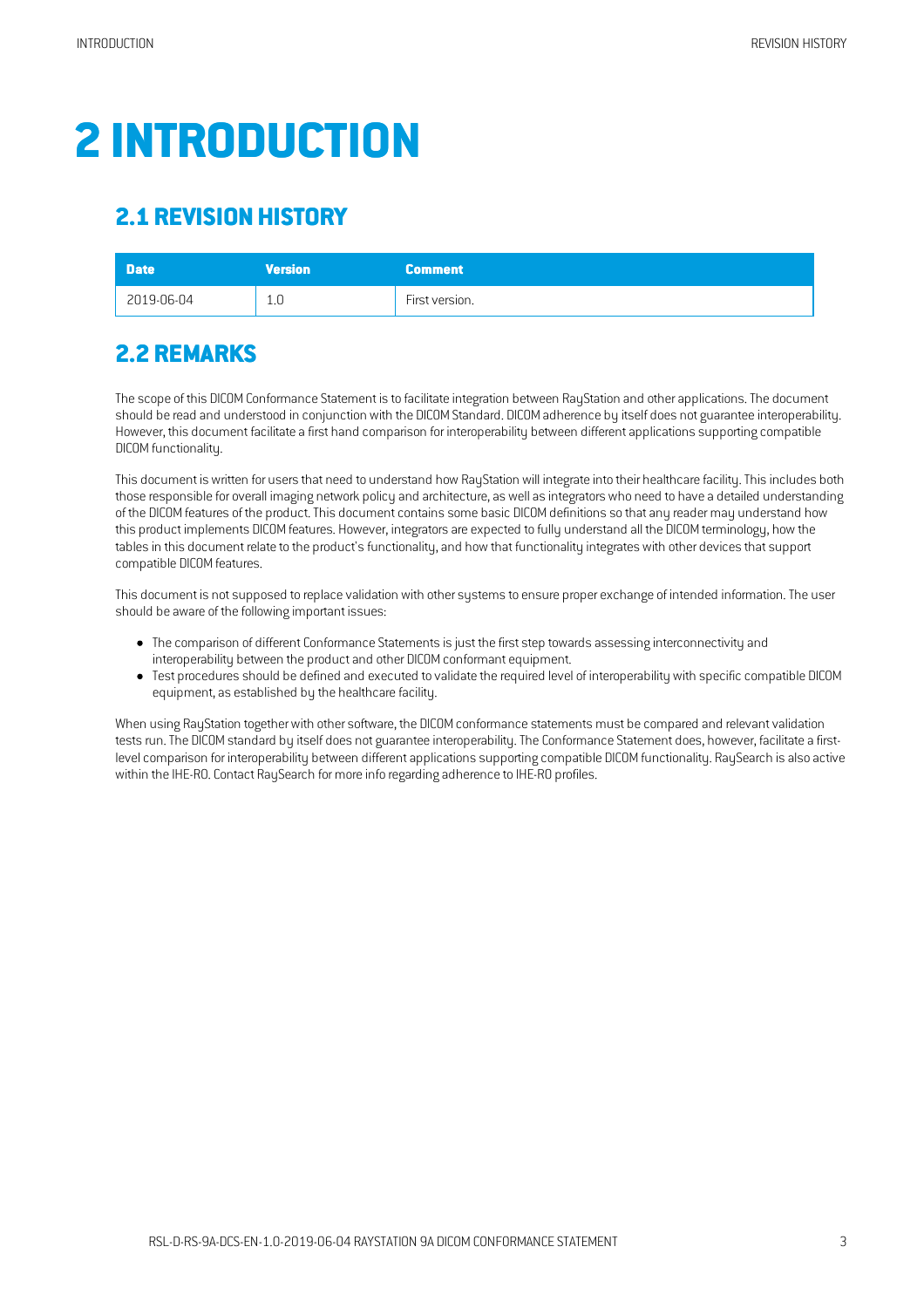# **3 NETWORKING**

# **3.1 IMPLEMENTATION MODEL**

RayStation is a treatment planning system, i.e. a software program for planning and analysis of radiation therapy plans. Typically, a treatment plan is created by importing patient images obtained from a CT scanner, importing and/or defining regions of interest (possibly with the help ofMR and PET-images), deciding on atreatmentsetup and objectives, optimizing the treatment parameters, comparing rival plans to find the best compromise, computing the clinical dose distribution, approving the plan and finally exporting the data.

The diagram below describes how RayStation interacts with the DICOMworld. RayStation consists of two DICOMApplication Entities, the client and the standalone Storage SCP service.



#### 3.1.1 Functional Definition of AEs

#### 3.1.1.1 Functional Definition of "RayStation Application Entity"

RayStation can act both as an SCU and SCP. When RayStation performs import using Query/Retrieve an internal Storage SCP temporarily is invoked automatically when quering the PACS. AE settings for RauStation are done in the separate ClinicSettings application.

#### 3.1.1.2 Functional Definition of "RayStation Storage SCP Service"

For transfers when the RayStation client is not running the RayStation Storage SCP Service is provided. This is a standalone Storage SCP service accepting incoming DICOM transfers and saving the files to a network share. The user then manually imports the data to the RayStation database using aversion of the file-based import in the RayStation client.

## **3.2 TRANSFER SYNTAX**

RayStation import supports Implicit VR Little Endian Transfer Syntax (1.2.840.10008.1.2) and Explicit VR Little Endian Transfer Syntax (1.2.840.10008.1.2.1).The Transfer Syntax used for exportcan be configured in the Clinic Settingsapplication. AdditionalTransfer Syntaxes might be supported for import, such as compressed images. Please contact RaySearch if more information is required.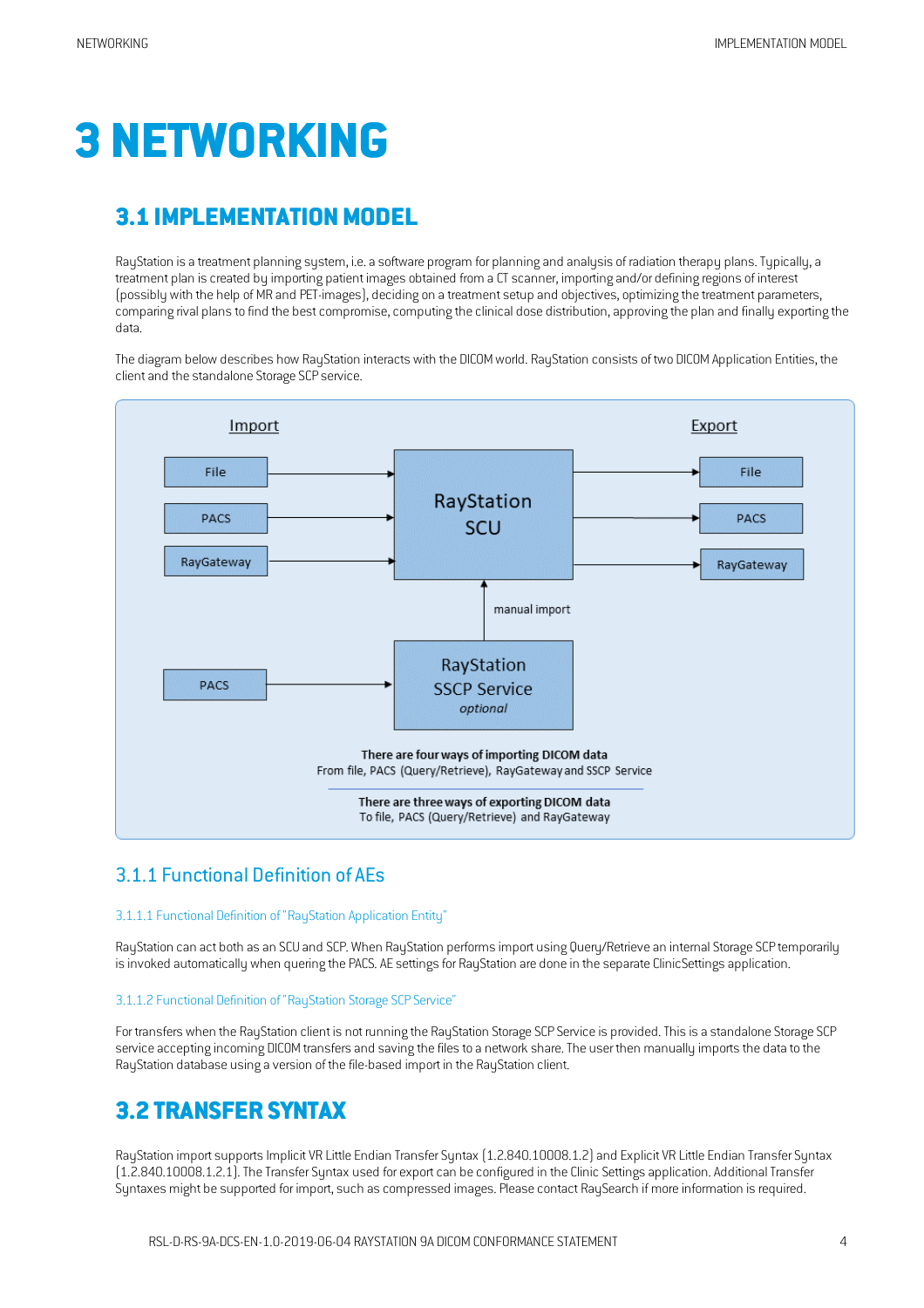# **3.3 SUPPORTED CHARACTER SETS**

RayStation supports ISO IR 100 (Latin-1) and ISO IR 192 (Unicode). The exported character set is ISO IR 100 by default can be changed in the Clinic Settings application.

Importing datasets with othercharactersetsmight lead to undefined behavior. Characterset isvalidated when importing data but not when exporting data. Usage of non-latin characters must be validated carefully by end users.

# **3.4 IMPORTING DATA**

#### 3.4.1 Supported Sources

There are four ways to import DICOM data into RayStation: File, PACS, RayGateway and Storage SCP. Imported CT, MR and PET datasets are stored without modification. All RT modalities are converted into internal representions and the original data will NOT be avaible for export.

Applying filters permanently modifies the imported data but usually does not regenerate the UID values.

#### 3.4.1.1 File

Using File source will scan directories and filter files according to the selected file mask. DICOM datasets will be presented according the a Patient/Study/Series model similar to Query/Retrieve.

Sub-directories is scanned when expanded. The complete directory structure can be scanned by checking the top directory. This will recursively scan all directories and can take a long time. Cancellation of this process is not supported in this version of RayStation.

#### 3.4.1.2 PACS

Using PACS source will use the Query/Retrieve services using DIMSE-C C-FIND and C-MOVE. PACS endpoints must be configured in the Clinic Settings applications. Universal matching for patients is not allowed (when the search term is empty or contains wildcards only, e.g. "\*", "\*\*", or "?").

Only a single patient can be selected. Patient, Study and Series nodes can be expanded to list more details, which initiates C-FIND requests. Complete patient datacan be retrieved by checking the patient node. It is not possible to cancel ongoing queries.

Once the Import button is clicked, RayStation will C-MOVE requests for all selected series. Cancellation of this process is not supported in this version of RayStation.

#### 3.4.1.3 RayGateway

Using RayGateway source will behave differently depending on the endpoint system. Please contact RaySearch if more information is required.

#### 3.4.1.4 Storage SCP

If "Storage SCP Directory" has been configured in the Clinic Settings application the Storage SCP source will be available. The directory is scanned for session folders are listed in the same way as a directory structure. The user also has the option of automatically deleting the files from the DICOM Inbox after succesful import.

The RayStation Storage SCP service is designed to listen to incoming DICOM datasets and writes them to the "DICOM Inbox". All incoming DICOM datasets are stored in session folders grouped by Remote AE Title, Date and Patient ID.

If the service is unable to save the incoming files (e.g. not enough storage space), the network assocation is aborted. As the DICOM Inbox is only regarded as a temporary storage location, the service is setup to delete the folders in the DICOM Inbox after a defined number of days.

## **3.5 EXPORTING DATA**

#### 3.5.1 Supported Targets

RayStation supports DICOMexport to file or PACS. Exported image sets will be identical to the imported data with the exception that patient information is replaced to match the RayStation patient (as shown in Patient Data Management).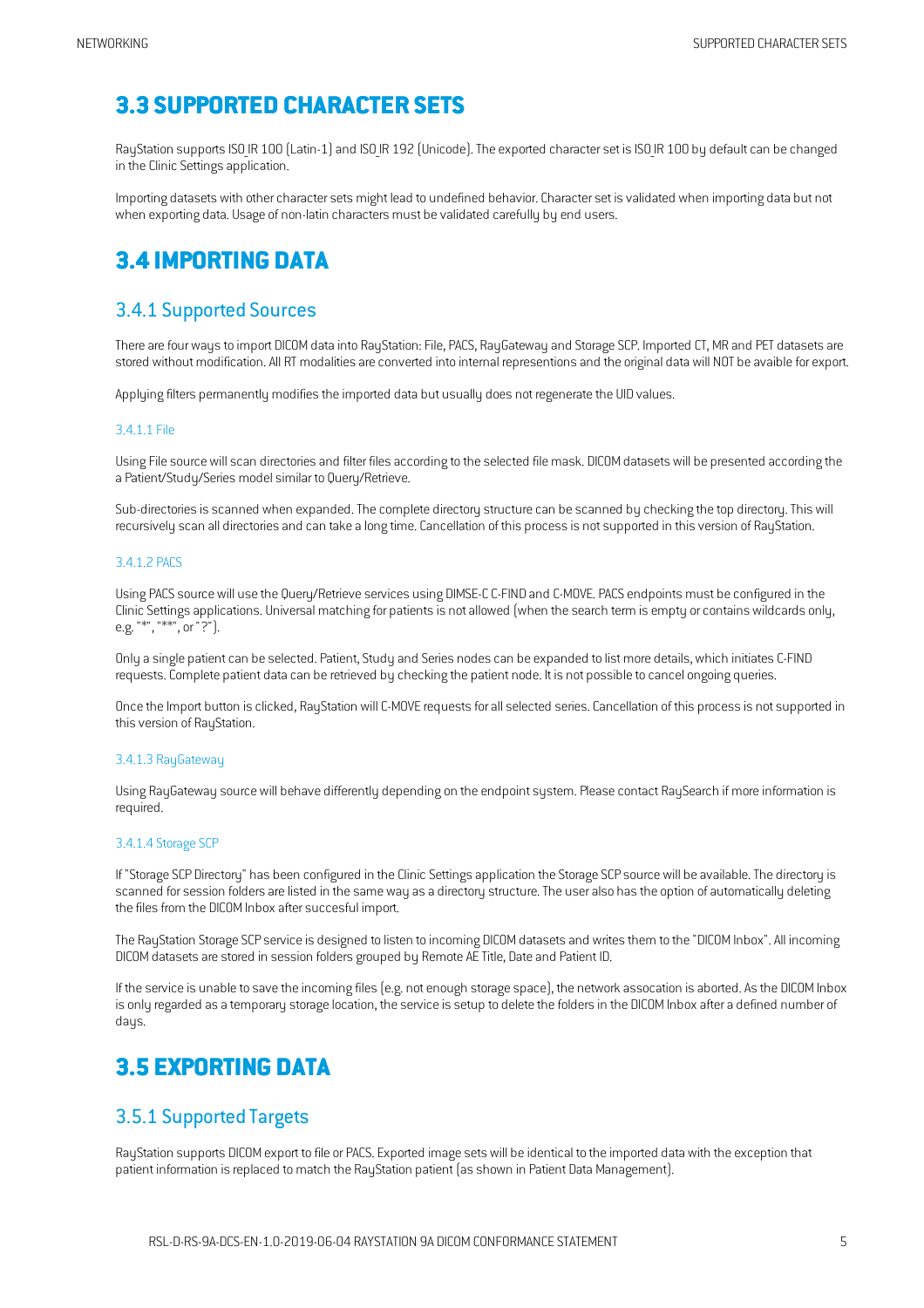#### 3.5.2 Generated RayStation UID

RayStation generates UID with the prefix 1.2.752.243.1.1. No assumptions shall be made on the format and RaySearch reserves the right to change this at any time.

#### 3.5.3 Checksums

Checksums can be enabled in the Clinic Settings application. If this feature is enabled exported RT Plans will contain the following private attributes carrying the checksum details:

- RaySearch Checksum Algorithm Version (4001,xx60)
- RaySearch Checksum Data (4001,xx60)

Contact RaySearch for a specification of the algorithm to verify this checksum.

#### 3.5.4 Anonymization

RayStation supports the Basic Profile de-identifier. No options are supported. See Table E.1-1. Application Level Confidentiality Profile Attributes in DICOM PS3.15 2018e.

Anonymization can be used when exporting DICOMand when creating patient backups. Both these features use the same underlying mechanism for cleaning DICOM datasets. Note the following limitations or deviations from the Basic Profile:

- Patient's Name (0010,0010) is replaced replaced by a user supplied value.
- $\bullet$  Patient ID (0010,0020) is replaced by a user supplied value.
- Patient's Birth Date (0010,0030) is replaced with the current date.
- Patient's Sex (0010,0040) is replaced with "0".
- Private attributes(gggg,eeee) where gggg is odd,are completely removed.*Thisis according to the standard definition of the Basic Profile but explicitly noted since thiscan significantly strip a DICOMdataset from information.*
- All Sequencesin DICOMPS3.15 2018e Table E.1-1 attributes with the action "D" (replace with a non-zero length value thatmay be a dummy value and consistent with the VR) will be removed.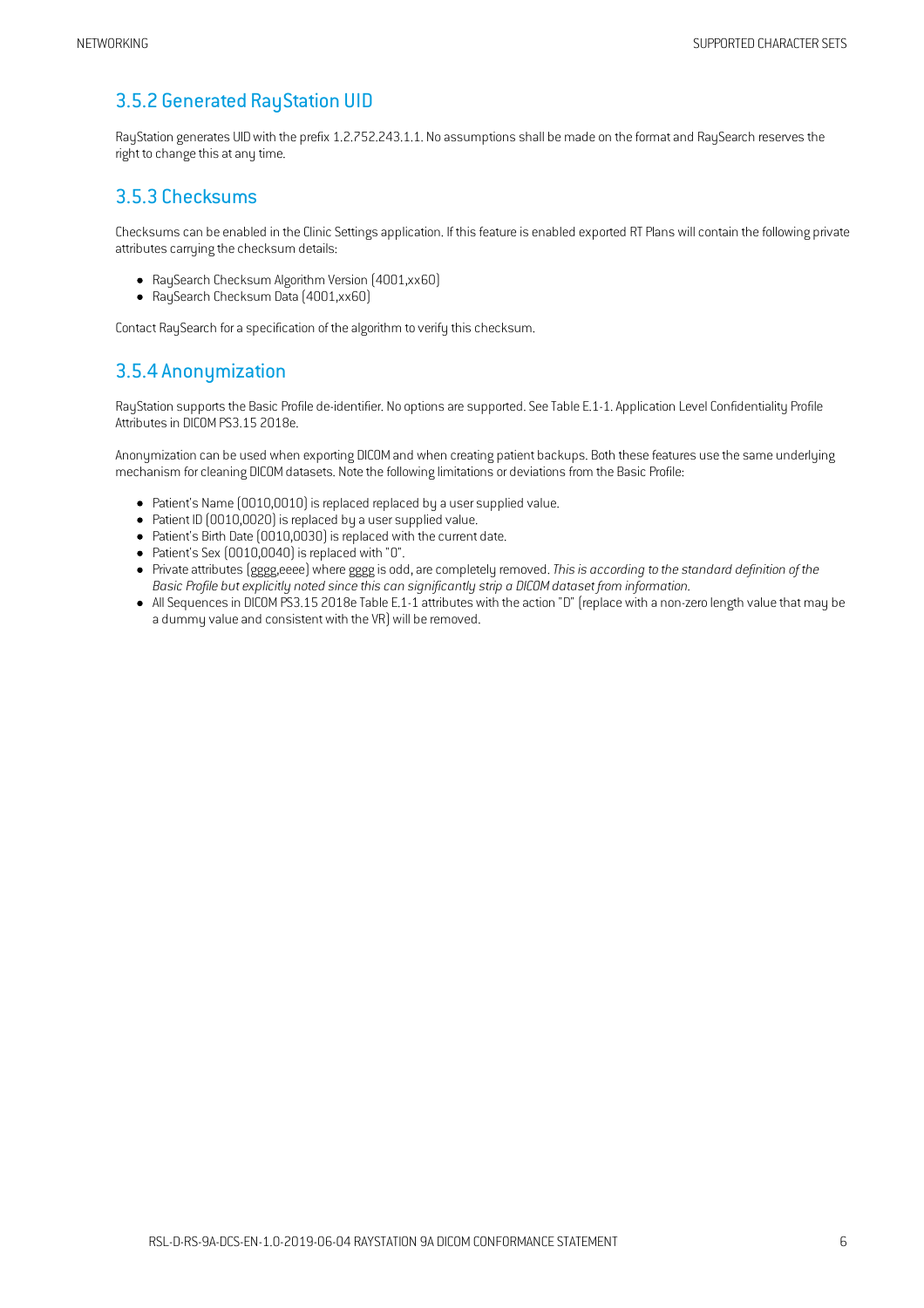# **4 IMPORTIOD DEFINITIONS**

# **4.1 CTIMAGE IOD**

Imported images are stored internally. Filters modifies data permanently.

| IE                    | <b>Module</b>             | <b>Used</b>    |
|-----------------------|---------------------------|----------------|
| Patient               | Patient Module            | Yes            |
| Study                 | General Study Module      | Yes            |
| Series                | General Series Module     | Yes            |
| Frame of<br>Reference | Frame of Reference Module | Yes            |
| Equipment             | General Equipment Module  | Yes            |
| Image                 | General Image Module      | N <sub>0</sub> |
|                       | Image Plane Module        | Yes            |
|                       | Image Pixel Module        | Yes            |
|                       | CT Image Module           | Yes            |
|                       | SOP Common Module         | Yes            |

#### 4.1.1 Patient Module

Patient attributes are read and stored when importing a new patient.

Patient ID and the first component (Last Name) of Patient's Name is the unique identifier. Differences in Patient's Sex and Patient's Birth Date are checked.

| <b>Attribute name</b> | <b>Tag</b>   | Vr | <b>Type</b>    | <b>Comment</b>                                                                                                            |
|-----------------------|--------------|----|----------------|---------------------------------------------------------------------------------------------------------------------------|
| Patient's Name        | (0010, 0010) | PN | 2              |                                                                                                                           |
| Patient ID            | (0010, 0020) | L0 | $\overline{c}$ |                                                                                                                           |
| Patient's Birth Date  | (0010, 0030) | DA | 2              |                                                                                                                           |
| Patient's Sex         | (0010, 0040) | CS | $\overline{c}$ | Empty value defaults to Unknown gender.<br>Supported values:<br>$\bullet$ M - Male<br>• F - Female<br>$\bullet$ 0 - Other |

#### 4.1.2 General Study Module

| <b>Attribute name</b> | <b>Tag</b>   | ۷r        | <b>Tupe</b> | <b>Comment</b>                                 |
|-----------------------|--------------|-----------|-------------|------------------------------------------------|
| Study Instance UID    | [0020,0000]  | UI        |             | Stored when importing a new case but not used. |
| Study Date            | (0008,0020)  | DA        |             |                                                |
| Study Time            | (0008, 0030) | <b>TM</b> |             |                                                |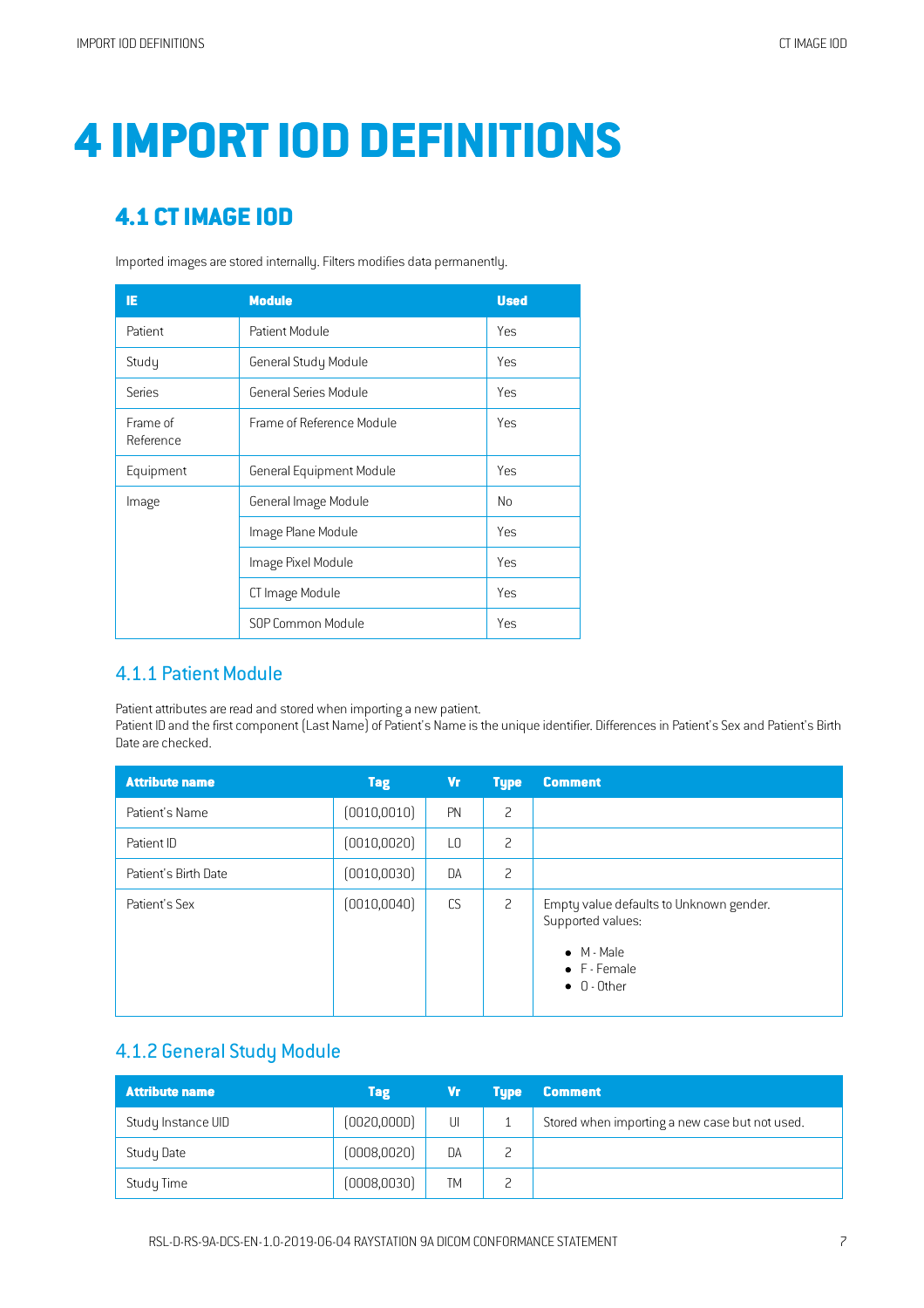| Referring Physician's Name | (0008,0090)  | PN        | Stored as Case Physician when importing a new<br>case. |
|----------------------------|--------------|-----------|--------------------------------------------------------|
| Study ID                   | (0020, 0010) | <b>SH</b> |                                                        |
| <b>Accession Number</b>    | (0008, 0050) | <b>SH</b> |                                                        |
| Study Description          | (0008, 1030) |           |                                                        |

### 4.1.3 General Series Module

| <b>Attribute name</b> | <b>Tag</b>   | <b>Vr</b>       | <b>Type</b>  | <b>Comment</b>                                                   |
|-----------------------|--------------|-----------------|--------------|------------------------------------------------------------------|
| Modality              | (0008,0060)  | CS              | $\mathbf{1}$ | Supported value: CT.                                             |
| Series Instance UID   | [0020,000E]  | $\mathsf{U}$    | $\mathbf{1}$ | Stored to verify references from RT Structure Sets.              |
| Series Number         | [0020,0011]  | IS.             | 2            |                                                                  |
| Series Date           | [0008,0021]  | <b>DA</b>       | 3            |                                                                  |
| Series Time           | (0008,0031)  | <b>TM</b>       | 3            |                                                                  |
| Protocol Name         | [0018, 1030] | $\overline{10}$ | 3            | Used to identify Imaging System during import.                   |
| Series Description    | (0008, 103E) | $\overline{10}$ | 3            |                                                                  |
| Patient Position      | [0018, 5100] | C.S             | SC.          | Supported values: HFS, HFP, FFS, FFP, HFDR, HFDL,<br>FFDR, FFDL. |

### 4.1.4 Frame of Reference Module

| Attribute name         | Tag          |    | <b>Type Comment</b>                                               |
|------------------------|--------------|----|-------------------------------------------------------------------|
| Frame of Reference UID | (0020, 0052) | UI | Stored internally to be used if referenced from other<br>dataset. |

### 4.1.5 General Equipment Module

| <b>Attribute name</b> | <b>Tag</b>   |           | <b>Tupe</b> | <b>Comment</b>                                                                                               |
|-----------------------|--------------|-----------|-------------|--------------------------------------------------------------------------------------------------------------|
| <b>Station Name</b>   | (0008, 1010) | <b>SH</b> |             | Used to identify the correct CT-to-Density table.                                                            |
| Pixel Padding Value   | [0028, 0120] | US SS     | 1C          | If pixel padding is present within the region used for<br>dose computation, the resulting dose may be wrong. |

# 4.1.6 Image Plane Module

| <b>Attribute name</b>       | <b>Tag</b>  | Vr             | Tupe | <b>Comment</b>                                                                                                                            |
|-----------------------------|-------------|----------------|------|-------------------------------------------------------------------------------------------------------------------------------------------|
| Pixel Spacing               | [0028,0030] | D <sub>S</sub> |      | Cannot be greater than 5 mm.                                                                                                              |
| Image Orientation (Patient) | [0020,0037] | D.S            |      | Image orientation must be transversal.                                                                                                    |
| Image Position (Patient)    | [0020,0032] | <b>DS</b>      |      | Converted to internal image corner. Used to find slice<br>direction, which must be constant througout the<br>series and along the Z-axis. |

### 4.1.7 Image Pixel Module

| <b>Attribute name</b><br><b>Example 2</b> Vr Type Comment |
|-----------------------------------------------------------|
|-----------------------------------------------------------|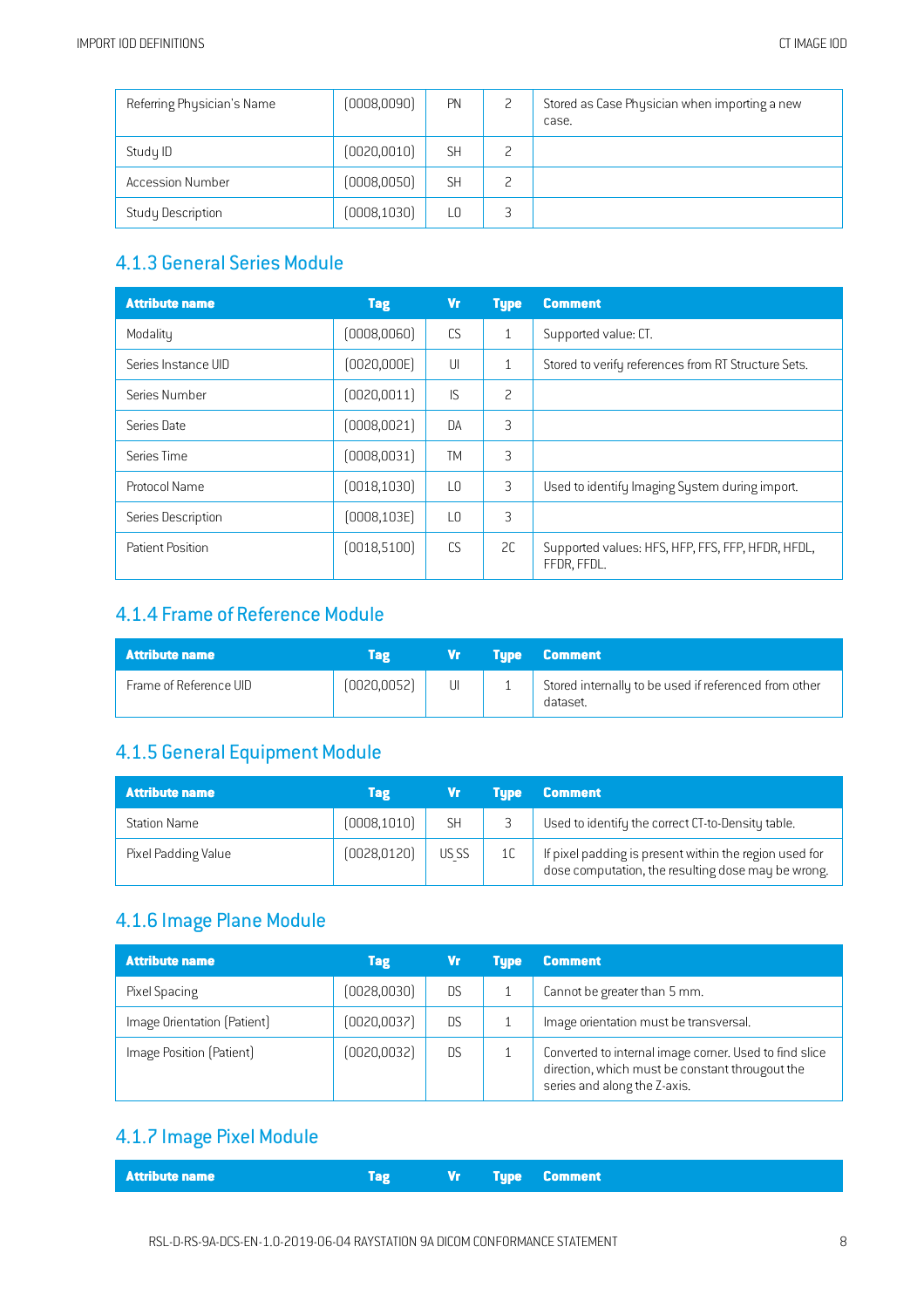| Samples per Pixel          | [0028,0002]  | <b>US</b> | $\mathbf{1}$ | Supported value: 1.           |
|----------------------------|--------------|-----------|--------------|-------------------------------|
| Photometric Interpretation | [0028,0004]  | CS        | 1            | Supported value: MONOCHROME2. |
| Rows                       | [0028,0010]  | <b>US</b> | $\mathbf{1}$ |                               |
| Columns                    | [0028, 0011] | <b>US</b> | $\mathbf{1}$ |                               |
| <b>Bits Allocated</b>      | [0028, 0100] | <b>US</b> | $\mathbf{1}$ | Supported value: 16.          |
| <b>Bits Stored</b>         | [0028, 0101] | <b>US</b> | $\mathbf{1}$ |                               |
| High Bit                   | [0028, 0102] | <b>US</b> | $\mathbf{1}$ |                               |
| Pixel Representation       | [0028, 0103] | <b>US</b> | $\mathbf{1}$ | Supported values: 0, 1.       |
| Pixel Data                 | [7FE0,0010]  | OB OW     | 1C           |                               |
| Pixel Padding Range Limit  | [0028, 0121] | US SS     | 1C           |                               |

### 4.1.8 CT Image Module

| <b>Attribute name</b>      | <b>Tag</b>   | <b>Vr</b> | <b>Type</b>  | <b>Comment</b>                                                                                               |
|----------------------------|--------------|-----------|--------------|--------------------------------------------------------------------------------------------------------------|
| Image Type                 | [0008,0008]  | <b>CS</b> | $\mathbf{1}$ |                                                                                                              |
| Samples per Pixel          | [0028,0002]  | <b>US</b> | $\mathbf{1}$ | Supported value: 1.                                                                                          |
| Photometric Interpretation | [0028,0004]  | CS        | 1            | Supported value: MONOCHROME2.                                                                                |
| <b>Bits Allocated</b>      | [0028, 0100] | <b>US</b> | $\mathbf{1}$ | Supported value: 16.                                                                                         |
| <b>Bits Stored</b>         | [0028, 0101] | <b>US</b> | $\mathbf{1}$ | Must be greater than 0 and less than or equal to Bits<br>Allocated.<br>Supported values: 12, 13, 14, 15, 16. |
| High Bit                   | [0028, 0102] | <b>US</b> | $\mathbf{1}$ | Must be equal to "Bits Stored - 1".                                                                          |
| Rescale Intercept          | [0028, 1052] | <b>DS</b> | $\mathbf{1}$ |                                                                                                              |
| Rescale Slope              | [0028, 1053] | <b>DS</b> | $\mathbf{1}$ |                                                                                                              |
| Rescale Type               | [0028, 1054] | L0        | 1C           | Supported value: HU.                                                                                         |

### 4.1.9 SOP Common Module

| <b>Attribute name</b>  | <b>Tag</b>   | Vr        | <b>Type</b>    | <b>Comment</b>                                                    |
|------------------------|--------------|-----------|----------------|-------------------------------------------------------------------|
| SOP Class UID          | (0008, 0016) | UI        |                | Supported value: 1.2.840.10008.5.1.4.1.1.2.                       |
| SOP Instance UID       | (0008, 0018) | UI        |                | Stored internally to be used if referenced from other<br>dataset. |
| Specific Character Set | (0008,0005)  | CS.       | 1 <sup>C</sup> | Supported values: ISO IR 100, ISO IR 192.                         |
| Instance Creation Date | (0008, 0012) | <b>DA</b> | 3              |                                                                   |
| Instance Creation Time | (0008, 0013) | TM        | 3              |                                                                   |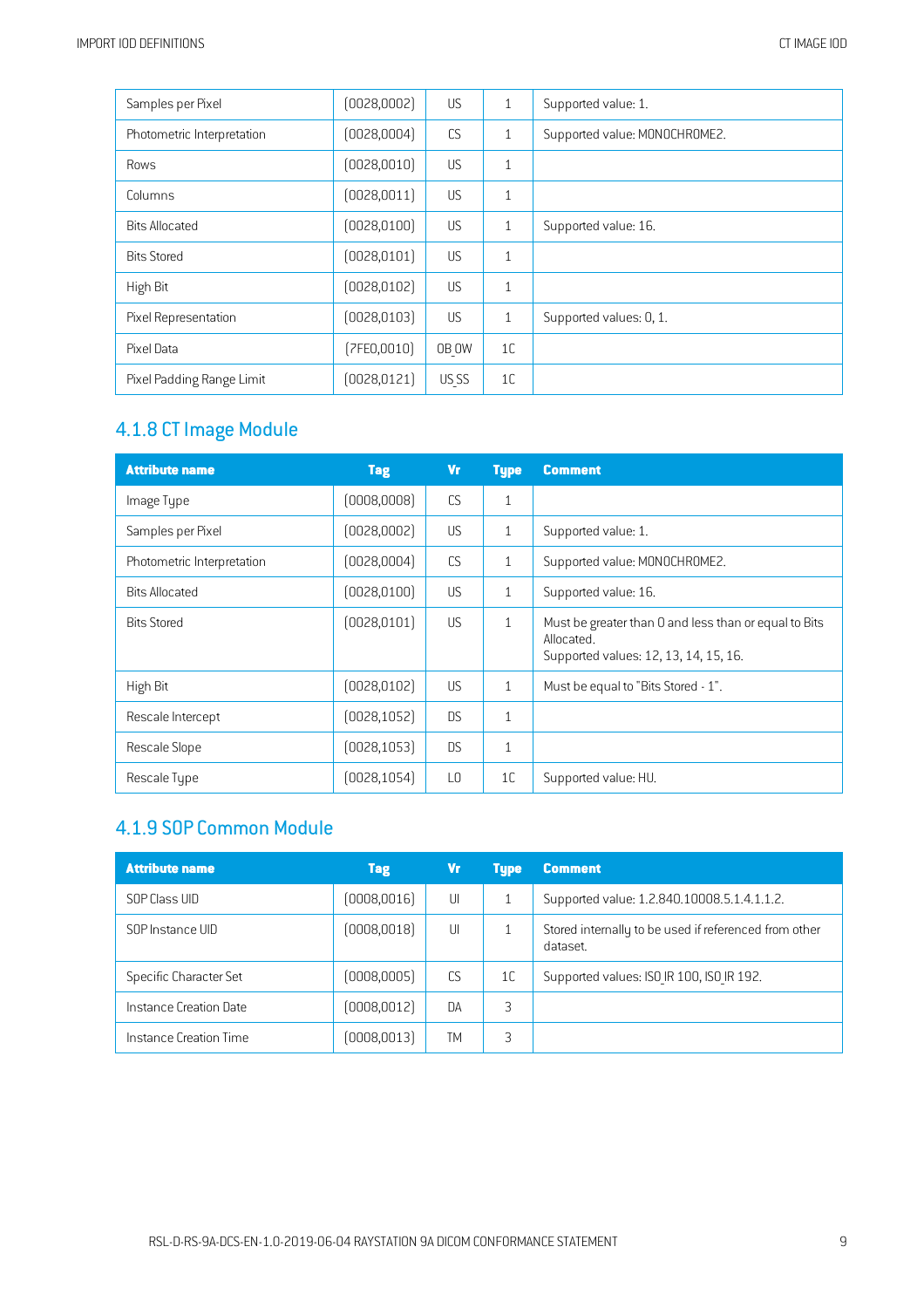# **4.2MR IMAGE IOD**

Imported images are stored internally. Filters modifies data permanently.

| ΙE                    | <b>Module</b>                   | <b>Used</b>    |
|-----------------------|---------------------------------|----------------|
| Patient               | Patient Module                  | Yes            |
| Study                 | General Study Module            | Yes            |
| Series                | General Series Module           | Yes            |
| Frame of<br>Reference | Frame of Reference Module       | Yes            |
| Equipment             | <b>General Equipment Module</b> | Yes            |
| Image                 | General Image Module            | N <sub>0</sub> |
|                       | Image Plane Module              | Yes            |
|                       | Image Pixel Module              | Yes            |
|                       | MR Image Module                 | Yes            |
|                       | SOP Common Module               | Yes            |

#### 4.2.1 Patient Module

Patient attributes are read and stored when importing a new patient.

Patient ID and the first component (Last Name) of Patient's Name is the unique identifier. Differences in Patient's Sex and Patient's Birth Date are checked.

| <b>Attribute name</b> | <b>Tag</b>   | Vr             | <b>Type</b>    | <b>Comment</b>                                                                                                            |
|-----------------------|--------------|----------------|----------------|---------------------------------------------------------------------------------------------------------------------------|
| Patient's Name        | [0010, 0010] | PN             | 2              |                                                                                                                           |
| Patient ID            | [0010, 0020] | L <sub>0</sub> | $\overline{c}$ |                                                                                                                           |
| Patient's Birth Date  | (0010, 0030) | DA             | 2              |                                                                                                                           |
| Patient's Sex         | (0010, 0040) | CS             | 2              | Empty value defaults to Unknown gender.<br>Supported values:<br>$\bullet$ M - Male<br>• F - Female<br>$\bullet$ 0 - Other |

#### 4.2.2 General Study Module

| <b>Attribute name</b>      | <b>Tag</b>   | <b>Vr</b> | <b>Type</b>              | <b>Comment</b>                                         |
|----------------------------|--------------|-----------|--------------------------|--------------------------------------------------------|
| Study Instance UID         | [0020,0000]  | UI        | $\mathbf{1}$             | Stored when importing a new case but not used.         |
| Study Date                 | (0008, 0020) | <b>DA</b> | 2                        |                                                        |
| Study Time                 | (0008, 0030) | <b>TM</b> | 2                        |                                                        |
| Referring Physician's Name | (0008,0090)  | PN        | $\overline{\phantom{0}}$ | Stored as Case Physician when importing a new<br>case. |
| Study ID                   | [0020, 0010] | <b>SH</b> | 2                        |                                                        |
| <b>Accession Number</b>    | (0008, 0050) | <b>SH</b> | 2                        |                                                        |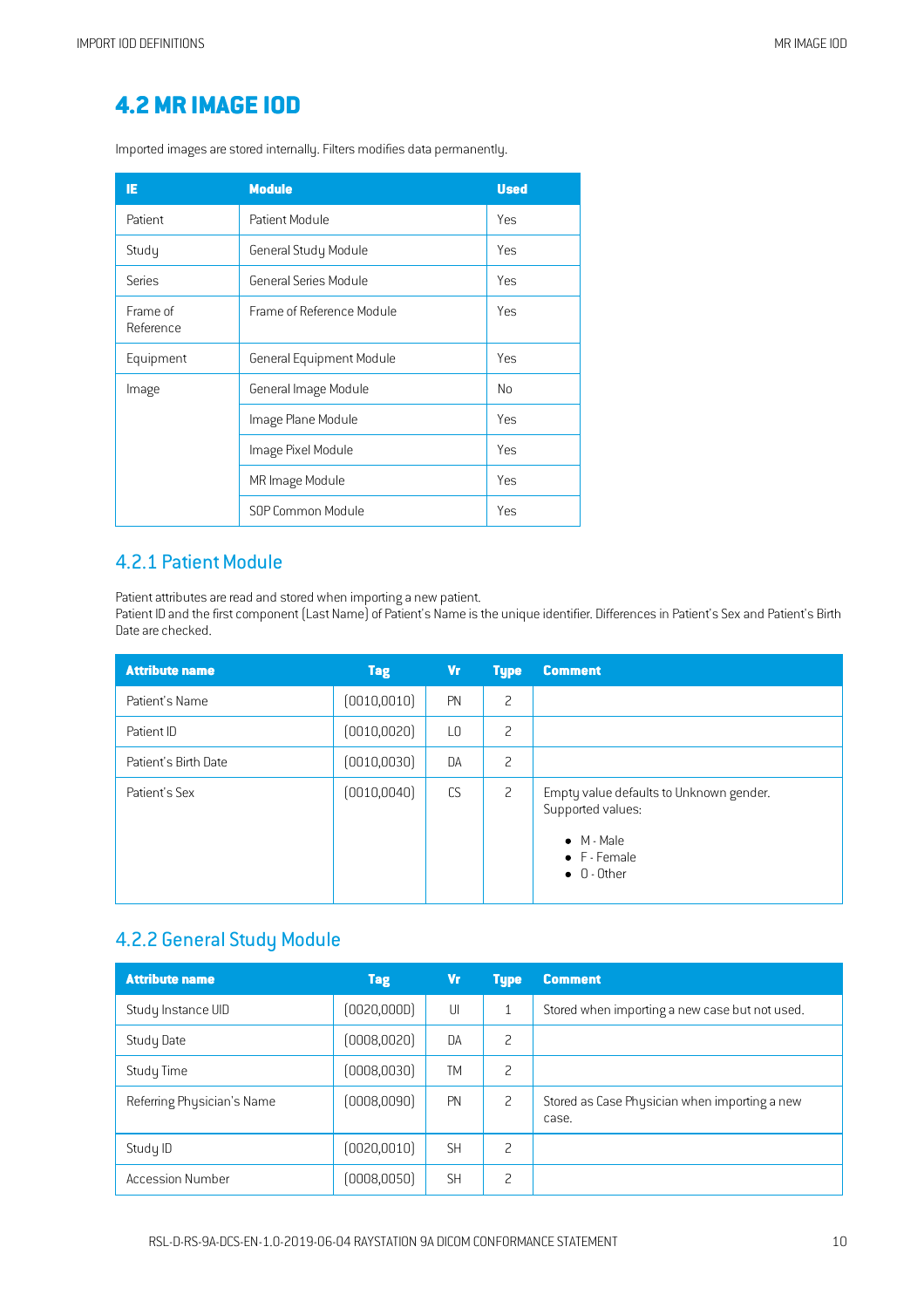#### 4.2.3 General Series Module

| <b>Attribute name</b> | <b>Tag</b>   | <b>Vr</b>       | <b>Type</b> | <b>Comment</b>                                      |
|-----------------------|--------------|-----------------|-------------|-----------------------------------------------------|
| Modality              | (0008,0060)  | <b>CS</b>       | 1           | Supported value: MR.                                |
| Series Instance UID   | (0020,000E)  | $  \cdot  $     | 1           | Stored to verify references from RT Structure Sets. |
| Series Number         | (0020, 0011) | IS.             | 2           |                                                     |
| Series Date           | (0008, 0021) | DA              | 3           |                                                     |
| Series Time           | (0008,0031)  | <b>TM</b>       | 3           |                                                     |
| <b>Protocol Name</b>  | (0018, 1030) | $\overline{10}$ | 3           | Used to identify Imaging System during import.      |
| Series Description    | (0008, 103E) | $\overline{10}$ | 3           |                                                     |
| Patient Position      | [0018, 5100] | CS              | SC          | Supported values: HFS, HFP, FFS, FFP.               |

## 4.2.4 Frame of Reference Module

| <b>Attribute name</b>  | Tag          | Vr i | <b>Type Comment</b>                                               |
|------------------------|--------------|------|-------------------------------------------------------------------|
| Frame of Reference UID | (0020, 0052) | UL   | Stored internally to be used if referenced from other<br>dataset. |

### 4.2.5 General Equipment Module

| <b>Attribute name</b> | <b>Tag</b>   | Vr    |    | <b>Type Comment</b>                                                                                          |
|-----------------------|--------------|-------|----|--------------------------------------------------------------------------------------------------------------|
| Pixel Padding Value   | [0028, 0120] | US SS | 1C | If pixel padding is present within the region used for<br>dose computation, the resulting dose may be wrong. |

### 4.2.6 Image Plane Module

| <b>Attribute name</b>       | <b>Tag</b>   | Vr        | Tupe | <b>Comment</b>                                                                                                        |
|-----------------------------|--------------|-----------|------|-----------------------------------------------------------------------------------------------------------------------|
| Pixel Spacing               | (0028,0030)  | D.S       |      | Cannot be greater than 5 mm.                                                                                          |
| Image Orientation (Patient) | (0020, 0037) | <b>DS</b> |      | All image orientations are supported, as long as row<br>and column directions are orthogonal.                         |
| Image Position (Patient)    | (0020,0032)  | D.S       |      | Converted to internal image corner. Used to find slice<br>direction, which must be constant throughout the<br>series. |

#### 4.2.7 Image Pixel Module

| <b>Attribute name</b>      | <b>Tag</b>   | Vr        | <b>Type</b>  | <b>Comment</b>                                |
|----------------------------|--------------|-----------|--------------|-----------------------------------------------|
| Samples per Pixel          | [0028,0002]  | <b>US</b> | $\mathbf{1}$ | Supported value: 1.                           |
| Photometric Interpretation | [0028,0004]  | CS        | 1            | Supported value: MONOCHROME2.                 |
| Rows                       | [0028,0010]  | <b>US</b> | $\mathbf{1}$ |                                               |
| Columns                    | [0028,0011]  | <b>US</b> | 1            |                                               |
| <b>Bits Allocated</b>      | [0028, 0100] | <b>US</b> | $\mathbf{1}$ | Supported value: 16.                          |
| <b>Bits Stored</b>         | [0028, 0101] | <b>US</b> |              | Must be equal to or less than Bits Allocated. |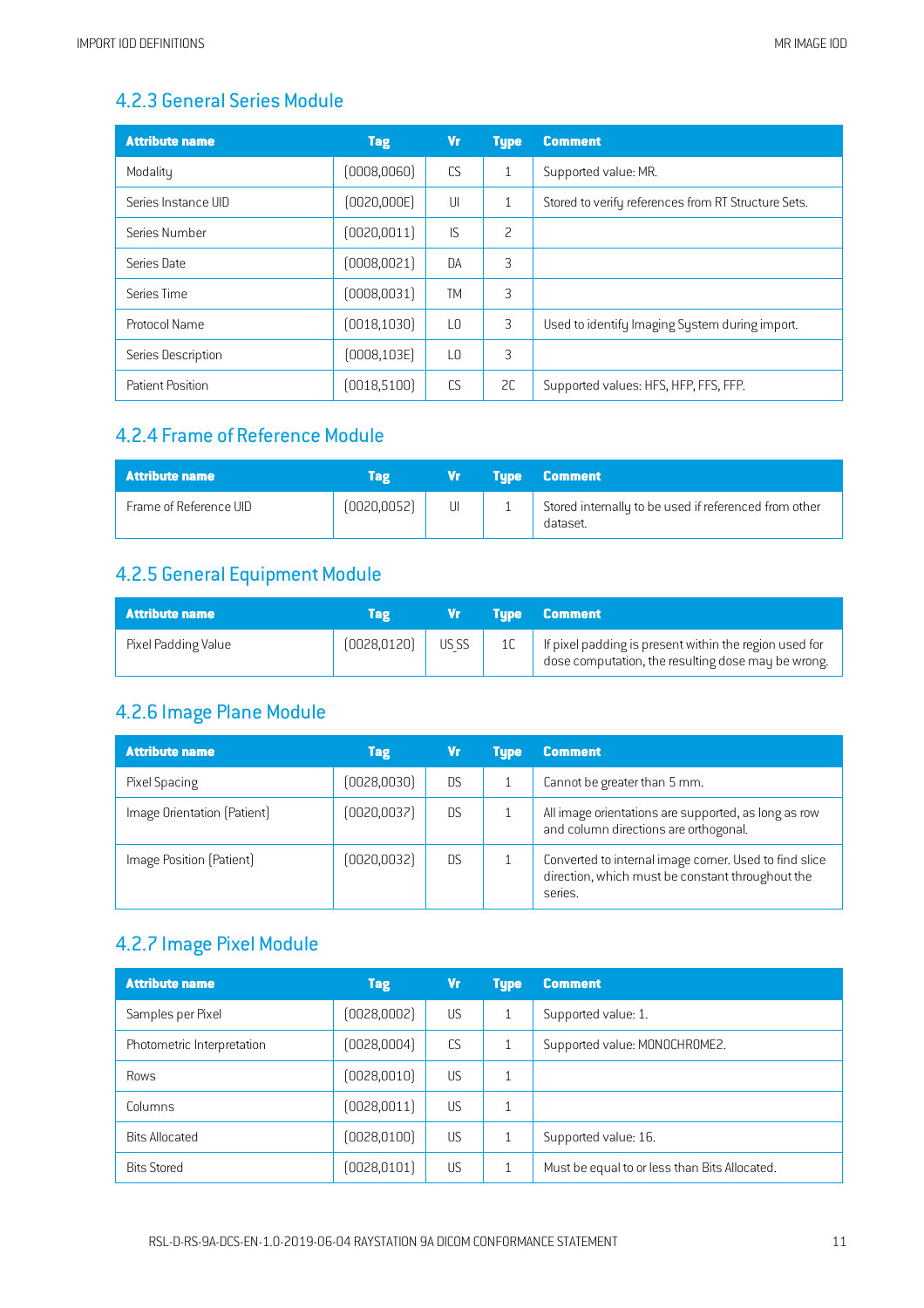| High Bit                  | (0028, 0102) | <b>US</b> | ᅩ  |                         |
|---------------------------|--------------|-----------|----|-------------------------|
| Pixel Representation      | [0028, 0103] | <b>US</b> |    | Supported values: 0, 1. |
| Pixel Data                | [7FE0,0010]  | OB OW     | 1C |                         |
| Pixel Padding Range Limit | [0028, 0121] | US SS     | 1C |                         |

# 4.2.8 MR Image Module

| <b>Attribute name</b>      | <b>Tag</b>   | Vr        | <b>Type</b>  | <b>Comment</b>                |
|----------------------------|--------------|-----------|--------------|-------------------------------|
| Image Type                 | (0008,0008)  | CS        | $\mathbf{1}$ |                               |
| Samples per Pixel          | (0028,0002)  | <b>US</b> | 1            | Supported value: 1.           |
| Photometric Interpretation | (0028,0004)  | CS        | $\mathbf{1}$ | Supported value: MONOCHROME2. |
| <b>Bits Allocated</b>      | (0028, 0100) | <b>US</b> |              | Supported value: 16.          |
| Scanning Sequence          | (0018, 0020) | CS        | 1            |                               |
| Sequence Variant           | (0018, 0021) | CS.       | $\mathbf{1}$ |                               |

# 4.2.9 SOP Common Module

| <b>Attribute name</b>  | <b>Tag</b>   | ۷r            | <b>Type</b> | <b>Comment</b>                                                    |
|------------------------|--------------|---------------|-------------|-------------------------------------------------------------------|
| SOP Class UID          | (0008, 0016) | $  \rfloor  $ |             | Supported value: 1.2.840.10008.5.1.4.1.1.4.                       |
| SOP Instance UID       | [0008,0018]  | UI            |             | Stored internally to be used if referenced from other<br>dataset. |
| Specific Character Set | (0008,0005)  | C.S           | 1C          | Supported values: ISO IR 100, ISO IR 192.                         |
| Instance Creation Date | (0008, 0012) | <b>DA</b>     | 3           |                                                                   |
| Instance Creation Time | (0008,0013)  | TM            | 3           |                                                                   |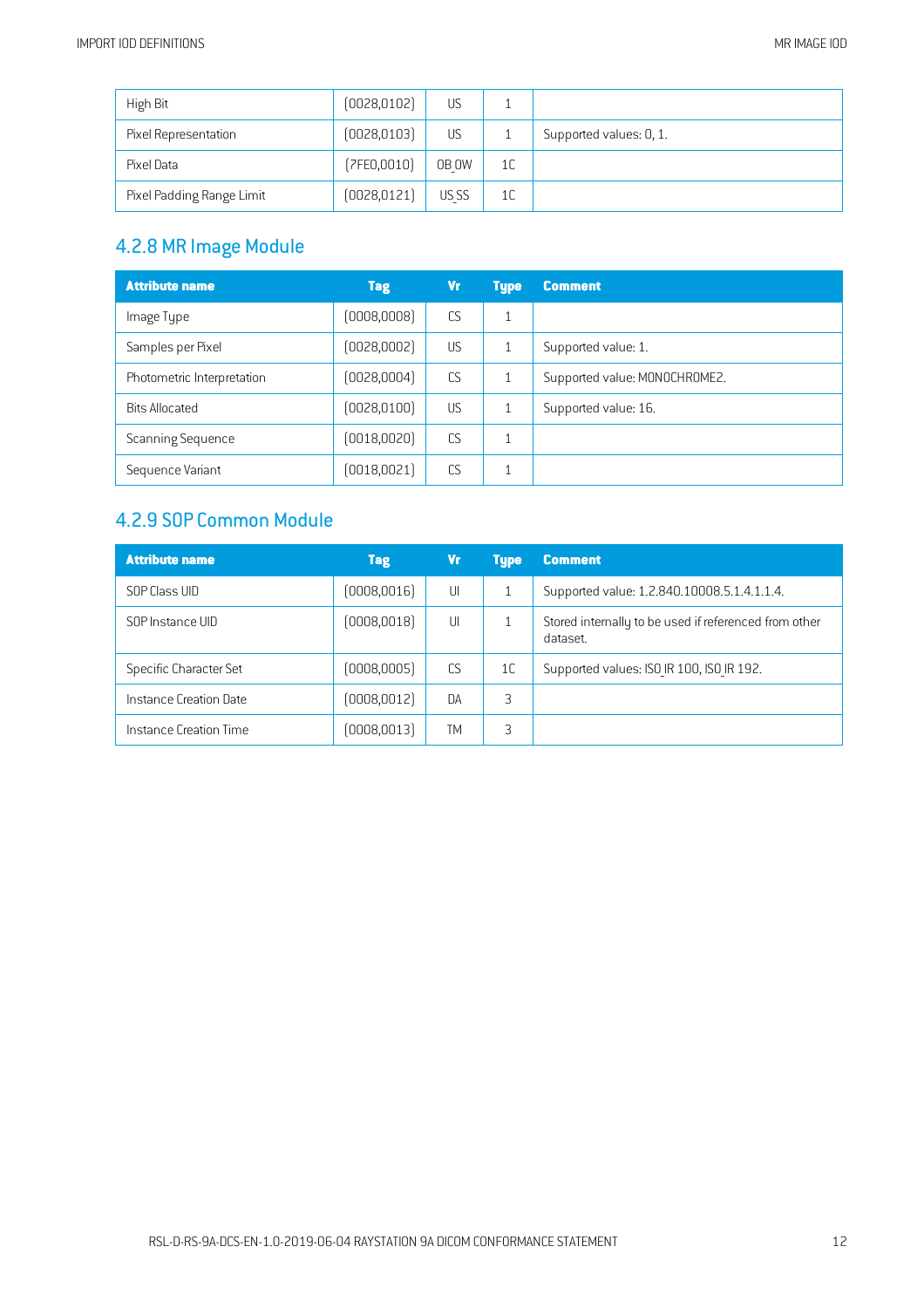# **4.3 PETIMAGE IOD**

Imported images are stored internally. Filters modifies data permanently.

| ΙE                    | <b>Module</b>                     | <b>Used</b>    |
|-----------------------|-----------------------------------|----------------|
| Patient               | Patient Module                    | Yes            |
| Study                 | General Study Module              | Yes            |
|                       | Patient Study Module              | Yes            |
| Series                | General Series Module             | Yes            |
|                       | PET Series Module                 | Yes            |
|                       | PET Isotope Module                | Yes            |
|                       | NM/PFT Patient Orientation Module | Yes            |
| Frame of<br>Reference | Frame of Reference Module         | Yes            |
| Equipment             | General Equipment Module          | Yes            |
| Image                 | General Image Module              | N <sub>0</sub> |
|                       | Image Plane Module                | Yes            |
|                       | Image Pixel Module                | Yes            |
|                       | PET Image Module                  | Yes            |
|                       | SOP Common Module                 | <b>Yes</b>     |

#### 4.3.1 Patient Module

Patient attributes are read and stored when importing a new patient.

Patient ID and the first component (Last Name) of Patient's Name is the unique identifier. Differences in Patient's Sex and Patient's Birth Date are checked.

| <b>Attribute name</b> | <b>Tag</b>   | Vr        | <b>Type</b>    | <b>Comment</b>                                                                                                                    |
|-----------------------|--------------|-----------|----------------|-----------------------------------------------------------------------------------------------------------------------------------|
| Patient's Name        | (0010, 0010) | PN        | 2              |                                                                                                                                   |
| Patient ID            | (0010, 0020) | L0        | 2              |                                                                                                                                   |
| Patient's Birth Date  | (0010, 0030) | DA        | 2              |                                                                                                                                   |
| Patient's Sex         | (0010, 0040) | <b>CS</b> | $\overline{c}$ | Empty value defaults to Unknown gender.<br>Supported values:<br>$\bullet$ M - Male<br>$\bullet$ F - Female<br>$\bullet$ 0 - Other |

#### 4.3.2 General Study Module

| <b>Attribute name</b> | Tag          | Vr | <b>Tupe</b> | <b>Comment</b>                                 |
|-----------------------|--------------|----|-------------|------------------------------------------------|
| Study Instance UID    | [0020,0000]  | UI |             | Stored when importing a new case but not used. |
| Study Date            | (0008, 0020) | DA |             |                                                |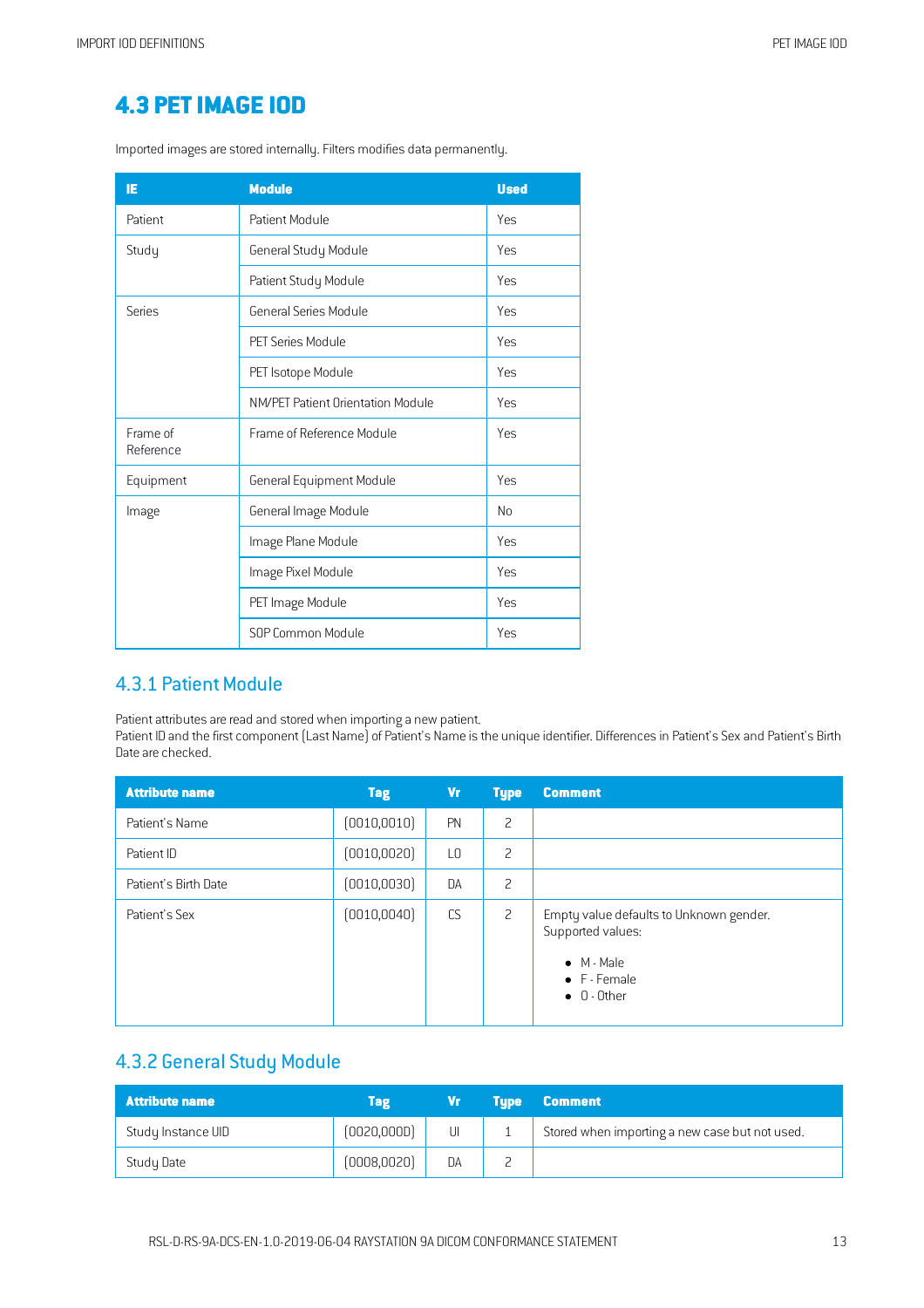| Study Time                 | (0008, 0030) | <b>TM</b> | L |                                                        |
|----------------------------|--------------|-----------|---|--------------------------------------------------------|
| Referring Physician's Name | (0008,0090)  | PN        |   | Stored as Case Physician when importing a new<br>case. |
| Study ID                   | (0020, 0010) | <b>SH</b> |   |                                                        |
| <b>Accession Number</b>    | (0008, 0050) | <b>SH</b> |   |                                                        |

### 4.3.3 Patient Study Module

| Attribute name   |              | Vr . | <b>Type Comment</b>       |
|------------------|--------------|------|---------------------------|
| Patient's Weight | [0010, 1030] | DS   | Used for SUV calculation. |

## 4.3.4 General Series Module

| <b>Attribute name</b> | <b>Tag</b>   | <b>Vr</b>       | <b>Type</b>    | <b>Comment</b>                                      |
|-----------------------|--------------|-----------------|----------------|-----------------------------------------------------|
| Modality              | (0008,0060)  | CS              | 1              | Supported value: PT.                                |
| Series Instance UID   | [0020,000E]  | $  \cdot  $     | $\mathbf{1}$   | Stored to verify references from RT Structure Sets. |
| Series Number         | [0020, 0011] | IS              | $\overline{c}$ |                                                     |
| Series Date           | [0008,0021]  | DA              | 3              |                                                     |
| Series Time           | (0008, 0031) | <b>TM</b>       | 3              |                                                     |
| Protocol Name         | [0018, 1030] | $\overline{10}$ | 3              | Used to identify the protocol during import.        |
| Series Description    | [0008, 103E] | $\overline{10}$ | 3              | Only used for display.                              |
| Patient Position      | [0018, 5100] | CS.             | SC.            | Supported values: HFS, HFP, FFS, FFP.               |

#### 4.3.5 PET Series Module

| <b>Attribute name</b> | <b>Tag</b>   | <b>Vr</b> | <b>Type</b>  | <b>Comment</b>                                                                                                                                         |
|-----------------------|--------------|-----------|--------------|--------------------------------------------------------------------------------------------------------------------------------------------------------|
| Series Date           | (0008, 0021) | DA        | $\mathbf{1}$ |                                                                                                                                                        |
| Series Time           | (0008,0031)  | <b>TM</b> | $\mathbf{1}$ |                                                                                                                                                        |
| Units                 | (0054, 1001) | <b>CS</b> | $\mathbf{1}$ | Supported values: CNTS, NONE, CM2, PCNT, CPS, BQML,<br>MGMINML, UMOLMINML, MLMING, MLG, 1CM, UMOLML,<br>PROPCNTS, PROPCPS, MLMINML, MLML, GML, STDDEV. |
| <b>Counts Source</b>  | [0054, 1002] | CS        | $\mathbf{1}$ |                                                                                                                                                        |
| Series Type           | [0054, 1000] | CS        | $\mathbf{1}$ |                                                                                                                                                        |
| Number of Slices      | [0054,0081]  | <b>US</b> | $\mathbf{1}$ |                                                                                                                                                        |
| Corrected Image       | [0028,0051]  | CS        | 2            | Must contain DECY\ATTN in order to compute SUV.                                                                                                        |
| Decay Correction      | [0054, 1102] | <b>CS</b> | $\mathbf{1}$ | Supported values:<br>NONE<br>$\bullet$<br>START - Required to compute SUV<br><b>ADMIN</b><br>$\bullet$                                                 |

# 4.3.6 PET Isotope Module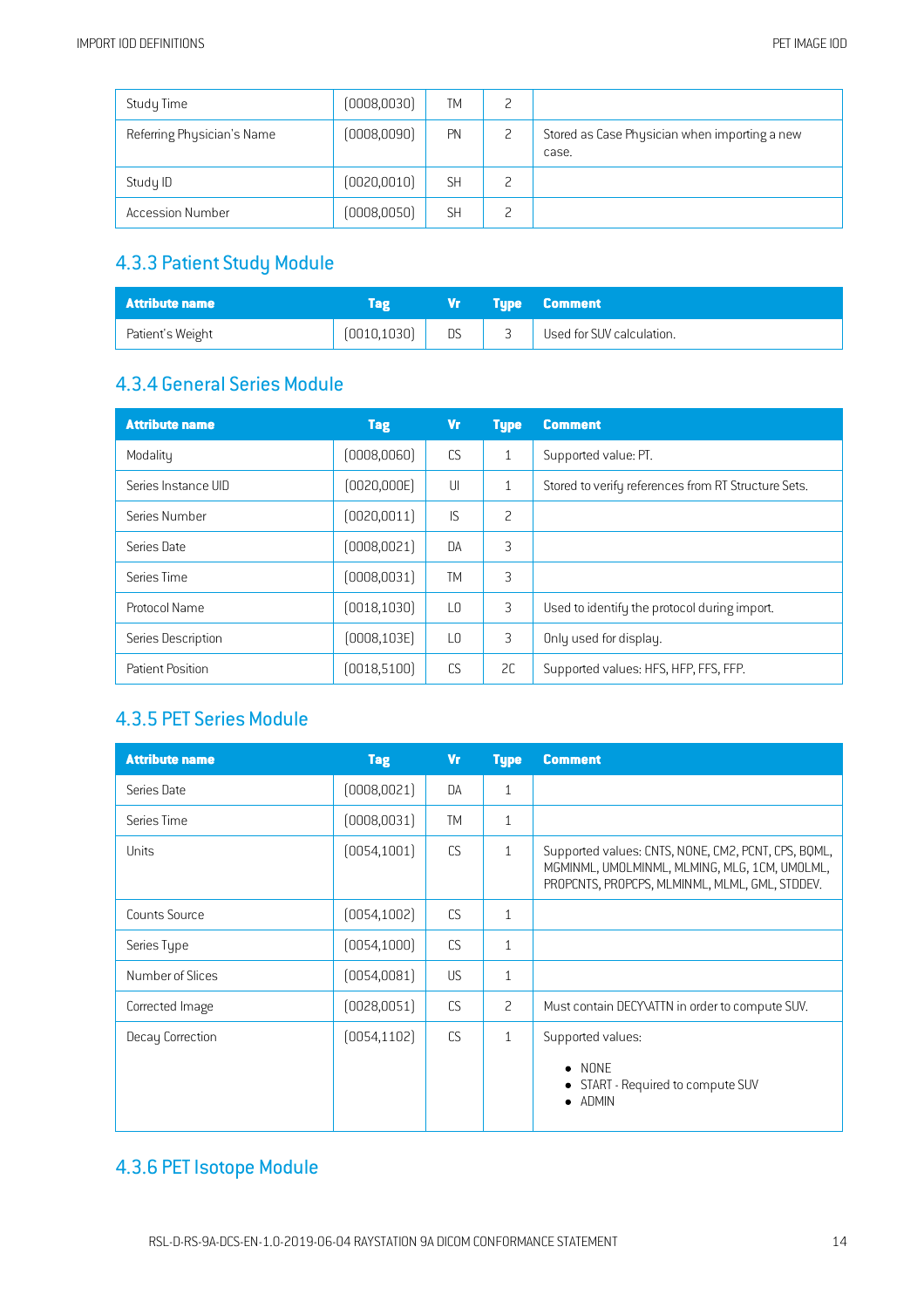| <b>Attribute name</b>                       | <b>Tag</b>   | Vr             | Type | <b>Comment</b> |
|---------------------------------------------|--------------|----------------|------|----------------|
| Radiopharmaceutical Information<br>Sequence | [0054, 0016] | S <sub>0</sub> | 2    |                |
| >Radiopharmaceutical Start Time             | [0018, 1072] | <b>TM</b>      | 3    |                |
| >Radionuclide Total Dose                    | [0018, 1074] | D.S            | 3    |                |
| >Radionuclide Half Life                     | [0018, 1075] | D.S            | 3    |                |

#### 4.3.7 NM/PET Patient Orientation Module

| <b>Attribute name</b>                          | <b>Tag</b>   | <b>Vr</b>      | <b>Type</b> | <b>Comment</b>                                                                                                |
|------------------------------------------------|--------------|----------------|-------------|---------------------------------------------------------------------------------------------------------------|
| Patient Orientation Code Sequence              | [0054, 0410] | SQ             | 2           |                                                                                                               |
| >Code Value                                    | (0008, 0100) | <b>SH</b>      | 1C          | Supported value:                                                                                              |
|                                                |              |                |             | $\bullet$ F-10450 - recumbent                                                                                 |
| >Coding Scheme Designator                      | (0008, 0102) | <b>SH</b>      | 1C          | Supported value: 99SDM.                                                                                       |
| >Code Meaning                                  | [0008, 0104] | L <sub>0</sub> | 3           | Supported value: recumbent.                                                                                   |
| >Patient Orientation Modifier Code<br>Sequence | [0054, 0412] | SQ             | SC          |                                                                                                               |
| >Code Value                                    | (0008, 0100) | <b>SH</b>      | 1C          | Supported values:<br>$\bullet$ F-10340 - supine<br>$\bullet$ F-10310 - prone                                  |
| >Coding Scheme Designator                      | (0008, 0102) | <b>SH</b>      | 1C          | Supported value: 99SDM.                                                                                       |
| >Code Meaning                                  | (0008, 0104) | L <sub>0</sub> | 3           | Supported values: supine, prone.                                                                              |
| Patient Gantry Relationship Code<br>Sequence   | (0054, 0414) | SQ             | 2           |                                                                                                               |
| >Code Value                                    | (0008, 0100) | <b>SH</b>      | 1C          | Supported values:<br>F-10470 - headfirst<br>F-10480 - feet-first<br>G-5190 - headfirst<br>G-5191 - feet-first |
| >Coding Scheme Designator                      | (0008, 0102) | <b>SH</b>      | 1C          | Supported value: 99SDM.                                                                                       |
| >Code Meaning                                  | (0008, 0104) | L <sub>0</sub> | 3           | Supported values: headfirst, feet-first.                                                                      |

#### 4.3.8 Frame of Reference Module

| <b>Attribute name</b>  | Tag         | Vr. | Type Comment                                                      |
|------------------------|-------------|-----|-------------------------------------------------------------------|
| Frame of Reference UID | [0020,0052] | UI  | Stored internally to be used if referenced from other<br>dataset. |

### 4.3.9 General Equipment Module

|--|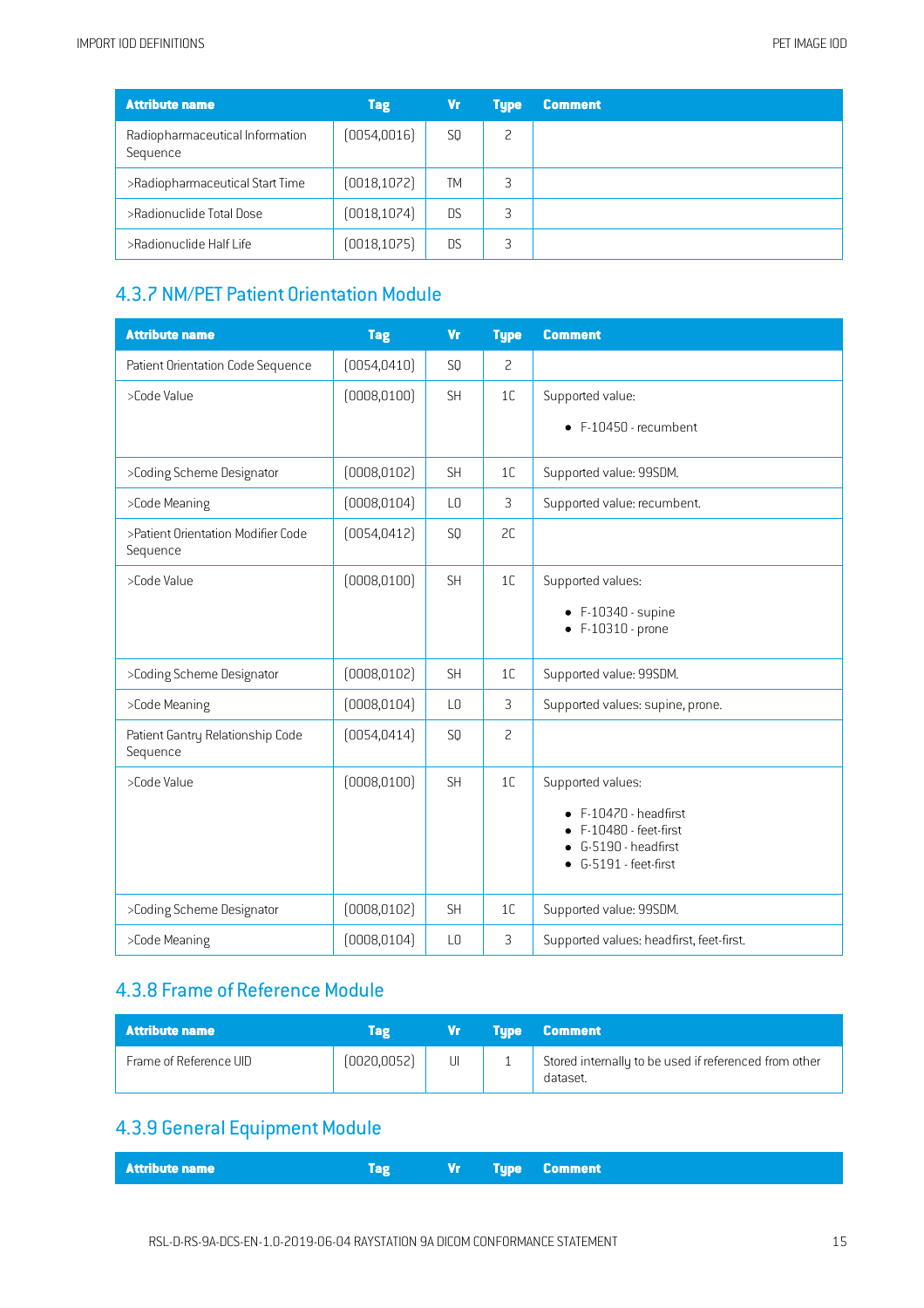| Pixel Padding Value | [0028, 0120] | US SS | $\parallel$ If pixel padding is present within the region used for<br>dose computation, the resulting dose may be wrong. |
|---------------------|--------------|-------|--------------------------------------------------------------------------------------------------------------------------|
|                     |              |       |                                                                                                                          |

# 4.3.10 Image Plane Module

| <b>Attribute name</b>       | <b>Tag</b>   | Vr             | Tupe | <b>Comment</b>                                                                                                                            |
|-----------------------------|--------------|----------------|------|-------------------------------------------------------------------------------------------------------------------------------------------|
| Pixel Spacing               | (0028, 0030) | <b>DS</b>      |      | Cannot be greater than 5 mm.                                                                                                              |
| Image Orientation (Patient) | (0020, 0037) | D <sub>S</sub> |      | Image orientation must be transversal.                                                                                                    |
| Image Position (Patient)    | (0020, 0032) | <b>DS</b>      |      | Converted to internal image corner. Used to find slice<br>direction, which must be constant througout the<br>series and along the Z-axis. |

## 4.3.11 Image Pixel Module

| <b>Attribute name</b>      | <b>Tag</b>   | <b>Vr</b> | <b>Type</b>    | <b>Comment</b>                                |
|----------------------------|--------------|-----------|----------------|-----------------------------------------------|
| Samples per Pixel          | (0028,0002)  | <b>US</b> | $\mathbf{1}$   | Supported value: 1.                           |
| Photometric Interpretation | (0028,0004)  | CS        | $\mathbf{1}$   | Supported value: MONOCHROME2.                 |
| Rows                       | (0028, 0010) | <b>US</b> | $\mathbf{1}$   |                                               |
| Columns                    | [0028, 0011] | <b>US</b> | $\mathbf{1}$   |                                               |
| <b>Bits Allocated</b>      | (0028, 0100) | <b>US</b> | $\mathbf{1}$   | Supported value: 16.                          |
| <b>Bits Stored</b>         | (0028, 0101) | <b>US</b> | $\mathbf{1}$   | Must be equal to or less than Bits Allocated. |
| High Bit                   | [0028, 0102] | <b>US</b> | $\mathbf{1}$   |                                               |
| Pixel Representation       | [0028, 0103] | <b>US</b> | $\mathbf{1}$   | Supported values: 0, 1.                       |
| Pixel Data                 | (7FE0,0010)  | OB OW     | 1 <sup>C</sup> |                                               |
| Pixel Padding Range Limit  | (0028, 0121) | US SS     | 1C             |                                               |

# 4.3.12 PET Image Module

| <b>Attribute name</b>      | <b>Tag</b>   | <b>Vr</b> | <b>Type</b>    | <b>Comment</b>                                                      |
|----------------------------|--------------|-----------|----------------|---------------------------------------------------------------------|
| Image Type                 | (0008,0008)  | CS        | $\mathbf{1}$   |                                                                     |
| Samples per Pixel          | (0028,0002)  | <b>US</b> | $\mathbf{1}$   | Supported value: 1.                                                 |
| Photometric Interpretation | [0028,0004]  | CS        | $\mathbf{1}$   | Supported value: MONOCHROME2.                                       |
| <b>Bits Allocated</b>      | [0028, 0100] | <b>US</b> | 1              | Supported value: 16.                                                |
| <b>Bits Stored</b>         | [0028, 0101] | <b>US</b> | $\mathbf{1}$   | Must be greater than 0 and less than or equal to Bits<br>Allocated. |
| High Bit                   | [0028, 0102] | <b>US</b> | $\mathbf{1}$   | HighBit must be equal to Bits Stored - 1.                           |
| Rescale Intercept          | [0028, 1052] | <b>DS</b> | $\mathbf{1}$   | Supported value: 0.0.                                               |
| Rescale Slope              | [0028, 1053] | <b>DS</b> | $\mathbf{1}$   |                                                                     |
| Frame Reference Time       | [0054, 1300] | <b>DS</b> | $\mathbf{1}$   |                                                                     |
| Image Index                | [0054, 1330] | US        | $\mathbf{1}$   |                                                                     |
| <b>Acquisition Date</b>    | (0008, 0022) | DA        | $\overline{c}$ |                                                                     |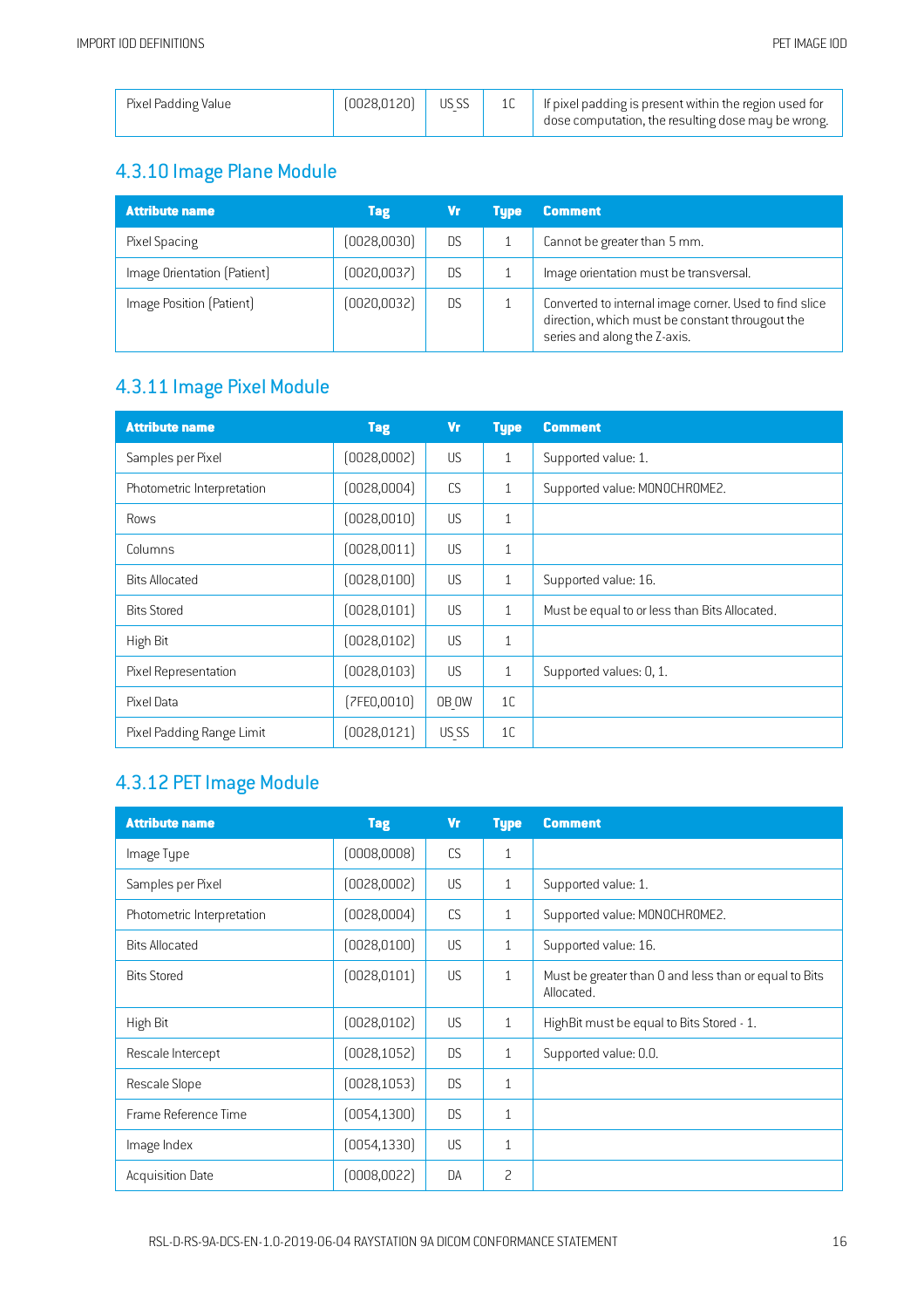| <b>Acquisition Time</b>                        | (0008, 0032) | <b>TM</b>       | 2              |                           |
|------------------------------------------------|--------------|-----------------|----------------|---------------------------|
| <b>Actual Frame Duration</b>                   | [0018, 1242] | IS              | 2              |                           |
| Decay Factor                                   | [0054, 1321] | D <sub>S</sub>  | 1 <sup>C</sup> |                           |
| Philips Private Creator                        | (7053,0010)  | L <sub>0</sub>  | 3              | Philips PET Private Group |
| Philips SUV Scale Factor                       | (7053, 1000) | <b>DS</b>       | 3              |                           |
| Philips Activity Concentration Scale<br>Factor | (7053, 1009) | <b>DS</b>       | 3              |                           |
| <b>GE Private Creator</b>                      | (0009, 0010) | $\overline{10}$ | 3              | GEMS PETD 01              |
| <b>GE PET Scan Time</b>                        | (0009, 1000) | DT              | 3              |                           |

### 4.3.13 SOP Common Module

| <b>Attribute name</b>  | <b>Tag</b>   | Vr        | <b>Type</b>    | <b>Comment</b>                                                    |
|------------------------|--------------|-----------|----------------|-------------------------------------------------------------------|
| SOP Class UID          | (0008, 0016) | UI        |                | Supported value: 1.2.840.10008.5.1.4.1.1.128.                     |
| SOP Instance UID       | (0008,0018)  | UI        |                | Stored internally to be used if referenced from other<br>dataset. |
| Specific Character Set | (0008,0005)  | CS.       | 1 <sup>C</sup> | Supported values: ISO IR 100, ISO IR 192.                         |
| Instance Creation Date | (0008,0012)  | <b>DA</b> | 3              |                                                                   |
| Instance Creation Time | (0008,0013)  | <b>TM</b> | 3              |                                                                   |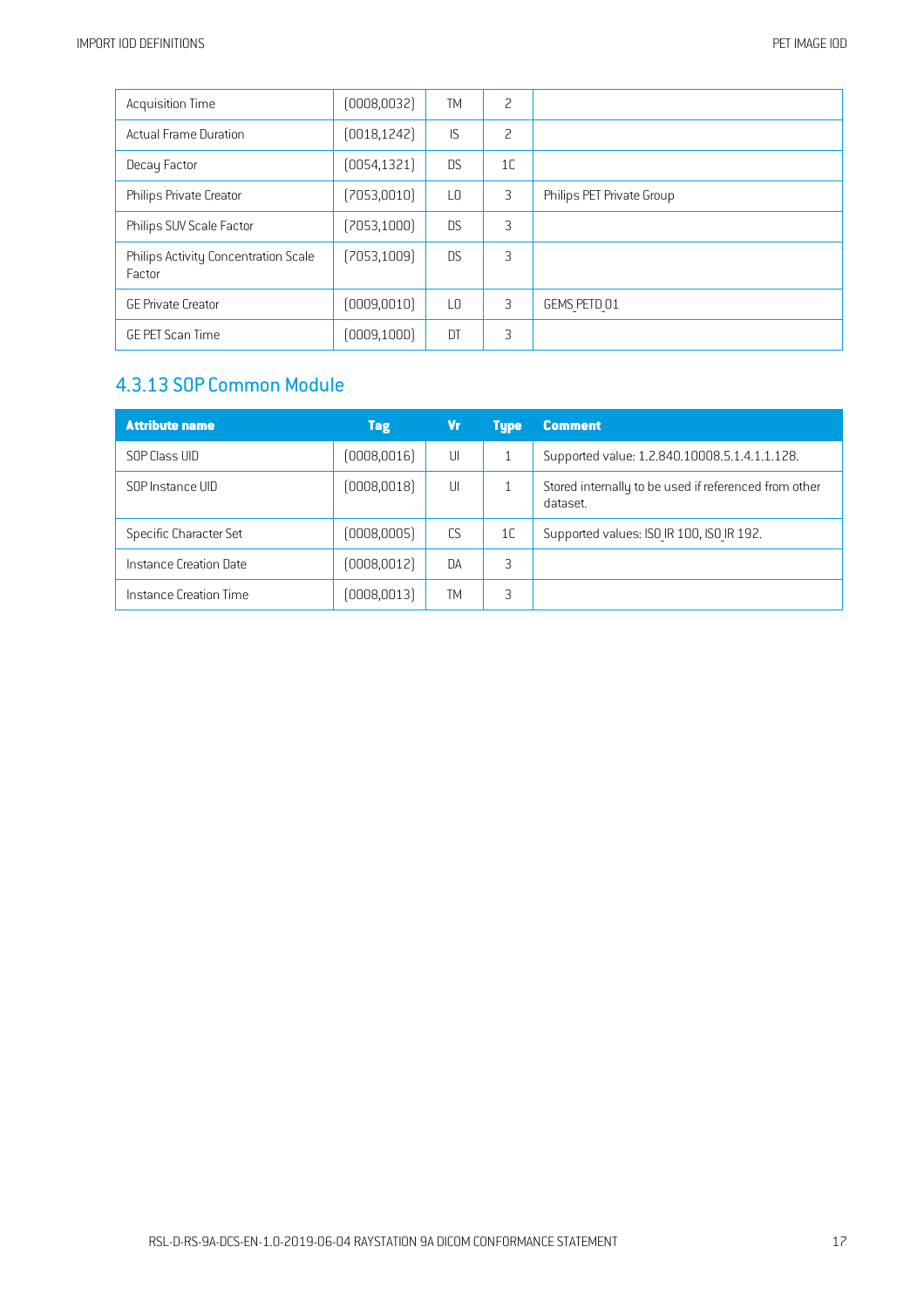# **4.4 RT STRUCTURE SETIOD**

Imported RT Structure Setsare converted into internal representation. Exported structure sets will therefore not be identical to the imported object.

RT Structure Sets must referenced a single image series.

| IE                    | <b>Module</b>               | <b>Used</b> |
|-----------------------|-----------------------------|-------------|
| Patient               | Patient Module              | Yes         |
| Study                 | General Study Module        | No          |
| Series                | RT Series Module            | Yes         |
| Frame of<br>Reference | Frame of Reference Module   | Yes         |
| Equipment             | General Equipment Module    | Yes         |
| Structure Set         | <b>Structure Set Module</b> | Yes         |
|                       | <b>ROI Contour Module</b>   | Yes         |
|                       | RT ROI Observations Module  | Yes         |
|                       | Approval Module             | Yes         |
|                       | SOP Common Module           | Yes         |

#### 4.4.1 Patient Module

Patient attributes only used to match patient.

| <b>Attribute name</b> | <b>Tag</b>   | <b>Vr</b> | <b>Type</b>    | <b>Comment</b>                                                                         |
|-----------------------|--------------|-----------|----------------|----------------------------------------------------------------------------------------|
| Patient's Name        | (0010, 0010) | PN        | $\overline{c}$ |                                                                                        |
| Patient ID            | (0010, 0020) | L0        | 2              |                                                                                        |
| Patient's Birth Date  | (0010, 0030) | DA        | 2              |                                                                                        |
| Patient's Sex         | (0010, 0040) | <b>CS</b> | $\overline{c}$ | Supported values:<br>$\bullet$ M - Male<br>$\bullet$ F - Female<br>$\bullet$ 0 - Other |

#### 4.4.2 RT Series Module

| <b>Attribute name</b> | Tag         |    | <b>NTupe \</b> | <b>Comment</b>                                   |
|-----------------------|-------------|----|----------------|--------------------------------------------------|
| Modality              | (0008,0060) |    |                | Supported value: RTSTRUCT.                       |
| Series Instance UID   | (0020,000E) | UI |                | Only read for display during import. Not stored. |

# 4.4.3 Frame of Reference Module

| <b>Attribute name</b>  |             | VЛ | <b>Type Comment</b> |
|------------------------|-------------|----|---------------------|
| Frame of Reference UID | [0020,0052] | UI |                     |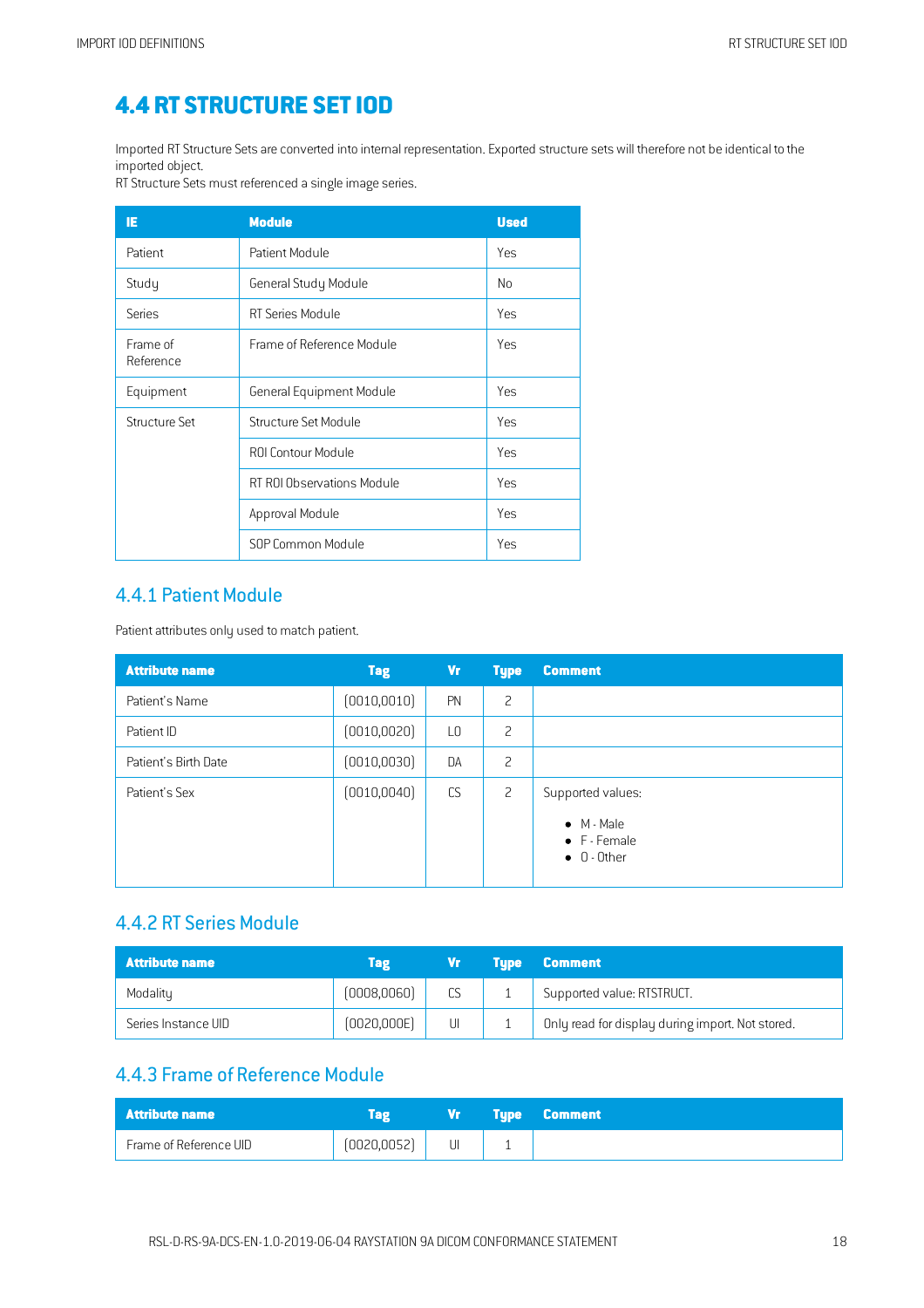# 4.4.4 General Equipment Module

| <b>Attribute name</b> | Tag          | Vr | <b>Tupe</b> | <b>Comment</b>                                                                                                |
|-----------------------|--------------|----|-------------|---------------------------------------------------------------------------------------------------------------|
| Manufacturer          | (0008, 0070) |    |             | Used to handle ROI Physical Properties from<br>TomoTherapy Hi-Art and Nucletron during import. Not<br>stored. |

# 4.4.5 Structure Set Module

| <b>Attribute name</b>                     | <b>Tag</b>   | <b>Vr</b>              | <b>Type</b>    | <b>Comment</b>                                                                                                                                                                       |
|-------------------------------------------|--------------|------------------------|----------------|--------------------------------------------------------------------------------------------------------------------------------------------------------------------------------------|
| Structure Set Label                       | (3006,0002)  | <b>SH</b>              | $\mathbf{1}$   | Not stored.                                                                                                                                                                          |
| <b>Structure Set Date</b>                 | [3006,0008]  | <b>DA</b>              | 2              | Stored as last save date.                                                                                                                                                            |
| <b>Structure Set Time</b>                 | [3006,0009]  | <b>TM</b>              | 2              | Stored as last save time.                                                                                                                                                            |
| Referenced Frame of Reference<br>Sequence | (3006,0010)  | SQ                     | 3              | May contain one or more items. A single referenced<br>examinations must exist. Contours on unknown<br>examinations are ignored.                                                      |
| >Frame of Reference UID                   | (0020, 0052) | $\mathsf{U}$           | $\mathbf{1}$   | Used to match referenced image set.                                                                                                                                                  |
| >RT Referenced Study Sequence             | [3006, 0012] | SQ                     | 3              | Must contain exactly one referenced study.                                                                                                                                           |
| >Referenced SOP Class UID                 | [0008, 1150] | $\mathsf{U}\mathsf{I}$ | $\mathbf{1}$   |                                                                                                                                                                                      |
| >Referenced SOP Instance UID              | [0008, 1155] | U                      | $\mathbf{1}$   |                                                                                                                                                                                      |
| >RT Referenced Series Sequence            | [3006, 0014] | SQ                     | $\mathbf{1}$   | Must contain exactly one referenced series.                                                                                                                                          |
| >Series Instance UID                      | [0020,000E]  | U                      | $\mathbf{1}$   |                                                                                                                                                                                      |
| >Contour Image Sequence                   | [3006,0016]  | SQ                     | $\mathbf{1}$   |                                                                                                                                                                                      |
| >Referenced SOP Class UID                 | (0008, 1150) | $\mathsf{U}\mathsf{I}$ | $\mathbf{1}$   |                                                                                                                                                                                      |
| >Referenced SOP Instance UID              | [0008, 1155] | U                      | $\mathbf{1}$   | Referenced image has to be imported to patient (prior<br>or at the same time as the RTSTRUCT dataset is<br>imported).                                                                |
| Structure Set ROI Sequence                | (3006, 0020) | SQ                     | 3              | Number of elements must match number of<br>elements in ROI Contour Sequence (3006,0039). At<br>least one sequence must be defined.                                                   |
| >R0I Number                               | (3006,0022)  | IS                     | $\mathbf{1}$   | Stored but only used internally.                                                                                                                                                     |
| >Referenced Frame of Reference<br>UID     | [3006, 0024] | U                      | $\mathbf{1}$   |                                                                                                                                                                                      |
| >ROI Name                                 | (3006,0026)  | L <sub>0</sub>         | $\overline{c}$ | ROI:s are shared internally between multiple<br>structure sets. If a ROI with the same name is already<br>contoured on the referenced examination these<br>contours will be skipped. |

## 4.4.6 ROI Contour Module

| <b>Attribute name</b>       | <b>Tag</b>   | Vr             | <b>Tupe</b> | <b>Comment</b>          |
|-----------------------------|--------------|----------------|-------------|-------------------------|
| <b>ROI Contour Sequence</b> | (3006, 0039) | S <sub>0</sub> |             |                         |
| >Referenced ROI Number      | (3006,0084)  | IS             |             |                         |
| >ROI Display Color          | [3006, 002A] | <b>IS</b>      |             | Used for visualization. |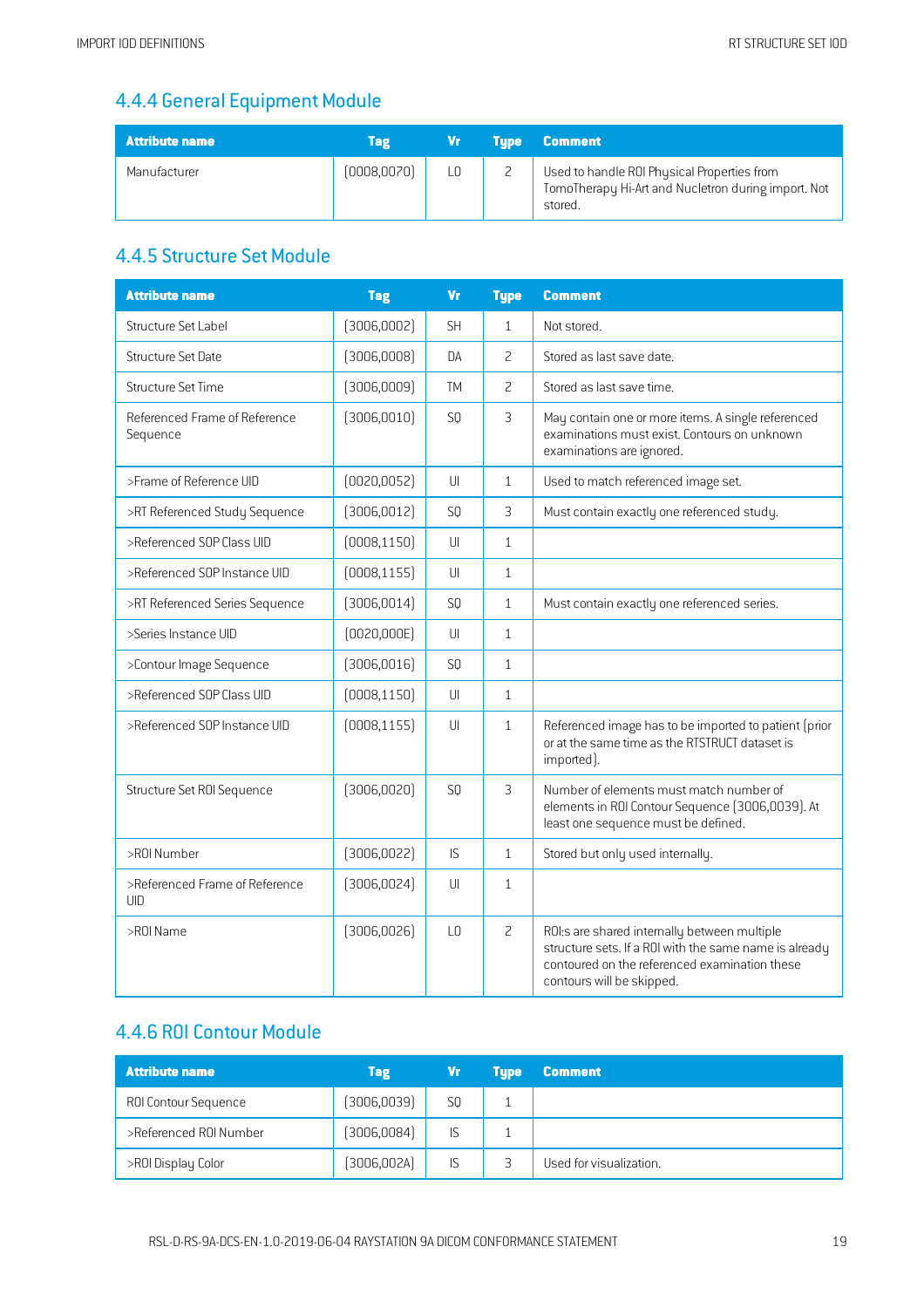| >Contour Sequence            | [3006,0040]  | S0             | 3            |                                                                                                          |
|------------------------------|--------------|----------------|--------------|----------------------------------------------------------------------------------------------------------|
| >Attached Contours           | (3006,0049)  | IS.            | 3            | Information about attached contours are not<br>imported. Must not have a value.                          |
| >Contour Image Sequence      | (3006,0016)  | S0             | 3            |                                                                                                          |
| >Referenced SOP Class UID    | [0008, 1150] | U              | $\mathbf{1}$ |                                                                                                          |
| >Referenced SOP Instance UID | [0008, 1155] | U              | 1            | Must be found in the referenced Examination.                                                             |
| >Contour Geometric Type      | (3006,0042)  | CS.            | $\mathbf{1}$ |                                                                                                          |
| >Number of Contour Points    | (3006, 0046) | IS.            | $\mathbf{1}$ |                                                                                                          |
| >Contour Data                | (3006,0050)  | D <sub>S</sub> | $\mathbf{1}$ | Converted to internal contour representation. All<br>contour vertices must be located on the same slice. |

#### 4.4.7 RT ROI Observations Module

| <b>Attribute name</b>        | <b>Tag</b>  | Vr             | <b>Type</b>  | <b>Comment</b>                                                                                                                                                                                                                                                                                                                                                                                                                                                                                                                                                                                                                |
|------------------------------|-------------|----------------|--------------|-------------------------------------------------------------------------------------------------------------------------------------------------------------------------------------------------------------------------------------------------------------------------------------------------------------------------------------------------------------------------------------------------------------------------------------------------------------------------------------------------------------------------------------------------------------------------------------------------------------------------------|
| RT ROI Observations Sequence | [3006,0080] | S <sub>0</sub> | $\mathbf{1}$ |                                                                                                                                                                                                                                                                                                                                                                                                                                                                                                                                                                                                                               |
| >Observation Number          | [3006,0082] | IS.            | $\mathbf{1}$ | Not stored.                                                                                                                                                                                                                                                                                                                                                                                                                                                                                                                                                                                                                   |
| >Referenced ROI Number       | [3006,0084] | IS             | 1            |                                                                                                                                                                                                                                                                                                                                                                                                                                                                                                                                                                                                                               |
| >ROI Observation Label       | (3006,0085) | <b>SH</b>      | 3            | ROI Observation Label is "Localization Poi" and ROI<br>Interpreted Type is "MARKER" the ROI is automatically<br>converted to a localization point.                                                                                                                                                                                                                                                                                                                                                                                                                                                                            |
| >RT ROI Interpreted Type     | (3006,00A4) | CS             | 2            | All types in the DICOM standard are supported and<br>converted to internal equivalent. Furthermore if ROI<br>Observation Label has value "Localization Poi" and<br>ROI Interpreted Type is "MARKER", then the ROI is<br>automatically converted to a localization point.<br>Supported values: ACQ ISOCENTER, AVOIDANCE, BOLUS,<br>BRACHY ACCESSORY, BRACHY CHANNEL,<br>BRACHY CHNL SHLD, BRACHY SRC APP, CAVITY,<br>CONTRAST AGENT, CONTROL, CTV, DOSE REGION,<br>EXTERNAL, FIXATION, GTV, INIT LASER ISO,<br>INIT MATCH ISO, IRRAD VOLUME, ISOCENTER, MARKER,<br>ORGAN, PTV, REGISTRATION, SUPPORT,<br>TREATED VOLUME, NONE. |
| >Material ID                 | (300A,00E1) | <b>SH</b>      | 3            | Imported as material name. Note that material names<br>must be unique.                                                                                                                                                                                                                                                                                                                                                                                                                                                                                                                                                        |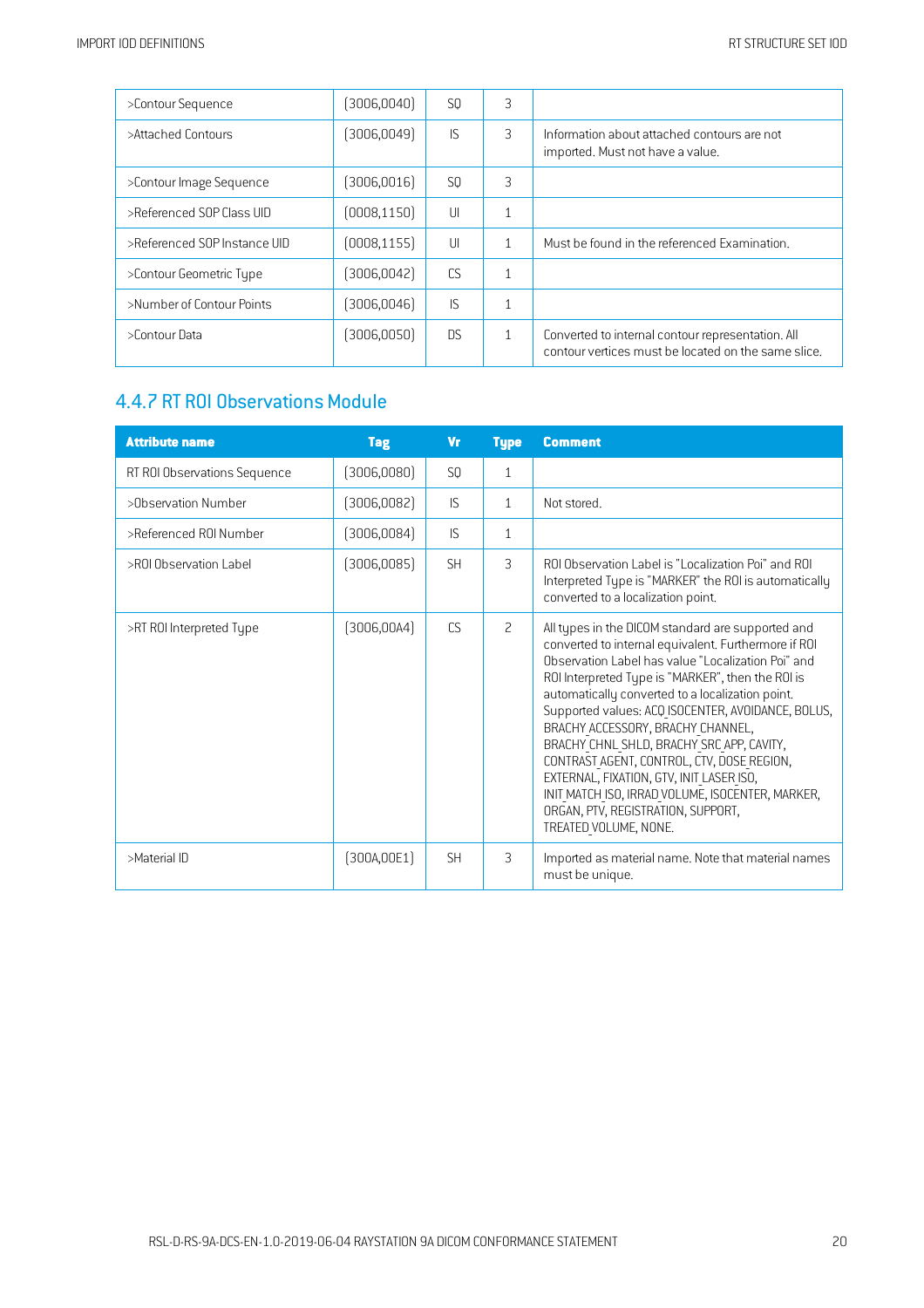| >ROI Physical Properties Sequence                  | (3006,00B0) | SQ            | 3            | The values REL MASS DENSITY, REL ELEC DENSITY,<br>EFFECTIVE Z, EFF Z PER A and ELEM FRACTION are<br>supported. The physical properties expressed in<br>REL MASS DENSITY, REL ELEC DENSITY and EFF Z PER A<br>are connected as REL ELEC DENSITY =<br>REL MASS DENSITY * EFF Z PER A / EFF Z PER A water.<br>Any combination of two of these three properties are<br>regarded as giving information also about the third. If<br>all four are available REL ELEC DENSITY is disregarded<br>in the import. If ELEM FRACTION and<br>REL MASS DENSITY are available, other given<br>properties are not imported but are computed from<br>these two. If ELEM FRACTION and REL ELEC DENSITY<br>and EFF Z PER A are available but not<br>REL MASS DENSITY, then REL MASS DENSITY is<br>computed using the relation above and properties<br>other than the resulting REL MASS DENSITY and<br>ELEM FRACTION are not imported but are computed<br>from these two. If neither ELEM FRACTION nor<br>EFFECTIVE Z are available RayStation must make<br>assumptions about the material properties.<br>RayStation then assumes the material to be water<br>with REL MASS DENSITY set to the REL ELEC DENSITY<br>from the RT Struct file if it is available or can be<br>computed. This assumption leads to photon<br>attenuations which are appropriate for materials with<br>EFF Z PER A similar to water. For high-Z materials, this<br>can lead to significant dose deviations. If<br>REL ELEC DENSITY cannot be established,<br>REL MASS DENSITY is used. |
|----------------------------------------------------|-------------|---------------|--------------|----------------------------------------------------------------------------------------------------------------------------------------------------------------------------------------------------------------------------------------------------------------------------------------------------------------------------------------------------------------------------------------------------------------------------------------------------------------------------------------------------------------------------------------------------------------------------------------------------------------------------------------------------------------------------------------------------------------------------------------------------------------------------------------------------------------------------------------------------------------------------------------------------------------------------------------------------------------------------------------------------------------------------------------------------------------------------------------------------------------------------------------------------------------------------------------------------------------------------------------------------------------------------------------------------------------------------------------------------------------------------------------------------------------------------------------------------------------------------------------------------------------------------------------------|
| >ROI Physical Property                             | [3006,00B2] | CS            | $\mathbf{1}$ | Relative mass and electron densities must be<br>between 0.0 - 22.7.<br>MEAN EXCI ENERGY depicts the Mean Excitation<br>Energy for a given material.<br>Supported values:<br>· REL_MASS_DENSITY<br>REL ELEC DENSITY<br>EFFECTIVE Z<br>• EFF Z PER A<br>ELEM FRACTION<br>MEAN EXCI ENERGY<br>CBE BORON - Used for BNCT dose computation<br>• RBE HYDROGEN - Used for BNCT dose<br>computation<br>RBE NITROGEN - Used for BNCT dose<br>computation<br>RBE GAMMA - Used for BNCT dose computation<br><b>BORON CONC RATIO - Boron Concentration</b><br>Ratio. Used for BNCT dose computation<br>• BNCT DOSE LIMIT - Used for BNCT dose<br>computation                                                                                                                                                                                                                                                                                                                                                                                                                                                                                                                                                                                                                                                                                                                                                                                                                                                                                             |
| >ROI Elemental Composition<br>Sequence             | [3006,00B6] | SQ            | 1C           |                                                                                                                                                                                                                                                                                                                                                                                                                                                                                                                                                                                                                                                                                                                                                                                                                                                                                                                                                                                                                                                                                                                                                                                                                                                                                                                                                                                                                                                                                                                                              |
| >ROI Elemental Composition Atomic<br>Number        | [3006,00B7] | <b>US</b>     | $\mathbf{1}$ |                                                                                                                                                                                                                                                                                                                                                                                                                                                                                                                                                                                                                                                                                                                                                                                                                                                                                                                                                                                                                                                                                                                                                                                                                                                                                                                                                                                                                                                                                                                                              |
| >ROI Elemental Composition Atomic<br>Mass Fraction | (3006,00B8) | FL.           | $\mathbf{1}$ |                                                                                                                                                                                                                                                                                                                                                                                                                                                                                                                                                                                                                                                                                                                                                                                                                                                                                                                                                                                                                                                                                                                                                                                                                                                                                                                                                                                                                                                                                                                                              |
| >ROI Physical Property Value                       | [3006,00B4] | <b>DS</b>     | $\mathbf{1}$ |                                                                                                                                                                                                                                                                                                                                                                                                                                                                                                                                                                                                                                                                                                                                                                                                                                                                                                                                                                                                                                                                                                                                                                                                                                                                                                                                                                                                                                                                                                                                              |
| >RaySearch Private Creator                         | (4001,0010) | $\mathsf{L}0$ | 3            | RAYSEARCHLABS 2.0                                                                                                                                                                                                                                                                                                                                                                                                                                                                                                                                                                                                                                                                                                                                                                                                                                                                                                                                                                                                                                                                                                                                                                                                                                                                                                                                                                                                                                                                                                                            |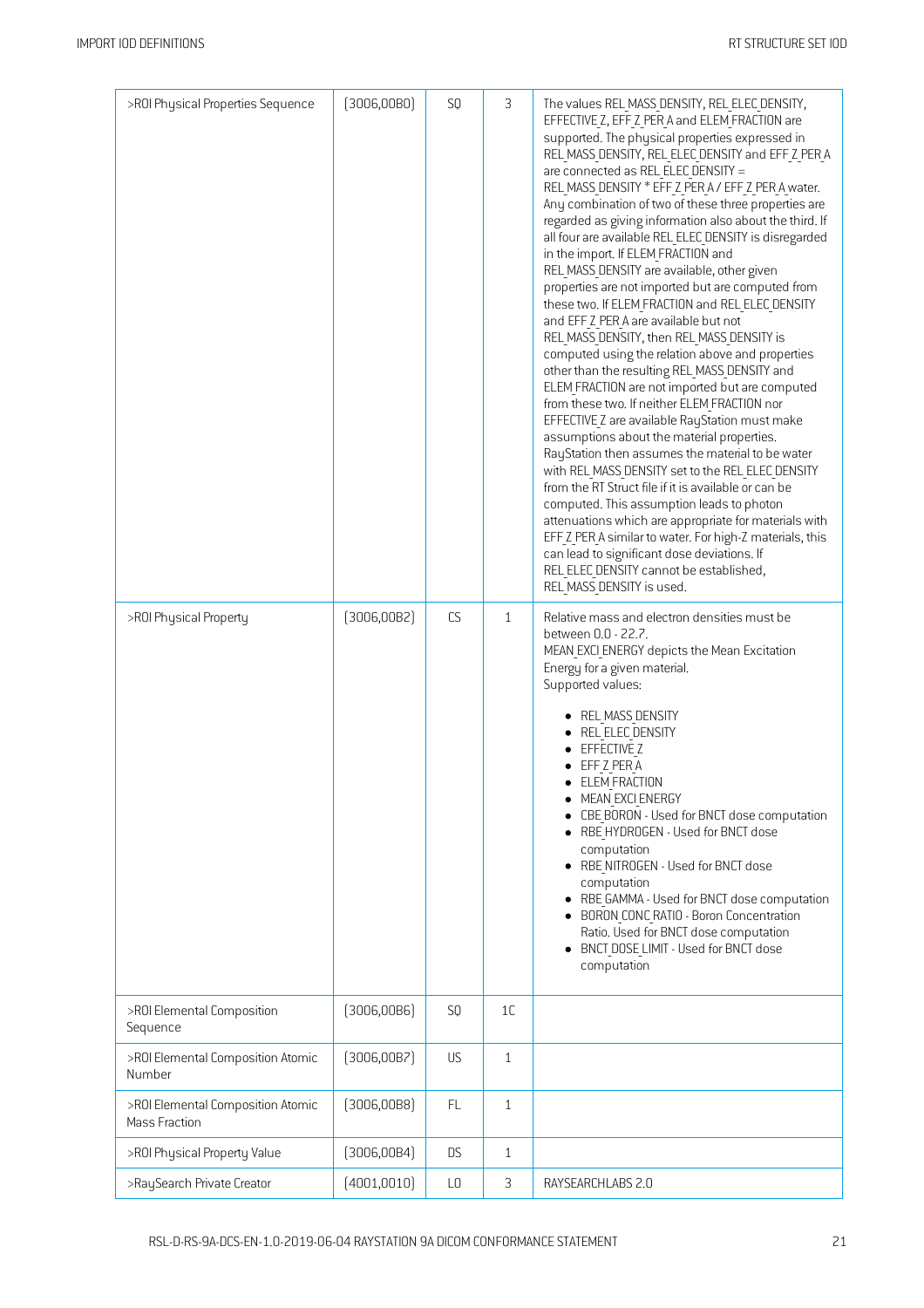| >Tissue Name        | [4001, 1010] |           | ر | RaySearch Private Tag. Contains the tissue name<br>given to this Region of Interest.        |
|---------------------|--------------|-----------|---|---------------------------------------------------------------------------------------------|
| >RBE Cell Type Name | [4001, 1014] | <b>ST</b> |   | RaySearch Private Tag. Contains the RBE Cell Type<br>Name given to this Region of Interest. |

# 4.4.8 Approval Module

| <b>Attribute name</b>  | <b>Tag</b>  | Vr        | <b>Type</b> | <b>Comment</b>                                                                                                                                                                                                                 |
|------------------------|-------------|-----------|-------------|--------------------------------------------------------------------------------------------------------------------------------------------------------------------------------------------------------------------------------|
| <b>Approval Status</b> | (300E,0002) | CS        |             | Used to set the approval status of the imported<br>structure set.<br>Supported values:<br>• APPROVED - Structure set is approved.<br>UNAPPROVED - Structure set is not approved.<br>• REJECTED - Same rules as for UNAPPROVED. |
| Review Date            | (300E,0004) | <b>DA</b> | SC          | Stored if Approval Status is APPROVED.                                                                                                                                                                                         |
| <b>Review Time</b>     | (300E,0005) | <b>TM</b> | 2C          | Stored if Approval Status is APPROVED.                                                                                                                                                                                         |
| Reviewer Name          | [300E,0008] | PN        | SC          | Stored if Approval Status is APPROVED.                                                                                                                                                                                         |

## 4.4.9 SOP Common Module

| <b>Attribute name</b>  | Tag         | <b>Vr</b> | <b>Type</b>    | <b>Comment</b>                                                             |
|------------------------|-------------|-----------|----------------|----------------------------------------------------------------------------|
| SOP Class UID          | (0008,0016) | UI        |                | Supported value: 1.2.840.10008.5.1.4.1.1.481.3.                            |
| SOP Instance UID       | (0008,0018) | UI        |                | Stored internally to find references from other objects.                   |
| Specific Character Set | (0008,0005) | CS.       | 1 <sup>C</sup> | Supported values: ISO IR 100, ISO IR 192.                                  |
| Instance Creation Date | (0008,0012) | <b>DA</b> | 3              | Stored as last save date if Structure Set Date<br>[3006,0008] is missing.  |
| Instance Creation Time | (0008,0013) | TM        | 3              | Stored as last save time if Structure Set Time<br>[3006,00109] is missing. |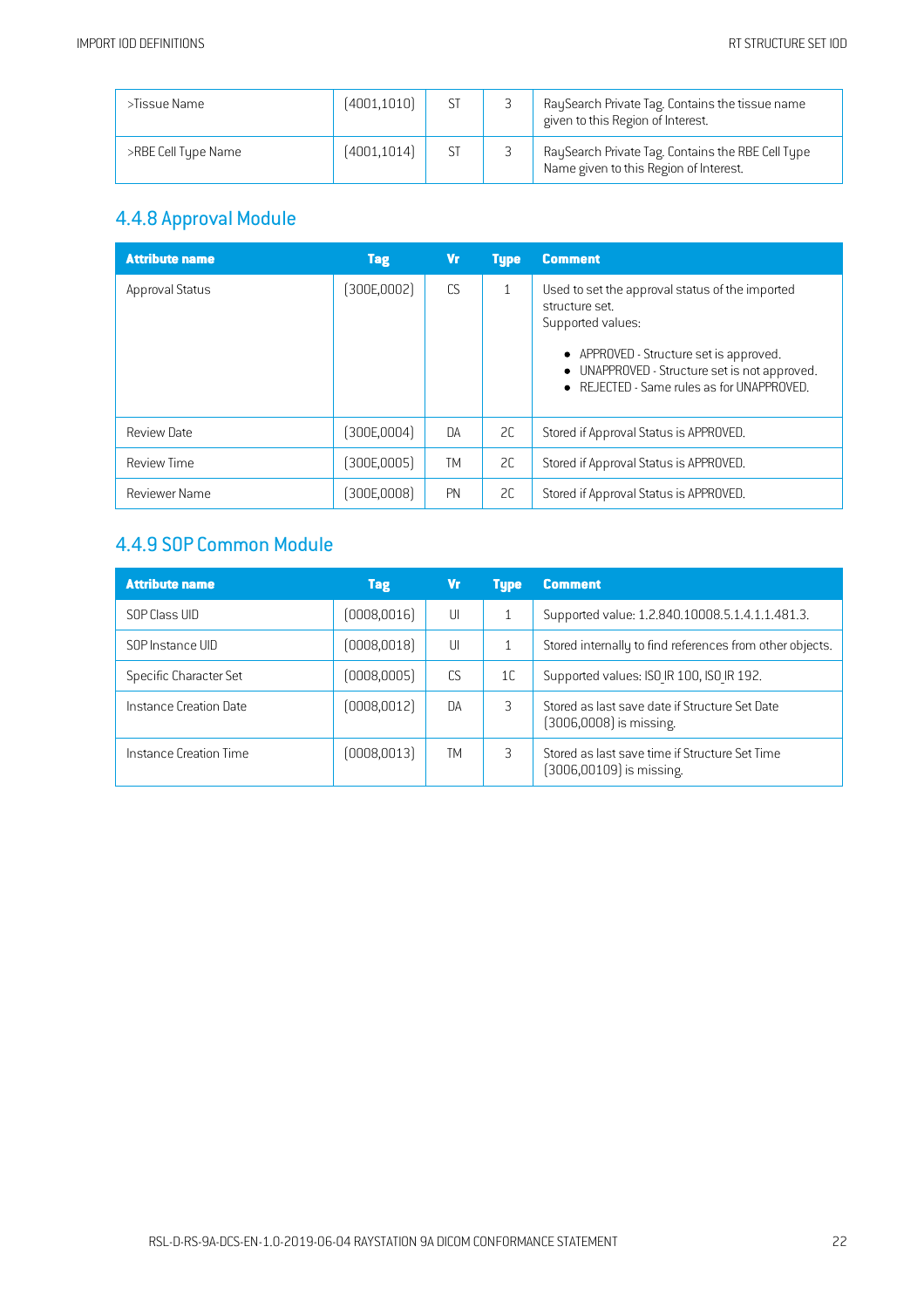# **4.5 RT PLAN IOD**

Imported RT Plans are converted into internal representation. Exported plans will therefore not be identical to the imported object.

| ΙE                    | <b>Module</b>                    | <b>Used</b> |
|-----------------------|----------------------------------|-------------|
| Patient               | Patient Module                   | Yes         |
| Study                 | General Study Module             | No          |
| Series                | <b>RT Series Module</b>          | Yes         |
| Frame of<br>Reference | Frame of Reference Module        | Yes         |
| Equipment             | <b>General Equipment Module</b>  | Yes         |
| Plan                  | RT General Plan Module           | Yes         |
|                       | RT Prescription Module           | Yes         |
|                       | RT Patient Setup Module          | Yes         |
|                       | <b>RT Fraction Scheme Module</b> | Yes         |
|                       | RT Beams Module                  | Yes         |
|                       | Approval Module                  | Yes         |
|                       | SOP Common Module                | Yes         |

#### 4.5.1 Patient Module

Patient attributes only used to match patient.

| <b>Attribute name</b> | <b>Tag</b>   | Vr        | <b>Type</b> | <b>Comment</b>                                                                         |
|-----------------------|--------------|-----------|-------------|----------------------------------------------------------------------------------------|
| Patient's Name        | (0010, 0010) | PN        | 2           |                                                                                        |
| Patient ID            | (0010, 0020) | L0        | 2           |                                                                                        |
| Patient's Birth Date  | (0010, 0030) | DA        | 2           |                                                                                        |
| Patient's Sex         | (0010, 0040) | <b>CS</b> | 2           | Supported values:<br>$\bullet$ M - Male<br>$\bullet$ F - Female<br>$\bullet$ 0 - Other |

#### 4.5.2 RT Series Module

| <b>Attribute name</b> | Tag         | Vr        | <b>Type Comment</b>                              |
|-----------------------|-------------|-----------|--------------------------------------------------|
| Modality              | (0008,0060) | <b>CS</b> | Supported value: RTPLAN.                         |
| Series Instance UID   | [0020,000E] | UI        | Only read for display during import. Not stored. |

#### 4.5.3 Frame of Reference Module

| Attribute name         |              | <b>AVT 17</b> | <b>Type Comment</b>                             |
|------------------------|--------------|---------------|-------------------------------------------------|
| Frame of Reference UID | (0020, 0052) | UI            | Used to match referenced image set. Not stored. |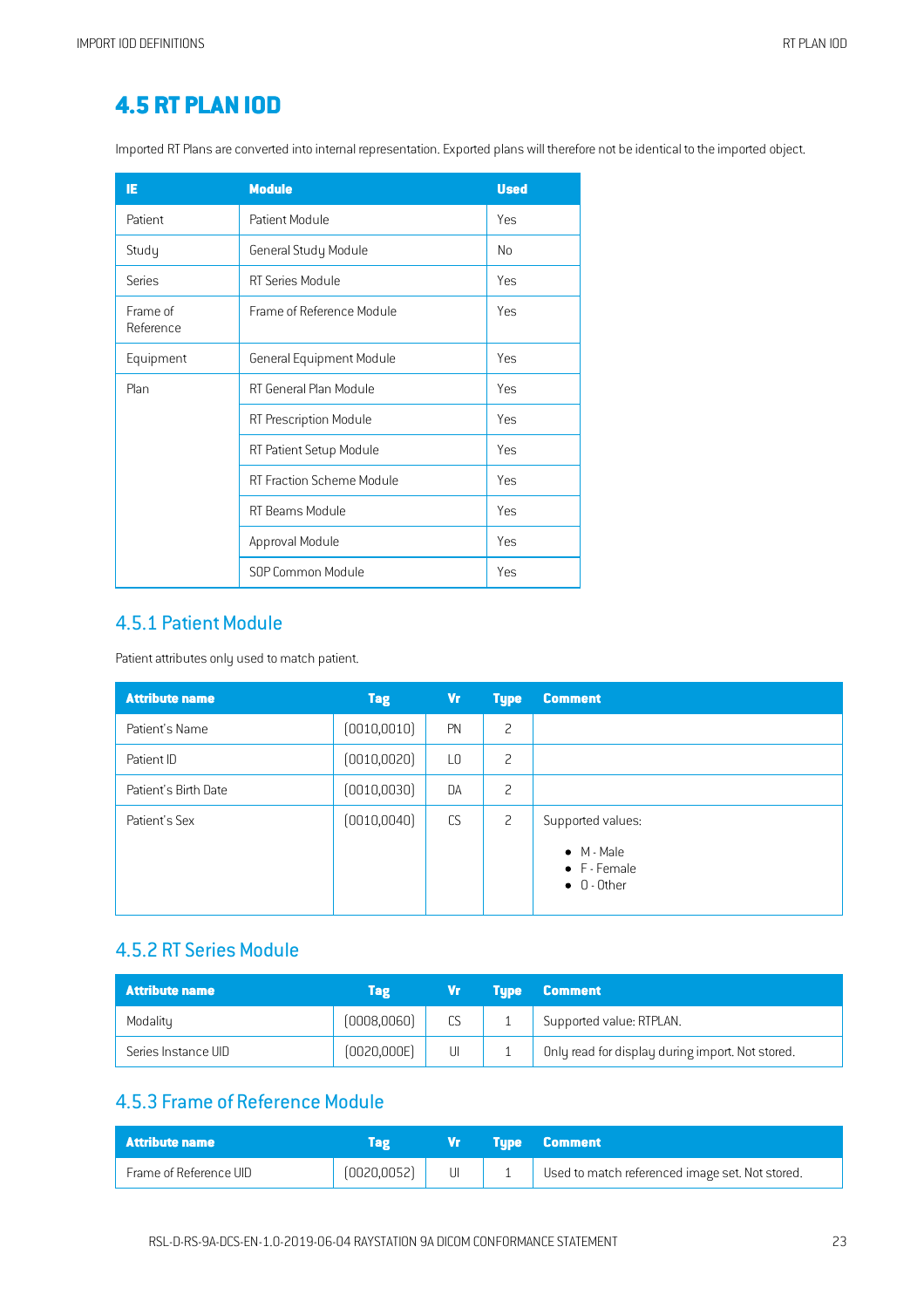# 4.5.4 General Equipment Module

| <b>Attribute name</b>     | Tag          | Vr | <b>Tupe</b> | <b>Comment</b>                                    |
|---------------------------|--------------|----|-------------|---------------------------------------------------|
| Manufacturer              | (0008,0070)  | LΟ |             | Used to handle special RT Plan cases. Not stored. |
| Manufacturer's Model Name | (0008, 1090) | LO |             | Used to handle special RT Plan cases. Not stored. |

# 4.5.5 RT General Plan Module

| <b>Attribute name</b>             | <b>Tag</b>   | <b>V<sub>r</sub></b> | <b>Type</b>    | <b>Comment</b>                                                                                                               |
|-----------------------------------|--------------|----------------------|----------------|------------------------------------------------------------------------------------------------------------------------------|
| RT Plan Label                     | (300A,0002)  | <b>SH</b>            | $\mathbf{1}$   | Stored as Beam Set Name.                                                                                                     |
| RT Plan Name                      | (300A,0003)  | LO                   | 3              | Stored as Treatment Plan Name.                                                                                               |
| RT Plan Description               | (300A,0004)  | <b>ST</b>            | 3              | Stored as Beam Set Description.                                                                                              |
| RT Plan Date                      | (300A,0006)  | <b>DA</b>            | $\overline{c}$ | Stored as last save date.                                                                                                    |
| RT Plan Time                      | (300A,0007)  | <b>TM</b>            | $\overline{c}$ | Stored as last save time.                                                                                                    |
| RT Plan Geometry                  | (300A,000C)  | CS                   | $\mathbf{1}$   | The plan is only required to reference structure set if<br>value is PATIENT.<br>Supported values: PATIENT, TREATMENT DEVICE. |
| Referenced Structure Set Sequence | (300C,0060)  | S <sub>0</sub>       | 1C             | If populated, the referenced Structure Set must be<br>found. Not required.                                                   |
| >Referenced SOP Class UID         | (0008, 1150) | $\cup$               | $\mathbf{1}$   | Supported value: 1.2.840.10008.5.1.4.1.1.481.3.                                                                              |
| >Referenced SOP Instance UID      | (0008, 1155) | UI                   | $\mathbf{1}$   |                                                                                                                              |

### 4.5.6 RT Prescription Module

| <b>Attribute name</b>          | <b>Tag</b>   | <b>V<sub>r</sub></b> | <b>Type</b>  | <b>Comment</b>                                                                                                                                                                                |
|--------------------------------|--------------|----------------------|--------------|-----------------------------------------------------------------------------------------------------------------------------------------------------------------------------------------------|
| Dose Reference Sequence        | (300A, 0010) | S <sub>0</sub>       | 3            | Primary Prescription supported only. Evaluation<br>functions are read from Brainlab iPlan RT Plan.                                                                                            |
| >Dose Reference Number         | [300A, 0012] | IS.                  | $\mathbf{1}$ | Not stored.                                                                                                                                                                                   |
| >Dose Reference Structure Type | (300A,0014)  | <b>CS</b>            | 1            | Supported values: POINT, VOLUME, SITE.                                                                                                                                                        |
| >Dose Reference Description    | [300A, 0016] | L <sub>0</sub>       | 3            | Stored as Site Description if Dose Reference Structure<br>Type (300A,0014) is SITE.                                                                                                           |
| >Referenced ROI Number         | (3006,0084)  | IS.                  | 1C           | Used to find ROI when Dose Reference Structure Type<br>[300A,0014] is VOLUME.                                                                                                                 |
| >Nominal Prior Dose            | (300A,001A)  | D <sub>S</sub>       | 3            | Not supported.<br>Supported value: 0.                                                                                                                                                         |
| >Dose Reference Type           | (300A,0020)  | CS                   | $\mathbf{1}$ | Only TARGET is supported for Primary Prescription.<br>ORGAN AT RISK is supported when importing<br>evaluation functions from Brainlab plans only.<br>Supported values: TARGET, ORGAN AT RISK. |
| >Constraint Weight             | (300A,0021)  | D.S                  | 3            | Used when importing evaluation functions from<br>Brainlab plans only. Not stored.                                                                                                             |
| >Target Minimum Dose           | [300A, 0025] | D.S                  | 3            |                                                                                                                                                                                               |
| >Target Prescription Dose      | [300A, 0026] | D.S                  | 3            | Used when importing Primary Prescription.                                                                                                                                                     |
| >Target Maximum Dose           | [300A, 0027] | <b>DS</b>            | 3            |                                                                                                                                                                                               |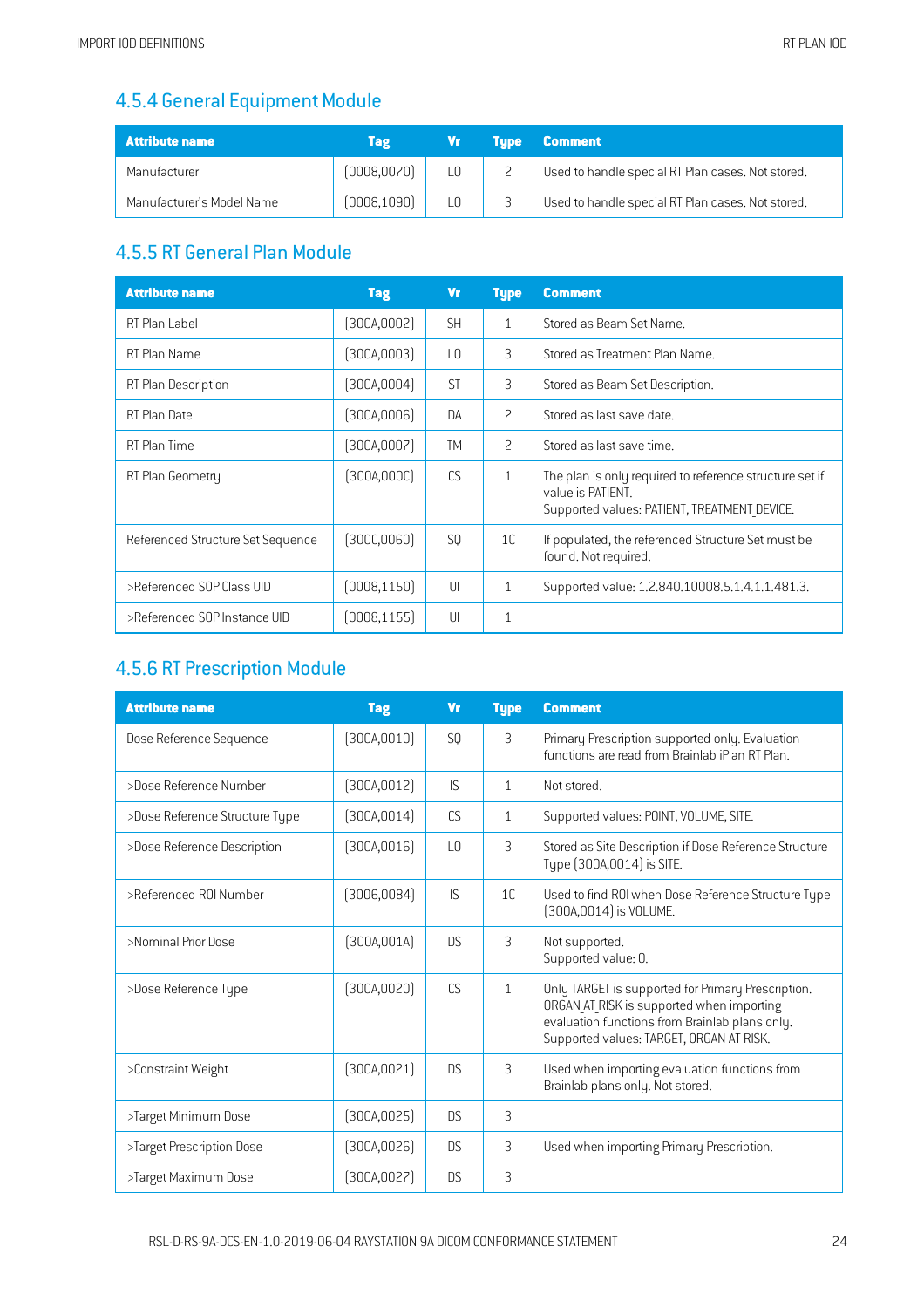| >Target Underdose Volume Fraction          | [300A, 0028] | D.S | 3 | Used when importing Primary Prescription.                   |
|--------------------------------------------|--------------|-----|---|-------------------------------------------------------------|
| >Organ at Risk Full-volume Dose            | (300A,002A)  | D.S | 3 | Stored as evaluation functions from Brainlab plans<br>only. |
| >Organ at Risk Limit Dose                  | [300A,002B]  | D.S | 3 | Stored as evaluation functions from Brainlab plans<br>only. |
| >Organ at Risk Maximum Dose                | (300A,002C)  | D.S | 3 | Stored as evaluation functions from Brainlab plans<br>only. |
| >Organ at Risk Overdose Volume<br>Fraction | (300A,002D)  | D.S | 3 | Stored as evaluation functions from Brainlab plans<br>only. |

# 4.5.7 RT Patient Setup Module

| <b>Attribute name</b>                         | <b>Tag</b>   | Vr              | <b>Type</b>    | <b>Comment</b>                                                                                                                                                                                                                                                                                                                  |
|-----------------------------------------------|--------------|-----------------|----------------|---------------------------------------------------------------------------------------------------------------------------------------------------------------------------------------------------------------------------------------------------------------------------------------------------------------------------------|
| Patient Setup Sequence                        | [300A, 0180] | S <sub>0</sub>  | $\mathbf{1}$   | Must contain at least one item.                                                                                                                                                                                                                                                                                                 |
| >Patient Setup Number                         | [300A, 0182] | $\mathsf{IS}$   | $\mathbf{1}$   | Not stored.                                                                                                                                                                                                                                                                                                                     |
| >Patient Position                             | [0018, 5100] | <b>CS</b>       | 1 <sup>C</sup> | Must be compatible with the planning image set<br>patient position.<br>Supported values: HFS, HFP, FFS, FFP, HFDR, HFDL,<br>FFDR, FFDL.                                                                                                                                                                                         |
| >Motion Synchronization Sequence              | [300A, 0410] | S <sub>0</sub>  | 3              | Stored in Patient Setup Motion Synchronization<br>Technique. Only the following combinations of<br>Respiratory Motion Compensation Technique and<br>Respiratory Signal Source are supported: [NONE,<br>NONE], [GATING, EXTERNAL MARKER], [GATING,<br>SPIROMETER] and [GATING, BELT]. All other<br>combinations will be ignored. |
| >Respiratory Motion Compensation<br>Technique | [0018, 9170] | CS              | $\mathbf{1}$   | Supported values: NONE, GATING.                                                                                                                                                                                                                                                                                                 |
| >Respiratory Signal Source                    | [0018, 9171] | CS              | $\mathbf{1}$   | Supported values: NONE, EXTERNAL MARKER,<br>SPIROMETER, BELT.                                                                                                                                                                                                                                                                   |
| medPhoton Private Creator                     | (30BB,0010)  | $\overline{10}$ | 3              | medPhoton 1.0                                                                                                                                                                                                                                                                                                                   |
| Patient Setup ID                              | (30BB, 1000) | <b>SH</b>       | 3              | Stored in Patient Setup as IDCAS parameters.                                                                                                                                                                                                                                                                                    |
| Imaging Protocol ID                           | (30BB, 1001) | <b>SH</b>       | 3              | Stored in Patient Setup as IDCAS parameters.                                                                                                                                                                                                                                                                                    |

### 4.5.8 RT Fraction Scheme Module

| <b>Attribute name</b>                         | <b>Tag</b>  | Vr             | <b>Type</b>  | <b>Comment</b>                                                                                                                                                                           |
|-----------------------------------------------|-------------|----------------|--------------|------------------------------------------------------------------------------------------------------------------------------------------------------------------------------------------|
| Fraction Group Sequence                       | (300A,0070) | S <sub>0</sub> | $\mathbf{1}$ | Each Fraction Group is imported as a separate Beam<br>Set. Empty sequence is handled as special zero-<br>fraction case.<br>Dose cannot be imported to a plan with multiple<br>Beam Sets. |
| >Fraction Group Number                        | (300A,0071) | IS.            |              | Used to identify fraction groups. Stored but only used<br>internally.                                                                                                                    |
| >Number of Fractions Planned                  | (300A,0078) | IS.            | 2            | Used to create fraction schedule. If this value is 0 it is<br>interpreted as a one-fraction plan.                                                                                        |
| >Number of Fraction Pattern Digits<br>Per Day | (300A,0079) | IS.            | 3            | Not stored.                                                                                                                                                                              |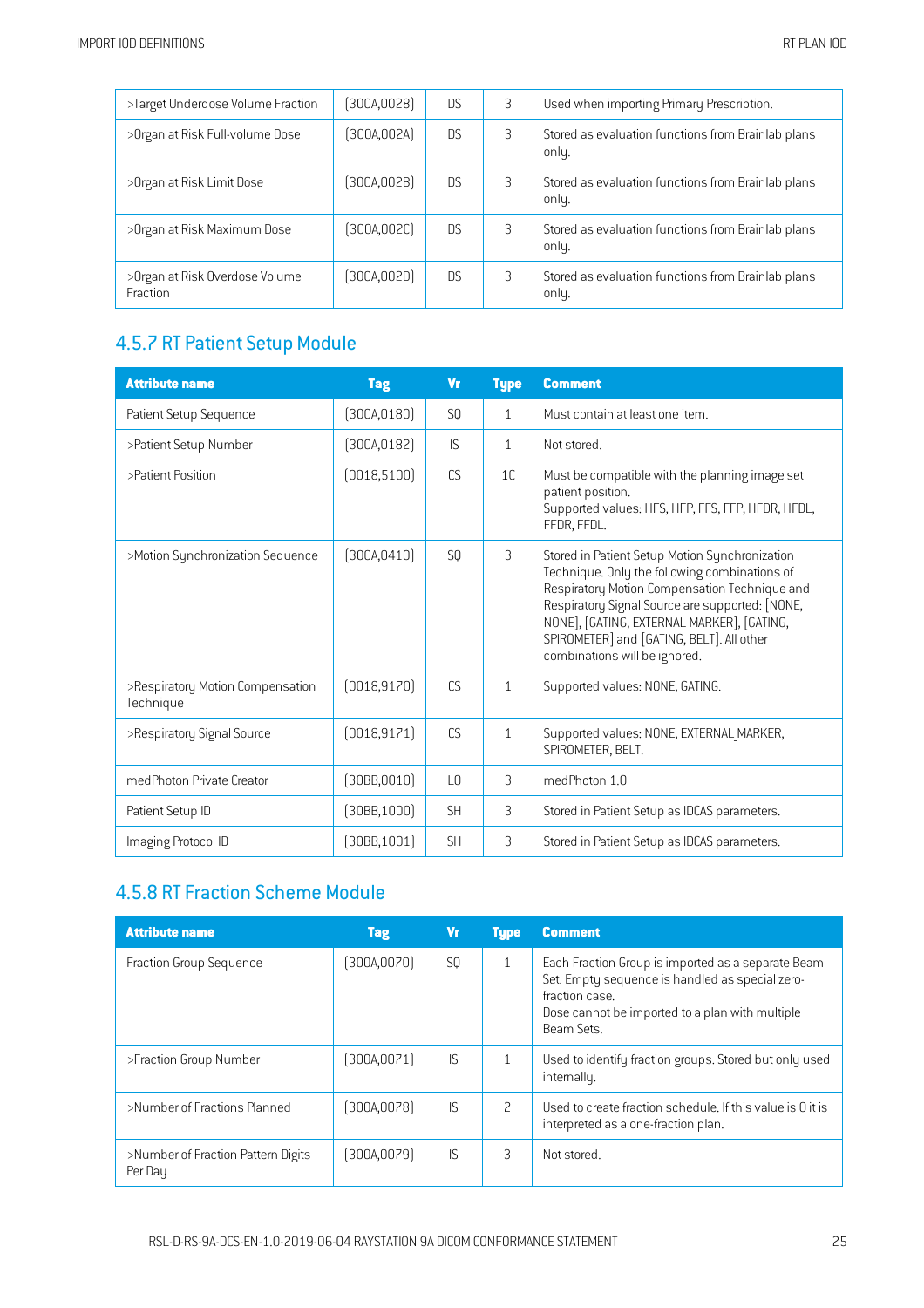| >Repeat Fraction Cycle Length           | (300A,007A) | IS             | 3              | Not stored.                                               |
|-----------------------------------------|-------------|----------------|----------------|-----------------------------------------------------------|
| >Fraction Pattern                       | (300A,007B) | LT             | 3              | Not stored.                                               |
| >Number of Beams                        | (300A,0080) | IS             | $\mathbf{1}$   |                                                           |
| >Referenced Beam Sequence               | (300C,0004) | S <sub>0</sub> | 1C             | There must be at least one beam in the fraction<br>group. |
| >Referenced Beam Number                 | (300C,0006) | IS             | 1 <sup>C</sup> |                                                           |
| >Beam Dose Specification Point          | (300A,0082) | <b>DS</b>      | 3              | Stored as Dose Specification Point.                       |
| >Beam Dose                              | (300A,0084) | D.S            | 3              | Stored as Beam Dose.                                      |
| >Beam Dose Point Depth                  | (300A,0088) | FL             | 3              | Stored as Physical Depth.                                 |
| >Beam Dose Point Equivalent Depth       | (300A,0089) | <b>FL</b>      | 3              | Stored as Radiological Depth.                             |
| >Beam Meterset                          | (300A,0086) | <b>DS</b>      | 3              | Stored as Beam MU. Must be defined in MU.                 |
| >Number of Brachy Application<br>Setups | (300A,00AO) | IS             | $\mathbf{1}$   | Not supported.<br>Supported value: 0.                     |

## 4.5.9 RT Beams Module

| <b>Attribute name</b>          | <b>Tag</b>   | <b>Vr</b>      | <b>Type</b>    | <b>Comment</b>                                                                                                                                                                                                                                                          |
|--------------------------------|--------------|----------------|----------------|-------------------------------------------------------------------------------------------------------------------------------------------------------------------------------------------------------------------------------------------------------------------------|
| Beam Sequence                  | (300A, 00B0) | SQ             | $\mathbf{1}$   |                                                                                                                                                                                                                                                                         |
| >Beam Number                   | [300A,00C0]  | IS             | $\mathbf{1}$   | Stored as Beam Number.                                                                                                                                                                                                                                                  |
| >Beam Name                     | [300A, 00C2] | L <sub>0</sub> | 3              | Stored as Beam Name.                                                                                                                                                                                                                                                    |
| >Beam Description              | [300A, 00C3] | <b>ST</b>      | 3              | Stored as Beam Description.                                                                                                                                                                                                                                             |
| >Beam Type                     | [300A, 00C4] | CS             | $\mathbf{1}$   | Used to identify plan technique. Beam Type STATIC is<br>converted to SMLC plan. Beam Type DYNAMIC which<br>have Gantry Rotation Direction != NONE are converted<br>to Arc plans Otherwise plans is considered to be<br>DMLC plan.<br>Supported values: STATIC, DYNAMIC. |
| >Radiation Type                | [300A,00C6]  | CS             | $\overline{c}$ | Supported values: PHOTON, ELECTRON, NEUTRON.                                                                                                                                                                                                                            |
| >Primary Fluence Mode Sequence | (3002,0050)  | SQ             | 3              |                                                                                                                                                                                                                                                                         |
| >Fluence Mode                  | (3002,0051)  | CS             | $\mathbf{1}$   |                                                                                                                                                                                                                                                                         |
| >Fluence Mode ID               | (3002,0052)  | <b>SH</b>      | 1C             |                                                                                                                                                                                                                                                                         |
| >Treatment Machine Name        | [300A, 00B2] | <b>SH</b>      | $\overline{c}$ | Stored as Machine Reference. Used to find treatment<br>machine.                                                                                                                                                                                                         |
| >Primary Dosimeter Unit        | [300A,00B3]  | CS             | $\overline{3}$ | Used for precondition check only.<br>Supported values: MU, MINUTE.                                                                                                                                                                                                      |
| >Source-Axis Distance          | [300A,00B4]  | D <sub>S</sub> | 3              | Used to calculate Block isocenter to tray distance.                                                                                                                                                                                                                     |
| >Beam Limiting Device Sequence | [300A,00B6]  | SQ             | $\mathbf{1}$   |                                                                                                                                                                                                                                                                         |
| >RT Beam Limiting Device Type  | [300A,00B8]  | <b>CS</b>      | $\mathbf{1}$   | Supported values: X, Y, ASYMX, ASYMY, MLCX, MLCY.                                                                                                                                                                                                                       |
| >Number of Leaf/Jaw Pairs      | [300A,00BC]  | IS             | $\mathbf{1}$   |                                                                                                                                                                                                                                                                         |
| >Leaf Position Boundaries      | [300A,00BE]  | <b>DS</b>      | SC             |                                                                                                                                                                                                                                                                         |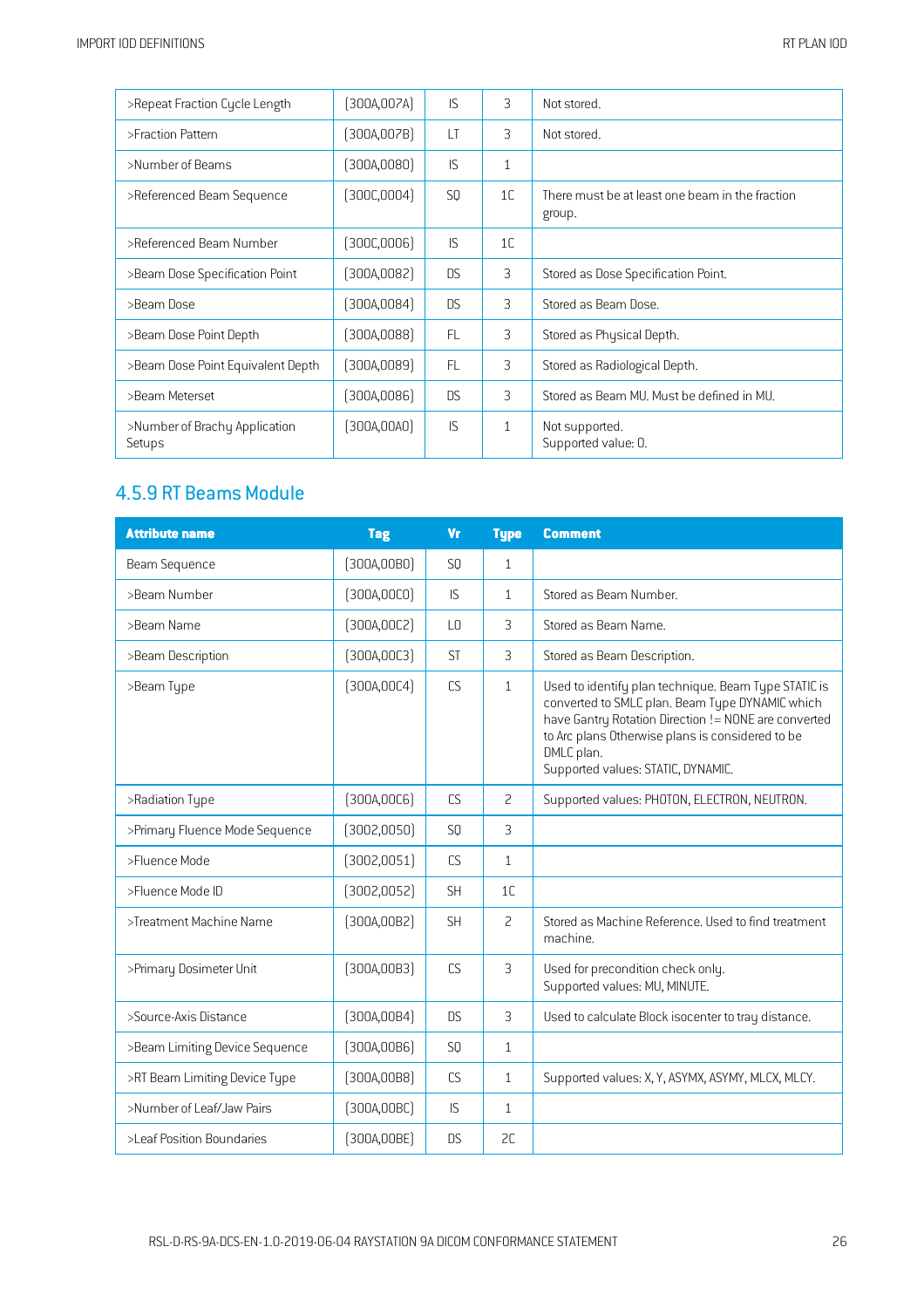| >Referenced Patient Setup Number | [300C,006A]  | IS                     | $\overline{3}$ | If this attribute is not set, the patient setup sequence<br>must contain one patient setup. If multiple patient<br>setups are defined in the patient setup sequence,<br>this attribute must be set. All referenced patient<br>setups must use the same patient position. |
|----------------------------------|--------------|------------------------|----------------|--------------------------------------------------------------------------------------------------------------------------------------------------------------------------------------------------------------------------------------------------------------------------|
| >Treatment Delivery Type         | [300A,00CE]  | CS                     | 3              | If the Treatment Delivery type is null, beam is<br>assumed to be of type TREATMENT.<br>Supported values: TREATMENT, SETUP.                                                                                                                                               |
| >Number of Wedges                | (300A,00D0)  | IS                     | $\mathbf{1}$   |                                                                                                                                                                                                                                                                          |
| >Wedge Sequence                  | (300A, 00D1) | SQ                     | 1C             |                                                                                                                                                                                                                                                                          |
| >Wedge Number                    | (300A, 00D2) | IS                     | $\mathbf{1}$   | Not stored.                                                                                                                                                                                                                                                              |
| >Wedge Type                      | (300A,00D3)  | CS                     | $\overline{c}$ | Converted to internal Wedge Type.<br>Supported values: STANDARD, DYNAMIC, MOTORIZED.                                                                                                                                                                                     |
| >Wedge ID                        | (300A, 00D4) | <b>SH</b>              | 3              | Stored as Wedge ID.                                                                                                                                                                                                                                                      |
| >Wedge Angle                     | [300A,00D5]  | IS                     | $\overline{c}$ | Stored as Wedge Angle.                                                                                                                                                                                                                                                   |
| >Wedge Orientation               | [300A,00D8]  | <b>DS</b>              | $\overline{c}$ | Stored as Wedge Orientation.<br>Supported values: 0.0, 90.0, 180.0, 270.0.                                                                                                                                                                                               |
| >Number of Compensators          | (300A, 00E0) | IS                     | $\mathbf{1}$   |                                                                                                                                                                                                                                                                          |
| >Compensator Sequence            | [300A, 00E3] | SQ                     | 1C             | Compensator is not supported. Varian fluences<br>stored as compensators are ignored.                                                                                                                                                                                     |
| >Compensator Number              | [300A, 00E4] | IS                     | 1C             |                                                                                                                                                                                                                                                                          |
| >Compensator Type                | [300A,00EE]  | CS                     | 3              |                                                                                                                                                                                                                                                                          |
| >Compensator Rows                | [300A, 00E7] | IS                     | $\mathbf{1}$   |                                                                                                                                                                                                                                                                          |
| >Compensator Columns             | [300A, 00E8] | IS                     | $\mathbf{1}$   |                                                                                                                                                                                                                                                                          |
| >Compensator Pixel Spacing       | [300A, 00E9] | <b>DS</b>              | $\mathbf{1}$   |                                                                                                                                                                                                                                                                          |
| >Compensator Position            | [300A,00EA]  | <b>DS</b>              | $\mathbf{1}$   |                                                                                                                                                                                                                                                                          |
| >Number of Boli                  | (300A,00ED)  | IS                     | $\mathbf{1}$   |                                                                                                                                                                                                                                                                          |
| >Referenced Bolus Sequence       | [300C,00B0]  | SQ                     | 1C             | Referenced boli must exist.                                                                                                                                                                                                                                              |
| >Referenced ROI Number           | [3006,0084]  | IS                     | $\mathbf{1}$   |                                                                                                                                                                                                                                                                          |
| >Bolus ID                        | [300A,00DC]  | <b>SH</b>              | 3              |                                                                                                                                                                                                                                                                          |
| >Number of Blocks                | [300A, 00F0] | IS                     | $\mathbf{1}$   | Electron plans support 0 to 1 blocks. Photon plans<br>support 0 to 2 blocks.                                                                                                                                                                                             |
| >Total Block Tray Factor         | [300A, 00F2] | <b>DS</b>              | 3              | Must be set to between 0.5 and 1.0 for photon plans<br>if block exist in the plan. Not used for electron plans                                                                                                                                                           |
| >Block Sequence                  | [300A, 00F4] | SQ                     | 1C             |                                                                                                                                                                                                                                                                          |
| >Block Tray ID                   | [300A, 00F5] | SH                     | $\mathsf 3$    | Storeda as Block Tray ID.                                                                                                                                                                                                                                                |
| >Source to Block Tray Distance   | [300A, 00F6] | <b>DS</b>              | $\overline{c}$ | Used to calculate Block isocenter to tray distance.                                                                                                                                                                                                                      |
| >Block Type                      | [300A, 00F8] | $\mathbb{C}\mathsf{S}$ | $\mathbf{1}$   | Stored as Block Type.<br>Supported values: SHIELDING, APERTURE.                                                                                                                                                                                                          |
| >Block Divergence                | [300A,00FA]  | CS                     | $\overline{c}$ | Stored as Block Divergence. Electron blocks will<br>convert PRESENT to ABSENT because of model<br>restrictions.<br>Supported values: PRESENT, ABSENT.                                                                                                                    |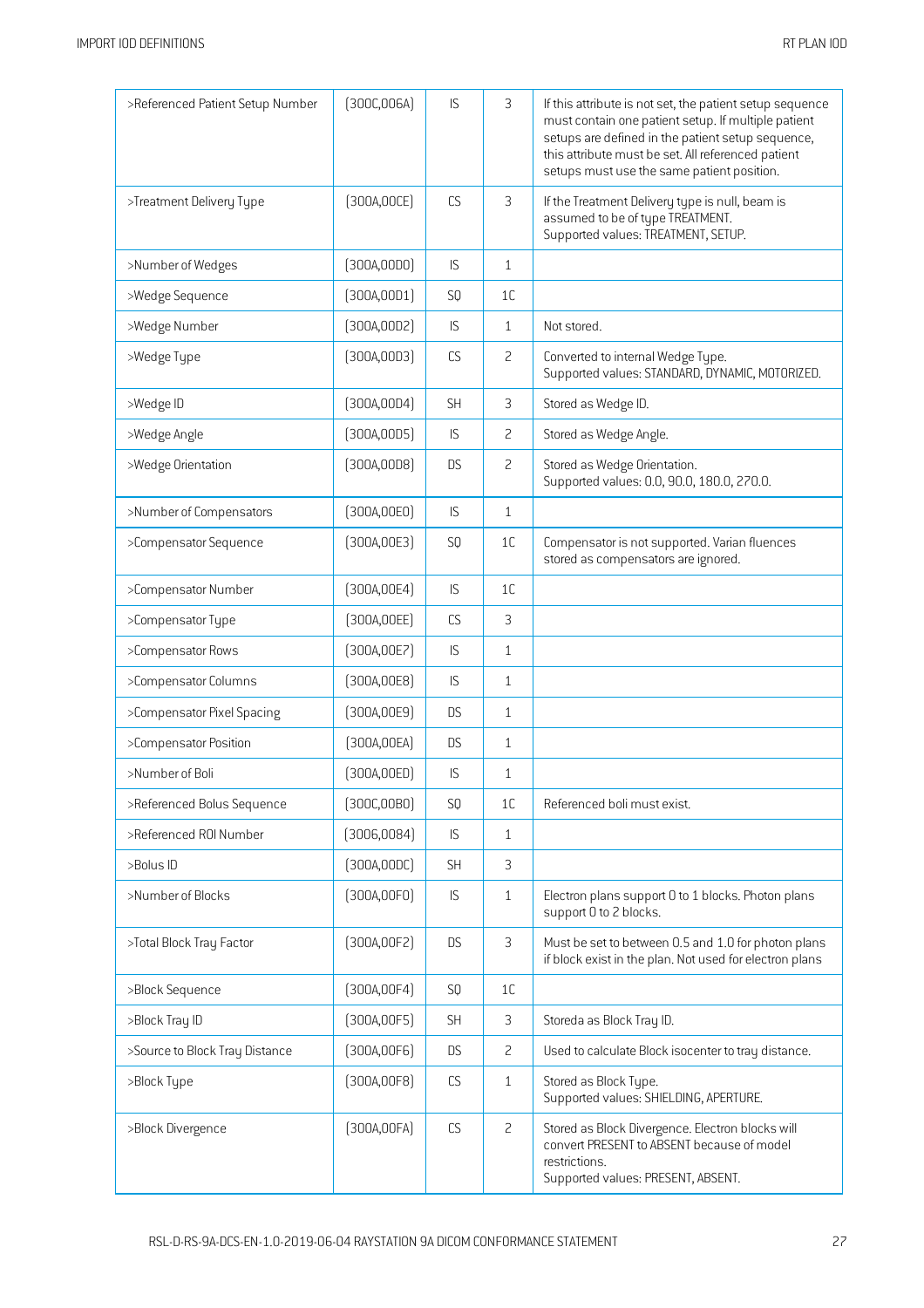| >Block Mounting Position          | (300A,00FB)  | CS                   | 3              | Stored as Block Mounting Position. Electron blocks<br>will convert PATIENT SIDE to SOURCE SIDE because of<br>model restrictions.<br>Supported values: PATIENT SIDE, SOURCE SIDE.                                                                                                                                       |
|-----------------------------------|--------------|----------------------|----------------|------------------------------------------------------------------------------------------------------------------------------------------------------------------------------------------------------------------------------------------------------------------------------------------------------------------------|
| >Block Number                     | [300A,00FC]  | IS                   | $\mathbf{1}$   | Stored as Block Number.                                                                                                                                                                                                                                                                                                |
| >Block Name                       | [300A,00FE]  | L <sub>0</sub>       | 3              | Stored as Block Name.                                                                                                                                                                                                                                                                                                  |
| >Material ID                      | [300A, 00E1] | <b>SH</b>            | $\overline{c}$ | Stored as Block Material Name.                                                                                                                                                                                                                                                                                         |
| >Block Thickness                  | [300A, 0100] | <b>DS</b>            | SC             | Not supported for Photon blocks. Stored as Block<br>Thickness for Electron blocks.                                                                                                                                                                                                                                     |
| >Block Transmission               | (300A, 0102) | <b>DS</b>            | SC             | Stored for Photon blocks only. Must be between 0.0 -<br>0.2.                                                                                                                                                                                                                                                           |
| >Block Number of Points           | [300A, 0104] | IS                   | $\overline{c}$ |                                                                                                                                                                                                                                                                                                                        |
| >Block Data                       | [300A, 0106] | <b>DS</b>            | $\overline{c}$ | Stored as Block Data.                                                                                                                                                                                                                                                                                                  |
| >Applicator Sequence              | [300A, 0107] | SQ                   | 3              | Stored as Electron applicator or Photon cone<br>depending on Radiation Type.                                                                                                                                                                                                                                           |
| >Applicator ID                    | [300A, 0108] | <b>SH</b>            | $\mathbf{1}$   | Stored as Applicator ID for Electron applicator. Must be<br>"Apex 2.5" for Photon cone.                                                                                                                                                                                                                                |
| >Applicator Type                  | (300A, 0109) | CS                   | $\mathbf{1}$   | Stored as Applicator Type.<br>Supported values: ELECTRON SQUARE,<br>ELECTRON RECT, ELECTRON CIRC, ELECTRON SHORT,<br>ELECTRON OPEN, PHOTON CIRC, STEREOTACTIC.                                                                                                                                                         |
| >Applicator Geometry Sequence     | [300A, 0431] | SQ                   | 3              | Only used for photon cones.                                                                                                                                                                                                                                                                                            |
| >Applicator Aperture Shape        | [300A, 0432] | <b>CS</b>            | $\mathbf{1}$   | Not stored.<br>Supported value: SYM CIRCULAR.                                                                                                                                                                                                                                                                          |
| >Applicator Opening               | [300A, 0433] | <b>FL</b>            | 1 <sup>C</sup> | Stored as Applicator Opening (converted from MM to<br>CM).                                                                                                                                                                                                                                                             |
| >Applicator Description           | [300A, 010A] | L <sub>0</sub>       | 3              |                                                                                                                                                                                                                                                                                                                        |
| >RaySearch Private Creator        | (4001, 0010) | L <sub>0</sub>       | 3              | RAYSEARCHLABS 2.0                                                                                                                                                                                                                                                                                                      |
| >Applicator Thickness             | (4001, 1054) | <b>DS</b>            | 3              | Physical thickness of applicator (in mm) parallel to<br>radiation beam axis.                                                                                                                                                                                                                                           |
| >Final Cumulative Meterset Weight | [300A, 010E] | <b>DS</b>            | $1\mathsf{C}$  |                                                                                                                                                                                                                                                                                                                        |
| >Number of Control Points         | (300A, 0110) | IS                   | $\mathbf{1}$   | Must be greater than or equal to 2. Must be exactly 2<br>if Radiation Type (300A, 00C6) is ELECTRON.                                                                                                                                                                                                                   |
| >Control Point Sequence           | [300A, 0111] | SQ                   | $\mathbf{1}$   |                                                                                                                                                                                                                                                                                                                        |
| >Control Point Index              | [300A, 0112] | IS                   | $\mathbf{1}$   |                                                                                                                                                                                                                                                                                                                        |
| >Cumulative Meterset Weight       | [300A, 0134] | <b>DS</b>            | $\overline{c}$ |                                                                                                                                                                                                                                                                                                                        |
| >Nominal Beam Energy              | [300A, 0114] | <b>DS</b>            | 3              | Required for the first control point and is assumed to<br>be constant throughout beam. Nominal Beam Energy<br>will be mapped against nominal energy of a machine<br>beam quality when assigning imported beams to a<br>machine. The nominal energy can differ from the<br>energy used internally for dose calculation. |
| >Dose Rate Set                    | [300A, 0115] | <b>DS</b>            | 3              |                                                                                                                                                                                                                                                                                                                        |
| >Wedge Positions Sequence         | [300A, 0116] | SQ                   | $\mathsf 3$    |                                                                                                                                                                                                                                                                                                                        |
| >Referenced Wedge Number          | (300C, 00C0) | $\mathsf{IS}\xspace$ | $\mathbf{1}$   |                                                                                                                                                                                                                                                                                                                        |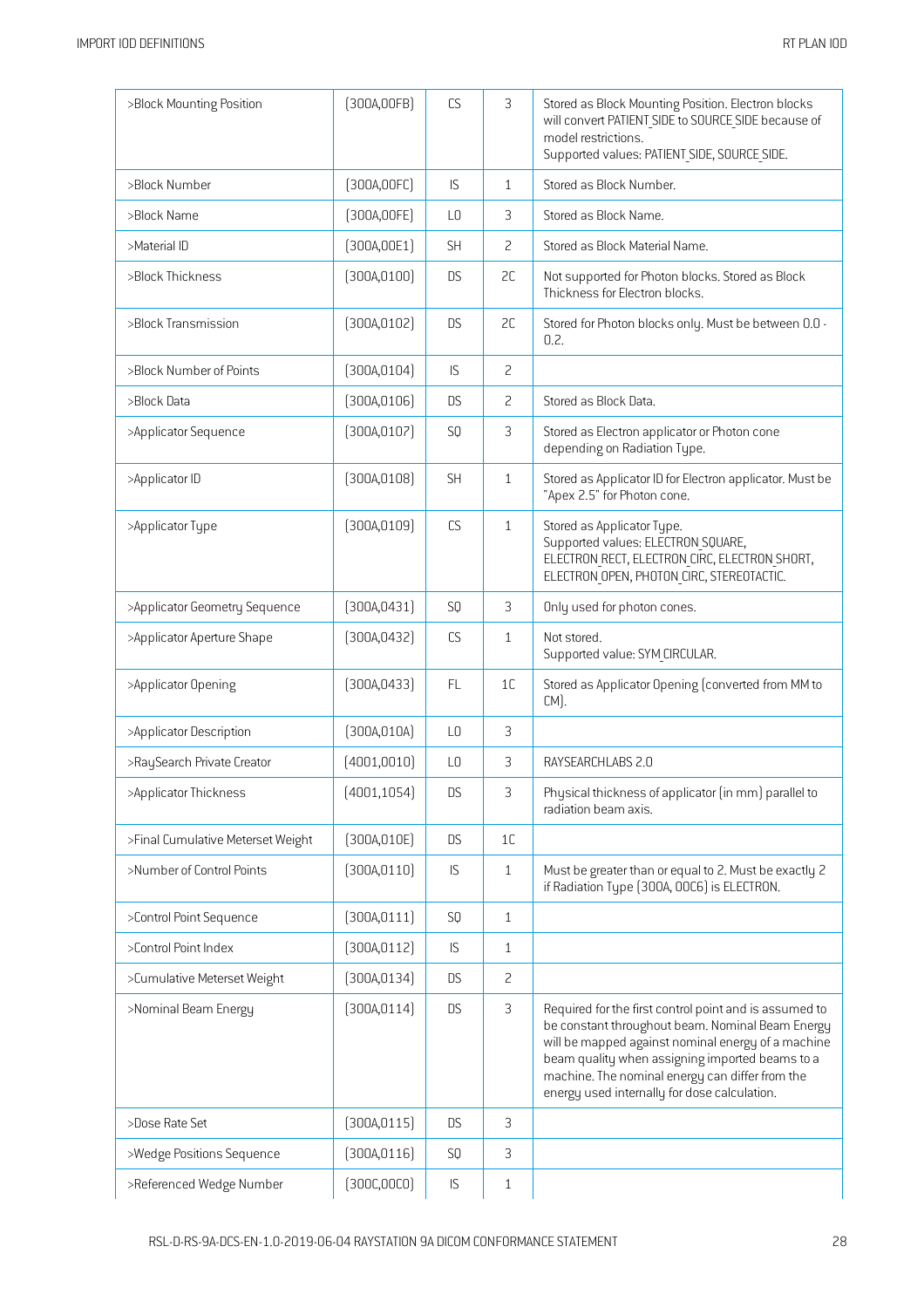| >Wedge Position                             | (300A, 0118) | CS                     | $\mathbf{1}$  | Supported values: IN, OUT.                                                                                                                                                                     |
|---------------------------------------------|--------------|------------------------|---------------|------------------------------------------------------------------------------------------------------------------------------------------------------------------------------------------------|
| >Beam Limiting Device Position<br>Sequence  | [300A, 011A] | SQ                     | 1C            | Leaf/jaw positions are required to be constant within<br>a control point pair for an SMLC plan.                                                                                                |
| >RT Beam Limiting Device Type               | (300A, 00B8) | <b>CS</b>              | $\mathbf{1}$  | Supported values: X, Y, ASYMX, ASYMY, MLCX, MLCY.                                                                                                                                              |
| >Leaf/Jaw Positions                         | [300A, 011C] | <b>DS</b>              | $\mathbf{1}$  |                                                                                                                                                                                                |
| >Gantry Angle                               | [300A, 011E] | <b>DS</b>              | 1C            | Required for the first control point and required to not<br>change for SMLC and DMLC. See Beam Type<br>[300A,00C4] for more information.                                                       |
| >Gantry Rotation Direction                  | (300A, 011F) | CS                     | 1C            | Required for the first control point and required to not<br>be "NONE" for SMLC and DMLC. See Beam Type<br>[300A,00C4] for more information.<br>Supported values: NONE, CW, CC.                 |
| >Gantry Pitch Angle                         | [300A, 014A] | FL                     | 3             | Must be null or 0.                                                                                                                                                                             |
| >Gantry Pitch Rotation Direction            | [300A, 014C] | <b>CS</b>              | 3             | Supported values: NONE, CW, CC.                                                                                                                                                                |
| >Beam Limiting Device Angle                 | [300A, 0120] | <b>DS</b>              | 1C            | Required for the first control point, must be empty for<br>subsequent control points or have the same value as<br>in the first control point.                                                  |
| >Beam Limiting Device Rotation<br>Direction | [300A, 0121] | CS                     | 1C            | Required for the first control point.<br>Supported values: NONE, CW, CC.                                                                                                                       |
| >Patient Support Angle                      | [300A, 0122] | <b>DS</b>              | 1C            | Required for the first control point, must be empty for<br>subsequent control points or have the same value as<br>in the first control point.                                                  |
| >Patient Support Rotation Direction         | [300A, 0123] | CS                     | 1C            | Required for the first control point.<br>Supported values: NONE, CW, CC.                                                                                                                       |
| >Table Top Eccentric Axis Distance          | [300A, 0124] | <b>DS</b>              | 3             |                                                                                                                                                                                                |
| >Table Top Eccentric Angle                  | [300A, 0125] | <b>DS</b>              | 1C            | Required for the first control point.<br>Supported value: 0.0.                                                                                                                                 |
| >Table Top Eccentric Rotation<br>Direction  | [300A, 0126] | CS                     | 1C            | Required for the first control point.<br>Supported values: NONE, CW, CC.                                                                                                                       |
| >Table Top Pitch Angle                      | [300A, 0140] | $\mathsf{FL}$          | $1\mathsf{C}$ |                                                                                                                                                                                                |
| >Table Top Pitch Rotation Direction         | [300A, 0142] | $\mathbb{C}\mathsf{S}$ | 1C            | Supported values: NONE, CW, CC.                                                                                                                                                                |
| >Table Top Roll Angle                       | [300A, 0144] | FL.                    | $1\mathsf{C}$ |                                                                                                                                                                                                |
| >Table Top Roll Rotation Direction          | [300A, 0146] | $\mathbb{C}\mathsf{S}$ | 1C            | Supported values: NONE, CW, CC.                                                                                                                                                                |
| >Table Top Vertical Position                | [300A, 0128] | <b>DS</b>              | SC            |                                                                                                                                                                                                |
| >Table Top Longitudinal Position            | [300A, 0129] | <b>DS</b>              | SC            |                                                                                                                                                                                                |
| >Table Top Lateral Position                 | [300A, 012A] | <b>DS</b>              | SC            |                                                                                                                                                                                                |
| >Isocenter Position                         | (300A, 012C) | <b>DS</b>              | SC            | Required for the first control point. Must be constant<br>throughout beam.                                                                                                                     |
| >TomoTherapy HA Private Creator             | (300D, 0010) | L <sub>0</sub>         | 3             | T0M0 HA 01                                                                                                                                                                                     |
| >Tomo Projection Sinogram Data              | (300D, 10A7) | <b>DS</b>              | 3             | Projection sinogram values for all 64 leaves of<br>projection starting at the current control point. Empty<br>if all 64 leaves have a sinogram value of zero. Empty<br>for last control point. |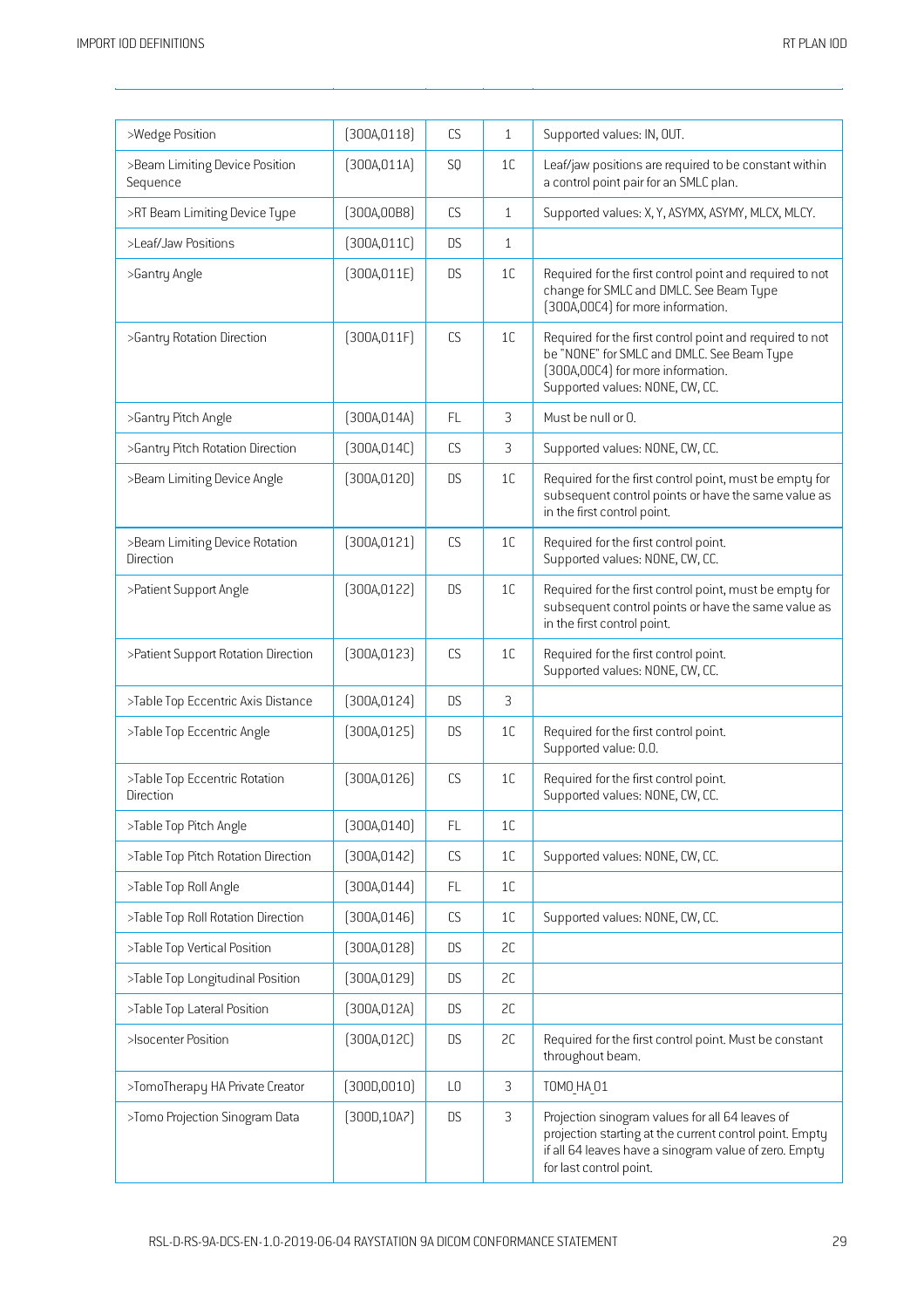| >RaySearch Private Creator                   | (4001, 0010) | LO              | 3 | RAYSEARCHLABS 2.0                                                                                                               |
|----------------------------------------------|--------------|-----------------|---|---------------------------------------------------------------------------------------------------------------------------------|
| >Treatment Machine Commission<br><b>Time</b> | (4001, 1001) | DT              | 3 | The commission time of the treatment machine.<br>Used together with Treatment Machine Name to<br>determine the correct machine. |
| >Tomo IDMS Beam ID                           | [4001, 1021] | L <sub>0</sub>  | 3 |                                                                                                                                 |
| >Tomo IDMS Machine ID                        | [4001, 1020] | $\overline{10}$ | 3 |                                                                                                                                 |
| >Tomo Beam Isocenter                         | [4001, 1023] | D.S             | 3 |                                                                                                                                 |
| >Tomo machine revision                       | (4001, 1025) | <b>IS</b>       | 3 |                                                                                                                                 |
| >Tomo beam revision                          | (4001, 1026) | <b>IS</b>       | 3 |                                                                                                                                 |
| >Tomo intended back jaw position             | (4001, 1027) | D <sub>S</sub>  | 3 |                                                                                                                                 |
| >Tomo intended front jaw position            | [4001, 1028] | D.S             | 3 |                                                                                                                                 |
| >Tomo Projection Time                        | (4001, 1053) | D <sub>S</sub>  | 3 | Projection time for Tomo Helical and Tomo Direct<br>plans.                                                                      |
| >Planned Blood Boron<br>Concentration        | (4001, 1015) | D <sub>S</sub>  | 3 |                                                                                                                                 |
| >TomoTherapy HA Private Creator              | [300D, 0010] | $\overline{10}$ | 3 | <b>TOMO HA 01</b>                                                                                                               |
| >Tomo Gantry Period                          | (300D, 1040) | D <sub>S</sub>  | 3 | Used for import of TomoHelical plans exported from<br>RayStation 6 and 7.                                                       |

## 4.5.10 Approval Module

| <b>Attribute name</b> | Tag          | Vr        | <b>Type</b>  | <b>Comment</b>                                                                                                                                                                                             |
|-----------------------|--------------|-----------|--------------|------------------------------------------------------------------------------------------------------------------------------------------------------------------------------------------------------------|
| Approval Status       | [300E, 0002] | CS        | $\mathbf{1}$ | Used to set the approval status of the imported<br>structure set.<br>Supported values:<br>• APPROVED - Plan is approved.<br>UNAPPROVED - Plan is not approved.<br>REJECTED - Same rules as for UNAPPROVED. |
| Review Date           | (300E,0004)  | DA        | SC.          | Stored if Approval Status is APPROVED.                                                                                                                                                                     |
| <b>Review Time</b>    | (300E,0005)  | <b>TM</b> | SC           | Stored if Approval Status is APPROVED.                                                                                                                                                                     |
| Reviewer Name         | (300E,0008)  | <b>PN</b> | SC           | Stored if Approval Status is APPROVED.                                                                                                                                                                     |

# 4.5.11 SOP Common Module

| <b>Attribute name</b>  | Tag          | ۷r        | <b>Type</b>    | <b>Comment</b>                                                       |
|------------------------|--------------|-----------|----------------|----------------------------------------------------------------------|
| SOP Class UID          | (0008, 0016) | U         |                | Supported value: 1.2.840.10008.5.1.4.1.1.481.5.                      |
| SOP Instance UID       | (0008,0018)  | U         |                | Stored internally to find references from other objects.             |
| Specific Character Set | (0008,0005)  | C.S       | 1 <sup>C</sup> | Supported values: ISO IR 100, ISO IR 192.                            |
| Instance Creation Date | (0008,0012)  | <b>DA</b> | 3              | Stored if last save date if RT Plan Date (300A, 0006) is<br>missing. |
| Instance Creation Time | (0008, 0013) | <b>TM</b> | 3              | Stored if last save time if RT Plan Time (300A, 0007) is<br>missing. |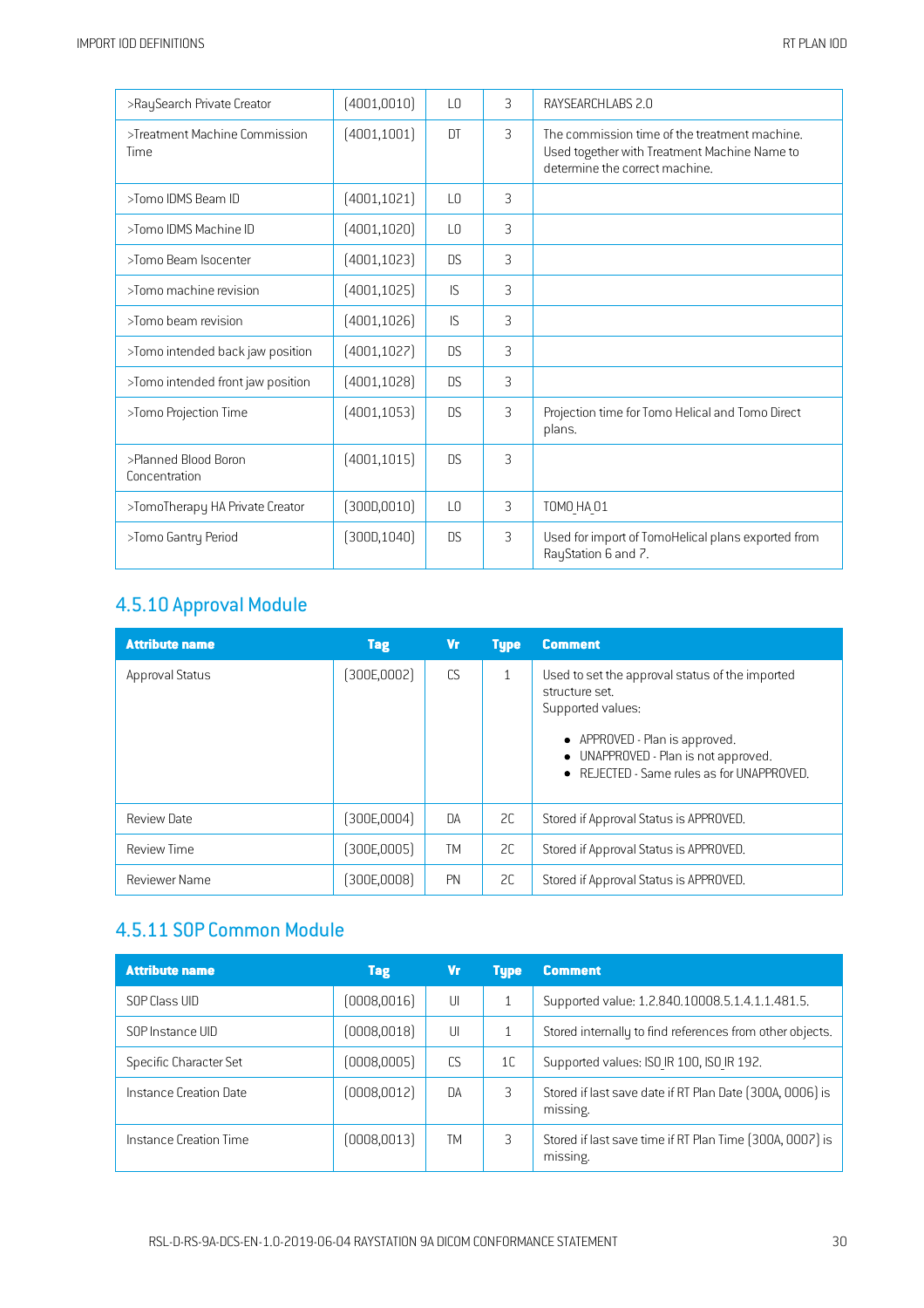| RaySearch Private Creator  | (4001,0010)  | L <sub>0</sub> | RAYSFARCHI ABS 2.0                                                                                                     |
|----------------------------|--------------|----------------|------------------------------------------------------------------------------------------------------------------------|
| Tomo Plan SOP Instance UID | [4001, 102A] | UI             | The SOP Instance UID that shall be used by<br>RayGateway for creating plan instances in IDMS<br>based on this RT Plan. |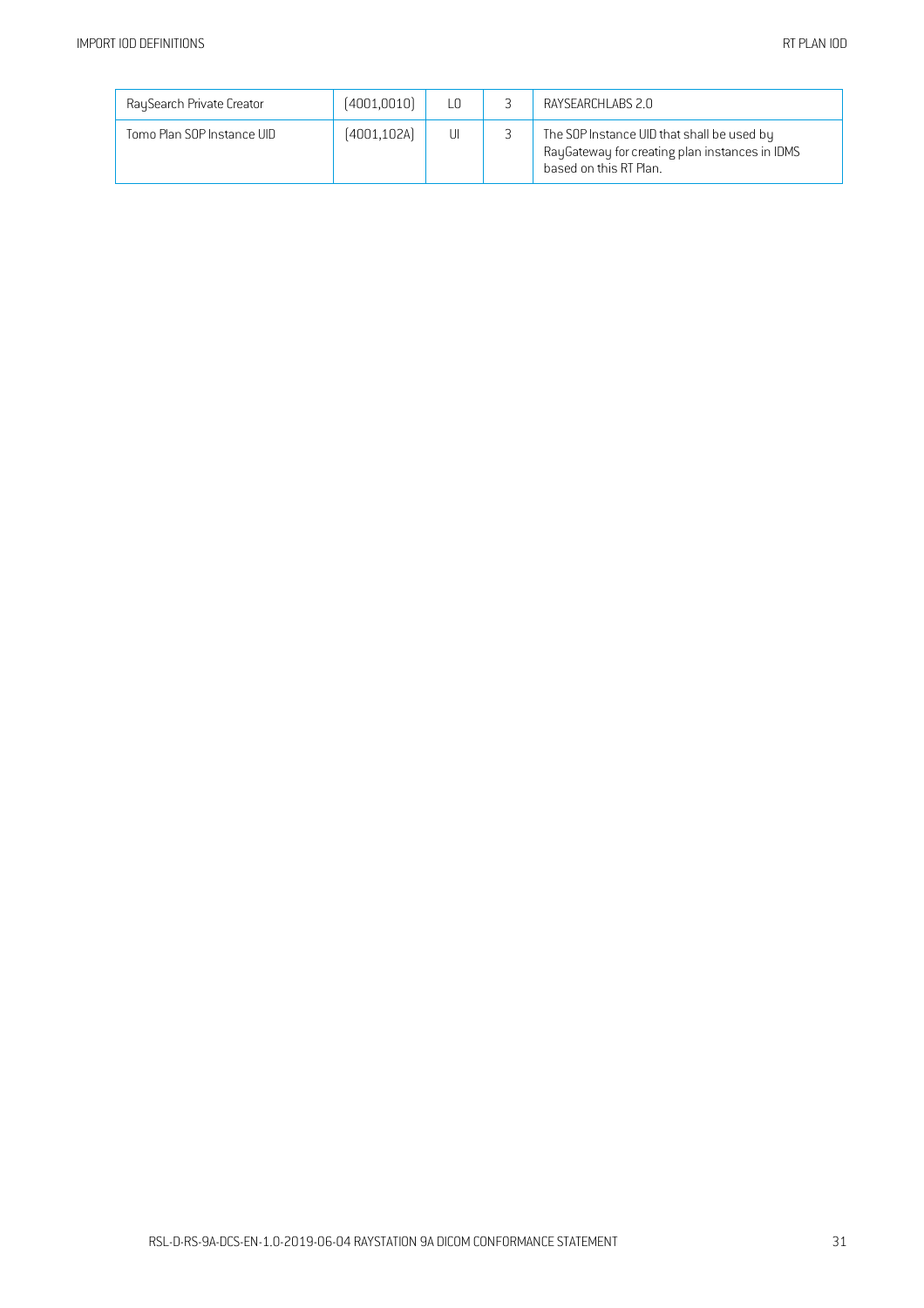# **4.6 RTION PLAN IOD**

Imported RT Ion Plans are converted into internal representation. Exported plans will therefore not be identical to the imported object.

| ΙE                    | <b>Module</b>                    | <b>Used</b> |
|-----------------------|----------------------------------|-------------|
| Patient               | Patient Module                   | Yes         |
| Study                 | General Study Module             | No          |
| Series                | RT Series Module                 | Yes         |
| Frame of<br>Reference | Frame of Reference Module        | Yes         |
| Equipment             | General Equipment Module         | Yes         |
| Ion Plan              | RT General Plan Module           | Yes         |
|                       | RT Prescription Module           | Yes         |
|                       | RT Patient Setup Module          | Yes         |
|                       | <b>RT Fraction Scheme Module</b> | Yes         |
|                       | RT Ion Beams Module              | Yes         |
|                       | Approval Module                  | Yes         |
|                       | SOP Common Module                | Yes         |

#### 4.6.1 Patient Module

Patient attributes only used to match patient.

| <b>Attribute name</b> | <b>Tag</b>   | Vr        | <b>Type</b> | <b>Comment</b>                                                                         |
|-----------------------|--------------|-----------|-------------|----------------------------------------------------------------------------------------|
| Patient's Name        | (0010, 0010) | PN        | 2           |                                                                                        |
| Patient ID            | (0010, 0020) | L0        | 2           |                                                                                        |
| Patient's Birth Date  | (0010, 0030) | DA        | 2           |                                                                                        |
| Patient's Sex         | (0010, 0040) | <b>CS</b> | 2           | Supported values:<br>$\bullet$ M - Male<br>$\bullet$ F - Female<br>$\bullet$ 0 - Other |

#### 4.6.2 RT Series Module

| <b>Attribute name</b> | Tag         | Vr        | <b>Type Comment</b>                              |
|-----------------------|-------------|-----------|--------------------------------------------------|
| Modality              | (0008,0060) | <b>CS</b> | Supported value: RTPLAN.                         |
| Series Instance UID   | [0020,000E] | UI        | Only read for display during import. Not stored. |

#### 4.6.3 Frame of Reference Module

| Attribute name         |              | /Vr / | <b>Type Comment</b>                             |
|------------------------|--------------|-------|-------------------------------------------------|
| Frame of Reference UID | (0020, 0052) |       | Used to match referenced image set. Not stored. |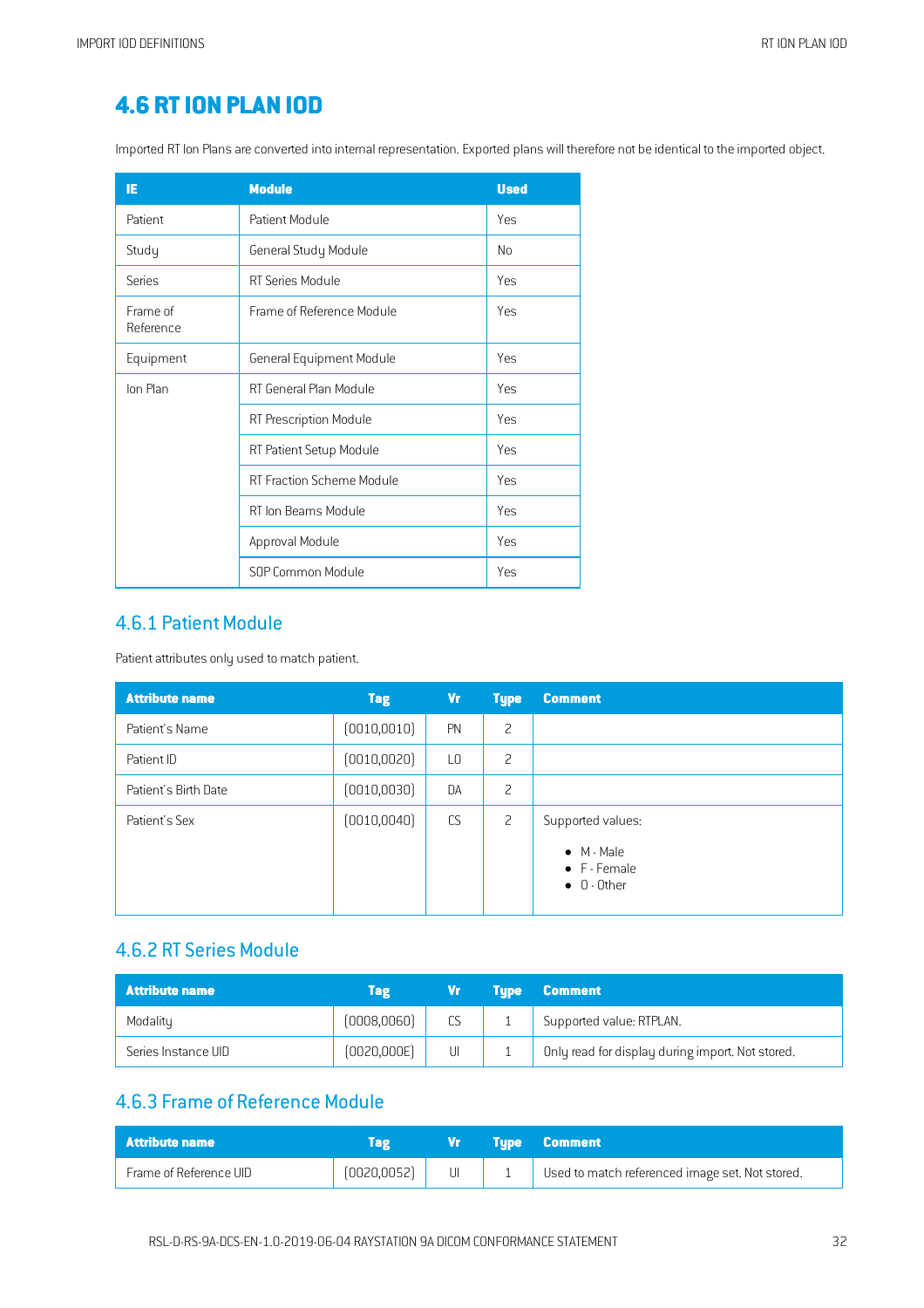# 4.6.4 General Equipment Module

| Attribute name            | Tag          | Vr | <b>Tupe</b> | <b>Comment</b>                                        |
|---------------------------|--------------|----|-------------|-------------------------------------------------------|
| Manufacturer              | (0008,0070)  |    |             | 2   Used to handle special RT Plan cases. Not stored. |
| Manufacturer's Model Name | (0008, 1090) |    |             | Used to handle special RT Plan cases. Not stored.     |

## 4.6.5 RT General Plan Module

| <b>Attribute name</b>             | <b>Tag</b>   | <b>Vr</b>      | <b>Type</b>    | <b>Comment</b>                                                                                                               |
|-----------------------------------|--------------|----------------|----------------|------------------------------------------------------------------------------------------------------------------------------|
| RT Plan Label                     | (300A,0002)  | <b>SH</b>      | $\mathbf{1}$   | Stored as Beam Set Name.                                                                                                     |
| RT Plan Name                      | (300A,0003)  | L <sub>0</sub> | 3              | Stored as Treatment Plan Name.                                                                                               |
| RT Plan Description               | (300A,0004)  | <b>ST</b>      | 3              | Stored as Beam Set Description.                                                                                              |
| RT Plan Date                      | (300A,0006)  | DA             | 2              | Stored as last save date.                                                                                                    |
| RT Plan Time                      | (300A,0007)  | <b>TM</b>      | 2              | Stored as last save time.                                                                                                    |
| Plan Intent                       | [300A,000A]  | CS             | 3              |                                                                                                                              |
| RT Plan Geometry                  | (300A,000C)  | CS             | $\mathbf{1}$   | The plan is only required to reference structure set if<br>value is PATIENT.<br>Supported values: PATIENT, TREATMENT DEVICE. |
| Referenced Structure Set Sequence | (300C,0060)  | S <sub>0</sub> | 1 <sup>C</sup> |                                                                                                                              |
| >Referenced SOP Class UID         | (0008, 1150) | UI             | $\mathbf{1}$   | Supported value: 1.2.840.10008.5.1.4.1.1.481.3.                                                                              |
| >Referenced SOP Instance UID      | (0008, 1155) | UI             | $\mathbf{1}$   | Referenced Structure Set must exist or be imported<br>together with plan.                                                    |

# 4.6.6 RT Prescription Module

| <b>Attribute name</b>             | <b>Tag</b>   | <b>V<sub>r</sub></b> | <b>Type</b>    | <b>Comment</b>                                                                                              |
|-----------------------------------|--------------|----------------------|----------------|-------------------------------------------------------------------------------------------------------------|
| Dose Reference Sequence           | (300A, 0010) | S <sub>0</sub>       | 3              | Primary Prescription supported only.                                                                        |
| >Dose Reference Number            | (300A,0012)  | IS.                  | $\mathbf{1}$   | Not stored.                                                                                                 |
| >Dose Reference Structure Type    | (300A,0014)  | <b>CS</b>            | $\mathbf{1}$   | Supported values: POINT, VOLUME, SITE.                                                                      |
| >Dose Reference Description       | (300A,0016)  | L <sub>0</sub>       | 3              | Stored as Site Description if Dose Reference Structure<br>Type (300A,0014) is SITE.                         |
| >Referenced R0I Number            | (3006,0084)  | IS.                  | 1 <sup>C</sup> | Used to find referenced ROI if Dose Reference<br>Structure Type [300A,0014] is VOLUME.                      |
| >Nominal Prior Dose               | (300A, 001A) | D.S                  | 3              | Not supported.<br>Supported value: 0.                                                                       |
| >Dose Reference Type              | (300A,0020)  | <b>CS</b>            | $\mathbf{1}$   | Supported value: TARGET.                                                                                    |
| >Target Prescription Dose         | (300A, 0026) | D.S                  | 3              | Used when importing Primary Prescription. The value<br>is interpreted as an RBE-weighted prescription dose. |
| >Target Underdose Volume Fraction | (300A,0028)  | <b>DS</b>            | 3              | Used when importing Primary Prescription.                                                                   |
| >RaySearch Private Creator        | (4001,0010)  | $\overline{10}$      | 3              | RAYSEARCHLABS 2.0                                                                                           |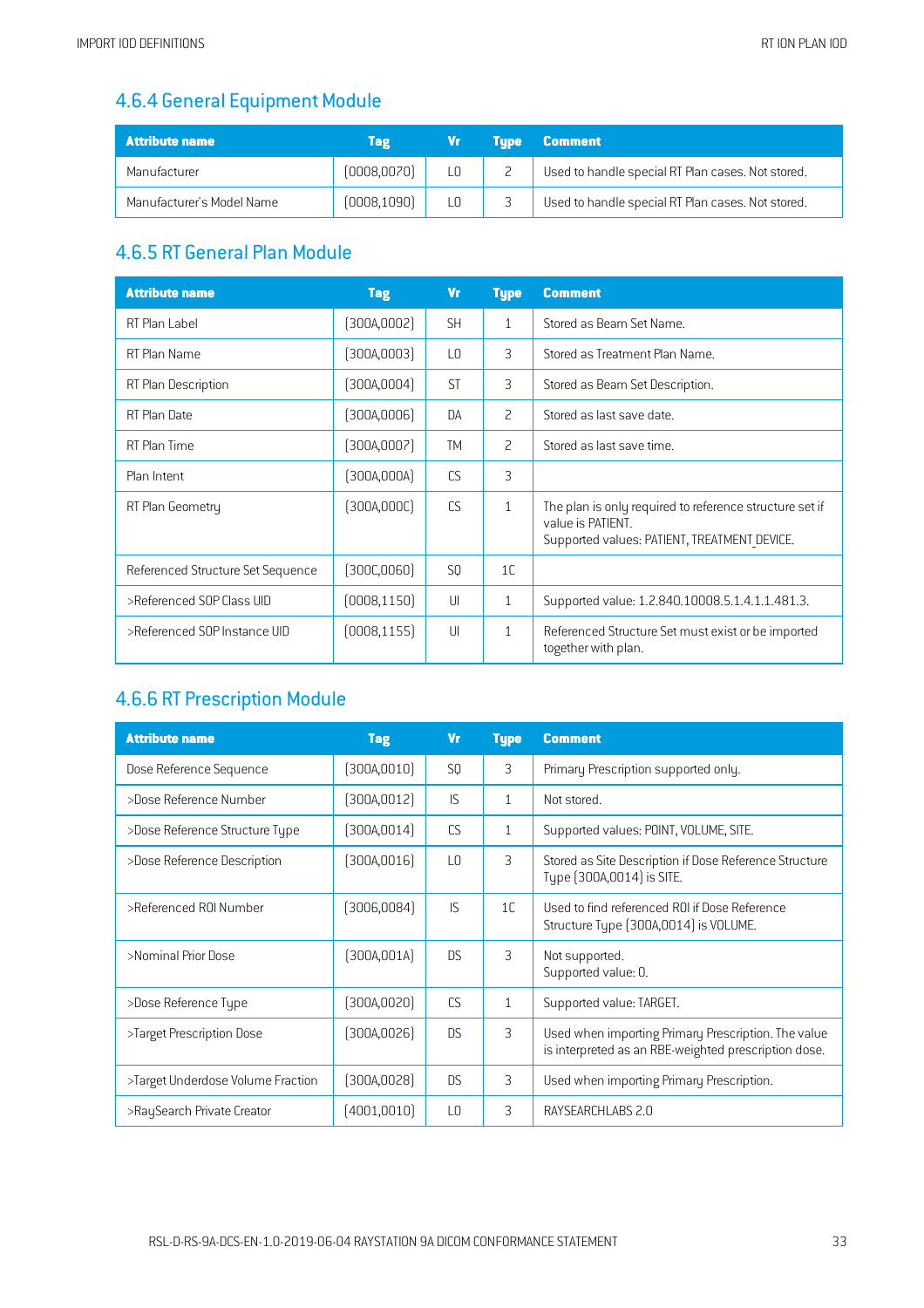| >Target Prescription Effective Dose | (4001,1011) | DS. | RaySearch Private Tag. Prescribed dose to Dose<br>Reference if Dose Reference Type (300A,0020) is<br>TARGET. The dose has been corrected for biological |
|-------------------------------------|-------------|-----|---------------------------------------------------------------------------------------------------------------------------------------------------------|
|                                     |             |     | effect using user-defined modeling technique.                                                                                                           |

# 4.6.7 RT Patient Setup Module

| <b>Attribute name</b>                         | <b>Tag</b>   | <b>Vr</b>       | <b>Type</b>    | <b>Comment</b>                                                                                                                                                                                                                                                                                                                      |
|-----------------------------------------------|--------------|-----------------|----------------|-------------------------------------------------------------------------------------------------------------------------------------------------------------------------------------------------------------------------------------------------------------------------------------------------------------------------------------|
| Patient Setup Sequence                        | (300A, 0180) | S <sub>0</sub>  | $\mathbf{1}$   | Must contain at least one item.                                                                                                                                                                                                                                                                                                     |
| >Patient Setup Number                         | [300A, 0182] | IS.             | $\mathbf{1}$   | Not stored.                                                                                                                                                                                                                                                                                                                         |
| >Patient Position                             | [0018, 5100] | CS              | 1 <sup>C</sup> | Must be compatible with the planning image set<br>patient position.<br>Supported values: HFS, HFP, FFS, FFP, HFDR, HFDL,<br>FFDR, FFDL.                                                                                                                                                                                             |
| >Motion Synchronization Sequence              | (300A, 0410) | S <sub>0</sub>  | 3              | Stored in Patient Setup Motion Synchronization<br>Technique. Only the following combinations of<br>Respiratory Motion Compensation Technique and<br>Respiratory Signal Source are supported: [NONE,<br>NONE], [GATING, EXTERNAL MARKER], [GATING,<br>SPIROMETER] and [GATING, BELT]. All other<br>combinations will be disregarded. |
| >Respiratory Motion Compensation<br>Technique | [0018, 9170] | CS              | $\mathbf{1}$   | Supported values: NONE, GATING.                                                                                                                                                                                                                                                                                                     |
| >Respiratory Signal Source                    | [0018, 9171] | CS              | $\mathbf{1}$   | Supported values: NONE, EXTERNAL MARKER,<br>SPIROMETER, BELT.                                                                                                                                                                                                                                                                       |
| medPhoton Private Creator                     | (30BB,0010)  | $\overline{10}$ | 3              | medPhoton 1.0                                                                                                                                                                                                                                                                                                                       |
| Patient Setup ID                              | (30BB, 1000) | <b>SH</b>       | 3              | Stored in Patient Setup as IDCAS parameters.                                                                                                                                                                                                                                                                                        |
| Imaging Protocol ID                           | [30BB, 1001] | <b>SH</b>       | 3              | Stored in Patient Setup as IDCAS parameters.                                                                                                                                                                                                                                                                                        |

### 4.6.8 RT Fraction Scheme Module

| <b>Attribute name</b>                         | <b>Tag</b>   | Vr             | <b>Type</b>    | <b>Comment</b>                                                                                                                                                                                                               |
|-----------------------------------------------|--------------|----------------|----------------|------------------------------------------------------------------------------------------------------------------------------------------------------------------------------------------------------------------------------|
| Fraction Group Sequence                       | (300A, 0070) | SQ             | $\mathbf{1}$   | Each Fraction Group is imported as a separate Beam<br>Set within the same Treatment Plan. Empty sequence<br>is handled as special zero-fraction case. NOTE: Dose<br>cannot be imported to a plan with multiple Beam<br>Sets. |
| >Fraction Group Number                        | (300A,0071)  | IS             | $\mathbf{1}$   | Used to identify fraction groups. Stored but only used<br>internally.                                                                                                                                                        |
| >Number of Fractions Planned                  | [300A,0078]  | $\mathsf{IS}$  | $\overline{c}$ | Used to create fraction schedule. If this value is 0 it is<br>interpreted as a one-fraction plan.                                                                                                                            |
| >Number of Fraction Pattern Digits<br>Per Day | (300A,0079)  | IS.            | 3              | Not stored.                                                                                                                                                                                                                  |
| >Repeat Fraction Cycle Length                 | (300A,007A)  | IS.            | 3              | Not stored.                                                                                                                                                                                                                  |
| >Fraction Pattern                             | [300A,007B]  | $\lfloor$ T    | 3              | Not stored.                                                                                                                                                                                                                  |
| >Number of Beams                              | [300A,0080]  | IS.            | $\mathbf{1}$   |                                                                                                                                                                                                                              |
| >Referenced Beam Sequence                     | [300C,0004]  | S <sub>0</sub> | 1 <sup>C</sup> | There must be at least one beam in the fraction<br>group.                                                                                                                                                                    |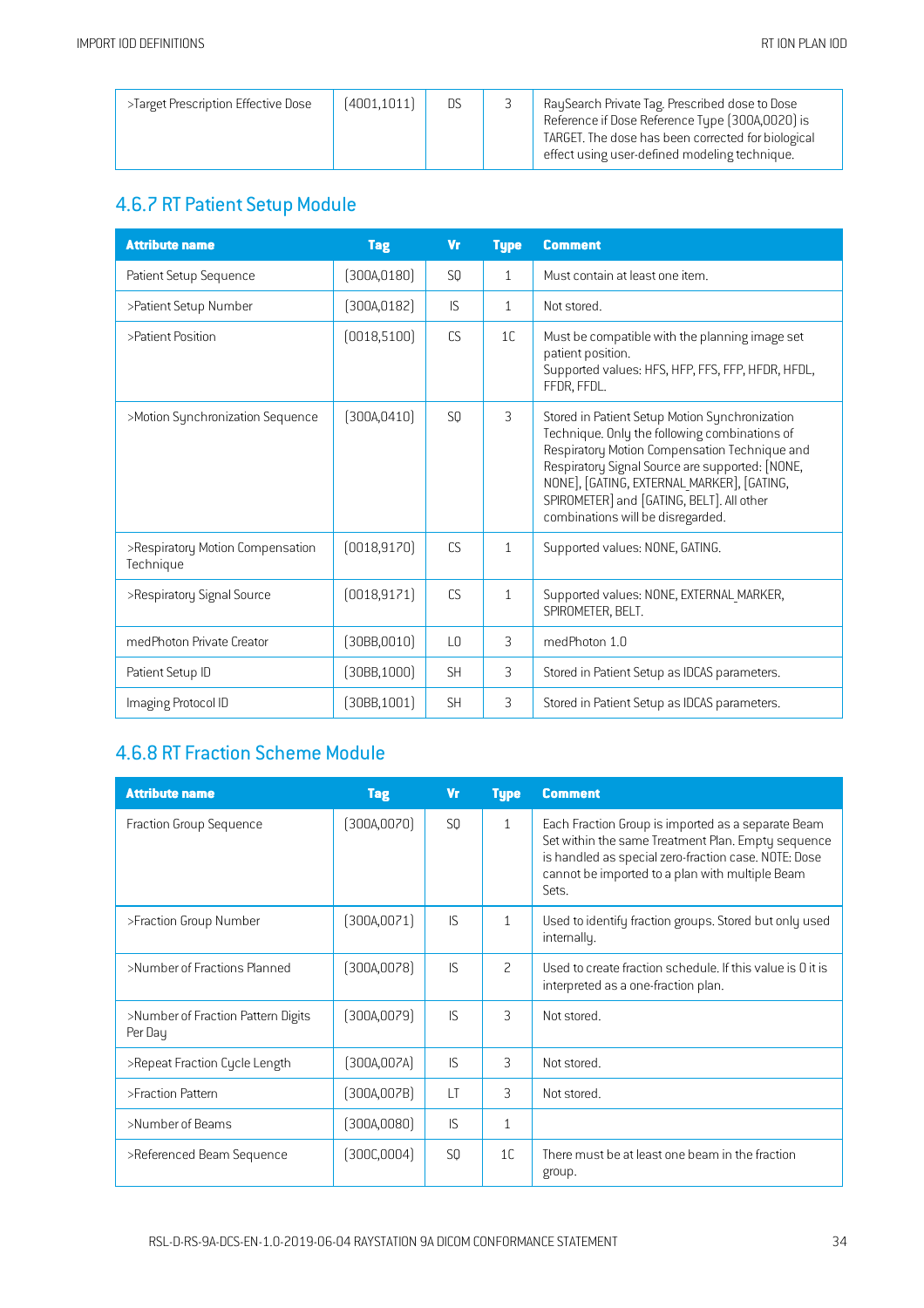| >Referenced Beam Number                 | [300C,0006]  | <b>IS</b> | 1 <sup>C</sup> |                                           |
|-----------------------------------------|--------------|-----------|----------------|-------------------------------------------|
| >Beam Dose Specification Point          | [300A, 0082] | D.S       | 3              | Stored as Dose Specification Point.       |
| >Beam Dose                              | [300A,0084]  | D.S       | 3              | Stored as Beam Dose.                      |
| >Beam Dose Type                         | [300A,0090]  | CS        | 1C             | Supported values: PHYSICAL, EFFECTIVE.    |
| >Beam Meterset                          | [300A, 0086] | D.S       | 3              | Stored as Beam MU. Must be defined in MU. |
| >Number of Brachy Application<br>Setups | (300A,00A0)  | <b>IS</b> |                | Not supported.<br>Supported value: 0.     |

### 4.6.9 RT Ion Beams Module

| <b>Attribute name</b>                          | <b>Tag</b>   | <b>Vr</b>                         | <b>Type</b>    | <b>Comment</b>                                                                                                                                                                                                         |
|------------------------------------------------|--------------|-----------------------------------|----------------|------------------------------------------------------------------------------------------------------------------------------------------------------------------------------------------------------------------------|
| Ion Beam Sequence                              | [300A, 03A2] | S <sub>0</sub>                    | $\mathbf{1}$   |                                                                                                                                                                                                                        |
| >Beam Number                                   | (300A, 00C0) | IS                                | 1              | Stored as Beam Number.                                                                                                                                                                                                 |
| >Beam Name                                     | [300A, 00C2] | L <sub>0</sub>                    | 1              | Stored as Beam Name.                                                                                                                                                                                                   |
| >Beam Description                              | [300A, 00C3] | <b>ST</b>                         | 3              | Stored as Beam Description.                                                                                                                                                                                            |
| >Beam Type                                     | [300A, 00C4] | CS                                | 1              | Supported value: STATIC.                                                                                                                                                                                               |
| >Radiation Type                                | [300A, 00C6] | CS                                | $\mathbf{1}$   | Supported values: PROTON, ION.                                                                                                                                                                                         |
| >Radiation Mass Number                         | [300A, 0302] | IS                                | 1 <sup>C</sup> | Checked if Radiation Type (300A,00C6) is ION. Not<br>stored.<br>Supported value: 12.                                                                                                                                   |
| >Radiation Atomic Number                       | [300A, 0304] | IS                                | 1C             | Checked if Radiation Type [300A,00C6] is ION. Not<br>stored.<br>Supported value: 6.                                                                                                                                    |
| >Radiation Charge State                        | [300A, 0306] | SS                                | 1C             | Checked if Radiation Type [300A,00C6] is ION. Not<br>stored.<br>Supported value: 6.                                                                                                                                    |
| >Scan Mode                                     | [300A, 0308] | CS                                | $\mathbf{1}$   | If value is NONE, the private tag IBA Scattered Mode<br>(300D, 1002) depicts if the beam delivery type is<br>Single Scattering or Double Scattering.<br>Supported values: NONE, UNIFORM, MODULATED, LINE,<br>WOBBLING. |
| >Treatment Machine Name                        | [300A,00B2]  | <b>SH</b>                         | $\overline{c}$ | Stored as Machine Reference. Used for finding<br>treatment machine.                                                                                                                                                    |
| >Primary Dosimeter Unit                        | [300A,00B3]  | CS                                | $\mathbf{1}$   | Supported values: MU, NP.                                                                                                                                                                                              |
| >Virtual Source-Axis Distances                 | [300A, 030A] | <b>FL</b>                         | 1              | Equal values in X and Y if Beam Limiting Device Angle<br>[300A, 0120] is not 0                                                                                                                                         |
| >Ion Beam Limiting Device<br>Sequence          | [300A, 03A4] | SQ                                | 3              |                                                                                                                                                                                                                        |
| >RT Beam Limiting Device Type                  | (300A, 00B8) | CS                                | $\mathbf{1}$   | Supported value: MLCX.                                                                                                                                                                                                 |
| >Isocenter to Beam Limiting Device<br>Distance | [300A,00BB]  | FL                                | 2              |                                                                                                                                                                                                                        |
| >Number of Leaf/Jaw Pairs                      | [300A,00BC]  | $\mathsf{IS}\xspace$              | $\mathbf{1}$   |                                                                                                                                                                                                                        |
| >Leaf Position Boundaries                      | (300A,00BE)  | <b>DS</b>                         | 1C             |                                                                                                                                                                                                                        |
| >Referenced Patient Setup Number               | [300C,006A]  | $\ensuremath{\mathsf{IS}}\xspace$ | $\mathfrak{Z}$ |                                                                                                                                                                                                                        |

RSL-D-RS-9A-DCS-EN-1.0-2019-06-04 RAYSTATION 9A DICOM CONFORMANCE STATEMENT 35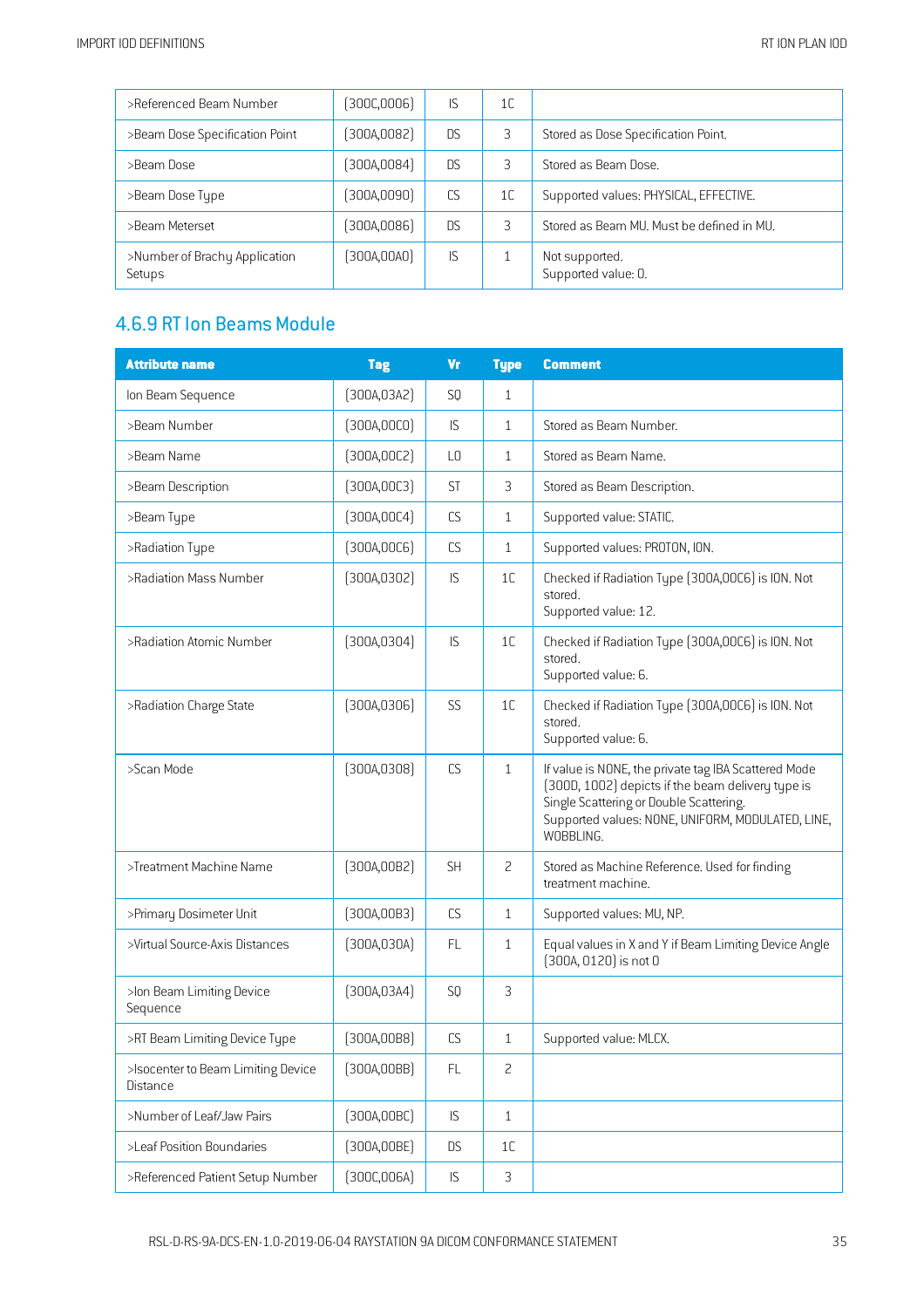| >Treatment Delivery Type                          | [300A, 00CE] | CS             | $\mathbf{1}$   | If the Treatment Delivery type is null, beam is<br>assumed to be of type TREATMENT.<br>Supported value: TREATMENT.            |
|---------------------------------------------------|--------------|----------------|----------------|-------------------------------------------------------------------------------------------------------------------------------|
| >Number of Wedges                                 | (300A, 00D0) | IS             | $\mathbf{1}$   | Supported value: 0.                                                                                                           |
| >Number of Compensators                           | (300A, 00E0) | IS             | $\mathbf{1}$   | Supported values: 0, 1.                                                                                                       |
| >Ion Range Compensator Sequence                   | [300A, 02EA] | SQ             | 1 <sup>C</sup> |                                                                                                                               |
| >Compensator Number                               | [300A, 00E4] | IS             | $\mathbf{1}$   |                                                                                                                               |
| >Material ID                                      | (300A, 00E1) | <b>SH</b>      | $\overline{c}$ |                                                                                                                               |
| >Compensator ID                                   | [300A, 00E5] | <b>SH</b>      | 3              |                                                                                                                               |
| >Isocenter to Compensator Tray<br><b>Distance</b> | [300A, 02E4] | FL             | 1C             |                                                                                                                               |
| >Compensator Divergence                           | (300A, 02E0) | CS             | $\mathbf{1}$   | Supported values: ABSENT, PRESENT.                                                                                            |
| >Compensator Mounting Position                    | [300A, 02E1] | CS             | $\mathbf{1}$   | Supported values: PATIENT SIDE, SOURCE SIDE,<br>DOUBLE SIDED.                                                                 |
| >Compensator Rows                                 | (300A, 00E7) | IS             | $1\,$          |                                                                                                                               |
| >Compensator Columns                              | (300A, 00E8) | IS             | $\mathbf{1}$   |                                                                                                                               |
| >Compensator Pixel Spacing                        | (300A, 00E9) | <b>DS</b>      | $\mathbf{1}$   |                                                                                                                               |
| >Compensator Position                             | [300A,00EA]  | <b>DS</b>      | $\mathbf{1}$   |                                                                                                                               |
| >Compensator Column Offset                        | [300A, 02E5] | <b>FL</b>      | 1C             |                                                                                                                               |
| >Compensator Thickness Data                       | [300A, 00EC] | <b>DS</b>      | $\mathbf{1}$   |                                                                                                                               |
| >Compensator Milling Tool Diameter                | [300A, 02E8] | <b>FL</b>      | 3              |                                                                                                                               |
| >Number of Boli                                   | (300A, 00ED) | IS             | $\mathbf{1}$   | Supported value: 0.                                                                                                           |
| >Number of Blocks                                 | (300A, 00F0) | IS             | $\mathbf{1}$   | Supported values: 0, 1.                                                                                                       |
| >Ion Block Sequence                               | [300A, 03A6] | SQ             | 1 <sup>C</sup> |                                                                                                                               |
| >Isocenter to Block Tray Distance                 | [300A, 00F7] | FL             | $\mathbf{1}$   |                                                                                                                               |
| >Block Type                                       | [300A, 00F8] | CS             | $\mathbf{1}$   | Supported values: SHIELDING, APERTURE.                                                                                        |
| >Block Divergence                                 | [300A,00FA]  | CS             | $\mathbf{1}$   | Supported values: PRESENT, ABSENT.                                                                                            |
| >Block Mounting Position                          | [300A,00FB]  | CS             | $\mathbf{1}$   | Supported values: PATIENT SIDE, SOURCE SIDE.                                                                                  |
| >Block Number                                     | [300A,00FC]  | <b>IS</b>      | $\mathbf{1}$   |                                                                                                                               |
| >Block Name                                       | (300A,00FE)  | L <sub>0</sub> | $\mathfrak{Z}$ |                                                                                                                               |
| >Material ID                                      | [300A, 00E1] | SH             | $\overline{c}$ |                                                                                                                               |
| >Block Thickness                                  | (300A, 0100) | <b>DS</b>      | $\mathbf{1}$   |                                                                                                                               |
| >Block Number of Points                           | [300A, 0104] | IS             | $\mathbf{1}$   |                                                                                                                               |
| >Block Data                                       | (300A, 0106) | <b>DS</b>      | $\mathbf{1}$   |                                                                                                                               |
| >RaySearch Private Creator                        | (4001, 0010) | L <sub>0</sub> | $\mathsf 3$    | RAYSEARCHLABS 2.0                                                                                                             |
| >Collimation Mode                                 | [4001, 1057] | CS             | $\mathsf 3$    | Private tag. Used to signal that the ion beam is<br>collimated using Multi-Layer Aperture (MLA).<br>Supported value: DYNAMIC. |
| >Snout Sequence                                   | [300A, 030C] | SQ             | $\mathsf 3$    | Maximum one Snout is supported.                                                                                               |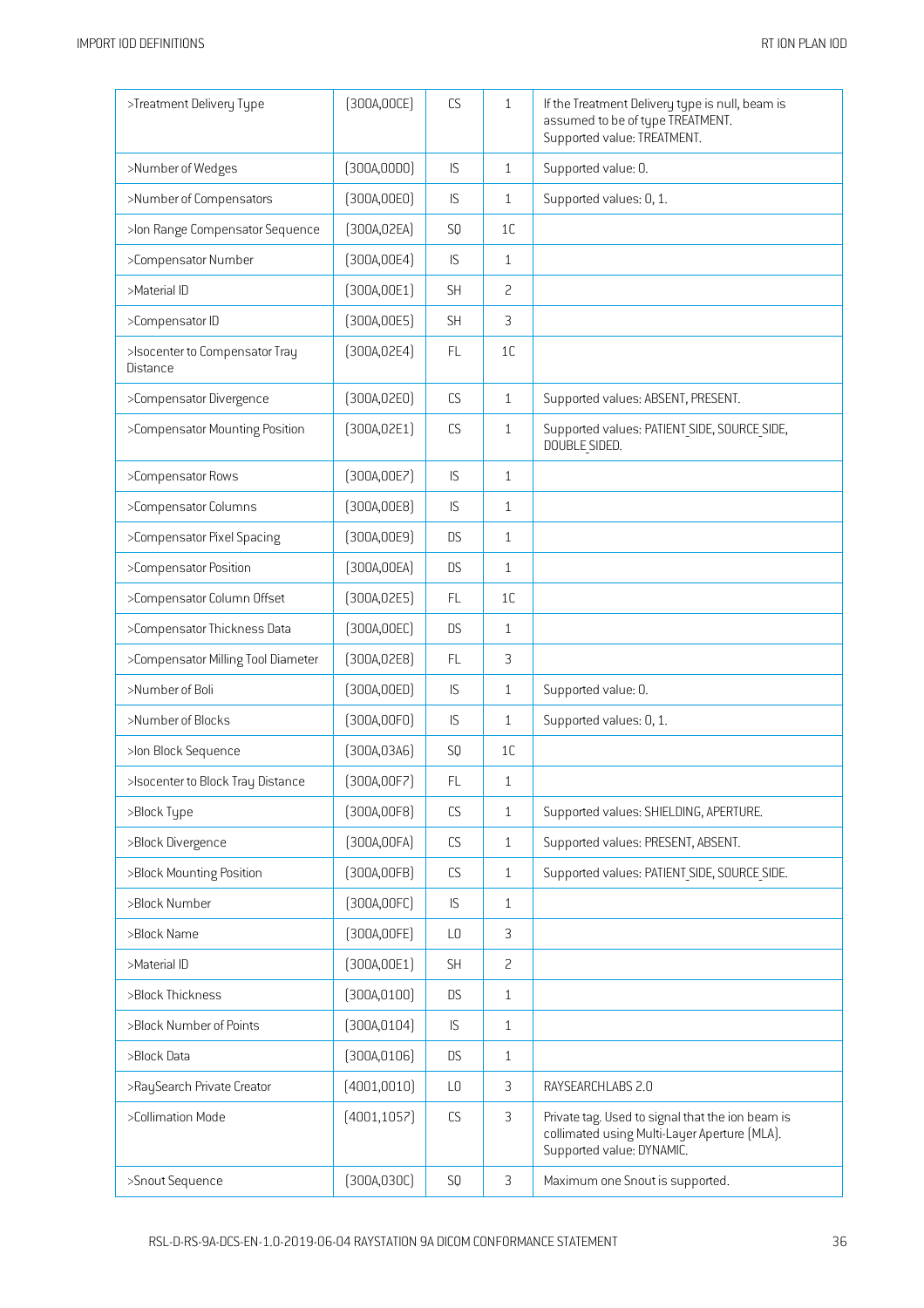| >Snout ID                               | [300A, 030F] | SH             | $\mathbf{1}$   |                                                                                                                                  |
|-----------------------------------------|--------------|----------------|----------------|----------------------------------------------------------------------------------------------------------------------------------|
| >Number of Range Shifters               | [300A, 0312] | IS             | $\mathbf{1}$   | Supported values: 0, 1.                                                                                                          |
| >Range Shifter Sequence                 | [300A, 0314] | SQ             | 1C             | Supported values:                                                                                                                |
|                                         |              |                |                | n<br>• 1 - Scan Mode (300A,0308) must be<br><b>MODULATED</b>                                                                     |
| >Range Shifter Number                   | [300A, 0316] | IS             | $\mathbf{1}$   |                                                                                                                                  |
| >Range Shifter ID                       | [300A, 0318] | <b>SH</b>      | $\mathbf{1}$   | Must be 'HYPER RS' for Mevion Hyperscan.                                                                                         |
| >Range Shifter Type                     | (300A, 0320) | CS             | $\mathbf{1}$   | Supported values: ANALOG, BINARY.                                                                                                |
| >Number of Lateral Spreading<br>Devices | [300A, 0330] | IS             | $\mathbf{1}$   | 0-2 Scatterers and 0 or 2 Magnets<br>Supported values: 0, 1, 2, 3, 4.                                                            |
| >Lateral Spreading Device<br>Sequence   | [300A, 0332] | SQ             | 1C             | Only used for Wobbling and Mitsubishi US plans                                                                                   |
| >Lateral Spreading Device Number        | [300A, 0334] | IS             | $\mathbf{1}$   |                                                                                                                                  |
| >Lateral Spreading Device ID            | [300A, 0336] | <b>SH</b>      | $\mathbf{1}$   |                                                                                                                                  |
| >Lateral Spreading Device Type          | [300A, 0338] | CS             | $\mathbf{1}$   | Supported values: SCATTERER, MAGNET.                                                                                             |
| >Number of Range Modulators             | (300A, 0340) | IS             | $\mathbf{1}$   | Supported values: 0, 1, 2.                                                                                                       |
| >Range Modulator Sequence               | [300A, 0342] | SQ             | 1C             | Not used for IBA and Mevion plans, since private<br>SOBP Width and Depth tags are used to communicate<br>nozzle settings.        |
| >Range Modulator Number                 | [300A, 0344] | IS             | $\mathbf{1}$   |                                                                                                                                  |
| >Range Modulator ID                     | [300A, 0346] | <b>SH</b>      | $\mathbf{1}$   |                                                                                                                                  |
| >Range Modulator Type                   | (300A, 0348) | CS             | $\mathbf{1}$   | Supported values: FIXED, WHL FIXEDWEIGHTS,<br>WHL MODWEIGHTS.                                                                    |
| >Range Modulator Description            | [300A, 034A] | L <sub>0</sub> | 3              |                                                                                                                                  |
| >Patient Support Type                   | (300A, 0350) | CS             | $\mathbf{1}$   | Supported value: TABLE.                                                                                                          |
| >Final Cumulative Meterset Weight       | [300A, 010E] | <b>DS</b>      | 1C             |                                                                                                                                  |
| >Number of Control Points               | (300A, 0110) | IS             | $\mathbf{1}$   | Must be 2 for Wobbling, Double Scattering, and<br>Uniform Scanning. Must be equal or greater than 2 for<br>Pencil Beam Scanning. |
| >Ion Control Point Sequence             | [300A, 03A8] | SQ             | $\mathbf{1}$   |                                                                                                                                  |
| >Control Point Index                    | [300A, 0112] | IS             | $\mathbf{1}$   |                                                                                                                                  |
| >Cumulative Meterset Weight             | [300A, 0134] | <b>DS</b>      | $\overline{c}$ |                                                                                                                                  |
| >Nominal Beam Energy                    | [300A, 0114] | <b>DS</b>      | 1C             |                                                                                                                                  |
| >Meterset Rate                          | [300A, 035A] | <b>FL</b>      | $\mathfrak{Z}$ |                                                                                                                                  |
| >Range Shifter Settings Sequence        | (300A, 0360) | SQ             | 1C             | Only read for Mevion Hyperscan.                                                                                                  |
| >Referenced Range Shifter Number        | [300C, 0100] | IS             | $\mathbf{1}$   |                                                                                                                                  |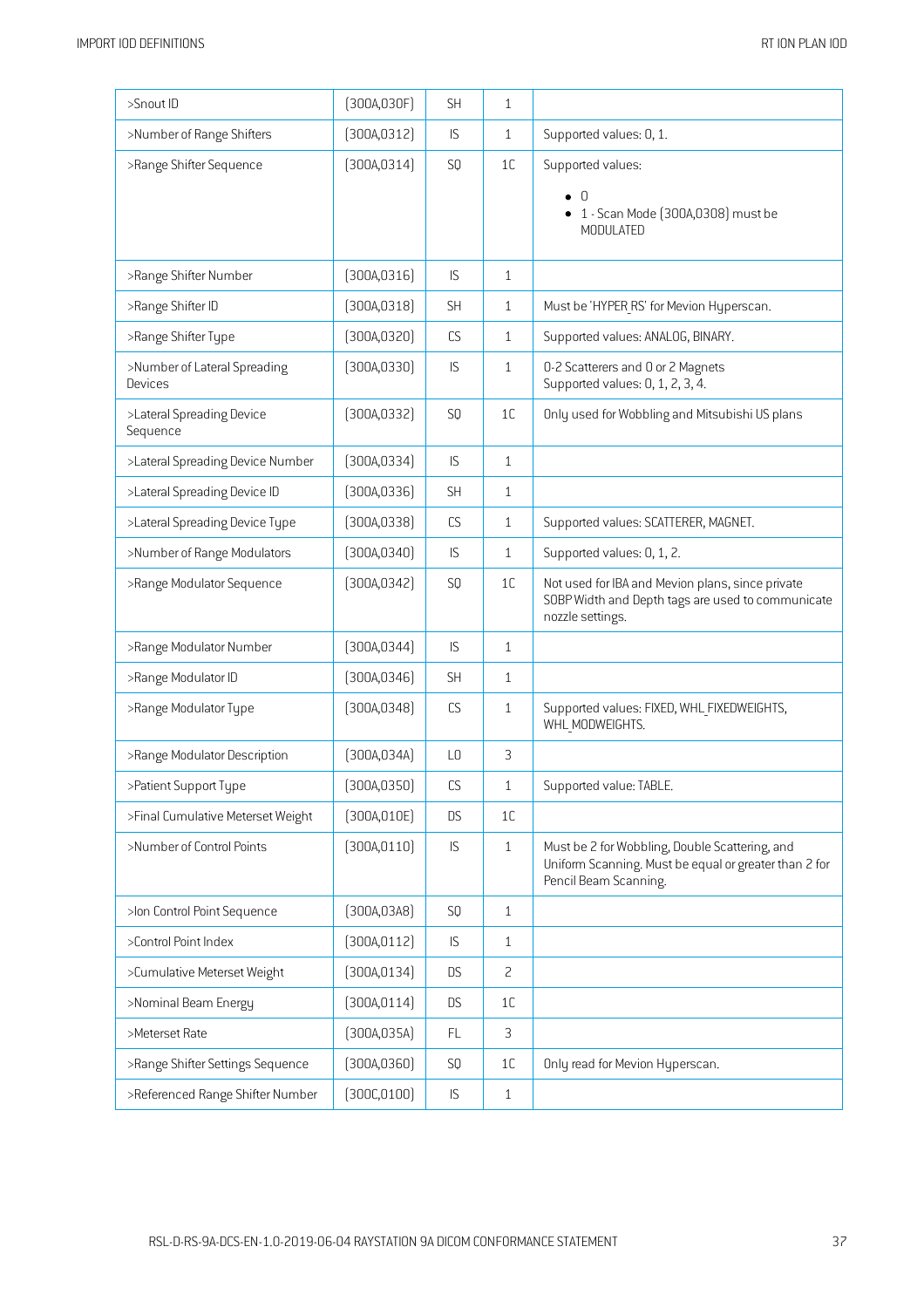| >Range Shifter Setting                                      | [300A, 0362] | L <sub>0</sub>       | 1             | For Mevion Hyperscan, the imported value must<br>consist of a string '101011' representing energy<br>selector plates starting with the most upstream plate<br>(furthest away from isocenter), where each '1' and '0'<br>indicates whether the specific plate is used or not. |
|-------------------------------------------------------------|--------------|----------------------|---------------|------------------------------------------------------------------------------------------------------------------------------------------------------------------------------------------------------------------------------------------------------------------------------|
| >Lateral Spreading Device Settings<br>Sequence              | [300A, 0370] | SQ                   | 1C            |                                                                                                                                                                                                                                                                              |
| >Referenced Lateral Spreading<br>Device Number              | [300C, 0102] | IS                   | $\mathbf{1}$  |                                                                                                                                                                                                                                                                              |
| >Lateral Spreading Device Setting                           | [300A, 0372] | L <sub>0</sub>       | $\mathbf{1}$  |                                                                                                                                                                                                                                                                              |
| >Isocenter to Lateral Spreading<br>Device Distance          | [300A, 0374] | FL                   | 3             |                                                                                                                                                                                                                                                                              |
| >Lateral Spreading Device Water<br>Equivalent Thickness     | [300A, 033C] | <b>FL</b>            | 3             |                                                                                                                                                                                                                                                                              |
| >Range Modulator Settings<br>Sequence                       | [300A, 0380] | S <sub>0</sub>       | 1C            |                                                                                                                                                                                                                                                                              |
| >Referenced Range Modulator<br>Number                       | [300C, 0104] | IS                   | $\mathbf{1}$  |                                                                                                                                                                                                                                                                              |
| >Range Modulator Gating Start Water<br>Equivalent Thickness | [300A, 0386] | FL                   | 3             |                                                                                                                                                                                                                                                                              |
| >Range Modulator Gating Stop Water<br>Equivalent Thickness  | [300A, 0388] | <b>FL</b>            | 3             |                                                                                                                                                                                                                                                                              |
| >Beam Limiting Device Position<br>Sequence                  | [300A, 011A] | S <sub>0</sub>       | 1C            |                                                                                                                                                                                                                                                                              |
| >RT Beam Limiting Device Type                               | (300A,00B8)  | <b>CS</b>            | $\mathbf{1}$  | Supported value: MLCX.                                                                                                                                                                                                                                                       |
| >Leaf/Jaw Positions                                         | [300A, 011C] | <b>DS</b>            | $\mathbf{1}$  |                                                                                                                                                                                                                                                                              |
| >Gantry Angle                                               | [300A, 011E] | DS                   | 1C            |                                                                                                                                                                                                                                                                              |
| >Gantry Rotation Direction                                  | [300A, 011F] | CS                   | 1C            | Supported value: NONE.                                                                                                                                                                                                                                                       |
| >Gantry Pitch Angle                                         | (300A, 014A) | FL                   | SC            |                                                                                                                                                                                                                                                                              |
| >Gantry Pitch Rotation Direction                            | [300A, 014C] | CS                   | SC            | Supported value: NONE.                                                                                                                                                                                                                                                       |
| >Beam Limiting Device Angle                                 | (300A, 0120) | <b>DS</b>            | $1\mathsf{C}$ |                                                                                                                                                                                                                                                                              |
| >Beam Limiting Device Rotation<br>Direction                 | (300A, 0121) | CS                   | 1C            | Supported value: NONE.                                                                                                                                                                                                                                                       |
| >Scan Spot Tune ID                                          | [300A, 0390] | SH                   | 1C            |                                                                                                                                                                                                                                                                              |
| >Number of Scan Spot Positions                              | (300A, 0392) | $\mathsf{IS}\xspace$ | 1C            |                                                                                                                                                                                                                                                                              |
| >Scan Spot Position Map                                     | [300A, 0394] | FL                   | 1C            |                                                                                                                                                                                                                                                                              |
| >Scan Spot Meterset Weights                                 | [300A, 0396] | FL                   | 1C            |                                                                                                                                                                                                                                                                              |
| >Scanning Spot Size                                         | [300A, 0398] | FL                   | 3             |                                                                                                                                                                                                                                                                              |
| >Number of Paintings                                        | [300A, 039A] | $\mathsf{IS}\xspace$ | $1\mathsf{C}$ |                                                                                                                                                                                                                                                                              |
| >Patient Support Angle                                      | [300A, 0122] | <b>DS</b>            | 1C            | Must be constant within beam.                                                                                                                                                                                                                                                |
| >Patient Support Rotation Direction                         | [300A, 0123] | CS                   | 1C            | Supported value: NONE.                                                                                                                                                                                                                                                       |
| >Table Top Pitch Angle                                      | (300A, 0140) | $\mathsf{FL}$        | SC            |                                                                                                                                                                                                                                                                              |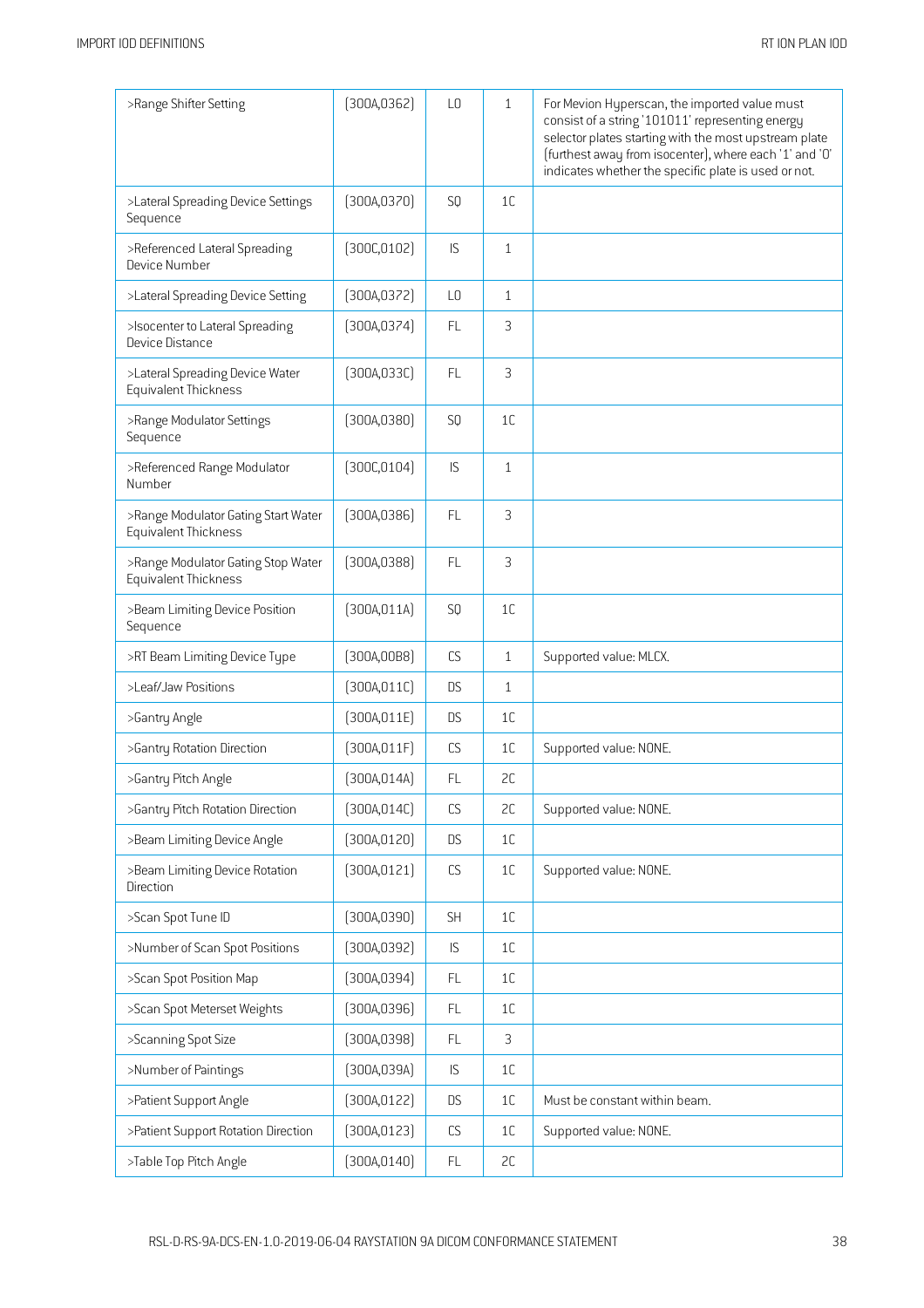| >Table Top Pitch Rotation Direction    | (300A, 0142) | CS             | 2C | Supported value: NONE.                                                                                                                                                                                                                   |
|----------------------------------------|--------------|----------------|----|------------------------------------------------------------------------------------------------------------------------------------------------------------------------------------------------------------------------------------------|
| >Table Top Roll Angle                  | [300A, 0144] | FL             | 2C |                                                                                                                                                                                                                                          |
| >Table Top Roll Rotation Direction     | [300A, 0146] | CS             | SC | Supported value: NONE.                                                                                                                                                                                                                   |
| >Table Top Vertical Position           | [300A, 0128] | <b>DS</b>      | SC | Supported value: 0.0.                                                                                                                                                                                                                    |
| >Table Top Longitudinal Position       | (300A, 0129) | <b>DS</b>      | SC | Supported value: 0.0.                                                                                                                                                                                                                    |
| >Table Top Lateral Position            | [300A, 012A] | <b>DS</b>      | SC | Supported value: 0.0.                                                                                                                                                                                                                    |
| >Snout Position                        | [300A, 030D] | <b>FL</b>      | 2C |                                                                                                                                                                                                                                          |
| >Isocenter Position                    | [300A, 012C] | <b>DS</b>      | 2C |                                                                                                                                                                                                                                          |
| >IMPAC Private Creator                 | (300B, 0010) | L <sub>0</sub> | 3  | <b>IMPAC</b>                                                                                                                                                                                                                             |
| >Line Spot Tune ID                     | (300B, 1090) | <b>SH</b>      | 3  | Private tag. Used for Sumitomo Line Scanning.                                                                                                                                                                                            |
| >Number of Line Scan Spot<br>Positions | (300B, 1092) | IS             | 3  | Private tag. Used for Sumitomo Line Scanning.                                                                                                                                                                                            |
| >Line Scan Position Map                | [300B, 1094] | <b>FL</b>      | 3  | Private tag. Used for Sumitomo Line Scanning.                                                                                                                                                                                            |
| >Line Scan Meterset Weights            | (300B, 1096) | FL             | 3  | Private tag. Used for Sumitomo Line Scanning.                                                                                                                                                                                            |
| >Line Scanning Spot Size               | (300B, 1098) | <b>FL</b>      | 3  | Private tag. Used for Sumitomo Line Scanning.                                                                                                                                                                                            |
| >Number of Line Scan Spot<br>Paintings | [300B, 109A] | IS             | 3  | Private tag. Used for Sumitomo Line Scanning.                                                                                                                                                                                            |
| >RaySearch Private Creator             | (4001,0010)  | L <sub>0</sub> | 3  | RAYSEARCHLABS 2.0                                                                                                                                                                                                                        |
| >Spill Length                          | [4001, 1005] | FL             | 3  | RaySearch Private tag. The synchrotron spill length in<br>seconds.                                                                                                                                                                       |
| >Degrader                              | (4001, 1006) | FL             | 3  | RaySearch Private tag. The degradation applied by<br>the degrader before the synchrotron.                                                                                                                                                |
| >Particles Per Spill                   | (4001, 1007) | <b>FL</b>      | 3  | RaySearch Private tag. Number of particles delivered<br>during a spill for synchrotrons.                                                                                                                                                 |
| >CNAO Nominal Beam Energy              | (4001, 1008) | <b>DS</b>      | 3  | RaySearch Private tag. Nominal Beam Energy in<br>MeV/nucleon. This value is copied to "Nominal Beam<br>Energy" if not existing.                                                                                                          |
| >Reference Beam Data ID                | [4001, 1030] | <b>SH</b>      | 3  | RaySearch Private tag. Selected Reference Beam Data<br>ID. Only imported for Mitsubishi Uniform Scanning                                                                                                                                 |
| >Number Of Aperture Contour Points     | [4001, 1055] | IS             | 3  | Private tag. Used for Multi-Layer Aperture (MLA).<br>Number of contour points in the control point specific<br>aperture contour.                                                                                                         |
| >Aperture Contour Point Map            | [4001, 1056] | FL             | 3  | Private tag. Used for Multi-Layer Aperture (MLA).<br>Contour point positions defined at isocenter.                                                                                                                                       |
| >IMPAC Private Creator                 | (300B,0010)  | L <sub>0</sub> | 3  | <b>IMPAC</b>                                                                                                                                                                                                                             |
| >Maximum Collimated Field<br>Diameter  | (300B, 1002) | <b>FL</b>      | 3  | Private tag. The maximum diameter (in mm) of a<br>circle, centered about the beam axis, which contains<br>the collimated field.                                                                                                          |
| >Nominal SOBP Width                    | [300B, 100E] | <b>FL</b>      | 3  | Private tag. Distance (in mm) between maximal<br>Water-Equivalent distance to distal border of target<br>and minimal Water-Equivalent Distance to proximal<br>border of target. Required for passive plans.<br>Supported values: [0,320] |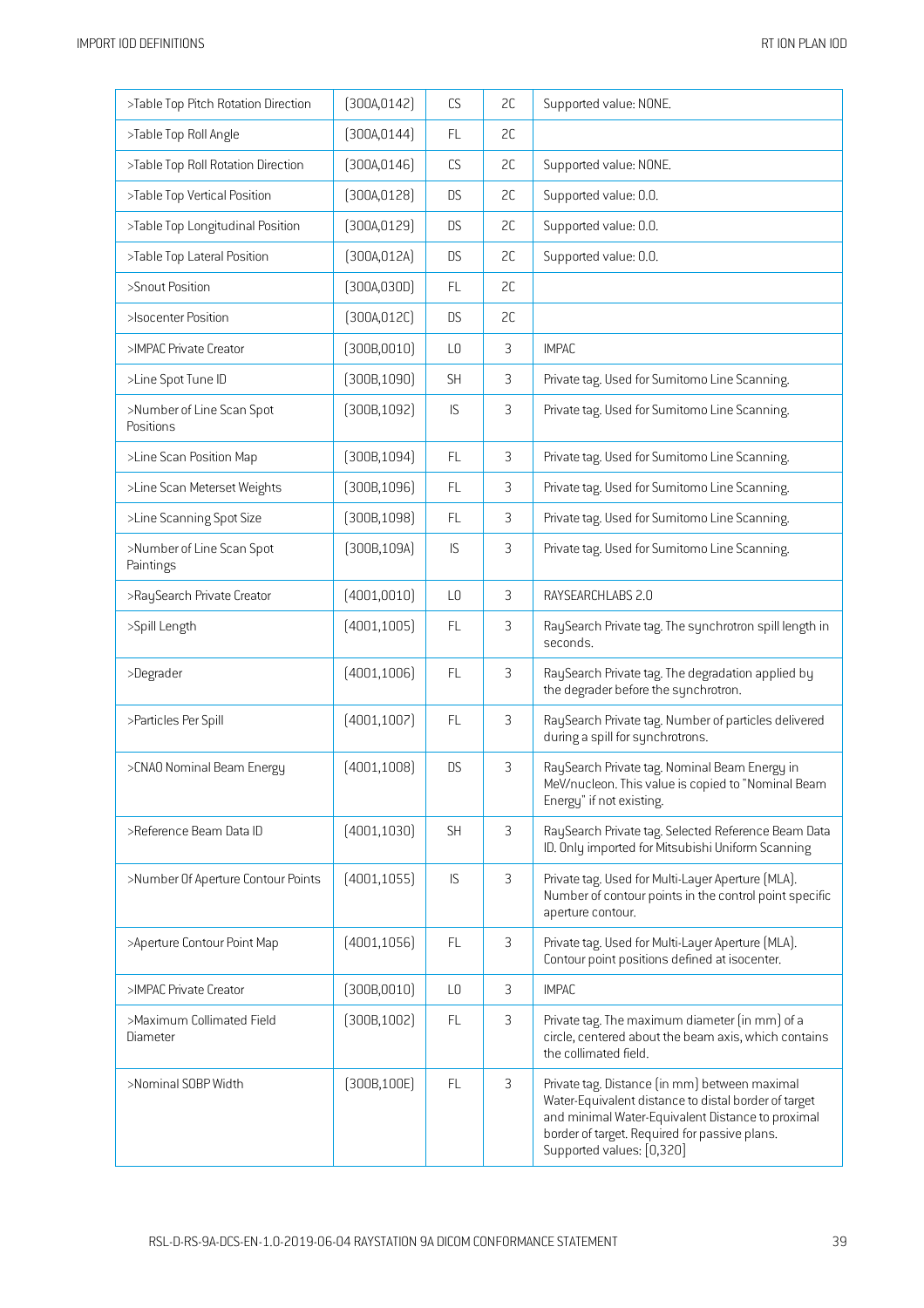| >Planned Distal Target Distance       | [300B, 1004] | FL.             | 3 | Private tag. Maximal Water-Equivalent distance (in<br>mm) to distal border of target. Required for passive<br>plans. Supported values: [35,320].                                                                      |
|---------------------------------------|--------------|-----------------|---|-----------------------------------------------------------------------------------------------------------------------------------------------------------------------------------------------------------------------|
| >IBA Private Creator                  | (300D, 0010) | $\overline{10}$ | 3 | <b>IBA</b>                                                                                                                                                                                                            |
| >IBA Scattered Mode                   | [300D, 1002] | <b>SH</b>       | 3 | Private tag. Used to depict the scattering mode. Only<br>used when Scan Mode (300A, 0308) is NONE.<br>Supported values: SINGLE, DOUBLE.                                                                               |
| >RaySearch Private Creator            | [4001,0010]  | L <sub>0</sub>  | 3 | RAYSEARCHLABS 2.0                                                                                                                                                                                                     |
| >Treatment Machine Commission<br>Time | (4001, 1001) | DT              | 3 | RaySearch Private tag. The commission time of the<br>treatment machine. Used together with Treatment<br>Machine Name to determine the correct machine.                                                                |
| >RBE Model Name                       | [4001, 1002] | <b>ST</b>       | 3 | RaySearch Private tag. The RBE Model Name. Used to<br>determine the correct RBE Model.                                                                                                                                |
| >RBE Model Commission Time            | [4001, 1003] | DT              | 3 | RaySearch Private tag. The commission time of the<br>RBE Model. Used together with RBE Model Name to<br>determine the correct RBE Model.                                                                              |
| >Block Milling Tool Diameter          | [4001, 1004] | <b>FL</b>       | 3 | RaySearch Private tag. The block milling tool diameter<br>in mm.                                                                                                                                                      |
| >Internal Treatment Machine Name      | [4001, 1012] | <b>SH</b>       | 3 | RaySearch Private tag. The internal treatment<br>machine name. This value will differ from Treatment<br>Machine Name [300A,00B2] if a treatment machine<br>name alias have been specified on the ion beam<br>quality. |
| >Treatment Machine RBE Mode           | [4001, 1033] | CS              | 3 | Private tag. Indicates RBE mode of treatment<br>machine.<br>Supported values: RBE INCLUDED, RBE NOT INCLUDED.                                                                                                         |

# 4.6.10 Approval Module

| <b>Attribute name</b>  | <b>Tag</b>  | <b>Vr</b> | <b>Type</b> | <b>Comment</b>                                                                                                                                                                                                          |
|------------------------|-------------|-----------|-------------|-------------------------------------------------------------------------------------------------------------------------------------------------------------------------------------------------------------------------|
| <b>Approval Status</b> | (300E,0002) | CS        | 1           | Used to set the approval status of the imported<br>structure set.<br>Supported values:<br>• APPROVED - Plan is approved.<br>UNAPPROVED - Plan is not approved.<br>$\bullet$<br>REJECTED - Same rules as for UNAPPROVED. |
| <b>Review Date</b>     | (300E,0004) | DA        | SC.         | Stored if Approval Status is APPROVED.                                                                                                                                                                                  |
| Review Time            | (300E,0005) | <b>TM</b> | SC.         | Stored if Approval Status is APPROVED.                                                                                                                                                                                  |
| Reviewer Name          | (300E,0008) | PN        | 2C          | Stored if Approval Status is APPROVED.                                                                                                                                                                                  |

# 4.6.11 SOP Common Module

| <b>Attribute name</b>  | <b>Tag</b>   | Vr           | <b>Tupe</b>    | <b>Comment</b>                                           |
|------------------------|--------------|--------------|----------------|----------------------------------------------------------|
| SOP Class UID          | [0008, 0016] | $\mathsf{U}$ |                | Supported value: 1.2.840.10008.5.1.4.1.1.481.8.          |
| SOP Instance UID       | [0008, 0018] | UI           |                | Stored internally to find references from other objects. |
| Specific Character Set | (0008,0005)  | CS           | 1 <sup>C</sup> | Supported values: ISO IR 100, ISO IR 192.                |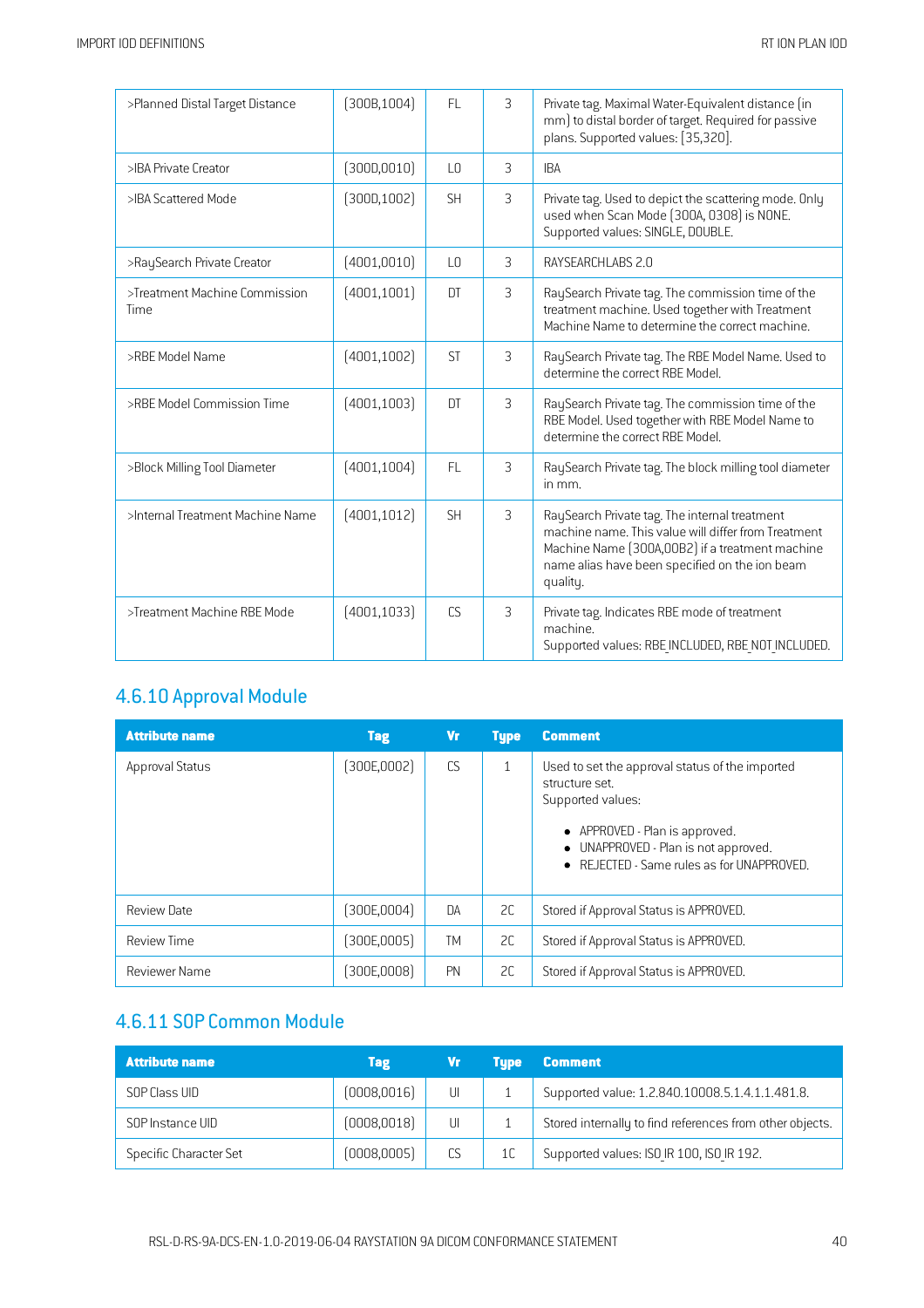| Instance Creation Date | (0008, 0012) | DA        | ر | Stored if last save date if RT Plan Date (300A, 0006) is<br>missing. |
|------------------------|--------------|-----------|---|----------------------------------------------------------------------|
| Instance Creation Time | (0008, 0013) | <b>TM</b> | ر | Stored if last save time if RT Plan Time (300A, 0007) is<br>missing. |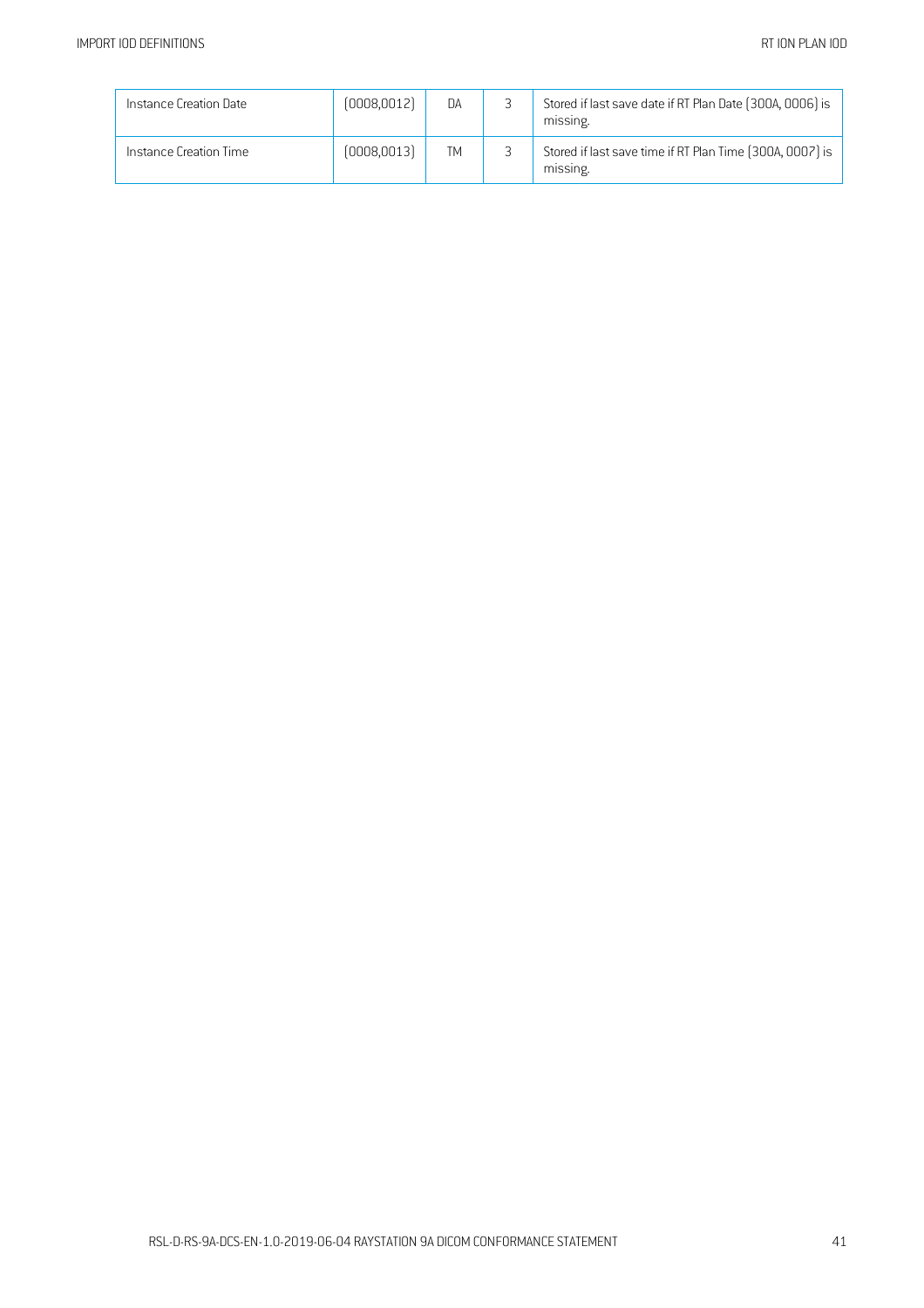# **4.7 RT DOSE IOD**

Imported RT Dose objects are converted into internal representation. Exported doses will therefore not be identical to the imported object.

| ΙE                    | <b>Module</b>             | <b>Used</b> |
|-----------------------|---------------------------|-------------|
| Patient               | Patient Module            | Yes         |
| Study                 | General Study Module      | No          |
| Series                | RT Series Module          | Yes         |
| Frame of<br>Reference | Frame of Reference Module | Yes         |
| Equipment             | General Equipment Module  | <b>Yes</b>  |
| Dose                  | General Image Module      | No          |
|                       | Image Plane Module        | Yes         |
|                       | Multi-Frame Module        | Yes         |
|                       | Image Pixel Module        | <b>Yes</b>  |
|                       | <b>RT</b> Dose Module     | Yes         |
|                       | Structure Set Module      | No          |
|                       | <b>ROI Contour Module</b> | No          |
|                       | SOP Common Module         | Yes         |

#### 4.7.1 Patient Module

Patient attributes only used to match patient.

| <b>Attribute name</b> | <b>Tag</b>   | Vr             | <b>Type</b>    | <b>Comment</b>                                                                 |
|-----------------------|--------------|----------------|----------------|--------------------------------------------------------------------------------|
| Patient's Name        | (0010, 0010) | PN             | 2              |                                                                                |
| Patient ID            | (0010, 0020) | L <sub>0</sub> | 2              |                                                                                |
| Patient's Birth Date  | (0010, 0030) | DA             | $\overline{c}$ |                                                                                |
| Patient's Sex         | (0010, 0040) | CS             | $\overline{c}$ | Supported values:<br>$\bullet$ M - Male<br>• F - Female<br>$\bullet$ 0 - Other |

#### 4.7.2 RT Series Module

| <b>Attribute name</b> | Tag         |    | <b>NTupe \</b> | <b>Comment</b>                                   |
|-----------------------|-------------|----|----------------|--------------------------------------------------|
| Modality              | (0008,0060) |    |                | Supported value: RTDOSE.                         |
| Series Instance UID   | (0020,000E) | UI |                | Only read for display during import. Not stored. |

## 4.7.3 Frame of Reference Module

| <b>Example 19 Service Comment 19 Service Comment</b> |
|------------------------------------------------------|
|------------------------------------------------------|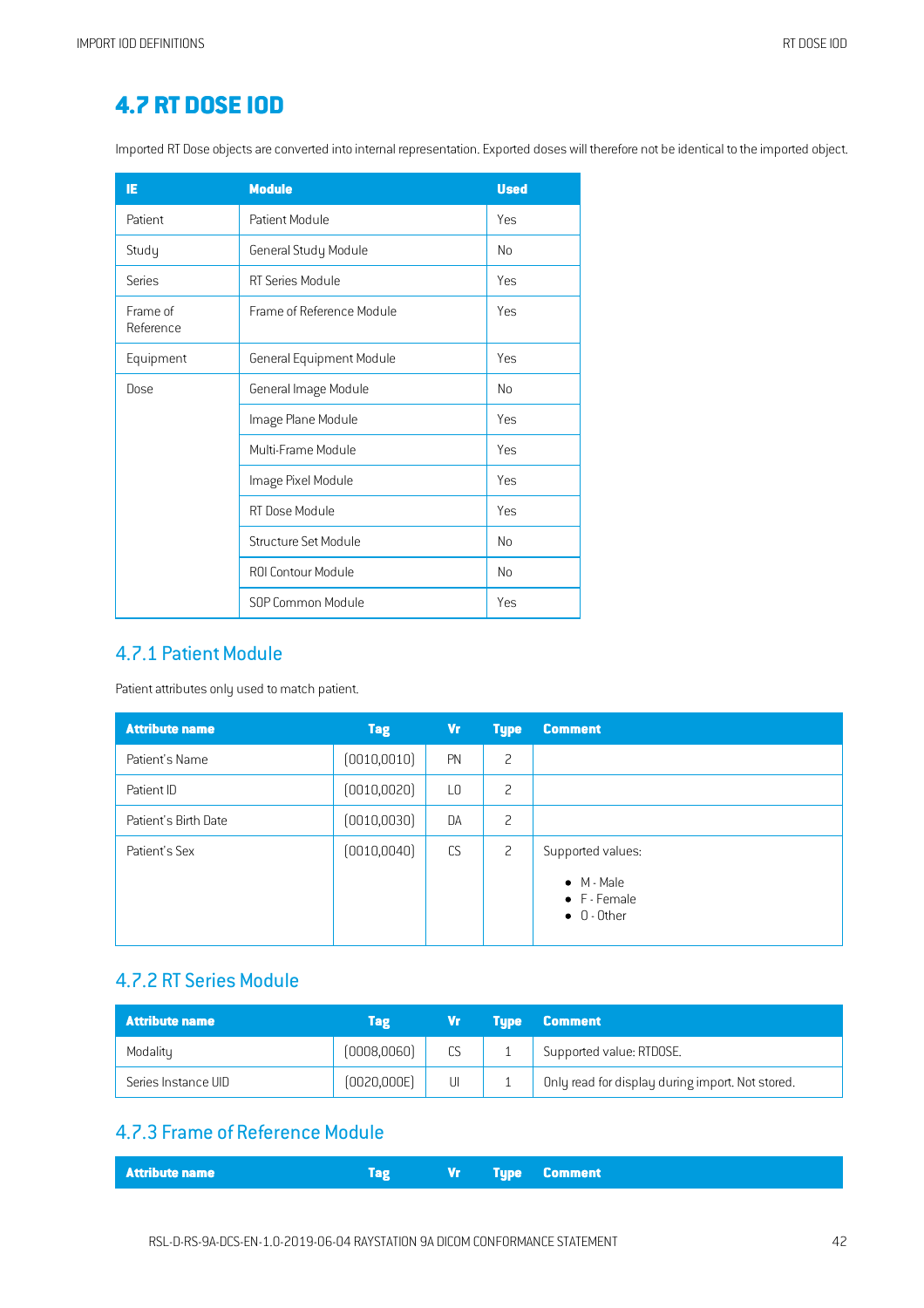|  | Frame of Reference UID | ' ∪U ' | UI |  | Used to match referenced image set. Not stored. |
|--|------------------------|--------|----|--|-------------------------------------------------|
|--|------------------------|--------|----|--|-------------------------------------------------|

# 4.7.4 General Equipment Module

| <b>Attribute name</b> | Tag          | Vr i  |    | <b>Type Comment</b>                                                                                          |
|-----------------------|--------------|-------|----|--------------------------------------------------------------------------------------------------------------|
| Pixel Padding Value   | (0028, 0120) | US SS | 1C | If pixel padding is present within the region used for<br>dose computation, the resulting dose may be wrong. |

# 4.7.5 Image Plane Module

| <b>Attribute name</b>       | <b>Tag</b>  | Vr             | Tupe | <b>Comment</b>                                                                                              |
|-----------------------------|-------------|----------------|------|-------------------------------------------------------------------------------------------------------------|
| Pixel Spacing               | (0028,0030) | D <sub>S</sub> |      |                                                                                                             |
| Image Orientation (Patient) | [0020,0037] | <b>DS</b>      |      | All non-oblique image orientations are supported (i.e.<br>row and column directions must be along an axis). |
| Image Position (Patient)    | [0020,0032] | <b>DS</b>      |      | Note that this is the center of the first pixel, i.e. the<br>corner of the image offset by half a pixel.    |

#### 4.7.6 Multi-Frame Module

Optional. Only required for 3D doses.

| <b>Attribute name</b>   | <b>Tag</b>  | V7. | Tupe / | <b>Comment</b> |
|-------------------------|-------------|-----|--------|----------------|
| Number of Frames        | [0028,0008] |     |        |                |
| Frame Increment Pointer | (0028,0009) | AT  |        |                |

## 4.7.7 Image Pixel Module

| <b>Attribute name</b>      | <b>Tag</b>   | <b>Vr</b> | <b>Type</b>  | <b>Comment</b>                   |
|----------------------------|--------------|-----------|--------------|----------------------------------|
| Samples per Pixel          | (0028,0002)  | <b>US</b> | $\mathbf{1}$ | Supported value: 1.              |
| Photometric Interpretation | [0028,0004]  | CS        | $\mathbf{1}$ | Supported value: MONOCHROME2.    |
| Rows                       | [0028, 0010] | <b>US</b> | $\mathbf{1}$ |                                  |
| Columns                    | [0028, 0011] | <b>US</b> | $\mathbf{1}$ |                                  |
| <b>Bits Allocated</b>      | [0028, 0100] | <b>US</b> | $\mathbf{1}$ | Supported values: 16, 32.        |
| <b>Bits Stored</b>         | [0028, 0101] | <b>US</b> | $\mathbf{1}$ | Must be equal to Bits Allocated. |
| High Bit                   | [0028, 0102] | <b>US</b> | $\mathbf{1}$ | HighBit must be BitsStored-1.    |
| Pixel Representation       | [0028, 0103] | <b>US</b> | $\mathbf{1}$ | Supported value: 0.              |
| Pixel Data                 | [7FE0,0010]  | OB OW     | 1C           |                                  |
| Pixel Padding Range Limit  | [0028, 0121] | US SS     | 1C           |                                  |

# 4.7.8 RT Dose Module

| l Attribute name l |             | $\mathbf{v}_\mathrm{r}$ , $\mathbf{v}_\mathrm{r}$ | <b>Type Comment</b>      |
|--------------------|-------------|---------------------------------------------------|--------------------------|
| Samples per Pixel  | (0028,0002) | US <sub>11</sub>                                  | 1C   Supported value: 1. |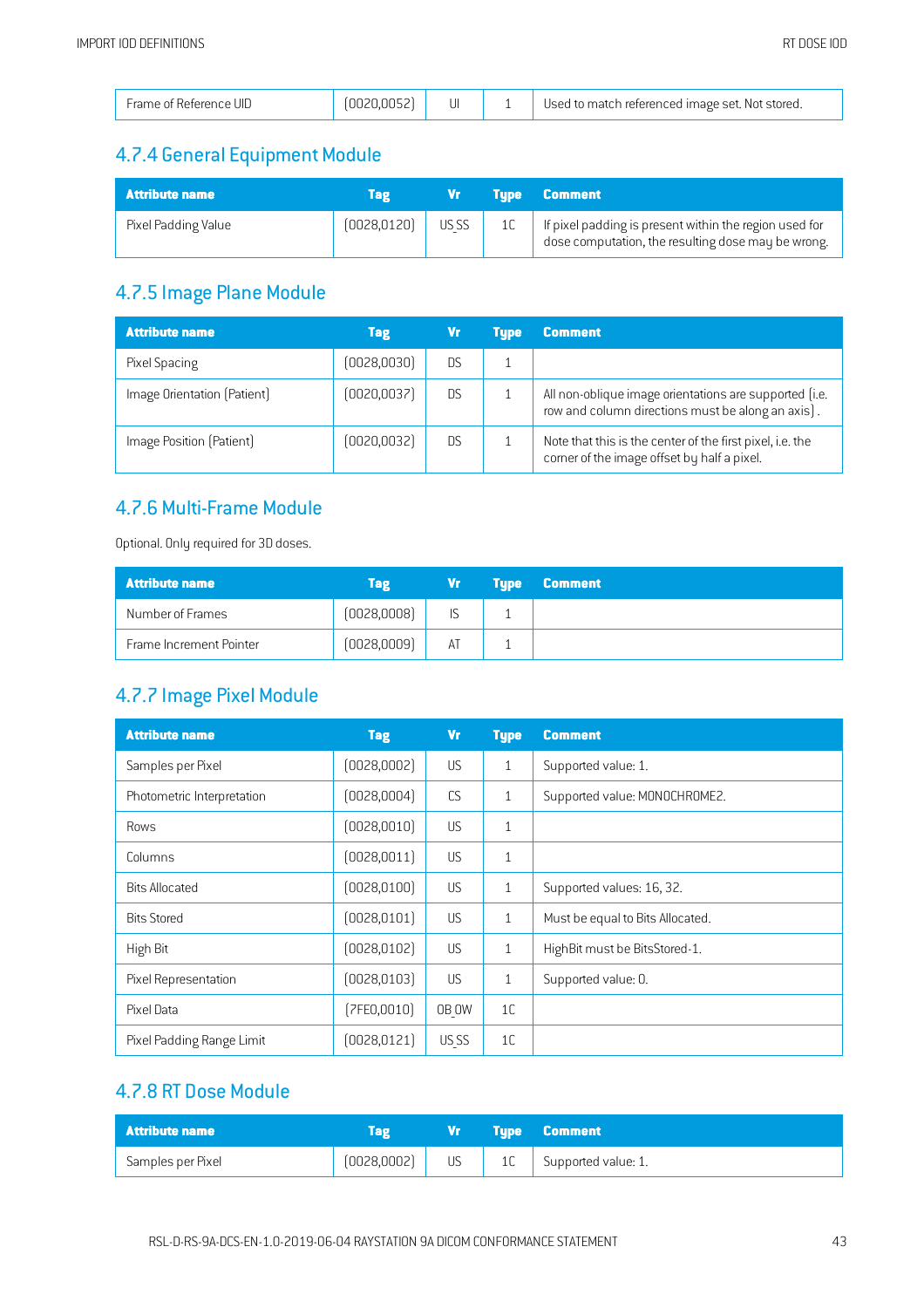| Photometric Interpretation             | (0028,0004)  | CS                     | 1C            | Supported value: MONOCHROME2.                                                                                                                                                                                                                                                                                                                                                                                                                                                                                                                                                                                                                                                                   |
|----------------------------------------|--------------|------------------------|---------------|-------------------------------------------------------------------------------------------------------------------------------------------------------------------------------------------------------------------------------------------------------------------------------------------------------------------------------------------------------------------------------------------------------------------------------------------------------------------------------------------------------------------------------------------------------------------------------------------------------------------------------------------------------------------------------------------------|
| <b>Bits Allocated</b>                  | (0028, 0100) | US                     | $1\mathsf{C}$ | Supported values: 16, 32.                                                                                                                                                                                                                                                                                                                                                                                                                                                                                                                                                                                                                                                                       |
| <b>Bits Stored</b>                     | (0028, 0101) | US                     | $1\mathsf{C}$ | Bits Stored must be equal to Bits Allocated.                                                                                                                                                                                                                                                                                                                                                                                                                                                                                                                                                                                                                                                    |
| High Bit                               | [0028, 0102] | US                     | 1C            | High Bit must be Bits Stored - 1.                                                                                                                                                                                                                                                                                                                                                                                                                                                                                                                                                                                                                                                               |
| Pixel Representation                   | [0028, 0103] | US                     | $1\mathsf{C}$ | Supported value: 0.                                                                                                                                                                                                                                                                                                                                                                                                                                                                                                                                                                                                                                                                             |
| Dose Units                             | [3004,0002]  | CS                     | $\mathbf{1}$  | Supported value: GY.                                                                                                                                                                                                                                                                                                                                                                                                                                                                                                                                                                                                                                                                            |
| Dose Type                              | [3004,0004]  | CS                     | $\mathbf{1}$  | Supported values: PHYSICAL, EFFECTIVE.                                                                                                                                                                                                                                                                                                                                                                                                                                                                                                                                                                                                                                                          |
| Dose Summation Type                    | [3004,000A]  | $\mathbb{C}\mathsf{S}$ | $\mathbf{1}$  | Note: Summation type BEAM is interpreted as the<br>dose contribution from this beam over the entire<br>treatment course, not per fraction.<br>Supported values:<br>$\n  PLAN\n$<br>· BEAM<br>• FRACTION<br>• TOTALHOMO - Interpreted as PLAN<br>• TOTALHETERO - Interpreted as PLAN<br>• EVALUATION - Interpreted as PLAN<br>• BNCT GAMMA - BNCT Gamma Plan Dose<br>Component<br>• BNCT BORON - BNCT Boron Plan Dose<br>Component<br>• BNCT NITROGEN - BNCT Nitrogen Plan Dose<br>Component<br>• BNCT HYDROGEN - BNCT Hydrogen Plan Dose<br>Component<br>• BNCT NORMAL RBE - BNCT Normal RBE Plan<br>Dose Component<br>• BNCT TUMOR RBE - BNCT Tumor RBE Plan Dose<br>Component<br>· MULTI PLAN |
| Referenced RT Plan Sequence            | [300C,0002]  | SQ                     | 1C            | Is required to contain only one item. For doses with<br>summation type BEAM the referenced plan must be<br>found and all beam doses must be imported<br>together. For doses with summation type PLAN a<br>dummy plan will be created if the referenced plan<br>couldn't be found but an examination with a<br>matching Frame of Reference UID is found.                                                                                                                                                                                                                                                                                                                                         |
| >Referenced SOP Class UID              | (0008, 1150) | UI                     | $\mathbf{1}$  |                                                                                                                                                                                                                                                                                                                                                                                                                                                                                                                                                                                                                                                                                                 |
| >Referenced SOP Instance UID           | (0008, 1155) | UI                     | $\mathbf{1}$  | Plan UID, used to establish references.                                                                                                                                                                                                                                                                                                                                                                                                                                                                                                                                                                                                                                                         |
| >Referenced Fraction Group<br>Sequence | [300C, 0020] | SQ                     | 1C            |                                                                                                                                                                                                                                                                                                                                                                                                                                                                                                                                                                                                                                                                                                 |
| >Referenced Fraction Group<br>Number   | [300C, 0022] | IS                     | $\mathbf{1}$  | Identifies fraction group within plan                                                                                                                                                                                                                                                                                                                                                                                                                                                                                                                                                                                                                                                           |
| >Referenced Beam Sequence              | [300C,0004]  | SQ                     | 1C            |                                                                                                                                                                                                                                                                                                                                                                                                                                                                                                                                                                                                                                                                                                 |
| >Referenced Beam Number                | [300C,0006]  | IS                     | $\mathbf{1}$  | Identify a beam within a plan                                                                                                                                                                                                                                                                                                                                                                                                                                                                                                                                                                                                                                                                   |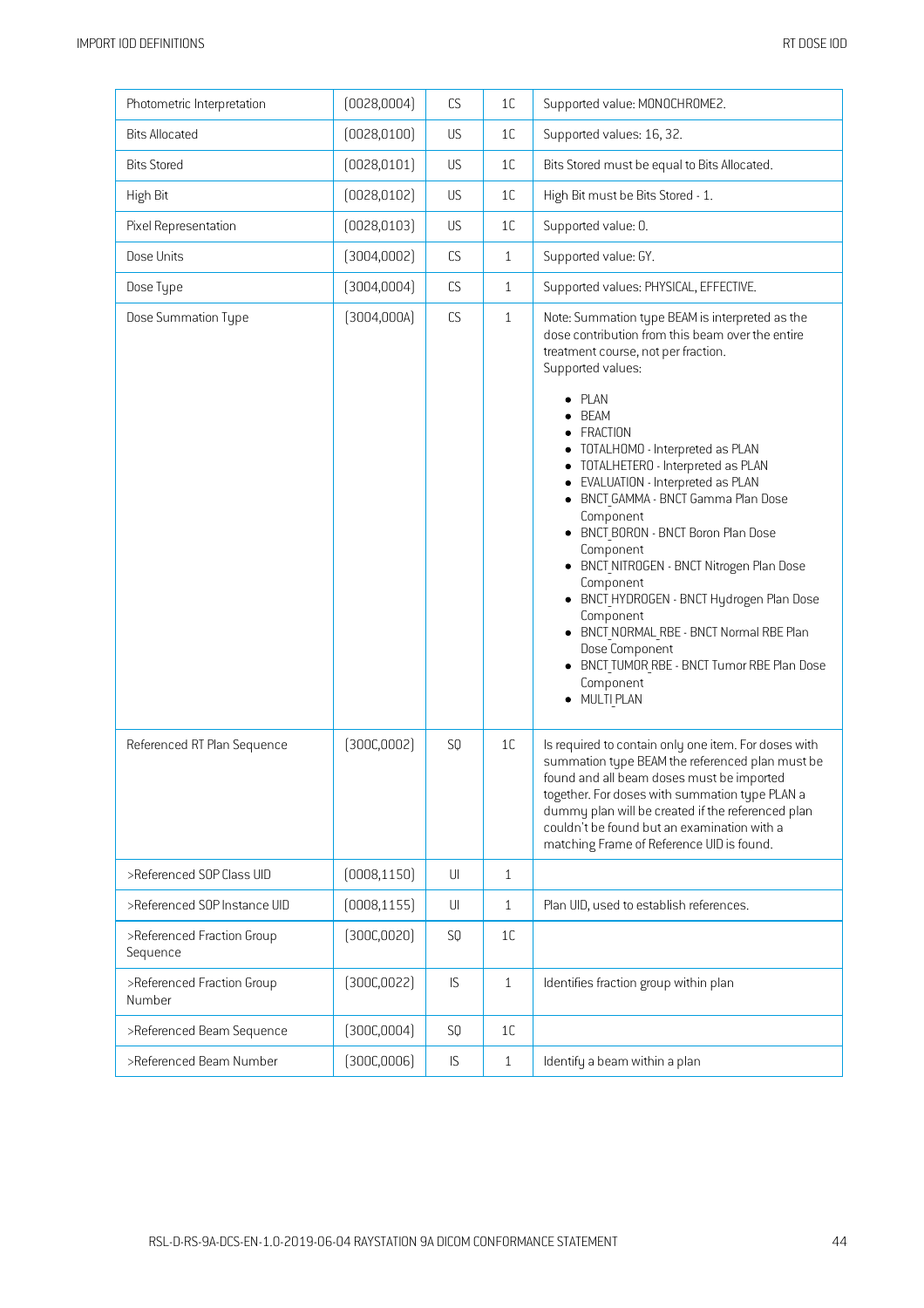| Grid Frame Offset Vector               | [3004,0000]  | D.S             | 1 <sup>C</sup> | If the first element of the Grid Frame Offset Vector is<br>zero, the vector should be interpreted as relative<br>positive offsets in the direction of the cross product<br>of the row and column directions. This means that if<br>Image Orientation [Patient] [0020,0037] is for<br>example [1,0,0,0,-1,0], the cross product will be<br>negative and hence the elements in the Grid Frame<br>Offset Vector should be read/written with opposite<br>sign. It should be noted that some manufacturers are<br>non-compliant regarding this and do not change the<br>sign of the elements in the Grid Frame Offset Vector<br>and could cause the dose grid to not be positioned<br>correctly around the patient. |
|----------------------------------------|--------------|-----------------|----------------|----------------------------------------------------------------------------------------------------------------------------------------------------------------------------------------------------------------------------------------------------------------------------------------------------------------------------------------------------------------------------------------------------------------------------------------------------------------------------------------------------------------------------------------------------------------------------------------------------------------------------------------------------------------------------------------------------------------|
| Dose Grid Scaling                      | 3004,000E    | D.S             | 1 <sup>C</sup> |                                                                                                                                                                                                                                                                                                                                                                                                                                                                                                                                                                                                                                                                                                                |
| <b>Tissue Heterogeneity Correction</b> | (3004,0014)  | CS.             | 3              | Supported values: WATER, IMAGE, ROI OVERRIDE.                                                                                                                                                                                                                                                                                                                                                                                                                                                                                                                                                                                                                                                                  |
| RaySearch Private Creator              | [4001,0010]  | $\overline{10}$ | 3              | RAYSEARCHLABS 2.0                                                                                                                                                                                                                                                                                                                                                                                                                                                                                                                                                                                                                                                                                              |
| <b>ROI Index Pixel Data</b>            | [4001, 1016] | 0B              | 3              |                                                                                                                                                                                                                                                                                                                                                                                                                                                                                                                                                                                                                                                                                                                |

# 4.7.9 SOP Common Module

| <b>Attribute name</b>  | <b>Tag</b>   | Vr        | Type           | <b>Comment</b>                                      |
|------------------------|--------------|-----------|----------------|-----------------------------------------------------|
| SOP Class UID          | (0008, 0016) | U         |                | Supported value: 1.2.840.10008.5.1.4.1.1.481.2.     |
| SOP Instance UID       | (0008, 0018) | U         |                | Stored internally to references from other objects. |
| Specific Character Set | (0008,0005)  | CS        | 1 <sup>C</sup> | Supported values: ISO IR 100, ISO IR 192.           |
| Instance Creation Date | (0008, 0012) | <b>DA</b> | 3              | Stored as last save date.                           |
| Instance Creation Time | (0008, 0013) | TM        |                | Stored as last save time.                           |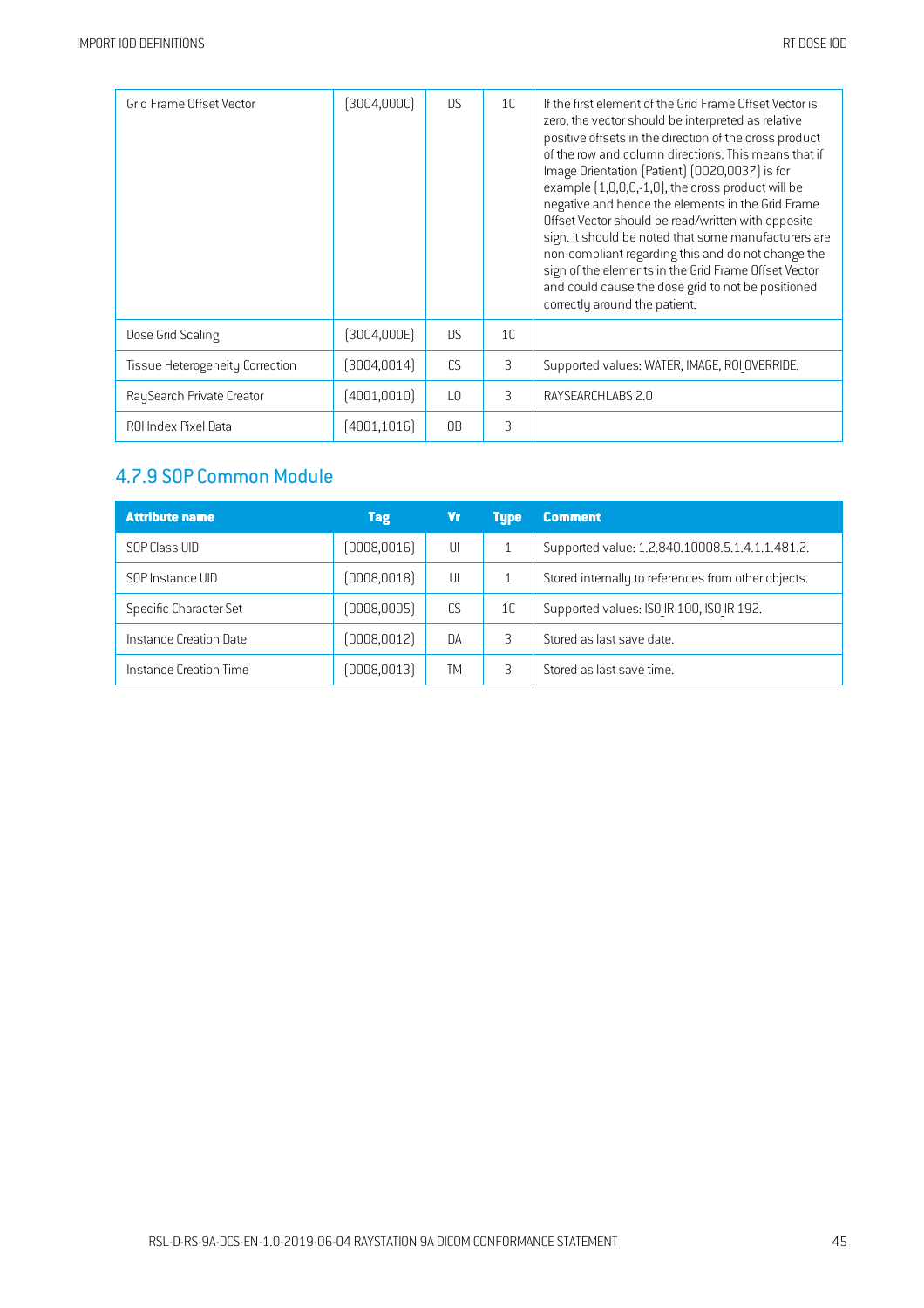# **4.8 SPATIAL REGISTRATION IOD**

Imported Spatial Registrations are always converted into internal representation. Exported registrations will therefore not be identical to the imported object.

| ΙE                    | <b>Module</b>                             | <b>Used</b> |
|-----------------------|-------------------------------------------|-------------|
| Patient               | Patient Module                            | Yes         |
| Study                 | General Study Module                      | Yes         |
| <b>Series</b>         | General Series Module                     | Yes         |
|                       | <b>Spatial Registration Series Module</b> | Yes         |
| Frame of<br>Reference | Frame of Reference Module                 | Yes         |
| Equipment             | <b>General Equipment Module</b>           | Yes         |
| Spatial               | <b>Spatial Registration Module</b>        | Yes         |
| Registration          | SOP Common Module                         | Yes         |
|                       | Common Instance Reference Module          | Yes         |

#### 4.8.1 Patient Module

Patient attributes only used to match patient.

| <b>Attribute name</b> | <b>Tag</b>   | Vr | <b>Type</b>    | <b>Comment</b>                                                                                                            |
|-----------------------|--------------|----|----------------|---------------------------------------------------------------------------------------------------------------------------|
| Patient's Name        | [0010, 0010] | PN | 2              | Only used for matching patient.                                                                                           |
| Patient ID            | [0010, 0020] | L0 | 2              | Only used for matching patient.                                                                                           |
| Patient's Birth Date  | [0010,0030]  | DA | 2              | Only used for matching patient.                                                                                           |
| Patient's Sex         | [0010,0040]  | CS | $\overline{c}$ | Only used for matching patient.<br>Supported values:<br>$\bullet$ M - Male<br>$\bullet$ F - Female<br>$\bullet$ 0 - Other |

#### 4.8.2 General Study Module

| Attribute name     |             | ۷r | <b>Type Comment</b> |
|--------------------|-------------|----|---------------------|
| Study Instance UID | (0020,0000) | UI |                     |

#### 4.8.3 General Series Module

| <b>Attribute name</b> | <b>Tag</b>   | ۷r | <b>Tupe</b> | <b>Comment</b>                                   |
|-----------------------|--------------|----|-------------|--------------------------------------------------|
| Modality              | (0008, 0060) | CS | ш.          | Supported value: REG.                            |
| Series Instance UID   | (0020,000E)  | U  |             | Only read for display during import. Not stored. |
| Series Number         | (0020, 0011) | IS |             |                                                  |
| Series Date           | (0008, 0021) | DA | 3           |                                                  |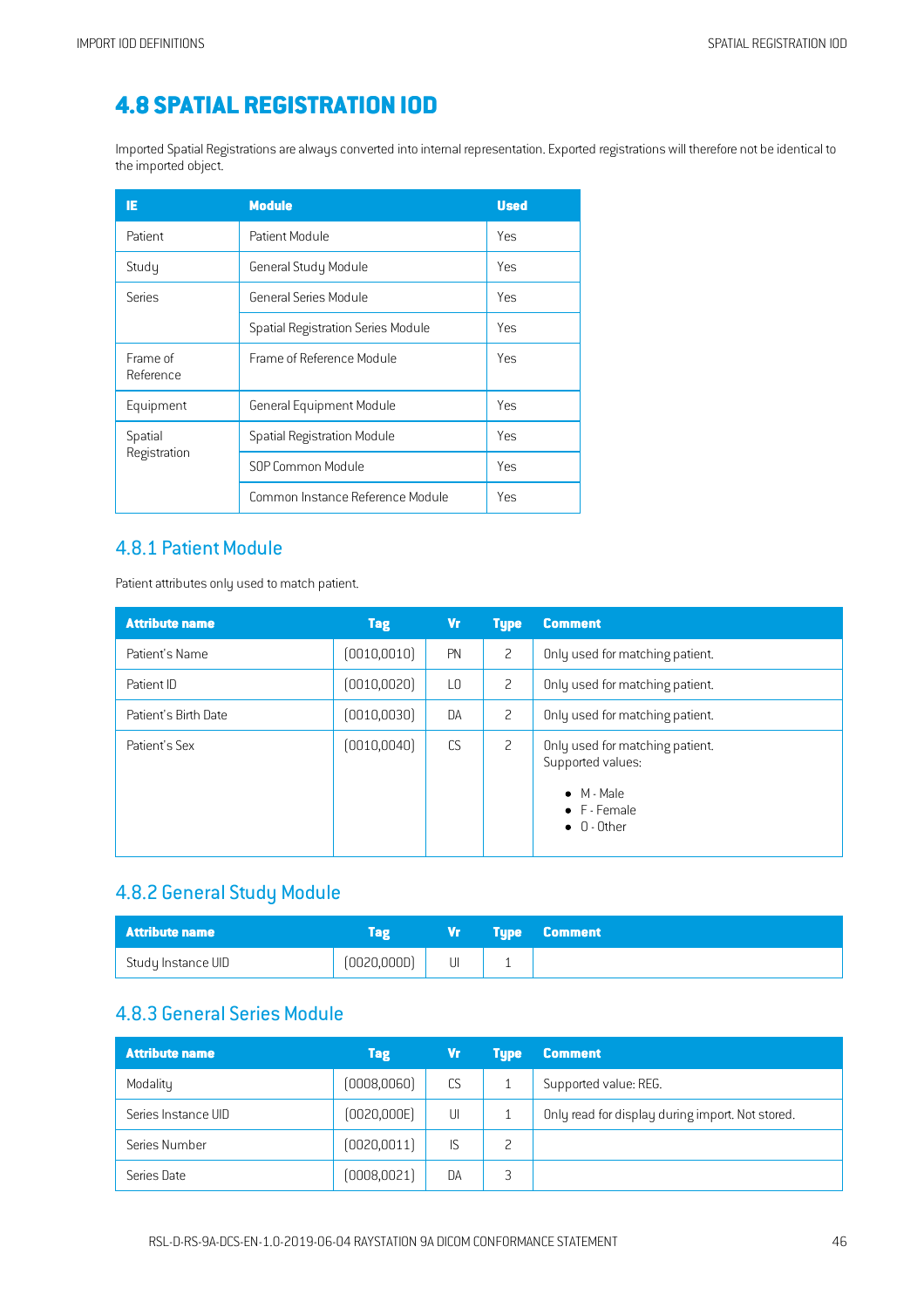| Series Time        | (0008, 0031) | <b>TM</b>      | ت  |  |
|--------------------|--------------|----------------|----|--|
| Protocol Name      | [0018, 1030] | L0             | ت  |  |
| Series Description | [0008, 103E] | L <sub>0</sub> | ل  |  |
| Patient Position   | (0018, 5100) | CS             | 2C |  |

#### **4.8.4 Spatial Registration Series Module**

| Attribute name |              | Vr  |   | <b>Tupe Comment</b>   |
|----------------|--------------|-----|---|-----------------------|
| Modality       | (0008, 0060) | CS. | ÷ | Supported value: REG. |

#### 4.8.5 Frame of Reference Module

| <b>Attribute name</b>  |              |    | <b>Type Comment</b>                 |
|------------------------|--------------|----|-------------------------------------|
| Frame of Reference UID | (0020, 0052) | UI | Used to match referenced image set. |

## 4.8.6 General Equipment Module

| <b>Tag Vr Type Comment</b> |  |  |  | <b>Attribute name</b> |
|----------------------------|--|--|--|-----------------------|
|----------------------------|--|--|--|-----------------------|

# 4.8.7 Spatial Registration Module

| <b>Attribute name</b>                             | <b>Tag</b>   | <b>Vr</b>      | <b>Type</b>    | <b>Comment</b>                       |
|---------------------------------------------------|--------------|----------------|----------------|--------------------------------------|
| Content Date                                      | (0008, 0023) | <b>DA</b>      | 1              |                                      |
| <b>Content Time</b>                               | [0008,0033]  | <b>TM</b>      | $\mathbf{1}$   |                                      |
| Instance Number                                   | [0020, 0013] | $\mathsf{IS}$  | $\mathbf{1}$   |                                      |
| Content Label                                     | (0070,0080)  | CS             | 1              |                                      |
| Content Description                               | (0070,0081)  | L <sub>0</sub> | $\overline{c}$ |                                      |
| Content Creator's Name                            | [0070,0084]  | PN             | $\overline{c}$ |                                      |
| Registration Sequence                             | [0070,0308]  | SQ             | $\mathbf{1}$   |                                      |
| >Frame of Reference UID                           | [0020, 0052] | U              | 1 <sup>C</sup> | Used to match referenced image sets. |
| >Referenced Image Sequence                        | (0008, 1140) | S <sub>0</sub> | 1 <sup>C</sup> |                                      |
| >Referenced SOP Class UID                         | (0008, 1150) | UI             | 1              |                                      |
| >Referenced SOP Instance UID                      | (0008, 1155) | $\mathsf{U}$   | $\mathbf{1}$   |                                      |
| >Matrix Registration Sequence                     | [0070, 0309] | SQ             | $\mathbf{1}$   |                                      |
| >Matrix Sequence                                  | [0070, 030A] | SQ             | $\mathbf{1}$   |                                      |
| >Frame of Reference Transformation<br>Matrix      | [3006,00C6]  | <b>DS</b>      | $\mathbf{1}$   |                                      |
| >Frame of Reference Transformation<br>Matrix Type | [0070, 0300] | CS             | $\mathbf{1}$   | Supported value: RIGID.              |

# 4.8.8 SOP Common Module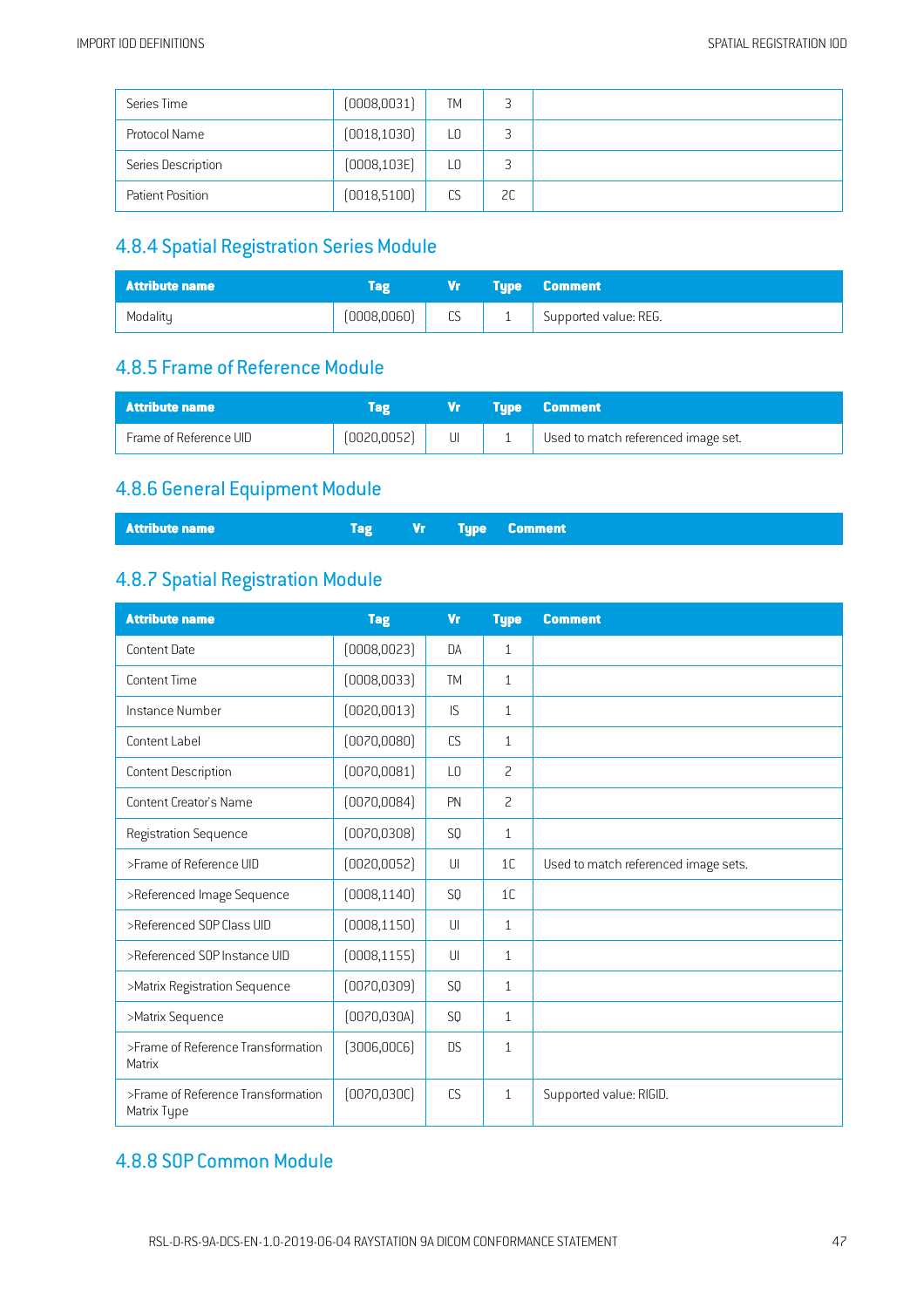| <b>Attribute name</b>  | <b>Tag</b>   | Vr        | <b>Type</b>    | <b>Comment</b>                                      |
|------------------------|--------------|-----------|----------------|-----------------------------------------------------|
| SOP Class UID          | (0008, 0016) | UL        |                | Supported value: 1.2.840.10008.5.1.4.1.1.66.1.      |
| SOP Instance UID       | [0008,0018]  | UI        |                | Stored internally to references from other objects. |
| Specific Character Set | (0008,0005)  | <b>CS</b> | 1 <sup>C</sup> | Supported values: ISO IR 100, ISO IR 192.           |
| Instance Creation Date | [0008,0012]  | <b>DA</b> | 3              | Stored as last save date.                           |
| Instance Creation Time | (0008, 0013) | TМ        |                | Stored as last save time.                           |

# 4.8.9 Common Instance Reference Module

| <b>Attribute name</b>                                            | <b>Tag</b>   | <b>Vr</b>      | <b>Type</b>    | <b>Comment</b>                                                                |
|------------------------------------------------------------------|--------------|----------------|----------------|-------------------------------------------------------------------------------|
| Referenced Series Sequence                                       | [0008, 1115] | <b>SQ</b>      | $\mathbf{1}$   |                                                                               |
| >Series Instance UID                                             | (0020,000E)  | UI             | $\mathbf{1}$   |                                                                               |
| >Referenced Instance Sequence                                    | [0008, 114A] | S <sub>0</sub> | $\mathbf{1}$   |                                                                               |
| >Referenced SOP Class UID                                        | (0008, 1150) | $\mathsf{U}$   | $\mathbf{1}$   |                                                                               |
| >Referenced SOP Instance UID                                     | [0008, 1155] | UI             | $\mathbf{1}$   |                                                                               |
| <b>Studies Containing Other</b><br>Referenced Instances Sequence | (0008, 1200) | S <sub>0</sub> | 1 <sup>C</sup> | If referenced images are located in a Study different<br>from the REG object. |
| >Study Instance UID                                              | [0020,0000]  | $\mathsf{U}$   | $\mathbf{1}$   |                                                                               |
| >Referenced Series Sequence                                      | [0008, 1115] | S <sub>0</sub> | $\mathbf{1}$   |                                                                               |
| >Series Instance UID                                             | (0020,000E)  | UI             | $\mathbf{1}$   |                                                                               |
| >Referenced Instance Sequence                                    | [0008, 114A] | S <sub>0</sub> | $\mathbf{1}$   |                                                                               |
| >Referenced SOP Class UID                                        | (0008, 1150) | $\mathsf{U}$   | $\mathbf{1}$   |                                                                               |
| >Referenced SOP Instance UID                                     | [0008, 1155] | UI             | $\mathbf{1}$   |                                                                               |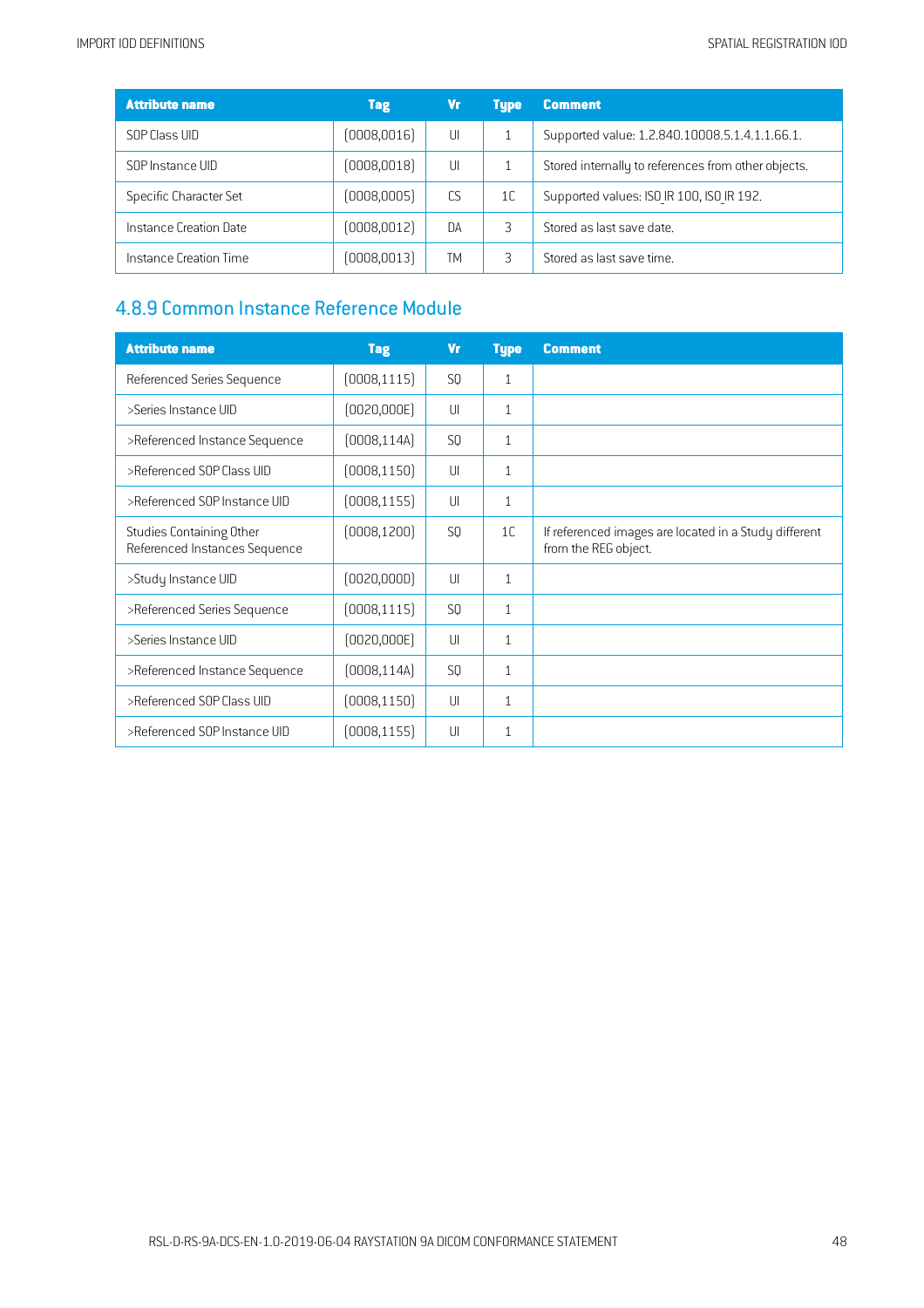# **5 EXPORTIOD DEFINITIONS**

# **5.1 CTIMAGE IOD**

Patient demographics is replaced in exported images to match patient. The following applies to exported 4DCT projections.

| ΙE                 | <b>Module</b>             | <b>Used</b> |
|--------------------|---------------------------|-------------|
| Patient            | Patient Module            | Yes         |
| Study              | General Study Module      | Yes         |
| Series             | General Series Module     | Yes         |
| Frame of Reference | Frame of Reference Module | Yes         |
| Equipment          | General Equipment Module  | Yes         |
| Image              | General Image Module      | No          |
|                    | Image Plane Module        | Yes         |
|                    | Image Pixel Module        | Yes         |
|                    | CT Image Module           | Yes         |
|                    | SOP Common Module         | Yes         |

#### 5.1.1 Patient Module

| <b>Attribute name</b> | <b>Tag</b>   | <b>Vr</b>       | <b>Type</b>    | <b>Comment</b>                                                                        |
|-----------------------|--------------|-----------------|----------------|---------------------------------------------------------------------------------------|
| Patient's Name        | [0010, 0010] | PN              | $\overline{c}$ |                                                                                       |
| Patient ID            | (0010, 0020) | LO              | $\overline{c}$ |                                                                                       |
| Patient's Birth Date  | (0010, 0030) | DA              | $\overline{c}$ |                                                                                       |
| Patient's Sex         | (0010, 0040) | CS              | 2              | Possible values:<br>$\bullet$ M - Male<br>$\bullet$ F - Female<br>$\bullet$ 0 - Other |
| Other Patient IDs     | (0010, 1000) | $\overline{10}$ | 3              | Populated with the original Patient ID if different from<br>patient.                  |
| Other Patient Names   | (0010, 1001) | PN              | 3              | Populated with the original Patient's Name if different<br>from patient.              |

#### 5.1.2 General Study Module

| <b>Attribute name</b> | Tag          | Vr | <b>Tupe</b> | <b>Comment</b>                         |
|-----------------------|--------------|----|-------------|----------------------------------------|
| Study Instance UID    | [0020,0000]  | UI |             | Based on the referenced image set.     |
| Study Date            | (0008, 0020) | DA |             | Date when 4DCT projection was created. |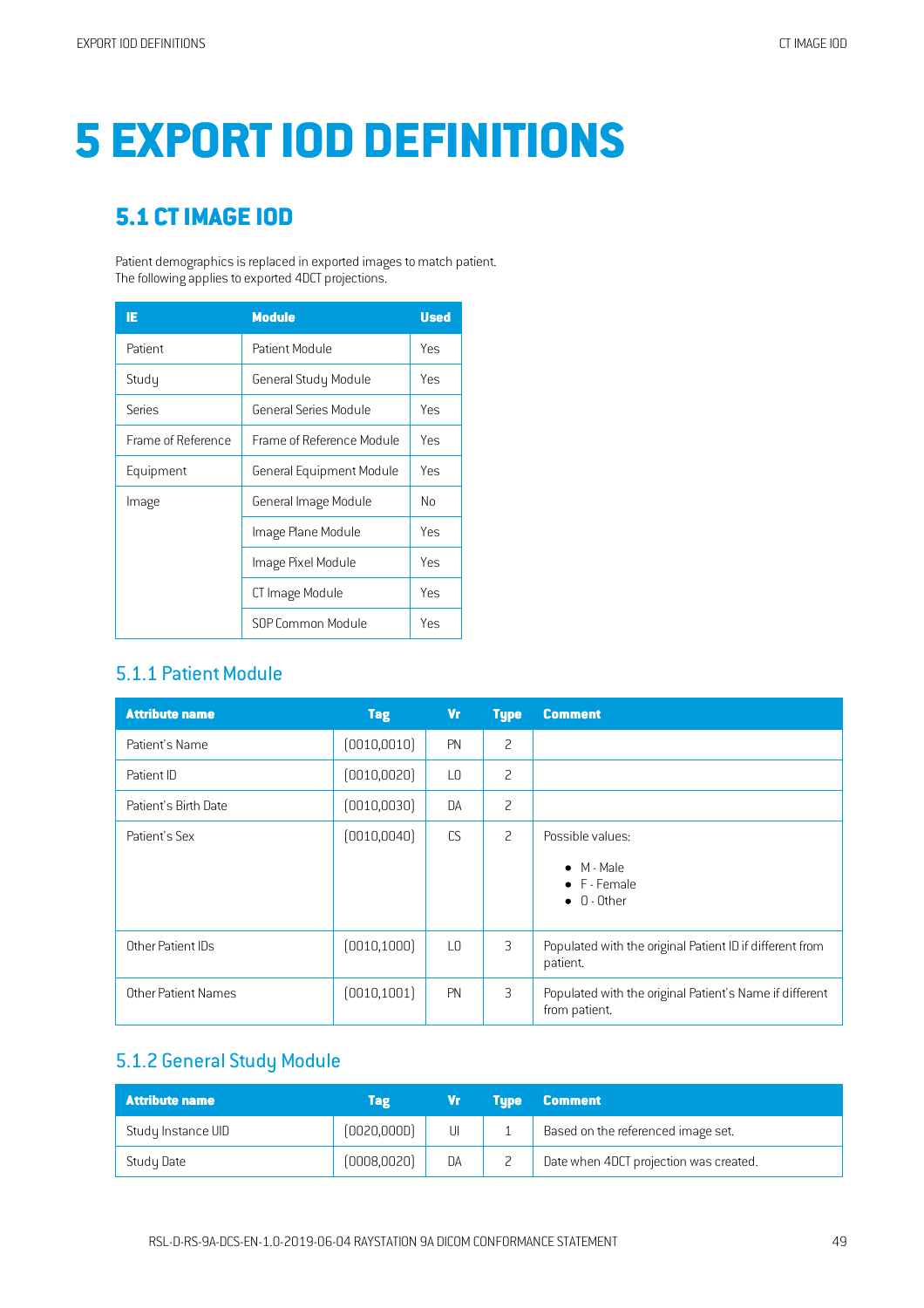| Study Time              | (0008,0030)  | <b>TM</b> | Time when 4DCT projection was created. |
|-------------------------|--------------|-----------|----------------------------------------|
| <b>Accession Number</b> | (0008, 0050) | SH        |                                        |
| Study Description       | (0008, 1030) | L0        | Always: "4DCT Projection".             |

#### 5.1.3 General Series Module

| <b>Attribute name</b> | <b>Tag</b>   | Vr        | <b>Type</b>    | <b>Comment</b>                                            |
|-----------------------|--------------|-----------|----------------|-----------------------------------------------------------|
| Modality              | (0008, 0060) | CS        | $\mathbf{1}$   | Always CT.                                                |
| Series Instance UID   | [0020,000E]  | UI        | $\mathbf{1}$   | Generated RaySearch UID.                                  |
| Series Number         | (0020, 0011) | IS        | $\overline{c}$ |                                                           |
| Series Date           | (0008,0021)  | <b>DA</b> | 3              |                                                           |
| Series Time           | (0008,0031)  | <b>TM</b> | 3              |                                                           |
| Series Description    | (0008, 103E) | L0        | 3              | Always: "Projection method: [projection method<br>used]". |
| Patient Position      | [0018, 5100] | CS        | SC.            |                                                           |

# 5.1.4 Frame of Reference Module

| Attribute name         |             |    | <b>Type Comment</b>                          |
|------------------------|-------------|----|----------------------------------------------|
| Frame of Reference UID | [0020,0052] | UI | Based on the image sets used for projection. |

## 5.1.5 General Equipment Module

| <b>Attribute name</b>     | <b>Tag</b>   | Vr | <b>Tupe</b> | <b>Comment</b>                                                                                                                                                                 |
|---------------------------|--------------|----|-------------|--------------------------------------------------------------------------------------------------------------------------------------------------------------------------------|
| Manufacturer              | (0008, 0070) | ТŪ |             | Always RaySearch Laboratories.                                                                                                                                                 |
| Manufacturer's Model Name | (0008, 1090) | LΟ |             | Always RayStation.                                                                                                                                                             |
| Software Versions         | (0018, 1020) | LΟ |             | Always the current application version and the<br>application version when object was last saved. May<br>also contain the filter version applied when exporting<br>the object. |

#### 5.1.6 Image Plane Module

| <b>Attribute name</b>       | <b>Tag</b>  | Vī        | Tupe | <b>Comment</b>                                                                                           |
|-----------------------------|-------------|-----------|------|----------------------------------------------------------------------------------------------------------|
| Pixel Spacing               | [0028,0030] | D.S       |      |                                                                                                          |
| Image Orientation (Patient) | [0020,0037] | D.S       |      |                                                                                                          |
| Image Position (Patient)    | [0020,0032] | <b>DS</b> |      | Note that this is the center of the first pixel, i.e. the<br>corner of the image offset by half a pixel. |

## 5.1.7 Image Pixel Module

| Attribute name    | Tag         | $V_{\rm I}$ and $V_{\rm I}$ |          | Type Comment |
|-------------------|-------------|-----------------------------|----------|--------------|
| Samples per Pixel | (0028,0002) | US —                        | <b>.</b> | Always 1.    |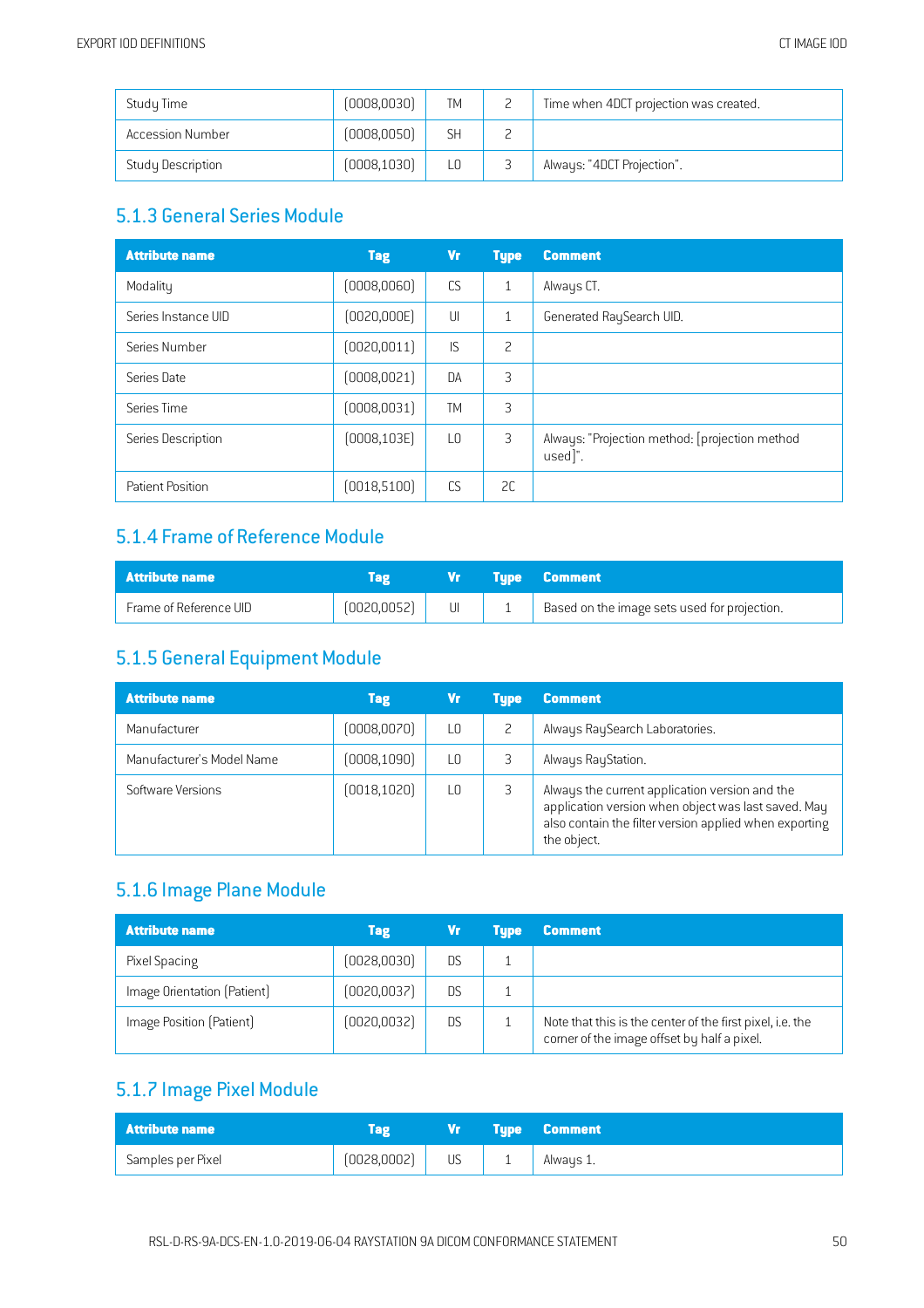| Photometric Interpretation | (0028,0004)  | CS        | 1              | Always MONOCHROME2. |
|----------------------------|--------------|-----------|----------------|---------------------|
| Rows                       | (0028, 0010) | <b>US</b> | $\mathbf{1}$   |                     |
| Columns                    | [0028, 0011] | US        | $\mathbf{1}$   |                     |
| <b>Bits Allocated</b>      | [0028, 0100] | <b>US</b> | 1              | Always 16.          |
| <b>Bits Stored</b>         | (0028, 0101) | <b>US</b> | 1              | Always 16.          |
| High Bit                   | (0028, 0102) | <b>US</b> | 1              | Always 15.          |
| Pixel Representation       | (0028, 0103) | <b>US</b> | 1              | Always 1.           |
| Pixel Data                 | (7FE0,0010)  | OB OW     | 1 <sup>C</sup> |                     |
| Pixel Padding Range Limit  | (0028, 0121) | US SS     | 1 <sup>C</sup> |                     |

# 5.1.8 CT Image Module

| <b>Attribute name</b>      | <b>Tag</b>   | <b>Vr</b>       | <b>Type</b>    | <b>Comment</b>      |
|----------------------------|--------------|-----------------|----------------|---------------------|
| Image Type                 | [0008,0008]  | CS              | $\mathbf{1}$   |                     |
| Samples per Pixel          | [0028,0002]  | <b>US</b>       | $\mathbf{1}$   | Always 1.           |
| Photometric Interpretation | [0028,0004]  | CS              | $\mathbf{1}$   | Always MONOCHROME2. |
| <b>Bits Allocated</b>      | [0028, 0100] | <b>US</b>       | $\mathbf{1}$   | Always 16.          |
| <b>Bits Stored</b>         | [0028, 0101] | <b>US</b>       | $\mathbf{1}$   | Always 16.          |
| High Bit                   | [0028, 0102] | <b>US</b>       | $\mathbf{1}$   | Always 16.          |
| Rescale Intercept          | [0028, 1052] | <b>DS</b>       | $\mathbf{1}$   | Always 0.0.         |
| Rescale Slope              | [0028, 1053] | D <sub>S</sub>  | $\mathbf{1}$   | Always 1.0.         |
| Rescale Type               | [0028, 1054] | $\overline{10}$ | 1 <sup>C</sup> | Always HU.          |

# 5.1.9 SOP Common Module

| <b>Attribute name</b>  | <b>Tag</b>  | Vr        | Type           | <b>Comment</b>                           |
|------------------------|-------------|-----------|----------------|------------------------------------------|
| SOP Class UID          | [0008,0016] | UI        |                | Always 1.2.840.10008.5.1.4.1.1.2.        |
| SOP Instance UID       | (0008,0018) | UI        |                | Generated RaySearch UID.                 |
| Specific Character Set | [0008,0005] | CS        | 1 <sup>C</sup> | Possible values: ISO IR 100, ISO IR 192. |
| Instance Creation Date | [0008,0012] | <b>DA</b> | 3              |                                          |
| Instance Creation Time | [0008,0013] | TM        | 3              |                                          |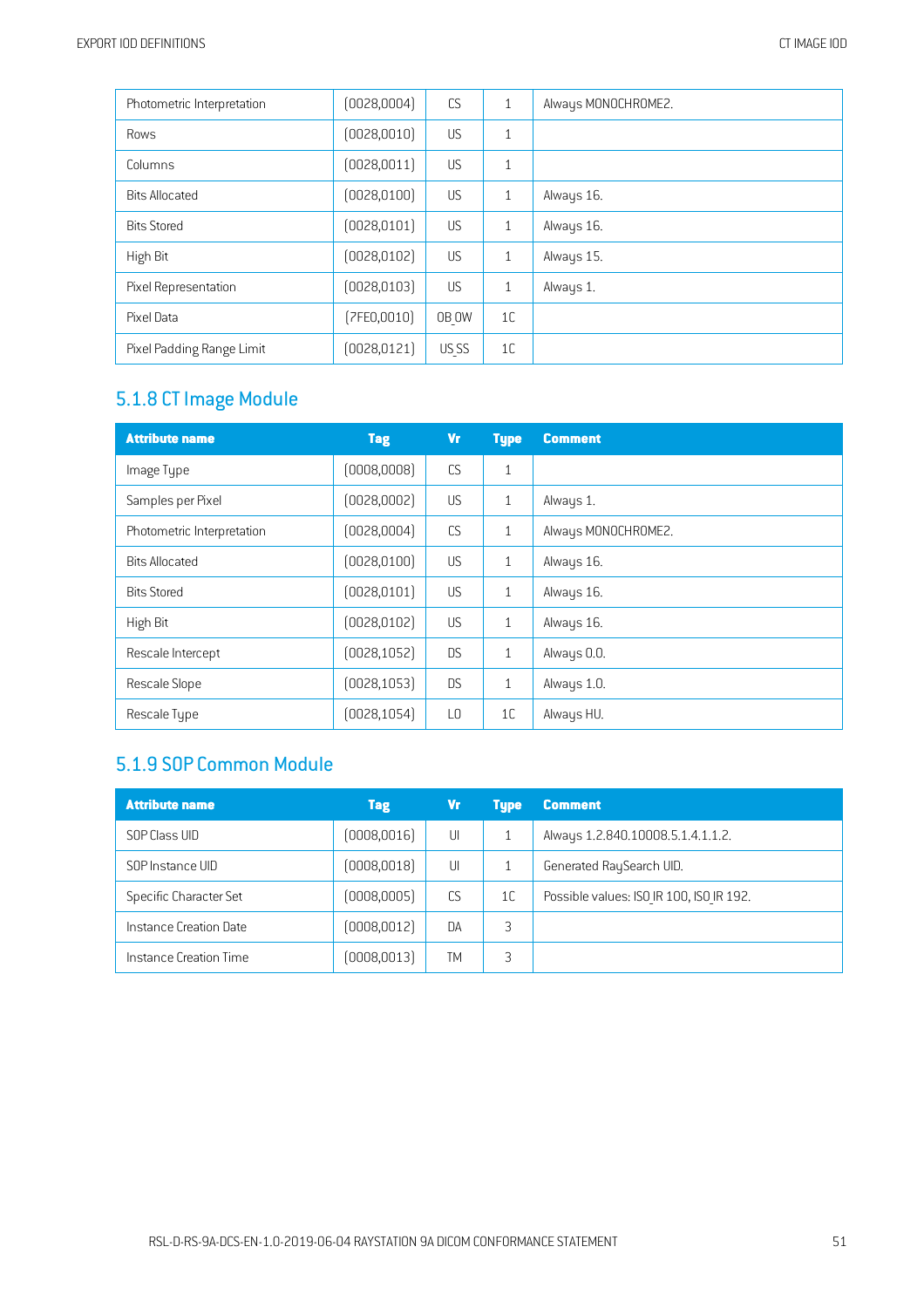# **5.2MR IMAGE IOD**

Patient demographics is replaced in exported images to match patient.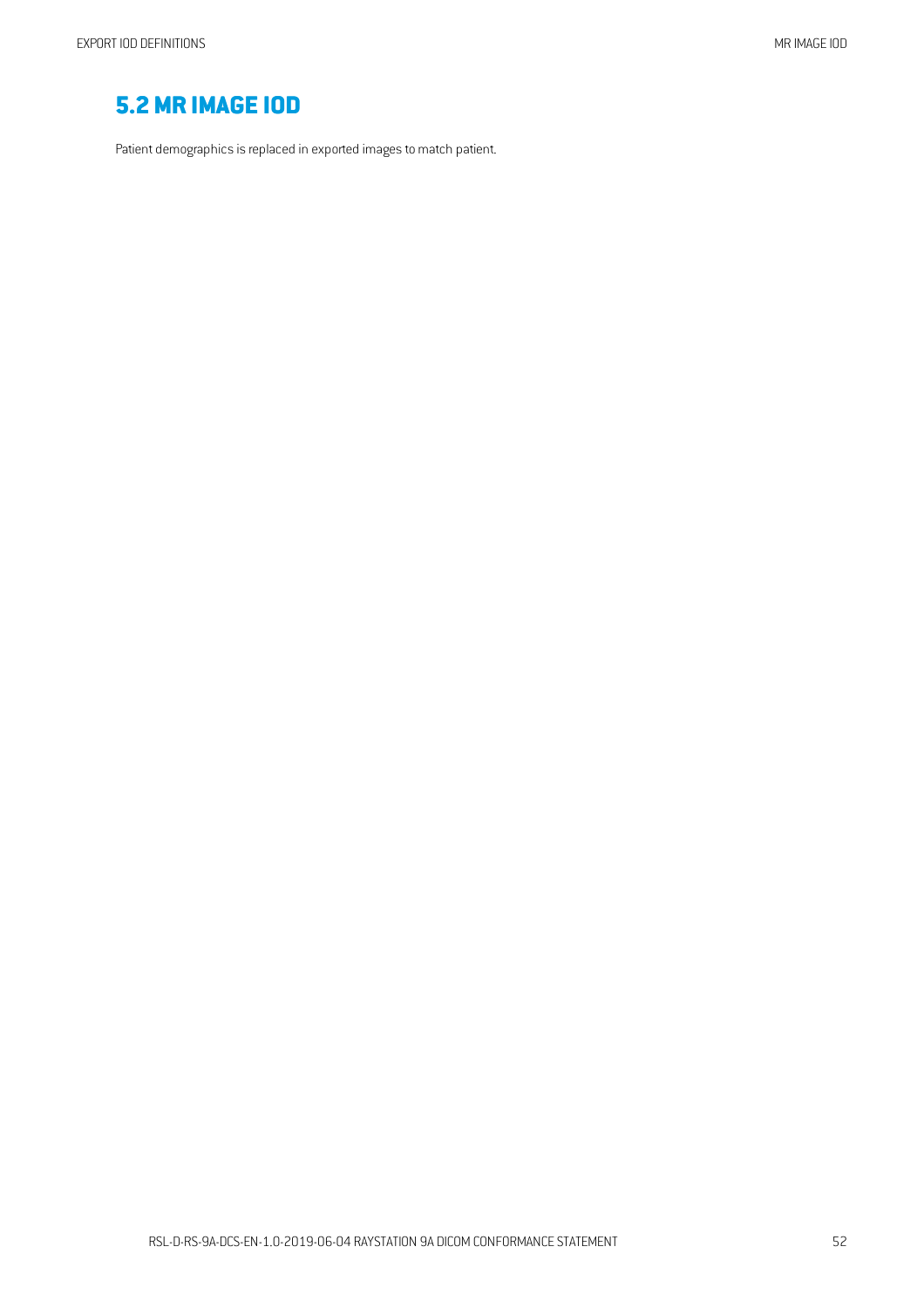# **5.3 PETIMAGE IOD**

Patient demographics is replaced in exported images to match patient.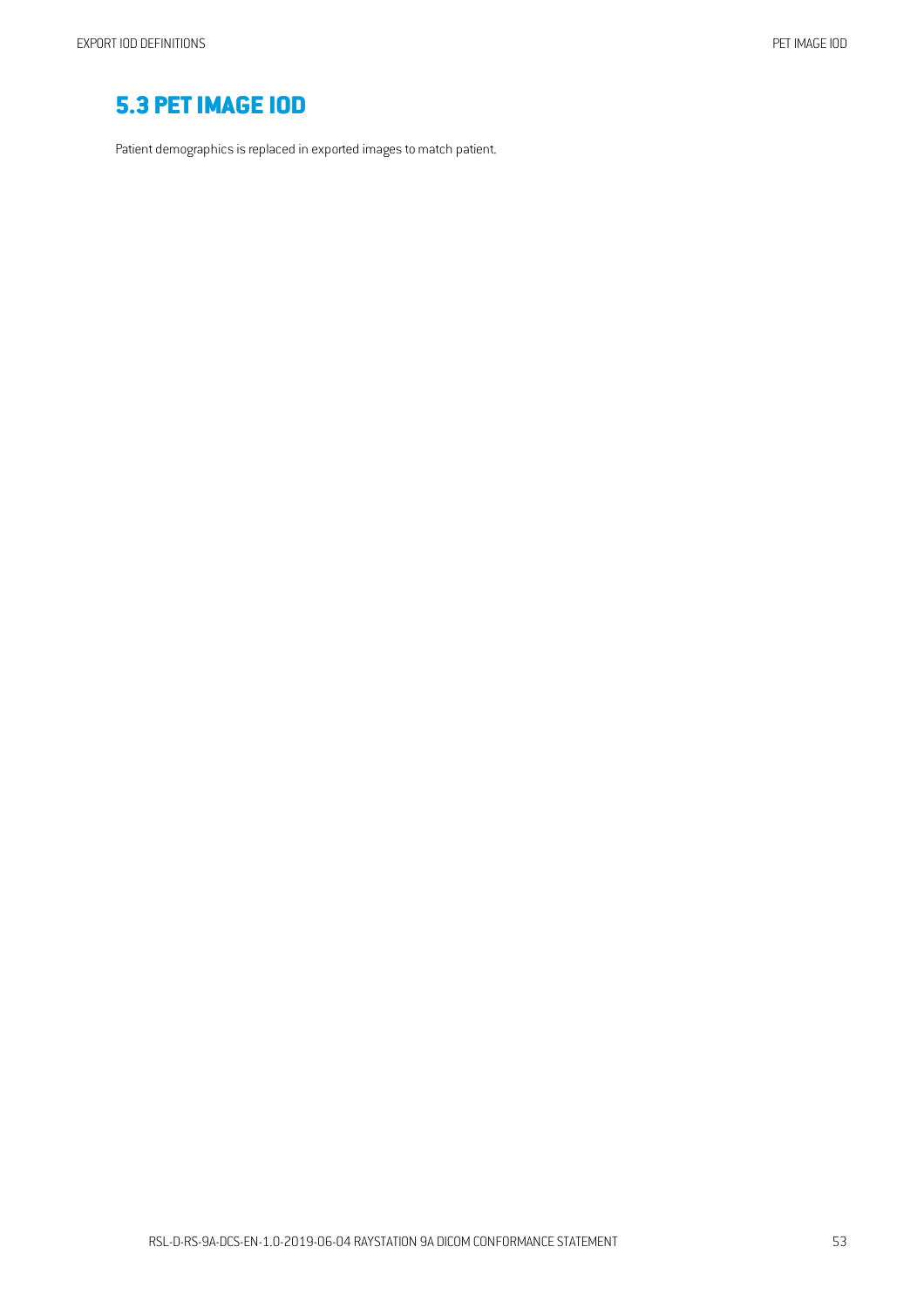# **5.4 RT STRUCTURE SETIOD**

All geometries are converted into contours when exporting RT Structure Sets. An imported structure set will always be converted from internal representation and a new instance will be created.

| ΙE                 | <b>Module</b>              | <b>Used</b> |
|--------------------|----------------------------|-------------|
| Patient            | Patient Module             | Yes         |
| Study              | General Study Module       | Yes         |
| Series             | RT Series Module           | Yes         |
| Frame of Reference | Frame of Reference Module  | Yes         |
| Equipment          | General Equipment Module   | Yes         |
| Structure Set      | Structure Set Module       | Yes         |
|                    | ROI Contour Module         | Yes         |
|                    | RT ROI Observations Module | Yes         |
|                    | Approval Module            | Yes         |
|                    | SOP Common Module          | Yes         |

#### 5.4.1 Patient Module

Attribute values based on the patient demographics.

| <b>Attribute name</b> | <b>Tag</b>   | <b>Vr</b>      | <b>Type</b>    | <b>Comment</b>                                            |
|-----------------------|--------------|----------------|----------------|-----------------------------------------------------------|
| Patient's Name        | [0010, 0010] | PN             | $\overline{c}$ |                                                           |
| Patient ID            | (0010, 0020) | L <sub>0</sub> | 2              |                                                           |
| Patient's Birth Date  | (0010, 0030) | DA             | 2              |                                                           |
| Patient's Sex         | (0010, 0040) | CS             | 2              | Possible values:                                          |
|                       |              |                |                | $\bullet$ M - Male<br>• F - Female<br>$\bullet$ 0 - Other |

#### 5.4.2 General Study Module

Attribute values based on the referenced image set.

| <b>Attribute name</b>      | <b>Tag</b>   | Vr             | <b>Type</b>    | <b>Comment</b> |
|----------------------------|--------------|----------------|----------------|----------------|
| Study Instance UID         | (0020,0000)  | UI             | $\overline{1}$ |                |
| <b>Study Date</b>          | (0008, 0020) | <b>DA</b>      | 2              |                |
| Study Time                 | (0008, 0030) | <b>TM</b>      | 2              |                |
| Referring Physician's Name | (0008,0090)  | PN             | 2              |                |
| Study ID                   | (0020, 0010) | <b>SH</b>      | 2              |                |
| <b>Study Description</b>   | (0008, 1030) | L <sub>0</sub> | 3              |                |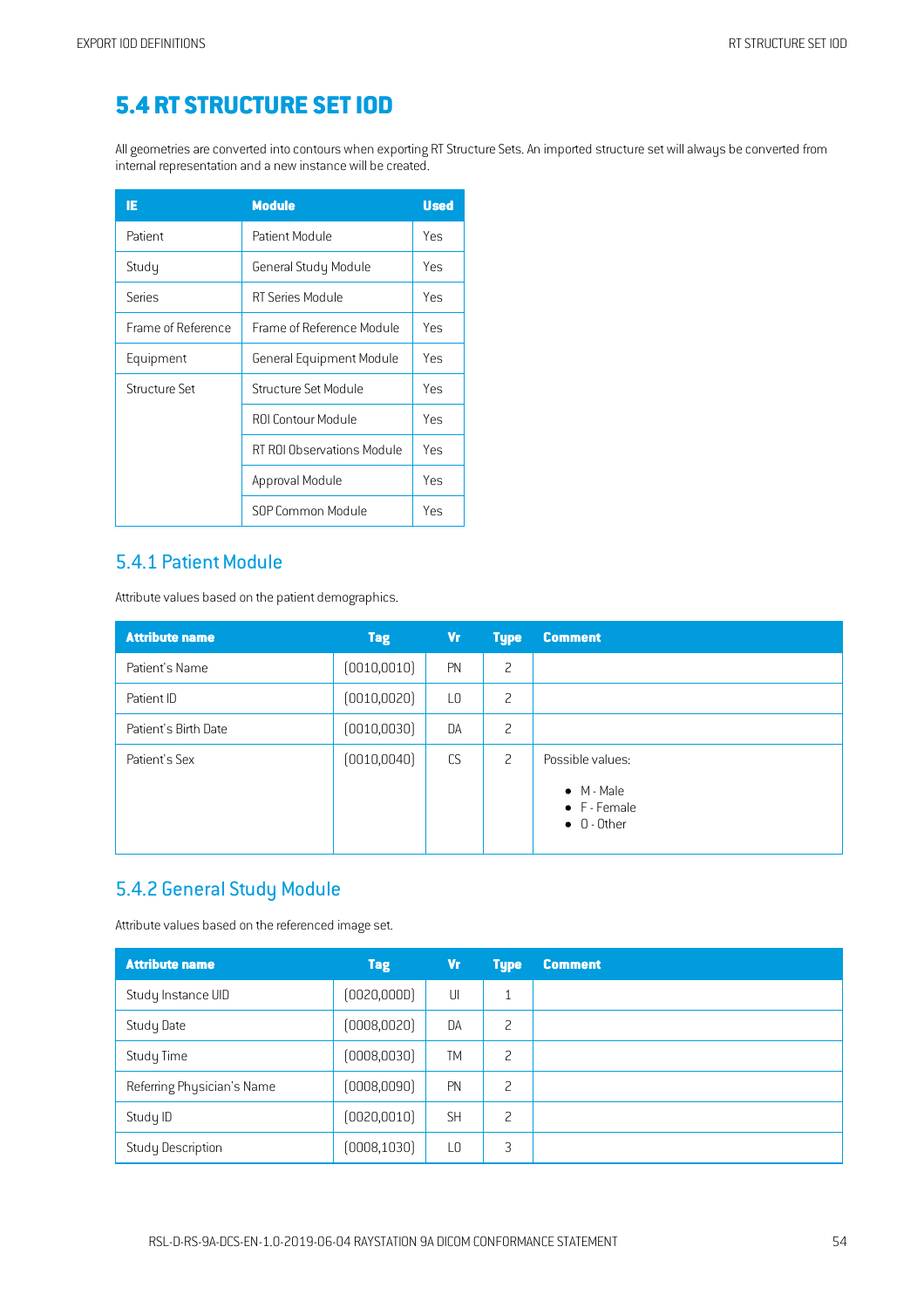## 5.4.3 RT Series Module

| <b>Attribute name</b> | <b>Tag</b>   | Vr              | <b>Type</b>  | <b>Comment</b>                                                           |
|-----------------------|--------------|-----------------|--------------|--------------------------------------------------------------------------|
| Modality              | (0008, 0060) | <b>CS</b>       | $\mathbf{1}$ | Always RTSTRUCT.                                                         |
| Series Instance UID   | (0020,000E)  | $  \cdot  $     | 1            | Generated RaySearch UID.                                                 |
| Series Number         | [0020, 0011] | IS.             | 2            | Always 1.                                                                |
| Series Date           | (0008,0021)  | <b>DA</b>       | 3            | Last saved date.                                                         |
| Series Time           | (0008, 0031) | TM              | 3            | Last saved time.                                                         |
| Series Description    | (0008, 103E) | $\overline{10}$ | 3            | Always "RS: Approved Structure Set" or "RS:<br>Unapproved Structure Set" |

#### 5.4.4 Frame of Reference Module

| <b>Attribute name</b>  |              | Vr L | <b>Type Comment</b> |
|------------------------|--------------|------|---------------------|
| Frame of Reference UID | (0020, 0052) | UL   |                     |

# 5.4.5 General Equipment Module

| <b>Attribute name</b>     | Tag          | Vr  | <b>Tupe</b> | <b>Comment</b>                                                                                                                                                                 |
|---------------------------|--------------|-----|-------------|--------------------------------------------------------------------------------------------------------------------------------------------------------------------------------|
| Manufacturer              | [0008,0070]  | LO. | 2           | Always RaySearch Laboratories.                                                                                                                                                 |
| <b>Institution Name</b>   | (0008,0080)  | LΟ  | 3           | As defined in Clinic Settings.                                                                                                                                                 |
| Manufacturer's Model Name | (0008, 1090) | LΟ  | 3           | Always RayStation.                                                                                                                                                             |
| Software Versions         | [0018, 1020] | ΙO  | 3           | Always the current application version and the<br>application version when object was last saved. May<br>also contain the filter version applied when exporting<br>the object. |

# 5.4.6 Structure Set Module

| <b>Attribute name</b>                     | <b>Tag</b>   | <b>Vr</b>      | <b>Type</b>  | <b>Comment</b>                                                             |
|-------------------------------------------|--------------|----------------|--------------|----------------------------------------------------------------------------|
| <b>Structure Set Label</b>                | (3006,0002)  | <b>SH</b>      | $\mathbf{1}$ | Always 'RS: Approved Structure Set' or 'RS:<br>Unapproved Structure Set'.  |
| Instance Number                           | (0020,0013)  | <b>IS</b>      | 3            | Always 1.                                                                  |
| Structure Set Date                        | (3006,0008)  | DA             | 2            | Last save date.                                                            |
| <b>Structure Set Time</b>                 | (3006,0009)  | <b>TM</b>      | 2            | Last save time.                                                            |
| Referenced Frame of Reference<br>Sequence | (3006,0010)  | S <sub>0</sub> | 3            |                                                                            |
| >Frame of Reference UID                   | (0020,0052)  | $\cup$         | $\mathbf{1}$ | Based on the referenced image set.                                         |
| >RT Referenced Study Sequence             | (3006,0012)  | S <sub>0</sub> | 3            | Always contains one referenced study.                                      |
| >Referenced SOP Class UID                 | (0008, 1150) | $\cup$         | $\mathbf{1}$ | RT Detached Study Storage UID.<br>Always 1.2.840.10008.3.1.2.3.1.          |
| >Referenced SOP Instance UID              | (0008, 1155) | $\mathsf{U}$   | $\mathbf{1}$ | Study UID from the image series for which the<br>structure set is created. |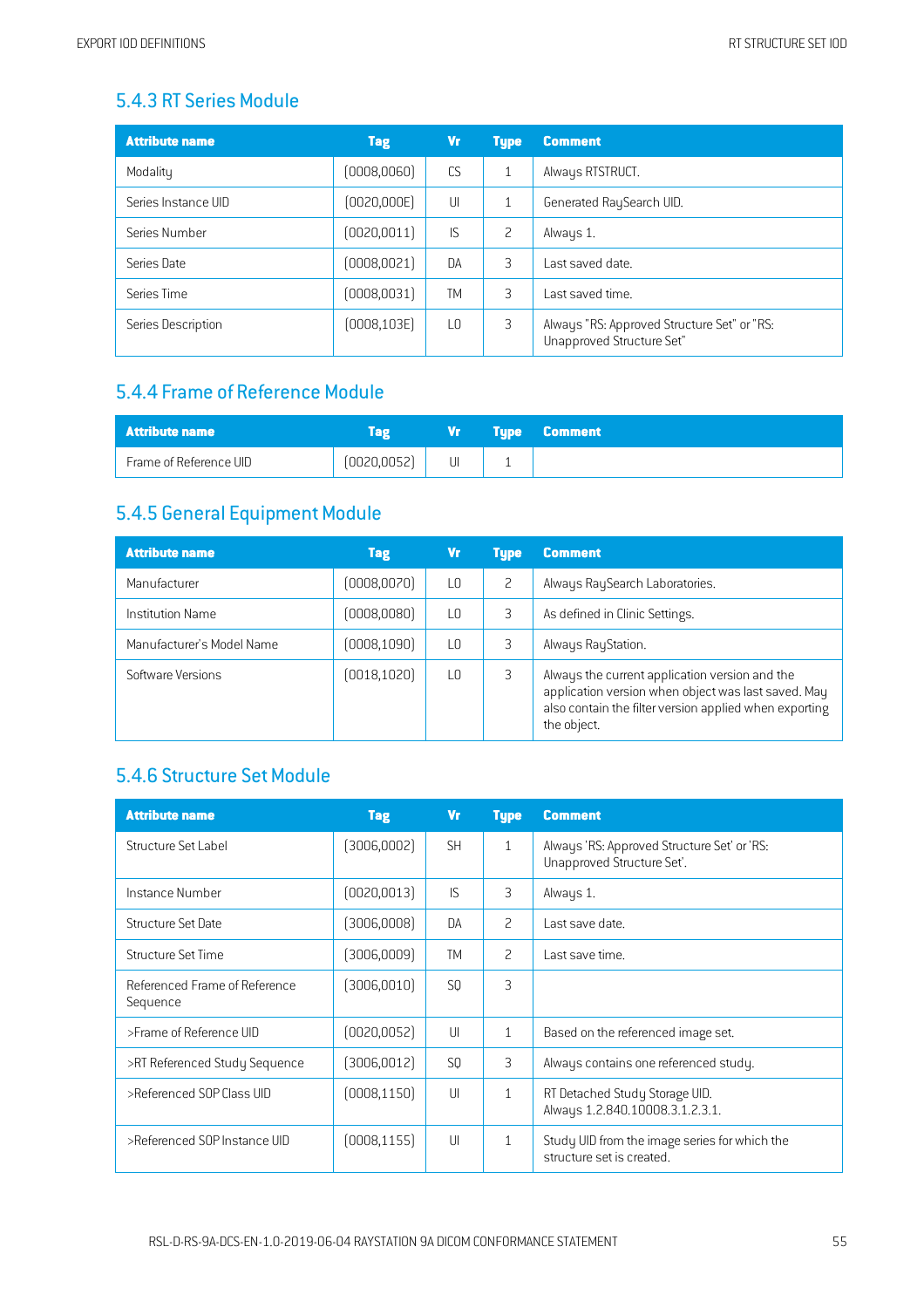| >RT Referenced Series Sequence        | (3006, 0014) | S <sub>0</sub>  | $\mathbf{1}$   | Always contains one referenced series.                                                                                                                                  |
|---------------------------------------|--------------|-----------------|----------------|-------------------------------------------------------------------------------------------------------------------------------------------------------------------------|
| >Series Instance UID                  | [0020,000E]  | $\cup$          | $\mathbf{1}$   | Series UID from the image series for which the<br>structure set is created.                                                                                             |
| >Contour Image Sequence               | [3006, 0016] | SO <sub>2</sub> | $\mathbf{1}$   | All images from the image series for which the<br>structure set is created is added to the sequence.<br>Images for which there is no contour defined are also<br>added. |
| >Referenced SOP Class UID             | (0008, 1150) | $\mathsf{I}$    | $\mathbf{1}$   |                                                                                                                                                                         |
| >Referenced SOP Instance UID          | [0008, 1155] | $\mathsf{U}$    | 1              |                                                                                                                                                                         |
| Structure Set R0I Sequence            | (3006,0020)  | S <sub>0</sub>  | 3              | All ROI:s and POI:s for which there exists a<br>contour/point on the referenced image series are<br>added to the sequence.                                              |
| >R0I Number                           | (3006, 0022) | <b>IS</b>       | 1              |                                                                                                                                                                         |
| >Referenced Frame of Reference<br>UID | (3006,0024)  | $\cup$          | $\mathbf{1}$   | Always same as the image series frame of reference<br>for which the structure set is created.                                                                           |
| >ROI Name                             | [3006, 0026] | $\overline{10}$ | 2              | Exported from ROI Name.                                                                                                                                                 |
| >ROI Generation Algorithm             | [3006,0036]  | CS.             | $\overline{c}$ | Always SEMIAUTOMATIC.                                                                                                                                                   |

# 5.4.7 ROI Contour Module

| <b>Attribute name</b>        | <b>Tag</b>   | <b>V<sub>r</sub></b> | <b>Type</b>  | <b>Comment</b>                                                                                                                                                                                                                                                          |
|------------------------------|--------------|----------------------|--------------|-------------------------------------------------------------------------------------------------------------------------------------------------------------------------------------------------------------------------------------------------------------------------|
| ROI Contour Sequence         | [3006, 0039] | S <sub>0</sub>       | 1            |                                                                                                                                                                                                                                                                         |
| >Referenced R0I Number       | (3006,0084)  | IS.                  | $\mathbf{1}$ | Exported from ROI Number.                                                                                                                                                                                                                                               |
| >ROI Display Color           | [3006, 002A] | IS.                  | 3            | Exported from ROI/POI Display Color.                                                                                                                                                                                                                                    |
| >Contour Sequence            | (3006,0040)  | S <sub>0</sub>       | 3            |                                                                                                                                                                                                                                                                         |
| >Contour Number              | [3006,0048]  | IS                   | 3            |                                                                                                                                                                                                                                                                         |
| >Contour Image Sequence      | [3006, 0016] | S <sub>0</sub>       | 3            | May contain one or no contour image. If there is an<br>image in the referenced image series that that is<br>positioned on the same z-coordinate as the contour,<br>that image will be referenced in this sequence. If no<br>image is found, the sequence will be empty. |
| >Referenced SOP Class UID    | (0008,1150)  | $\cup$               | $\mathbf{1}$ |                                                                                                                                                                                                                                                                         |
| >Referenced SOP Instance UID | (0008, 1155) | $\cup$               | $\mathbf{1}$ |                                                                                                                                                                                                                                                                         |
| >Contour Geometric Type      | (3006,0042)  | CS.                  | $\mathbf{1}$ | Possible values: POINT, CLOSED PLANAR.                                                                                                                                                                                                                                  |
| >Number of Contour Points    | (3006,0046)  | $\mathsf{IS}$        | $\mathbf{1}$ |                                                                                                                                                                                                                                                                         |
| >Contour Data                | (3006, 0050) | D.S                  | $\mathbf{1}$ |                                                                                                                                                                                                                                                                         |

# 5.4.8 RT ROI Observations Module

| <b>Attribute name</b>        | Tag         | Vr             | <b>Tupe</b> | <b>Comment</b> |
|------------------------------|-------------|----------------|-------------|----------------|
| RT ROI Observations Sequence | (3006,0080) | S <sub>0</sub> |             |                |
| >Observation Number          | (3006,0082) |                |             |                |
| >Referenced R0I Number       | (3006,0084) |                |             |                |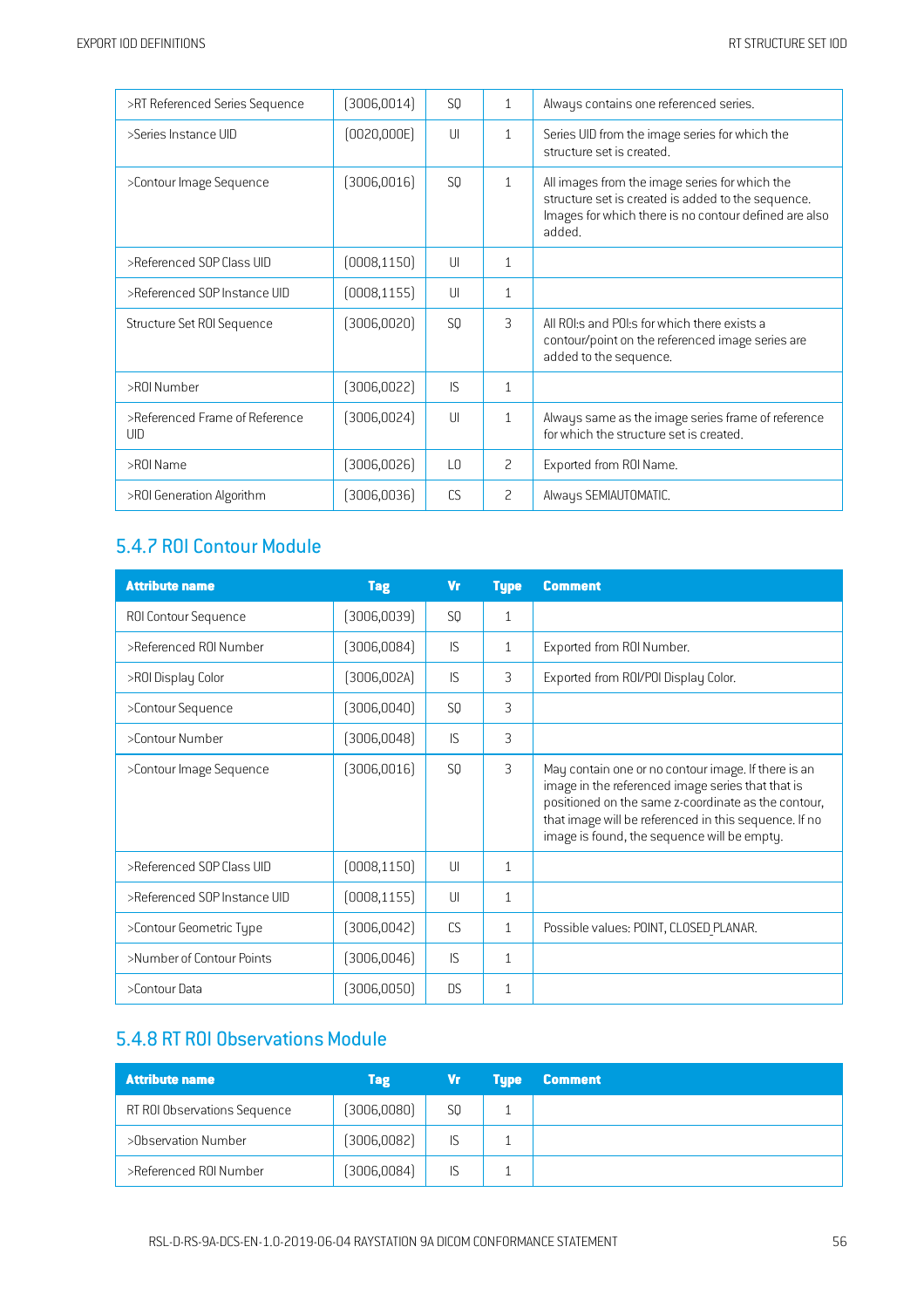| >ROI Observation Label                             | (3006,0085)  | <b>SH</b> | 3              | Same as the name of the referenced ROI, except if the                                                                                                                                                                                                                                                                                                                                                                                                                 |
|----------------------------------------------------|--------------|-----------|----------------|-----------------------------------------------------------------------------------------------------------------------------------------------------------------------------------------------------------------------------------------------------------------------------------------------------------------------------------------------------------------------------------------------------------------------------------------------------------------------|
|                                                    |              |           |                | ROI is of type Localization Poi, in which case the label<br>is set to "Localization Poi".                                                                                                                                                                                                                                                                                                                                                                             |
| >RT ROI Interpreted Type                           | [3006,00A4]  | CS        | $\overline{c}$ | All DICOM standard terms are supported. Localization<br>Poi exported as "MARKER".                                                                                                                                                                                                                                                                                                                                                                                     |
| >R0I Interpreter                                   | (3006,00A6)  | PN        | $\overline{c}$ |                                                                                                                                                                                                                                                                                                                                                                                                                                                                       |
| >Material ID                                       | [300A, 00E1] | <b>SH</b> | $\mathsf 3$    | Exported from material name.                                                                                                                                                                                                                                                                                                                                                                                                                                          |
| >ROI Physical Properties Sequence                  | (3006, 00B0) | SQ        | $\mathfrak{Z}$ | The values REL MASS DENSITY, REL ELEC DENSITY,<br>EFFECTIVE Z, EFF Z PER A and ELEM FRACTION are<br>supported. However at least one of REL MASS DENSITY<br>or REL ELEC DENSITY is needed to create a density<br>override. If only one of these values exist, the<br>physical properties of water is used and mass<br>density is set primarily from REL MASS DENSITY and<br>secondarily from REL ELEC DENSITY.                                                         |
| >ROI Physical Property                             | (3006,00B2)  | CS        | $\mathbf{1}$   | MEAN EXCI ENERGY depicts the Mean Excitation<br>Energy for a given material.<br>Possible values:                                                                                                                                                                                                                                                                                                                                                                      |
|                                                    |              |           |                | • REL MASS DENSITY<br>REL ELEC DENSITY<br>EFFECTIVE Z<br>EFF Z PER A<br>ELEM FRACTION<br>• MEAN EXCI ENERGY<br>• CBE BORON - Used for BNCT dose computation<br>• RBE HYDROGEN - Used for BNCT dose<br>computation<br>• RBE NITROGEN - Used for BNCT dose<br>computation<br>• RBE GAMMA - Used for BNCT dose computation<br>• BORON CONC RATIO - Boron Concentration<br>Ratio. Used for BNCT dose computation<br>• BNCT DOSE LIMIT - Used for BNCT dose<br>computation |
| >ROI Elemental Composition<br>Sequence             | (3006,00B6)  | SQ        | 1C             |                                                                                                                                                                                                                                                                                                                                                                                                                                                                       |
| >ROI Elemental Composition Atomic<br>Number        | [3006,00B7]  | US        | $1\,$          |                                                                                                                                                                                                                                                                                                                                                                                                                                                                       |
| >ROI Elemental Composition Atomic<br>Mass Fraction | (3006,00B8)  | FL        | $\mathbf{1}$   |                                                                                                                                                                                                                                                                                                                                                                                                                                                                       |
| >ROI Physical Property Value                       | (3006, 00B4) | <b>DS</b> | $\mathbf{1}$   |                                                                                                                                                                                                                                                                                                                                                                                                                                                                       |
| >RaySearch Private Creator                         | (4001, 0010) | L0        | 3              | RAYSEARCHLABS 2.0                                                                                                                                                                                                                                                                                                                                                                                                                                                     |
| >Tissue Name                                       | (4001, 1010) | ST        | $\mathsf 3$    | RaySearch Private Tag. Contains the tissue name<br>given to this Region of Interest.                                                                                                                                                                                                                                                                                                                                                                                  |
| >RBE Cell Type Name                                | (4001, 1014) | ST        | $\mathfrak{Z}$ | RaySearch Private Tag. Contains the RBE Cell Type<br>Name given to this Region of Interest.                                                                                                                                                                                                                                                                                                                                                                           |

# 5.4.9 Approval Module

| <b>Attribute name</b><br><b>Source Service Comment Property</b><br>/Tag |
|-------------------------------------------------------------------------|
|-------------------------------------------------------------------------|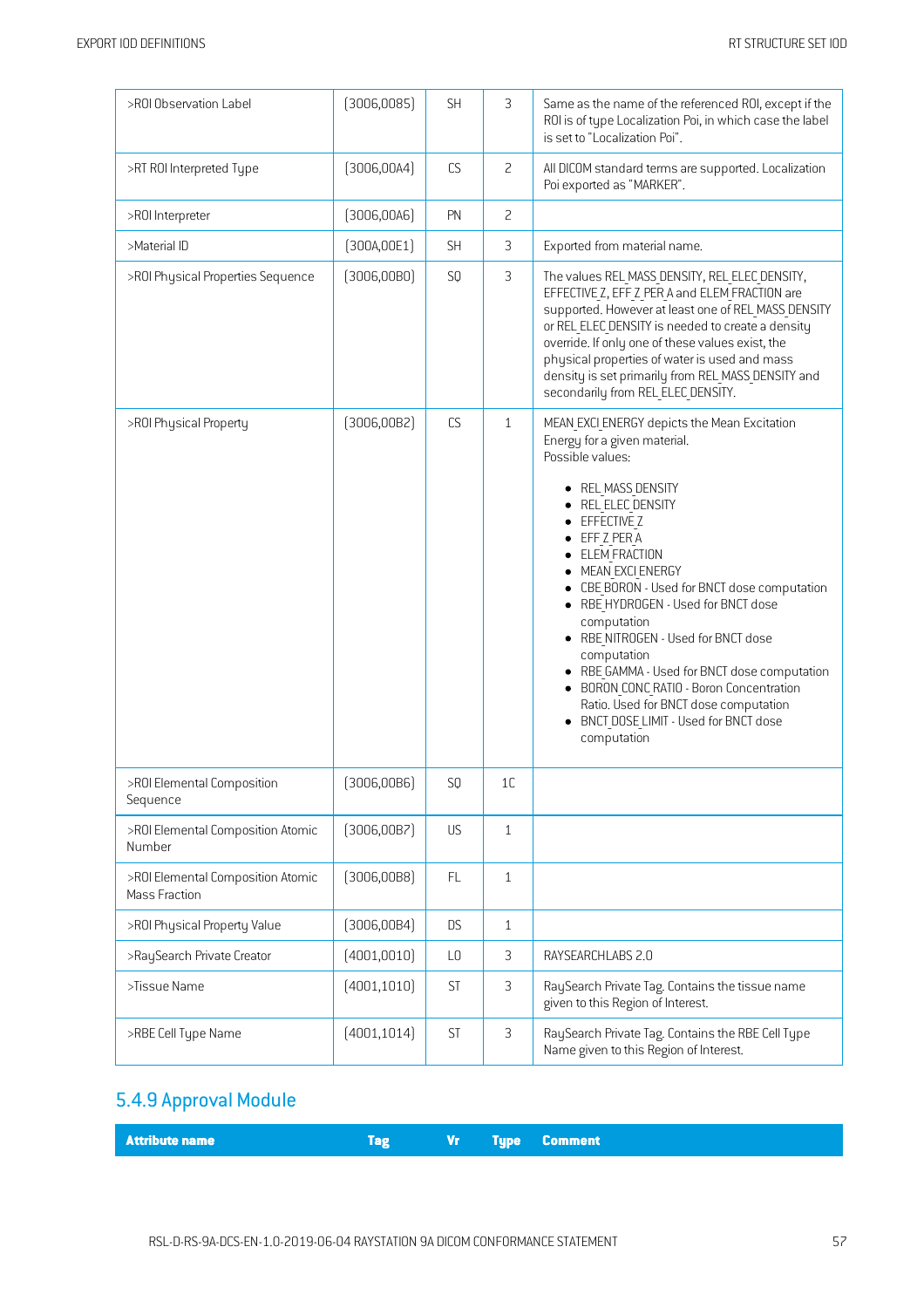| Approval Status    | (300E,0002)  | CS        |    | Possible values:                                                                         |
|--------------------|--------------|-----------|----|------------------------------------------------------------------------------------------|
|                    |              |           |    | • APPROVED - Structure set is approved.<br>• UNAPPROVED - Structure set is not approved. |
| Review Date        | (300E,0004)  | DA        | 2C | Approval date.                                                                           |
| <b>Review Time</b> | (300E, 0005) | <b>TM</b> | 2C | Approval time.                                                                           |
| Reviewer Name      | (300E,0008)  | <b>PN</b> | 2C | User that approved data.                                                                 |

#### 5.4.10 SOP Common Module

| <b>Attribute name</b>  | <b>Tag</b>   | ۷r        | <b>Type</b> | <b>Comment</b>                           |
|------------------------|--------------|-----------|-------------|------------------------------------------|
| SOP Class UID          | (0008, 0016) | U         |             | Always 1.2.840.10008.5.1.4.1.1.481.3.    |
| SOP Instance UID       | (0008, 0018) | U         |             | Generated RaySearch UID.                 |
| Specific Character Set | (0008,0005)  | <b>CS</b> | 1C          | Possible values: ISO IR 100, ISO IR 192. |
| Instance Creation Date | [0008,0012]  | <b>DA</b> | 3           | Last save time.                          |
| Instance Creation Time | (0008, 0013) | <b>TM</b> |             | ast save time.                           |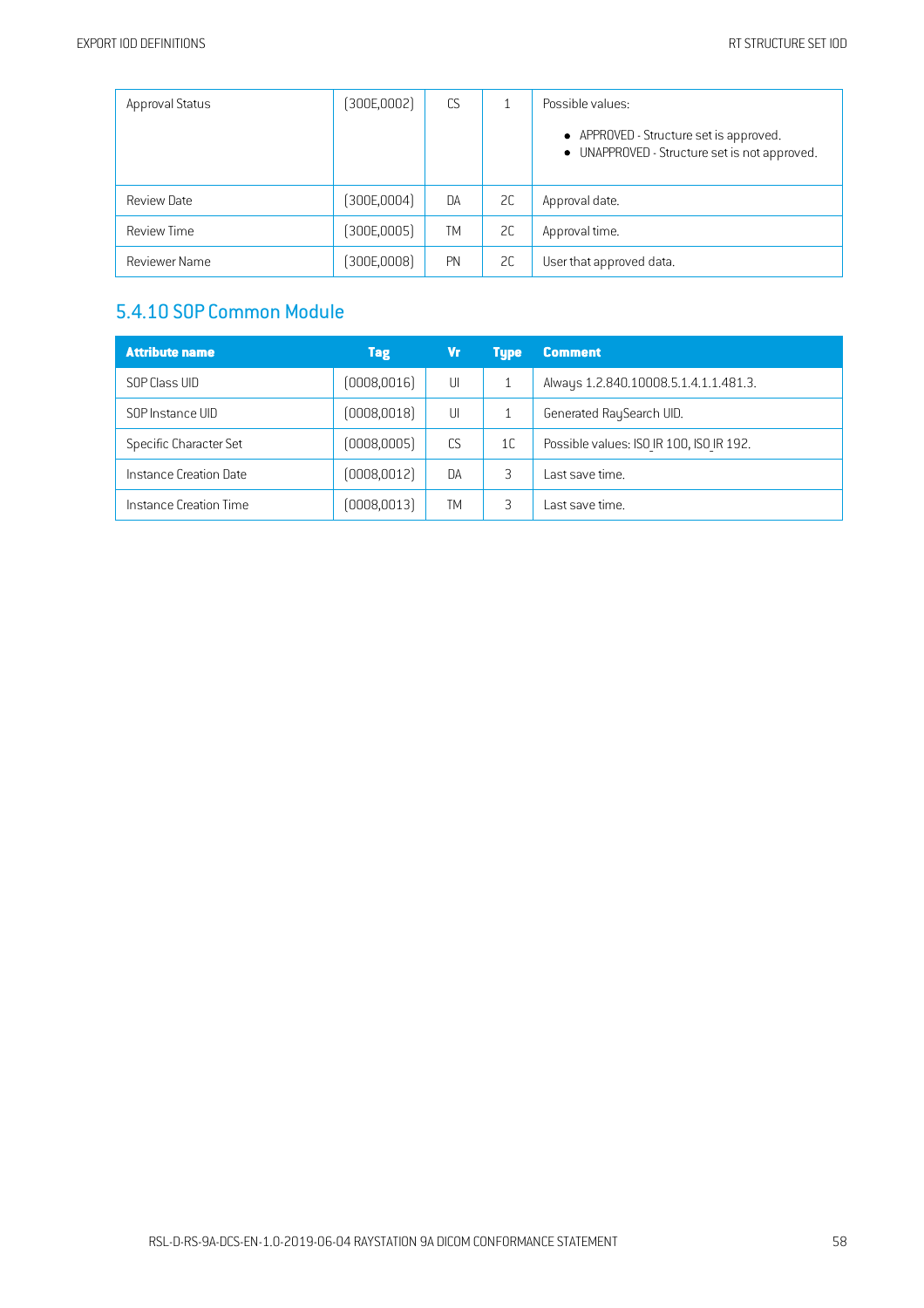# **5.5 RT PLAN IOD**

| IE                 | <b>Module</b>             | <b>Used</b> |
|--------------------|---------------------------|-------------|
| Patient            | Patient Module            | Yes         |
| Study              | General Study Module      | Yes         |
| Series             | RT Series Module          | Yes         |
| Frame of Reference | Frame of Reference Module | Yes         |
| Equipment          | General Equipment Module  | Yes         |
| Plan               | RT General Plan Module    | Yes         |
|                    | RT Prescription Module    | Yes         |
|                    | RT Patient Setup Module   | Yes         |
|                    | RT Fraction Scheme Module | Yes         |
|                    | RT Beams Module           | Yes         |
|                    | Approval Module           | Yes         |
|                    | SOP Common Module         | Yes         |

#### 5.5.1 Patient Module

Attribute values based on the patient demographics.

| <b>Attribute name</b> | <b>Tag</b>   | <b>Vr</b>      | <b>Type</b>    | <b>Comment</b>                                                    |
|-----------------------|--------------|----------------|----------------|-------------------------------------------------------------------|
| Patient's Name        | (0010, 0010) | PN             | 2              |                                                                   |
| Patient ID            | (0010, 0020) | L <sub>0</sub> | 2              |                                                                   |
| Patient's Birth Date  | (0010, 0030) | DA             | 2              |                                                                   |
| Patient's Sex         | (0010, 0040) | CS             | $\overline{c}$ | Possible values:                                                  |
|                       |              |                |                | $\bullet$ M - Male<br>$\bullet$ F - Female<br>$\bullet$ 0 - Other |

## 5.5.2 General Study Module

Attribute values based on the referenced image set.

| <b>Attribute name</b>      | <b>Tag</b>   | Vr        | <b>Type</b>  | <b>Comment</b> |
|----------------------------|--------------|-----------|--------------|----------------|
| Study Instance UID         | [0020,0000]  | UI        | $\mathbf{1}$ |                |
| Study Date                 | (0008, 0020) | DA        | 2            |                |
| Study Time                 | (0008, 0030) | <b>TM</b> | 2            |                |
| Referring Physician's Name | (0008,0090)  | PN        | 2            |                |
| Study ID                   | (0020, 0010) | <b>SH</b> | 2            |                |
| <b>Accession Number</b>    | (0008, 0050) | <b>SH</b> | 2            |                |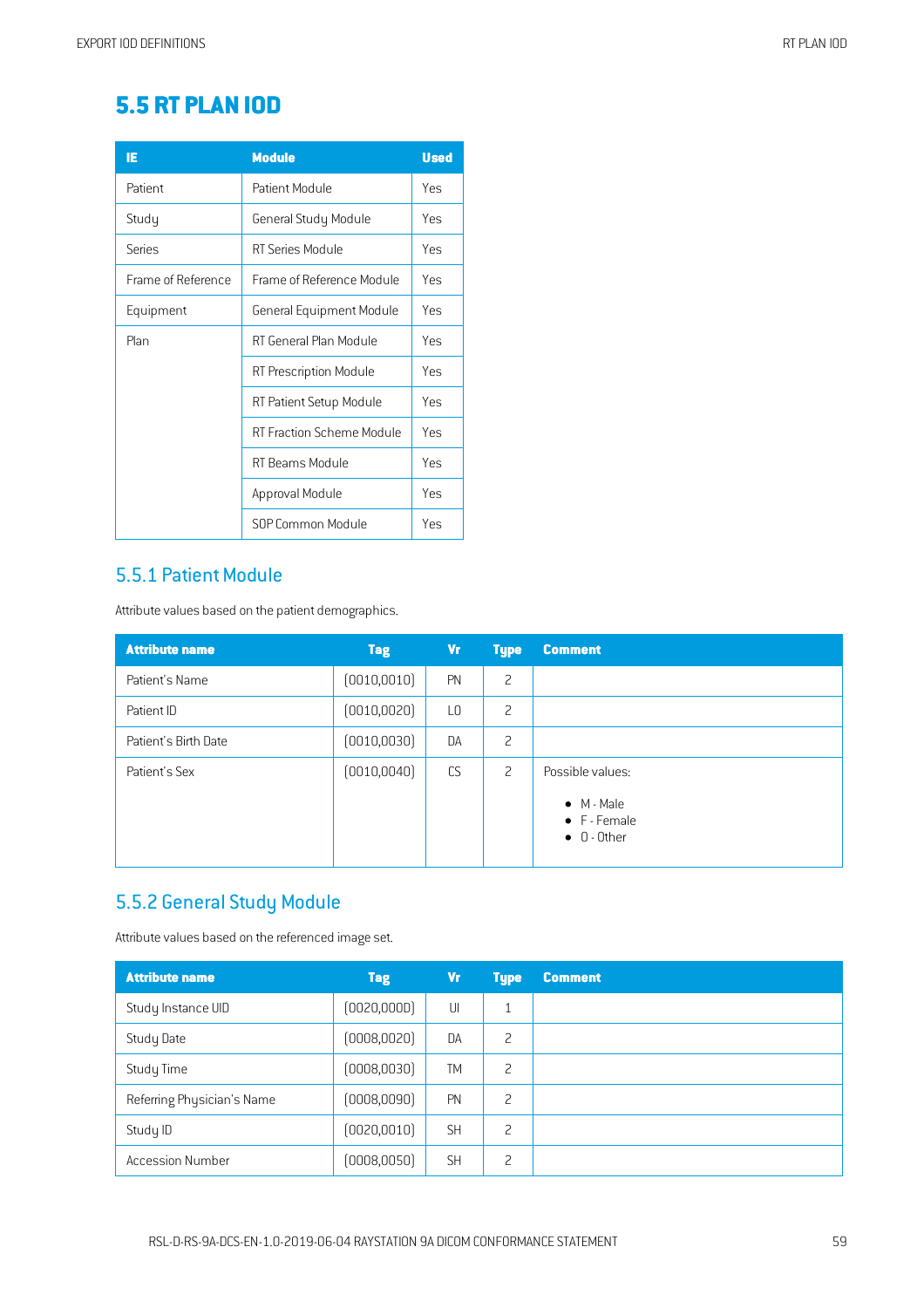|--|

#### 5.5.3 RT Series Module

| <b>Attribute name</b> | <b>Tag</b>   | <b>Vr</b>      | <b>Type</b>              | <b>Comment</b>               |
|-----------------------|--------------|----------------|--------------------------|------------------------------|
| Modality              | (0008, 0060) | CS             | $\mathbf{1}$             | Always RTPLAN.               |
| Series Instance UID   | (0020,000E)  | UI             | $\mathbf{1}$             | Generated RaySearch UID.     |
| Series Number         | [0020, 0011] | IS             | $\overline{\phantom{0}}$ |                              |
| Series Date           | (0008,0021)  | DA             | 3                        |                              |
| Series Time           | (0008, 0031) | <b>TM</b>      | 3                        |                              |
| Series Description    | (0008, 103E) | L <sub>0</sub> | 3                        | Exported from Beam Set Name. |
| Operators' Name       | (0008, 1070) | PN             | 2                        |                              |

#### 5.5.4 Frame of Reference Module

| <b>Attribute name</b>        | Tag          | Vr. | <b>Tupe</b> | <b>Comment</b>                              |
|------------------------------|--------------|-----|-------------|---------------------------------------------|
| Frame of Reference UID       | [0020, 0052] | UI  |             | Always same as the referenced image series. |
| Position Reference Indicator | [0020, 1040] |     |             |                                             |

# 5.5.5 General Equipment Module

| <b>Attribute name</b>     | <b>Tag</b>   | Vr              | <b>Type</b> | <b>Comment</b>                                                                                                                                                                 |
|---------------------------|--------------|-----------------|-------------|--------------------------------------------------------------------------------------------------------------------------------------------------------------------------------|
| Manufacturer              | (0008, 0070) | $\overline{10}$ | 2           | Always RaySearch Laboratories.                                                                                                                                                 |
| Institution Name          | (0008,0080)  | ТŪ              | 3           | As defined in Clinic Settings.                                                                                                                                                 |
| Manufacturer's Model Name | (0008, 1090) | $\overline{10}$ | 3           | Always RayStation.                                                                                                                                                             |
| Software Versions         | [0018, 1020] | ΙO              | 3           | Always the current application version and the<br>application version when object was last saved. May<br>also contain the filter version applied when exporting<br>the object. |

# 5.5.6 RT General Plan Module

| <b>Attribute name</b>      | <b>Tag</b>  | <b>Vr</b>       | <b>Type</b>              | <b>Comment</b>                                                                                                                                    |
|----------------------------|-------------|-----------------|--------------------------|---------------------------------------------------------------------------------------------------------------------------------------------------|
| RT Plan Label              | [300A,0002] | <b>SH</b>       | 1                        | Exported from Beam Set Name.                                                                                                                      |
| RT Plan Name               | (300A,0003) | L0              | 3                        | Exported from Treatment Plan Name.                                                                                                                |
| RT Plan Description        | (300A,0004) | <b>ST</b>       | 3                        | Exported from Beam Set Description.                                                                                                               |
| RT Plan Date               | (300A,0006) | <b>DA</b>       | $\overline{\phantom{0}}$ | Last save date.                                                                                                                                   |
| RT Plan Time               | (300A,0007) | TM              | 2                        | Last save time.                                                                                                                                   |
| <b>Treatment Protocols</b> | [300A,0009] | $\overline{10}$ | 3                        | Exported as plan delivery technique.<br>Possible values: SMLC, DMLC, TomoHelical,<br>TomoStatic, DynamicArc, StaticArc, TomoDirect, BNCT,<br>NCT. |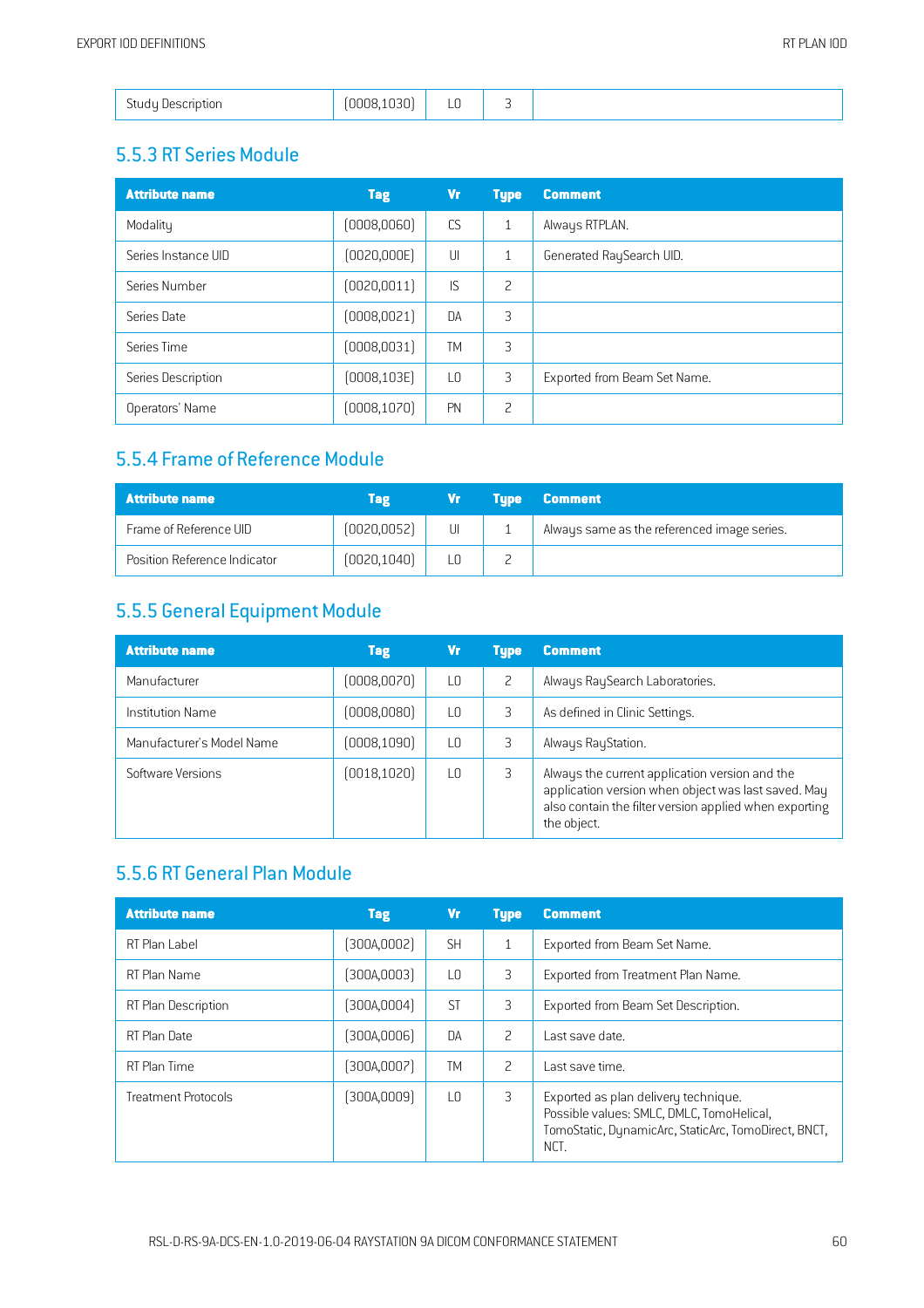| Plan Intent                       | [300A,000A]  | CS              | 3              | Treatment plans is always CURATIVE, QA plans always<br>VERIFICATION, Beam Commission plans always<br>RESEARCH, and plans with recalculated dose might<br>have RECALCULATION.<br>Possible values: CURATIVE, VERIFICATION, MACHINE QA,<br>RESEARCH, RECALCULATION, BNCT DOSE CALC. |
|-----------------------------------|--------------|-----------------|----------------|----------------------------------------------------------------------------------------------------------------------------------------------------------------------------------------------------------------------------------------------------------------------------------|
| <b>Treatment Sites</b>            | [300A,000B]  | $\perp$ 0       | 3              |                                                                                                                                                                                                                                                                                  |
| RT Plan Geometry                  | (300A,000C)  | CS.             | $\mathbf{1}$   | Always PATIENT.                                                                                                                                                                                                                                                                  |
| Referenced Structure Set Sequence | [300C, 0060] | SO <sub>2</sub> | 1 <sup>C</sup> | Based on the referenced Examination Structure Set.                                                                                                                                                                                                                               |
| >Referenced SOP Class UID         | (0008, 1150) | UI              | $\mathbf{1}$   | Always 1.2.840.10008.5.1.4.1.1.481.3.                                                                                                                                                                                                                                            |
| >Referenced SOP Instance UID      | [0008, 1155] | U               | $\mathbf{1}$   |                                                                                                                                                                                                                                                                                  |
| Referenced RT Plan Sequence       | [300C,0002]  | S <sub>0</sub>  | 3              |                                                                                                                                                                                                                                                                                  |
| >Referenced SOP Class UID         | (0008, 1150) | $\mathsf{U}$    | $\mathbf{1}$   | Always 1.2.840.10008.5.1.4.1.1.481.5.                                                                                                                                                                                                                                            |
| >Referenced SOP Instance UID      | (0008, 1155) | $\cup$          | $\mathbf{1}$   |                                                                                                                                                                                                                                                                                  |
| >RT Plan Relationship             | [300A, 0055] | CS              | $\mathbf{1}$   | Possible values: VERIFIED PLAN, EQUIVALENT,<br>CONCURRENT.                                                                                                                                                                                                                       |
| >Brainlab Private Creator         | [300B, 0012] | $\perp$ 0       | 3              | Brainlab - ONC - Beam Parameters                                                                                                                                                                                                                                                 |
| >Referenced Beam List             | [300B, 1210] | IS.             | 3              | Only used for Brainlab plans.                                                                                                                                                                                                                                                    |

# 5.5.7 RT Prescription Module

| <b>Attribute name</b>                      | <b>Tag</b>   | <b>V<sub>r</sub></b> | <b>Type</b>    | <b>Comment</b>                                                                                                    |
|--------------------------------------------|--------------|----------------------|----------------|-------------------------------------------------------------------------------------------------------------------|
| Prescription Description                   | [300A,000E]  | <b>ST</b>            | 3              | Exported from RT Plan Label.                                                                                      |
| Dose Reference Sequence                    | [300A, 0010] | S <sub>0</sub>       | 3              | Primary Prescription supported only.                                                                              |
| >Dose Reference Number                     | [300A, 0012] | IS                   | $\mathbf{1}$   | Always 1.                                                                                                         |
| >Dose Reference UID                        | [300A, 0013] | U                    | 3              |                                                                                                                   |
| >Dose Reference Structure Type             | (300A, 0014) | CS                   | $\mathbf{1}$   | Possible values: POINT, VOLUME, SITE.                                                                             |
| >Dose Reference Description                | [300A, 0016] | $\overline{10}$      | 3              | Exported from Site Description or textualized<br>prescription.                                                    |
| >Referenced R0I Number                     | (3006,0084)  | $\mathsf{IS}$        | 1 <sup>C</sup> |                                                                                                                   |
| >Dose Reference Type                       | [300A, 0020] | <b>CS</b>            | $\mathbf{1}$   | Always TARGET.                                                                                                    |
| >Constraint Weight                         | [300A, 0021] | D.S                  | 3              |                                                                                                                   |
| >Target Minimum Dose                       | [300A, 0025] | <b>DS</b>            | 3              |                                                                                                                   |
| >Target Prescription Dose                  | [300A, 0026] | <b>DS</b>            | 3              |                                                                                                                   |
| >Target Underdose Volume Fraction          | [300A, 0028] | D.S                  | 3              | Written for prescriptions of type Dose At Volume,<br>Median Dose (always 50) and Near Minimum Dose<br>(always 2). |
| >Organ at Risk Maximum Dose                | [300A,002C]  | <b>DS</b>            | 3              |                                                                                                                   |
| >Organ at Risk Overdose Volume<br>Fraction | [300A, 002D] | <b>DS</b>            | 3              |                                                                                                                   |

# 5.5.8 RT Patient Setup Module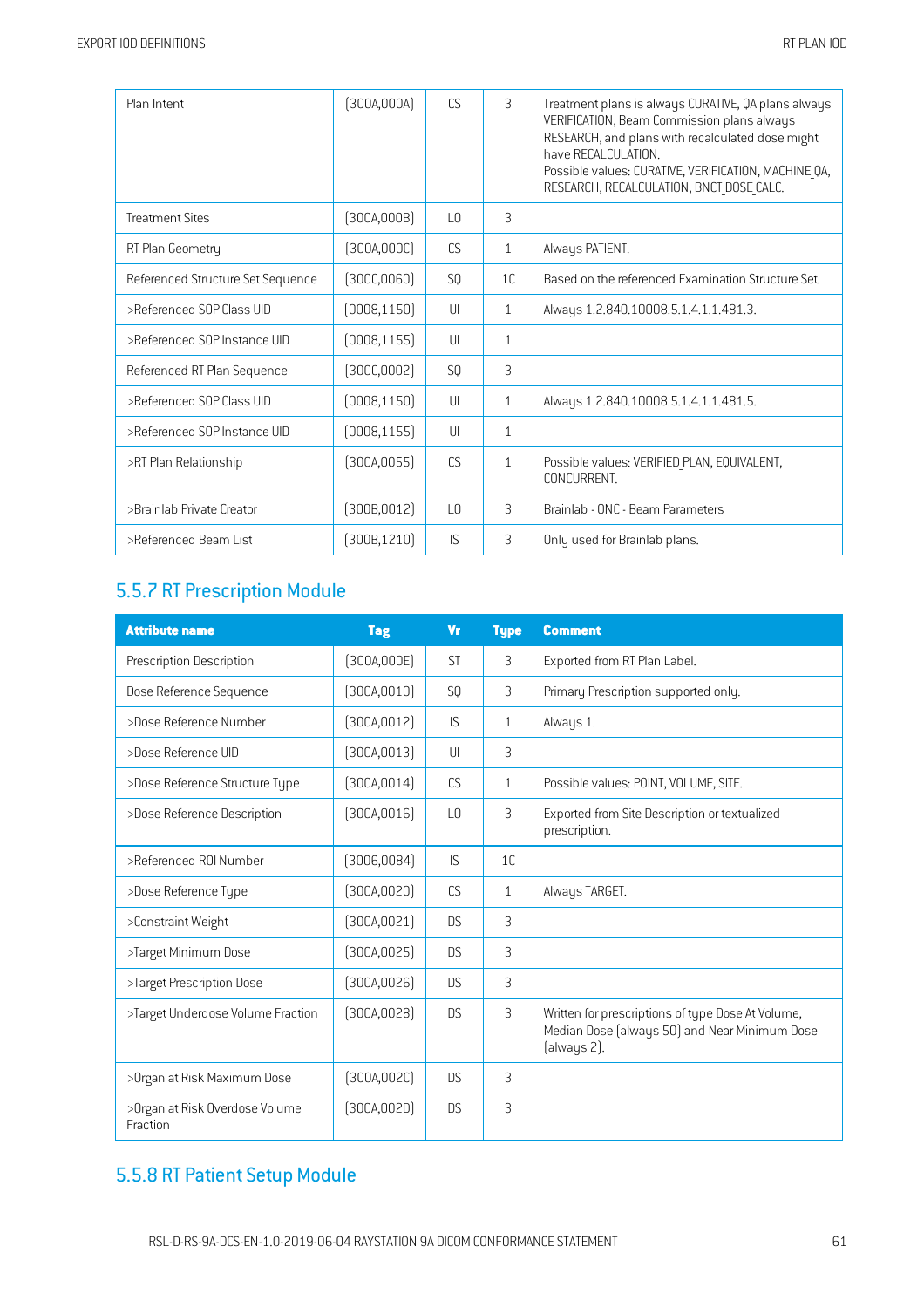| <b>Attribute name</b>                         | <b>Tag</b>   | <b>Vr</b>              | <b>Type</b>    | <b>Comment</b>                                                                                                                                                                                                                                                                                                                                   |
|-----------------------------------------------|--------------|------------------------|----------------|--------------------------------------------------------------------------------------------------------------------------------------------------------------------------------------------------------------------------------------------------------------------------------------------------------------------------------------------------|
| Patient Setup Sequence                        | (300A, 0180) | SQ                     | $\mathbf{1}$   |                                                                                                                                                                                                                                                                                                                                                  |
| >Patient Setup Number                         | [300A, 0182] | IS.                    | $\mathbf{1}$   |                                                                                                                                                                                                                                                                                                                                                  |
| >Patient Position                             | (0018, 5100) | CS                     | 1C             | Possible values: HFS, HFP, FFS, FFP, HFDR, HFDL,<br>FFDR, FFDL.                                                                                                                                                                                                                                                                                  |
| >Referenced Setup Image<br>Sequence           | (300A, 0401) | SQ                     | $\mathfrak{Z}$ |                                                                                                                                                                                                                                                                                                                                                  |
| >Referenced SOP Class UID                     | (0008, 1150) | $\mathsf{U}\mathsf{I}$ | $\mathbf{1}$   |                                                                                                                                                                                                                                                                                                                                                  |
| >Referenced SOP Instance UID                  | [0008, 1155] | UI                     | $1\,$          |                                                                                                                                                                                                                                                                                                                                                  |
| >Setup Technique                              | [300A, 01B0] | ${\sf CS}$             | 3              | Possible values: ISOCENTRIC, FIXED SSD.                                                                                                                                                                                                                                                                                                          |
| >Setup Technique Description                  | [300A, 01B2] | ST                     | 3              |                                                                                                                                                                                                                                                                                                                                                  |
| >Table Top Vertical Setup<br>Displacement     | (300A, 01D2) | <b>DS</b>              | 3              | Vertical displacement in IEC TABLE TOP coordinate<br>system (in mm) relative to Localization Poi. Value is<br>only written if the Localization Poi is defined on the<br>planning CT. The displacement is defined as<br>(Localization Poi - isocenter). Export of table top<br>displacement can be disabled in the RayPhysics per<br>machine.     |
| >Table Top Longitudinal Setup<br>Displacement | [300A, 01D4] | <b>DS</b>              | 3              | Longitudinal displacement in IEC TABLE TOP<br>coordinate system (in mm) relative to Localization<br>Poi. Value is only written if the Localization Poi is<br>defined on the planning CT. The displacement is<br>defined as (Localization Poi - isocenter). Export of<br>table top displacement can be disabled in the<br>RayPhysics per machine. |
| >Table Top Lateral Setup<br>Displacement      | [300A, 01D6] | <b>DS</b>              | 3              | Lateral displacement in IEC TABLE TOP coordinate<br>system (in mm) relative to Localization Poi. Value is<br>only written if the Localization Poi is defined on the<br>planning CT. The displacement is defined as<br>(Localization Poi - isocenter). Export of table top<br>displacement can be disabled in the RayPhysics per<br>machine.      |
| >Motion Synchronization Sequence              | [300A, 0410] | SQ                     | $\mathfrak{Z}$ | Exported from Patient Setup.                                                                                                                                                                                                                                                                                                                     |
| >Respiratory Motion Compensation<br>Technique | [0018, 9170] | CS                     | $\mathbf{1}$   | Possible values: NONE, GATING.                                                                                                                                                                                                                                                                                                                   |
| >Respiratory Signal Source                    | [0018, 9171] | ${\sf CS}$             | $\mathbf{1}$   | Possible values: NONE, EXTERNAL MARKER,<br>SPIROMETER, BELT.                                                                                                                                                                                                                                                                                     |
| >RaySearch Private Creator                    | (4001,0010)  | LO                     | 3              | RAYSEARCHLABS 2.0                                                                                                                                                                                                                                                                                                                                |
| >Tomo Localization point                      | (4001, 1022) | <b>DS</b>              | $\mathfrak{Z}$ |                                                                                                                                                                                                                                                                                                                                                  |
| >medPhoton Private Creator                    | [30BB,0010]  | $\mathsf{L}\mathsf{0}$ | $\mathfrak{Z}$ | medPhoton 1.0                                                                                                                                                                                                                                                                                                                                    |

 $(30BB,1022)$  DS 3 The offset interval for the yaw angle in degrees to use

3.0].

when performing collision checks. Relates to Patient Support Angle (300A, 0122). The first value should be zero or negative and the second value should be zero or positive. Example: [0.0, 0.0],[-2.0, 2.0] or[-2.0,

>Patient Support Angle Offset

Interval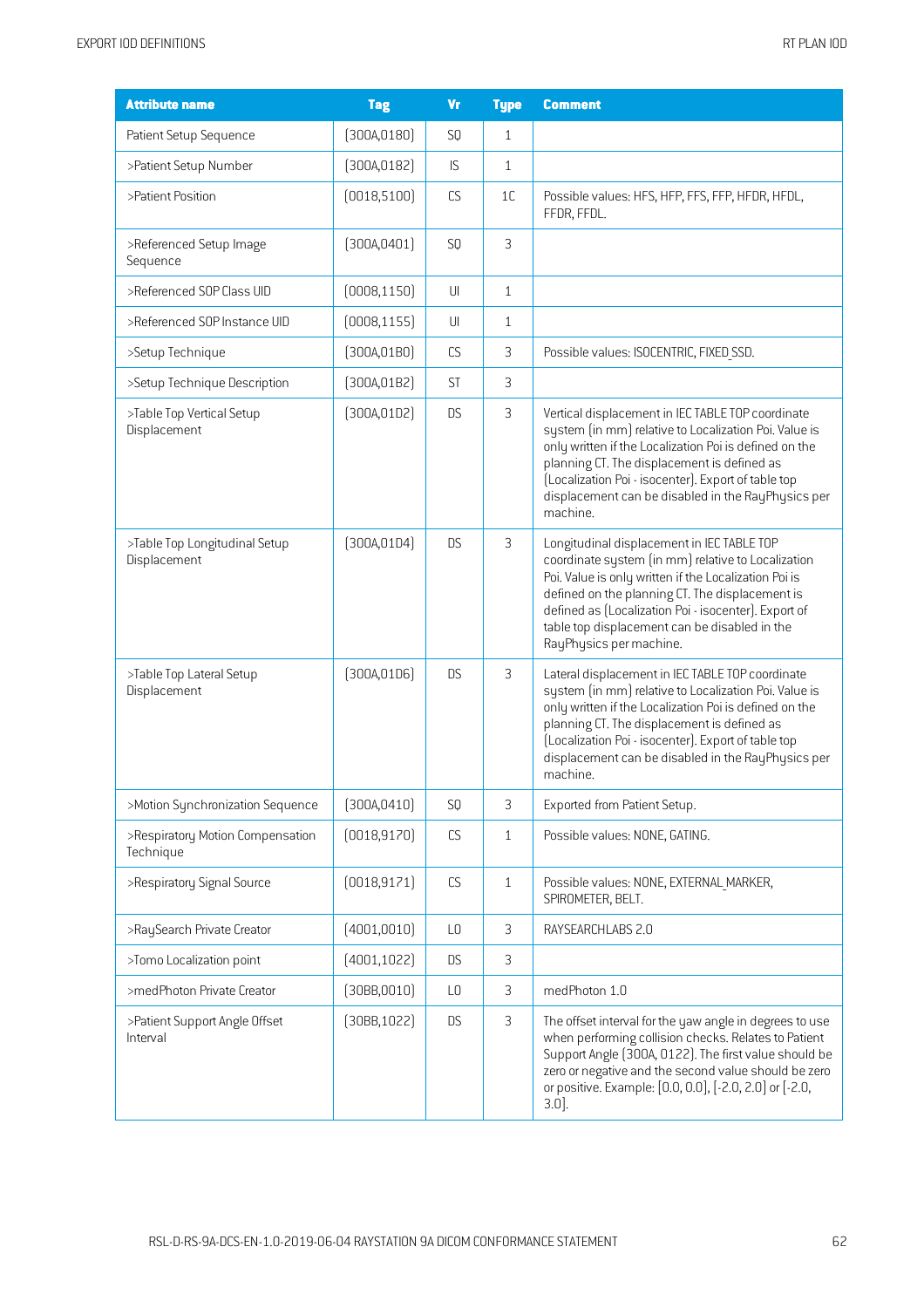| >Table Top Pitch Angle Offset<br>Interval | (30BB,1040)  | <b>DS</b>      | 3 | The offset interval for the pitch angle in degrees to<br>use when performing collision checks. Relates to<br>Table Top Pitch Angle (300A, 0140). The first value<br>should be zero or negative and the second value<br>should be zero or positive. Example: [0.0, 0.0], [-2.0,<br>2.0] or [-2.0, 3.0].                                                                                                            |
|-------------------------------------------|--------------|----------------|---|-------------------------------------------------------------------------------------------------------------------------------------------------------------------------------------------------------------------------------------------------------------------------------------------------------------------------------------------------------------------------------------------------------------------|
| >Table Top Roll Angle Offset Interval     | (30BB, 1044) | <b>DS</b>      | 3 | The offset interval for the roll angle in degrees to use<br>when performing collision checks. Relates to Table<br>Top Roll Angle (300A, 0144). The first value defines<br>the negative offset and should be zero or negative.<br>The second value defines the positive offset and<br>should be zero or positive. Example: [0.0, 0.0], [-2.0,<br>2.0] or [-2.0, 3.0].                                              |
| >Isocenter Position Offset Interval       | (30BB, 102C) | D <sub>S</sub> | 3 | The offset interval for the isocenter in millimeter to<br>use when performing collision checks. Relates to<br>Isocenter Position [300A, 012C]. The first three values<br>define the negative offsets and should be zero or<br>negative. The last three values define the positive<br>offsets and should be zero or positive. Example: [0.0,<br>$0.0, 0.0, 0.0, 0.0, 0.0]$ , [ $-2.0, -3.0, 0.0, 2.0, 1.0, 0.0]$ . |
| med Photon Private Creator                | (30BB,0010)  | L0             | 3 | medPhoton 1.0                                                                                                                                                                                                                                                                                                                                                                                                     |
| Patient Setup ID                          | [30BB, 1000] | <b>SH</b>      | 3 | Exported from Patient Setup IDCAS parameters.                                                                                                                                                                                                                                                                                                                                                                     |
| Imaging Protocol ID                       | (30BB, 1001) | <b>SH</b>      | 3 | Exported from Patient Setup IDCAS parameters.                                                                                                                                                                                                                                                                                                                                                                     |

# 5.5.9 RT Fraction Scheme Module

| <b>Attribute name</b>                         | <b>Tag</b>   | <b>Vr</b>      | <b>Tupe</b>    | <b>Comment</b>                                                                                                                                                                             |
|-----------------------------------------------|--------------|----------------|----------------|--------------------------------------------------------------------------------------------------------------------------------------------------------------------------------------------|
| Fraction Group Sequence                       | [300A, 0070] | <b>SQ</b>      | $\mathbf{1}$   | This sequence will always contain one item. Multiple<br>fraction groups are not supported.                                                                                                 |
| >Fraction Group Number                        | [300A, 0071] | IS             | $\mathbf{1}$   | Always 1.                                                                                                                                                                                  |
| >Referenced Dose Reference<br>Sequence        | [300C, 0050] | SQ             | 3              |                                                                                                                                                                                            |
| >Referenced Dose Reference<br>Number          | [300C, 0051] | <b>IS</b>      | $\mathbf{1}$   | Always 1.                                                                                                                                                                                  |
| >Number of Fractions Planned                  | [300A, 0078] | $\mathsf{IS}$  | $\overline{c}$ |                                                                                                                                                                                            |
| >Number of Fraction Pattern Digits<br>Per Day | (300A, 0079) | IS             | 3              |                                                                                                                                                                                            |
| >Repeat Fraction Cycle Length                 | [300A, 007A] | $\mathsf{IS}$  | 3              |                                                                                                                                                                                            |
| >Fraction Pattern                             | [300A, 007B] | $\perp$ T      | 3              |                                                                                                                                                                                            |
| >Number of Beams                              | (300A,0080)  | $\mathsf{IS}$  | $\mathbf{1}$   |                                                                                                                                                                                            |
| >Referenced Beam Sequence                     | [300C,0004]  | S <sub>0</sub> | 1 <sup>C</sup> |                                                                                                                                                                                            |
| >Referenced Beam Number                       | [300C,0006]  | $\mathsf{IS}$  | 1 <sup>C</sup> |                                                                                                                                                                                            |
| >Beam Dose Specification Point                | [300A,0082]  | D.S            | 3              | Exported from Dose Specification Point.                                                                                                                                                    |
| >Referenced Dose Reference UID                | [300A, 0083] | UI             | 3              |                                                                                                                                                                                            |
| >Beam Dose                                    | [300A,0084]  | <b>DS</b>      | 3              | Exported from Beam Dose at specified point, unless<br>the user has chosen to "Export beam dose<br>specification point dose as fraction of prescription<br>dose" for the treatment machine. |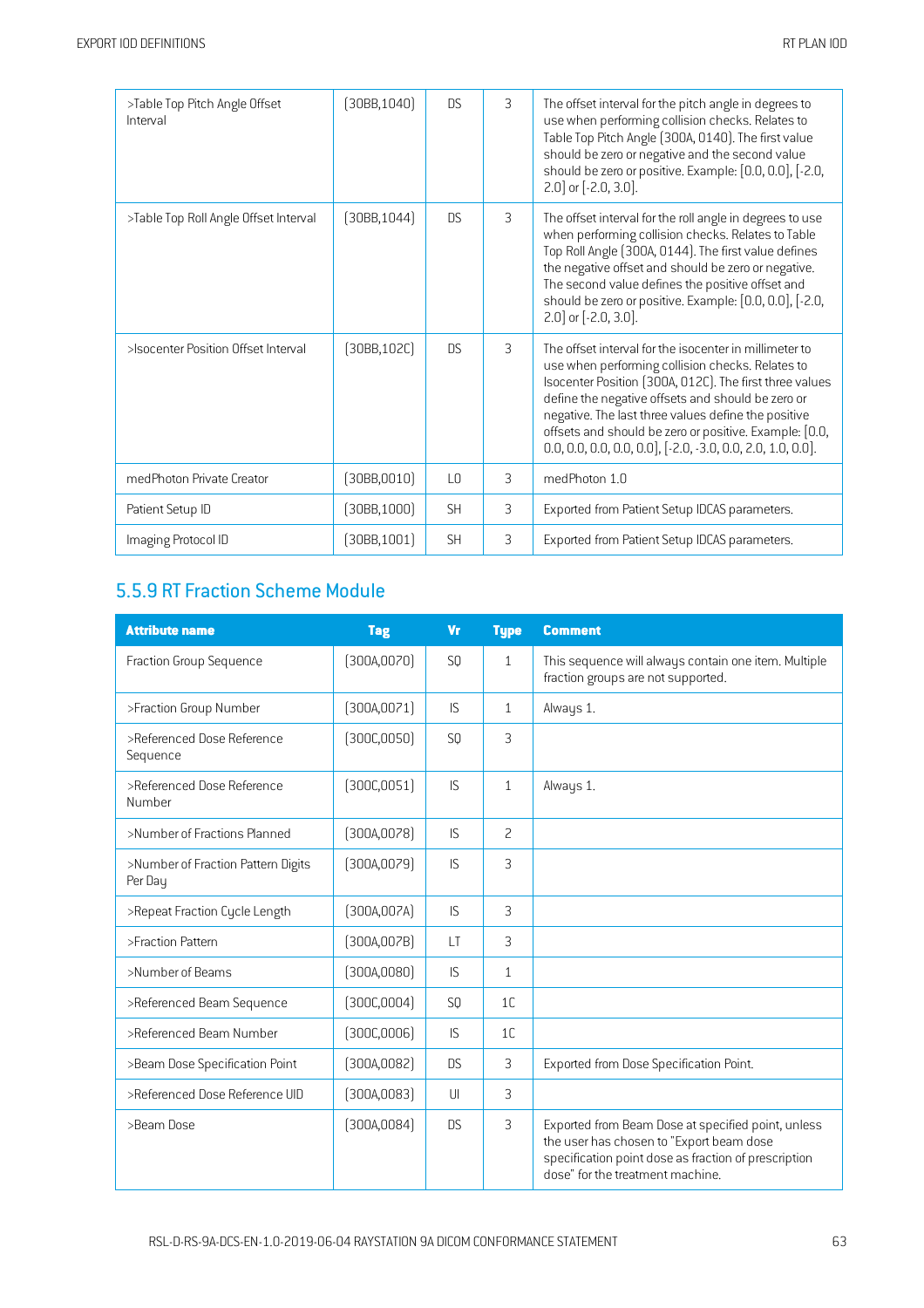| >Beam Dose Point Depth                  | 300A,0088)    | FL.             | 3            | Should be interpreted as the distance from the<br>surface of the patient to the beam dose specification<br>point, i.e. including support, fixture and boli.                                                                                                                                                           |
|-----------------------------------------|---------------|-----------------|--------------|-----------------------------------------------------------------------------------------------------------------------------------------------------------------------------------------------------------------------------------------------------------------------------------------------------------------------|
| >Beam Dose Point Equivalent Depth       | (300A, 0089)  | FL.             | 3            | For photons: The water equivalent depth of the beam<br>dose specification point, including support, fixation<br>and boli. For electrons: The integrated depth from the<br>surface to the beam dose specification point,<br>including support, fixation and boli, weighted with<br>electron density relative to water. |
| >Beam Dose Point SSD                    | [300A,008A]   | FL.             | 3            | Should be interpreted as the distance to the surface<br>of the patient, including support, fixation and boli.                                                                                                                                                                                                         |
| >Beam Meterset                          | 300A,0086)    | D.S             | 3            | Total MU for beam.                                                                                                                                                                                                                                                                                                    |
| >RaySearch Private Creator              | (4001,0010)   | $\overline{10}$ | 3            | RAYSEARCHLABS 2.0                                                                                                                                                                                                                                                                                                     |
| >Beam Dose Specification Point<br>Name  | (4001,1029)   | <b>ST</b>       | 3            | The name of the Beam Dose Specification Point.                                                                                                                                                                                                                                                                        |
| >Number of Brachy Application<br>Setups | $300$ A,00AO) | <b>IS</b>       | $\mathbf{1}$ | Not supported.<br>Always 0.                                                                                                                                                                                                                                                                                           |

# 5.5.10 RT Beams Module

| <b>Attribute name</b>          | <b>Tag</b>   | <b>Vr</b>      | <b>Type</b>    | <b>Comment</b>                                                                                                                                                                                                                                  |
|--------------------------------|--------------|----------------|----------------|-------------------------------------------------------------------------------------------------------------------------------------------------------------------------------------------------------------------------------------------------|
| Beam Sequence                  | [300A,00B0]  | S <sub>0</sub> | $\mathbf{1}$   |                                                                                                                                                                                                                                                 |
| >Beam Number                   | [300A, 00C0] | $\mathsf{IS}$  | $\mathbf{1}$   | Exported from Beam Name.                                                                                                                                                                                                                        |
| >Beam Name                     | [300A, 00C2] | L <sub>0</sub> | 3              | Exported from Beam Name.                                                                                                                                                                                                                        |
| >Beam Description              | [300A, 00C3] | <b>ST</b>      | 3              | Exported from Beam Description.                                                                                                                                                                                                                 |
| >Beam Type                     | [300A, 00C4] | CS             | $\mathbf{1}$   | Always STATIC for SMLC plans. Always DYNAMIC for Arc<br>and DMLC plans.<br>Possible values: STATIC, DYNAMIC.                                                                                                                                    |
| >Radiation Type                | [300A, 00C6] | CS             | $\overline{c}$ | Possible values: PHOTON, ELECTRON, NEUTRON.                                                                                                                                                                                                     |
| >Primary Fluence Mode Sequence | (3002,0050)  | <b>SQ</b>      | 3              |                                                                                                                                                                                                                                                 |
| >Fluence Mode                  | (3002,0051)  | CS             | $\mathbf{1}$   | If a non standard fluence mode is used for the beam<br>quality this attribute will be set to NON STANDARD.<br>Otherwise this attribute is STANDARD<br>Possible values: STANDARD, NON STANDARD.                                                  |
| >Fluence Mode ID               | [3002,0052]  | <b>SH</b>      | 1C             | Identifier for the specific fluence-shaping mode. If<br>"Fluence Mode" is set to NON STANDARD this attribute<br>must be set to either FFF or SRS. If "Fluence Mode" is<br>set to STANDARD this attribute is null.<br>Possible values: FFF, SRS. |
| >Treatment Machine Name        | [300A,00B2]  | <b>SH</b>      | 2              |                                                                                                                                                                                                                                                 |
| >Primary Dosimeter Unit        | [300A,00B3]  | CS             | 3              | Possible values: MU, MINUTE.                                                                                                                                                                                                                    |
| >Source-Axis Distance          | [300A, 00B4] | <b>DS</b>      | 3              |                                                                                                                                                                                                                                                 |
| >Beam Limiting Device Sequence | [300A,00B6]  | <b>SQ</b>      | $\mathbf{1}$   |                                                                                                                                                                                                                                                 |
| >RT Beam Limiting Device Type  | (300A,00B8)  | <b>CS</b>      | $\mathbf{1}$   | Possible values: X, Y, ASYMX, ASYMY, MLCX, MLCY.                                                                                                                                                                                                |
| >Number of Leaf/Jaw Pairs      | [300A,00BC]  | IS             | $\mathbf{1}$   |                                                                                                                                                                                                                                                 |
| >Leaf Position Boundaries      | [300A,00BE]  | <b>DS</b>      | SC             |                                                                                                                                                                                                                                                 |

RSL-D-RS-9A-DCS-EN-1.0-2019-06-04 RAYSTATION 9A DICOM CONFORMANCE STATEMENT 64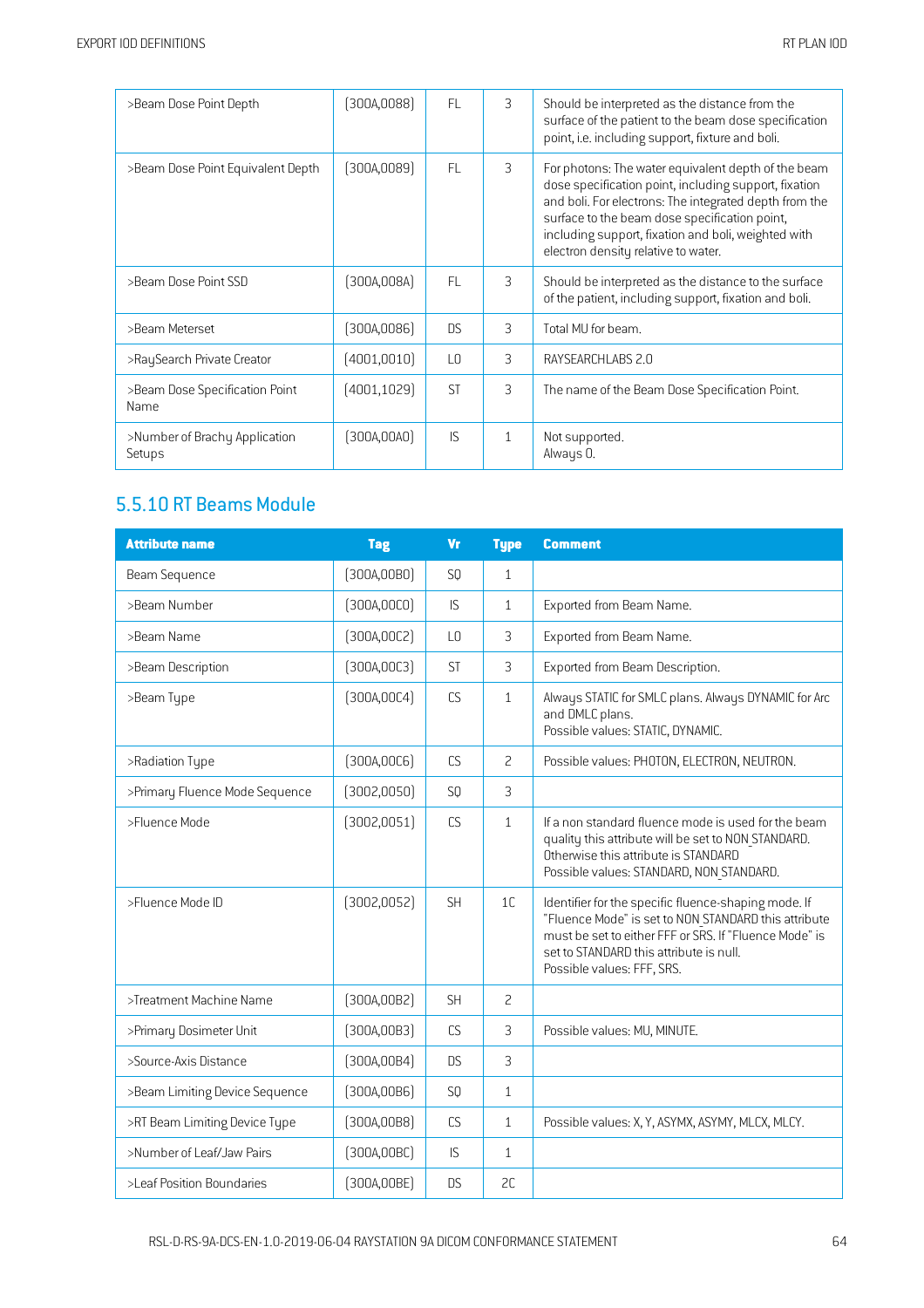| >Referenced Patient Setup Number | [300C,006A]  | IS                     | 3              |                                                                                                                                               |
|----------------------------------|--------------|------------------------|----------------|-----------------------------------------------------------------------------------------------------------------------------------------------|
| >Treatment Delivery Type         | [300A,00CE]  | CS                     | 3              | Possible values: TREATMENT, SETUP.                                                                                                            |
| >Number of Wedges                | (300A,00D0)  | IS                     | $\mathbf{1}$   | Possible values: 0, 1.                                                                                                                        |
| >Wedge Sequence                  | (300A, 00D1) | SQ                     | 1C             |                                                                                                                                               |
| >Wedge Number                    | (300A,00D2)  | IS                     | $\mathbf{1}$   | Always 1.                                                                                                                                     |
| >Wedge Type                      | [300A,00D3]  | CS                     | $\overline{c}$ | Possible values: STANDARD, DYNAMIC, MOTORIZED.                                                                                                |
| >Wedge ID                        | [300A,00D4]  | <b>SH</b>              | 3              |                                                                                                                                               |
| >Wedge Angle                     | (300A,00D5)  | IS                     | 2              | Always 60 for motorized wedge.                                                                                                                |
| >Wedge Factor                    | [300A,00D6]  | <b>DS</b>              | $\overline{c}$ |                                                                                                                                               |
| >Wedge Orientation               | [300A,00D8]  | <b>DS</b>              | $\overline{c}$ | Possible values: 0.0, 90.0, 180.0, 270.0.                                                                                                     |
| >Effective Wedge Angle           | (300A,00DE)  | <b>DS</b>              | 3              |                                                                                                                                               |
| >Number of Compensators          | (300A, 00E0) | IS                     | $\mathbf{1}$   | Always 0.                                                                                                                                     |
| >Number of Boli                  | [300A,00ED]  | IS                     | $\mathbf{1}$   |                                                                                                                                               |
| >Referenced Bolus Sequence       | (300C,00B0)  | SQ                     | 1C             |                                                                                                                                               |
| >Referenced R0I Number           | [3006,0084]  | IS                     | $\mathbf{1}$   |                                                                                                                                               |
| >Bolus ID                        | [300A,00DC]  | <b>SH</b>              | 3              |                                                                                                                                               |
| >Number of Blocks                | [300A, 00F0] | IS                     | $\mathbf{1}$   | Electron plans support 0 to 1 blocks. Photon plans<br>support 0 to 2 blocks.<br>Possible values: 0, 1, 2.                                     |
| >Total Block Tray Factor         | [300A, 00F2] | <b>DS</b>              | 3              |                                                                                                                                               |
| >Block Sequence                  | [300A, 00F4] | SQ                     | 1C             |                                                                                                                                               |
| >Block Tray ID                   | [300A, 00F5] | <b>SH</b>              | 3              |                                                                                                                                               |
| >Source to Block Tray Distance   | [300A, 00F6] | <b>DS</b>              | $\overline{c}$ |                                                                                                                                               |
| >Block Type                      | [300A, 00F8] | $\mathbb{C}\mathsf{S}$ | $\mathbf{1}$   | Possible values: SHIELDING, APERTURE.                                                                                                         |
| >Block Divergence                | [300A,00FA]  | CS                     | $\overline{c}$ | Possible values: PRESENT, ABSENT.                                                                                                             |
| >Block Mounting Position         | [300A,00FB]  | $\mathbb{C}\mathsf{S}$ | 3              | Possible values: PATIENT SIDE, SOURCE SIDE.                                                                                                   |
| >Block Number                    | [300A,00FC]  | IS                     | $\mathbf{1}$   |                                                                                                                                               |
| >Block Name                      | [300A,00FE]  | $\mathsf{L}\mathsf{0}$ | 3              |                                                                                                                                               |
| >Block Transmission              | [300A, 0102] | <b>DS</b>              | 2C             |                                                                                                                                               |
| >Block Number of Points          | [300A, 0104] | IS                     | $\overline{c}$ |                                                                                                                                               |
| >Block Data                      | [300A, 0106] | <b>DS</b>              | 2              |                                                                                                                                               |
| >Applicator Sequence             | [300A, 0107] | SQ                     | $\mathsf 3$    | Used for Electron applicators or Photon cones.                                                                                                |
| >Applicator ID                   | [300A, 0108] | SH                     | $\mathbf{1}$   |                                                                                                                                               |
| >Applicator Type                 | [300A, 0109] | ${\sf CS}$             | $\mathbf{1}$   | Possible values: ELECTRON SQUARE, ELECTRON RECT,<br>ELECTRON CIRC, ELECTRON SHORT, ELECTRON OPEN,<br>PHOTON CIRC, STEREOTACTIC, NEUTRON CIRC. |
| >Applicator Geometry Sequence    | [300A, 0431] | SQ                     | $\mathfrak{Z}$ | Only exported for photon cones.                                                                                                               |
| >Applicator Aperture Shape       | [300A, 0432] | ${\sf CS}$             | $\mathbf{1}$   | Always SYM CIRCULAR.                                                                                                                          |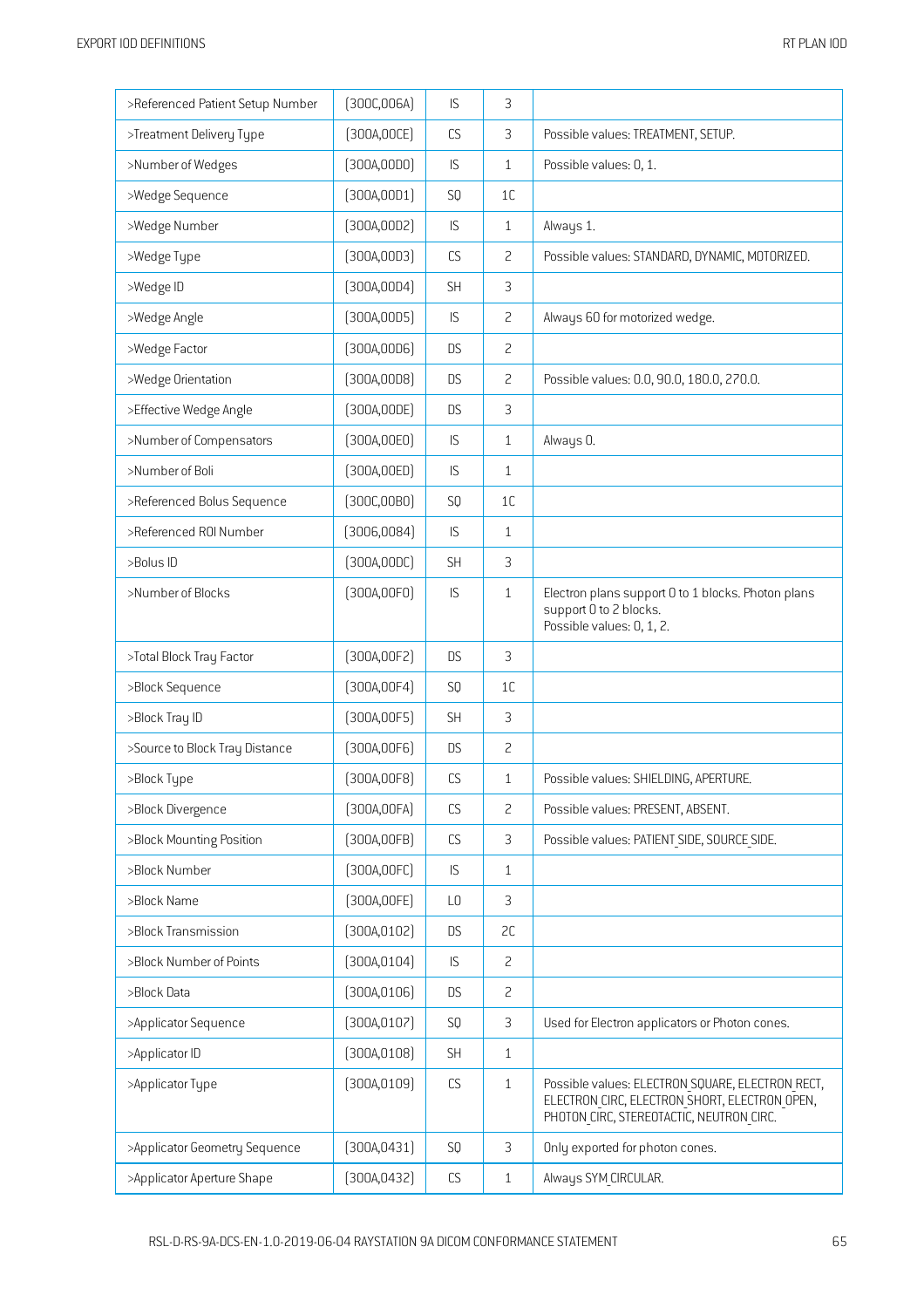| >Applicator Opening                         | [300A, 0433] | FL.                    | 1 <sup>C</sup> |                                                                                                                                                                                                       |
|---------------------------------------------|--------------|------------------------|----------------|-------------------------------------------------------------------------------------------------------------------------------------------------------------------------------------------------------|
| >Applicator Description                     | [300A, 010A] | L <sub>0</sub>         | 3              |                                                                                                                                                                                                       |
| >RaySearch Private Creator                  | (4001, 0010) | L <sub>0</sub>         | 3              | RAYSEARCHLABS 2.0                                                                                                                                                                                     |
| >Applicator Thickness                       | [4001, 1054] | <b>DS</b>              | 3              | Physical thickness of applicator (in mm) parallel to<br>radiation beam axis.                                                                                                                          |
| >Final Cumulative Meterset Weight           | [300A, 010E] | <b>DS</b>              | 1C             | Always 1.0.                                                                                                                                                                                           |
| >Number of Control Points                   | [300A, 0110] | IS                     | $\mathbf{1}$   |                                                                                                                                                                                                       |
| >Control Point Sequence                     | (300A, 0111) | SQ                     | $\mathbf{1}$   |                                                                                                                                                                                                       |
| >Control Point Index                        | [300A, 0112] | IS                     | $\mathbf{1}$   |                                                                                                                                                                                                       |
| >Cumulative Meterset Weight                 | [300A, 0134] | <b>DS</b>              | $\overline{c}$ | Meterset weight at beginning of control point. Final<br>control point will always have value 1.                                                                                                       |
| >Referenced Dose Reference<br>Sequence      | [300C, 0050] | SQ                     | 3              |                                                                                                                                                                                                       |
| >Referenced Dose Reference<br>Number        | [300C, 0051] | IS                     | $\mathbf{1}$   | Always 1.                                                                                                                                                                                             |
| >Cumulative Dose Reference<br>Coefficient   | [300A, 010C] | <b>DS</b>              | $\overline{c}$ | Be aware these values are linearly interpolated from 0<br>to the final value and are not accurate.                                                                                                    |
| >Nominal Beam Energy                        | [300A, 0114] | <b>DS</b>              | 3              | Written as the nominal energy of the machine beam<br>quality assigned to the beam. The energy used<br>internally for dose calculation may differ from the<br>nominal energy and will not be exported. |
| >Dose Rate Set                              | [300A, 0115] | <b>DS</b>              | 3              |                                                                                                                                                                                                       |
| >Wedge Positions Sequence                   | [300A, 0116] | SQ                     | 3              | If plan contains wedges.                                                                                                                                                                              |
| >Referenced Wedge Number                    | [300C, 00C0] | IS                     | $\mathbf{1}$   | Always 1.                                                                                                                                                                                             |
| >Wedge Position                             | [300A, 0118] | CS                     | $\mathbf{1}$   | Possible values: IN, OUT.                                                                                                                                                                             |
| >Beam Limiting Device Position<br>Sequence  | [300A, 011A] | SQ                     | 1C             |                                                                                                                                                                                                       |
| >RT Beam Limiting Device Type               | (300A, 00B8) | CS                     | $\mathbf{1}$   | Possible values: X, Y, ASYMX, ASYMY, MLCX, MLCY.                                                                                                                                                      |
| >Leaf/Jaw Positions                         | [300A, 011C] | <b>DS</b>              | $\mathbf{1}$   |                                                                                                                                                                                                       |
| >Gantry Angle                               | [300A, 011E] | <b>DS</b>              | $1\mathsf{C}$  |                                                                                                                                                                                                       |
| >Gantry Rotation Direction                  | [300A, 011F] | $\mathbb{C}\mathsf{S}$ | 1C             | Possible values: NONE, CW, CC.                                                                                                                                                                        |
| >Gantry Pitch Rotation Direction            | [300A, 014C] | $\mathbb{C}\mathsf{S}$ | 3              | Possible values: NONE, CW, CC.                                                                                                                                                                        |
| >Beam Limiting Device Angle                 | [300A, 0120] | <b>DS</b>              | 1C             | Same throughout entire beam.                                                                                                                                                                          |
| >Beam Limiting Device Rotation<br>Direction | [300A, 0121] | $\mathbb{C}\mathsf{S}$ | $1\mathsf{C}$  | Possible values: NONE, CW, CC.                                                                                                                                                                        |
| >Patient Support Angle                      | [300A, 0122] | <b>DS</b>              | $1\mathsf{C}$  | Same throughout entire beam except for Wave Arc<br>plans.                                                                                                                                             |
| >Patient Support Rotation Direction         | [300A, 0123] | $\mathbb{C}\mathsf{S}$ | 1C             | Possible values: NONE, CW, CC.                                                                                                                                                                        |
| >Table Top Eccentric Axis Distance          | [300A, 0124] | <b>DS</b>              | $\mathsf 3$    |                                                                                                                                                                                                       |
| >Table Top Eccentric Angle                  | [300A, 0125] | DS                     | $1\mathsf{C}$  | Always 0.0.                                                                                                                                                                                           |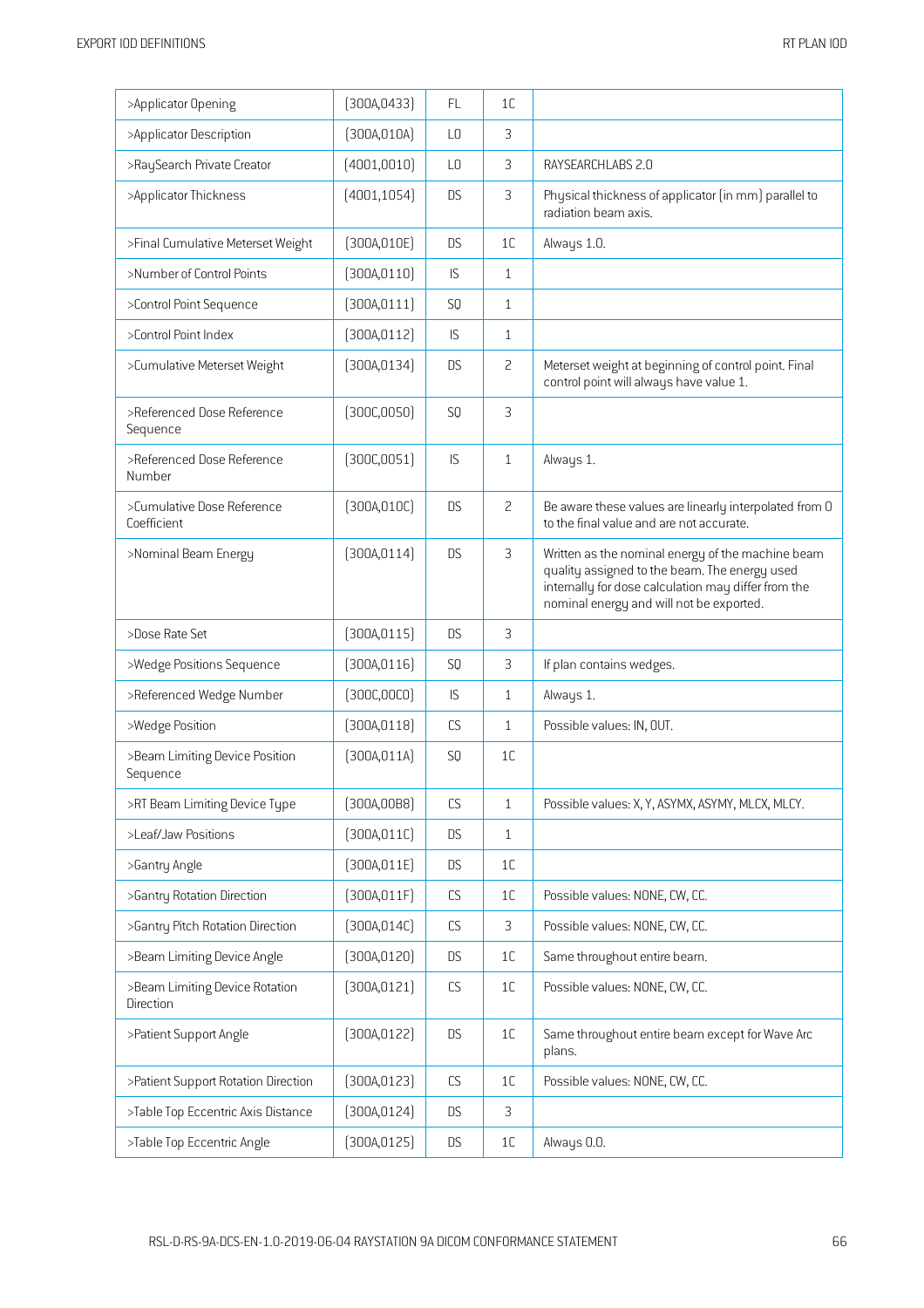| >Table Top Eccentric Rotation<br>Direction | [300A, 0126] | CS             | 1C | Possible values: NONE, CW, CC.                                                                                                                                                                                         |
|--------------------------------------------|--------------|----------------|----|------------------------------------------------------------------------------------------------------------------------------------------------------------------------------------------------------------------------|
| >Table Top Pitch Angle                     | (300A, 0140) | FL.            | 1C |                                                                                                                                                                                                                        |
| >Table Top Pitch Rotation Direction        | [300A, 0142] | CS             | 1C | Only written in first control point for SMLC, DMLC and<br>Static Arc.<br>Possible values: NONE, CW, CC.                                                                                                                |
| >Table Top Roll Angle                      | (300A, 0144) | <b>FL</b>      | 1C |                                                                                                                                                                                                                        |
| >Table Top Roll Rotation Direction         | (300A, 0146) | CS             | 1C | Only written in first control point for SMLC and DMLC.<br>Possible values: NONE, CW, CC.                                                                                                                               |
| >Table Top Vertical Position               | [300A, 0128] | <b>DS</b>      | SC | Always 0.0.                                                                                                                                                                                                            |
| >Table Top Longitudinal Position           | (300A, 0129) | <b>DS</b>      | SC | Always 0.0.                                                                                                                                                                                                            |
| >Table Top Lateral Position                | [300A, 012A] | <b>DS</b>      | SC |                                                                                                                                                                                                                        |
| >Isocenter Position                        | [300A, 012C] | <b>DS</b>      | SC | Always written in first control point.                                                                                                                                                                                 |
| >Source to Surface Distance                | (300A, 0130) | <b>DS</b>      | 3  | Should be interpreted as the distance to the surface<br>of the patient, i.e. including support, fixation and boli.                                                                                                     |
| >TomoTherapy HA Private Creator            | (300D, 0010) | L <sub>0</sub> | 3  | <b>TOMO HA 01</b>                                                                                                                                                                                                      |
| >Tomo Projection Sinogram Data             | (300D, 10A7) | <b>DS</b>      | 3  | TomoHelical plans only. Projection sinogram values<br>for all 64 leaves of projection starting at the current<br>control point. Empty if all 64 leaves have a sinogram<br>value of zero. Empty for last control point. |
| >Brainlab Private Creator                  | (320B,0010)  | L <sub>0</sub> | 3  | Brainlab - ONC - Multi-axial treatment machine                                                                                                                                                                         |
| >Dynamic Tracking                          | (320B, 1001) | CS             | 3  | Dynamic Tracking for Vero.<br>Possible values: ENABLED, DISABLED.                                                                                                                                                      |
| >RaySearch Private Creator                 | (4001,0010)  | L <sub>0</sub> | 3  | RAYSEARCHLABS 2.0                                                                                                                                                                                                      |
| >Treatment Machine Commission<br>Time      | (4001, 1001) | DT             | 3  | The commission time of the treatment machine.<br>Used together with Treatment Machine Name to<br>determine the correct machine.                                                                                        |
| >Tomo IDMS Beam ID                         | (4001, 1021) | L0             | 3  |                                                                                                                                                                                                                        |
| >Tomo IDMS Machine ID                      | [4001, 1020] | L <sub>0</sub> | 3  |                                                                                                                                                                                                                        |
| >Tomo Beam Isocenter                       | [4001, 1023] | <b>DS</b>      | 3  |                                                                                                                                                                                                                        |
| >Tomo machine revision                     | [4001, 1025] | IS             | 3  |                                                                                                                                                                                                                        |
| >Tomo beam revision                        | [4001, 1026] | IS             | 3  |                                                                                                                                                                                                                        |
| >Tomo intended back jaw position           | [4001, 1027] | <b>DS</b>      | 3  |                                                                                                                                                                                                                        |
| >Tomo intended front jaw position          | [4001, 1028] | <b>DS</b>      | 3  |                                                                                                                                                                                                                        |
| >Tomo Projection Time                      | [4001, 1053] | <b>DS</b>      | 3  | Projection time for Tomo Helical and Tomo Direct<br>plans.                                                                                                                                                             |
| >Planned Blood Boron<br>Concentration      | (4001, 1015) | <b>DS</b>      | 3  | Populated for BNCT plans only.                                                                                                                                                                                         |
| >Varian Medical Systems                    | [3243,0010]  | L <sub>0</sub> | 3  | Varian Medical Systems VISION 3243                                                                                                                                                                                     |
| >Beam Secondary Name                       | [3243, 1009] | L <sub>0</sub> | 3  | Value copied from Beam Description.                                                                                                                                                                                    |

# 5.5.11 Approval Module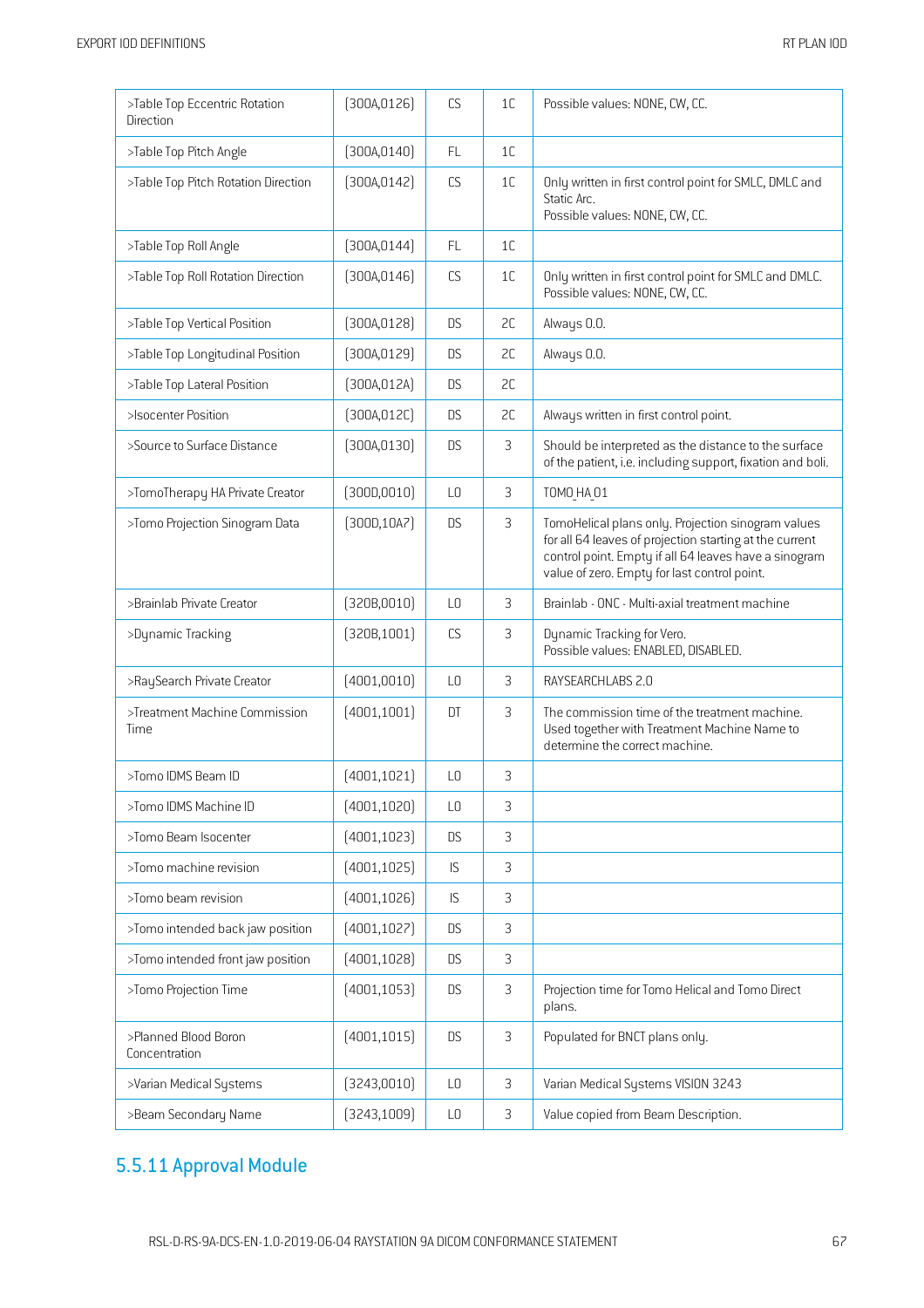| <b>Attribute name</b> | <b>Tag</b>   | <b>Vr</b> | <b>Type</b>   | <b>Comment</b>                                                         |
|-----------------------|--------------|-----------|---------------|------------------------------------------------------------------------|
| Approval Status       | [300E,0002]  | CS        | 1             | Possible values:                                                       |
|                       |              |           |               | • APPROVED - Plan is approved.<br>• UNAPPROVED - Plan is not approved. |
| Review Date           | (300E, 0004) | DA        | <sub>2C</sub> | Approval date.                                                         |
| <b>Review Time</b>    | (300E, 0005) | <b>TM</b> | SC            | Approval time.                                                         |
| Reviewer Name         | [300E,0008]  | PN        | <sub>2C</sub> | User that approved data.                                               |

# 5.5.12 SOP Common Module

| <b>Attribute name</b>      | <b>Tag</b>   | <b>Vr</b>       | <b>Type</b>    | <b>Comment</b>                                                                                                         |
|----------------------------|--------------|-----------------|----------------|------------------------------------------------------------------------------------------------------------------------|
| SOP Class UID              | [0008,0016]  | $\mathsf{III}$  | $\mathbf{1}$   | Always 1.2.840.10008.5.1.4.1.1.481.5.                                                                                  |
| SOP Instance UID           | [0008,0018]  | UI              | $\mathbf{1}$   | Generated RaySearch UID.                                                                                               |
| Specific Character Set     | [0008,0005]  | CS              | 1 <sup>C</sup> | Possible values: ISO IR 100, ISO IR 192.                                                                               |
| Instance Creation Date     | [0008,0012]  | <b>DA</b>       | 3              | Last save date.                                                                                                        |
| Instance Creation Time     | [0008,0013]  | <b>TM</b>       | 3              | Last save time.                                                                                                        |
| RaySearch Private Creator  | (4001,0010)  | $\overline{10}$ | 3              | RAYSEARCHLABS 2.0                                                                                                      |
| Tomo Plan SOP Instance UID | [4001, 102A] | U               | 3              | The SOP Instance UID that shall be used by<br>RayGateway for creating plan instances in IDMS<br>based on this RT Plan. |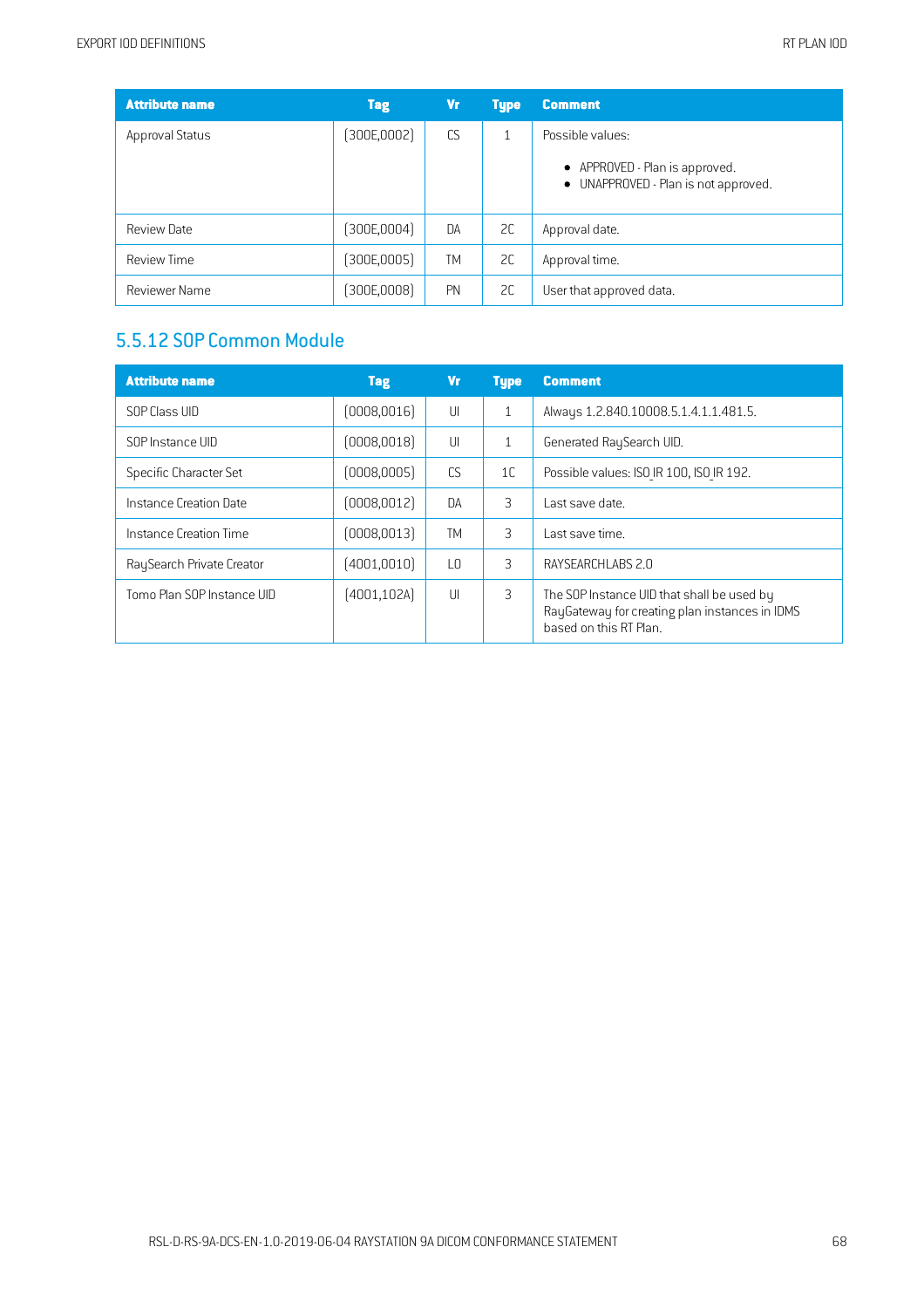# **5.6 RTION PLAN IOD**

| IE                 | <b>Module</b>                    | <b>Used</b> |
|--------------------|----------------------------------|-------------|
| Patient            | Patient Module                   | Yes         |
| Study              | General Study Module             | Yes         |
| Series             | RT Series Module                 | Yes         |
| Frame of Reference | Frame of Reference Module        | Yes         |
| Equipment          | General Equipment Module         | Yes         |
| Ion Plan           | RT General Plan Module           | Yes         |
|                    | RT Prescription Module           | Yes         |
|                    | RT Patient Setup Module          | Yes         |
|                    | <b>RT Fraction Scheme Module</b> | Yes         |
|                    | RT Ion Beams Module              | Yes         |
|                    | Approval Module                  | Yes         |
|                    | SOP Common Module                | Yes         |

#### 5.6.1 Patient Module

Attribute values based on the patient demographics.

| <b>Attribute name</b> | <b>Tag</b>   | <b>Vr</b>      | <b>Type</b>    | <b>Comment</b>                                                    |
|-----------------------|--------------|----------------|----------------|-------------------------------------------------------------------|
| Patient's Name        | (0010, 0010) | PN             | 2              |                                                                   |
| Patient ID            | (0010, 0020) | L <sub>0</sub> | 2              |                                                                   |
| Patient's Birth Date  | (0010, 0030) | DA             | 2              |                                                                   |
| Patient's Sex         | (0010, 0040) | CS             | $\overline{c}$ | Possible values:                                                  |
|                       |              |                |                | $\bullet$ M - Male<br>$\bullet$ F - Female<br>$\bullet$ 0 - Other |

## 5.6.2 General Study Module

Attribute values based on the referenced image set.

| <b>Attribute name</b>      | <b>Tag</b>   | Vr        | <b>Type</b>  | <b>Comment</b> |
|----------------------------|--------------|-----------|--------------|----------------|
| Study Instance UID         | [0020,0000]  | UI        | $\mathbf{1}$ |                |
| Study Date                 | (0008, 0020) | DA        | 2            |                |
| Study Time                 | (0008, 0030) | <b>TM</b> | 2            |                |
| Referring Physician's Name | (0008,0090)  | PN        | 2            |                |
| Study ID                   | (0020, 0010) | <b>SH</b> | 2            |                |
| <b>Accession Number</b>    | (0008, 0050) | <b>SH</b> | 2            |                |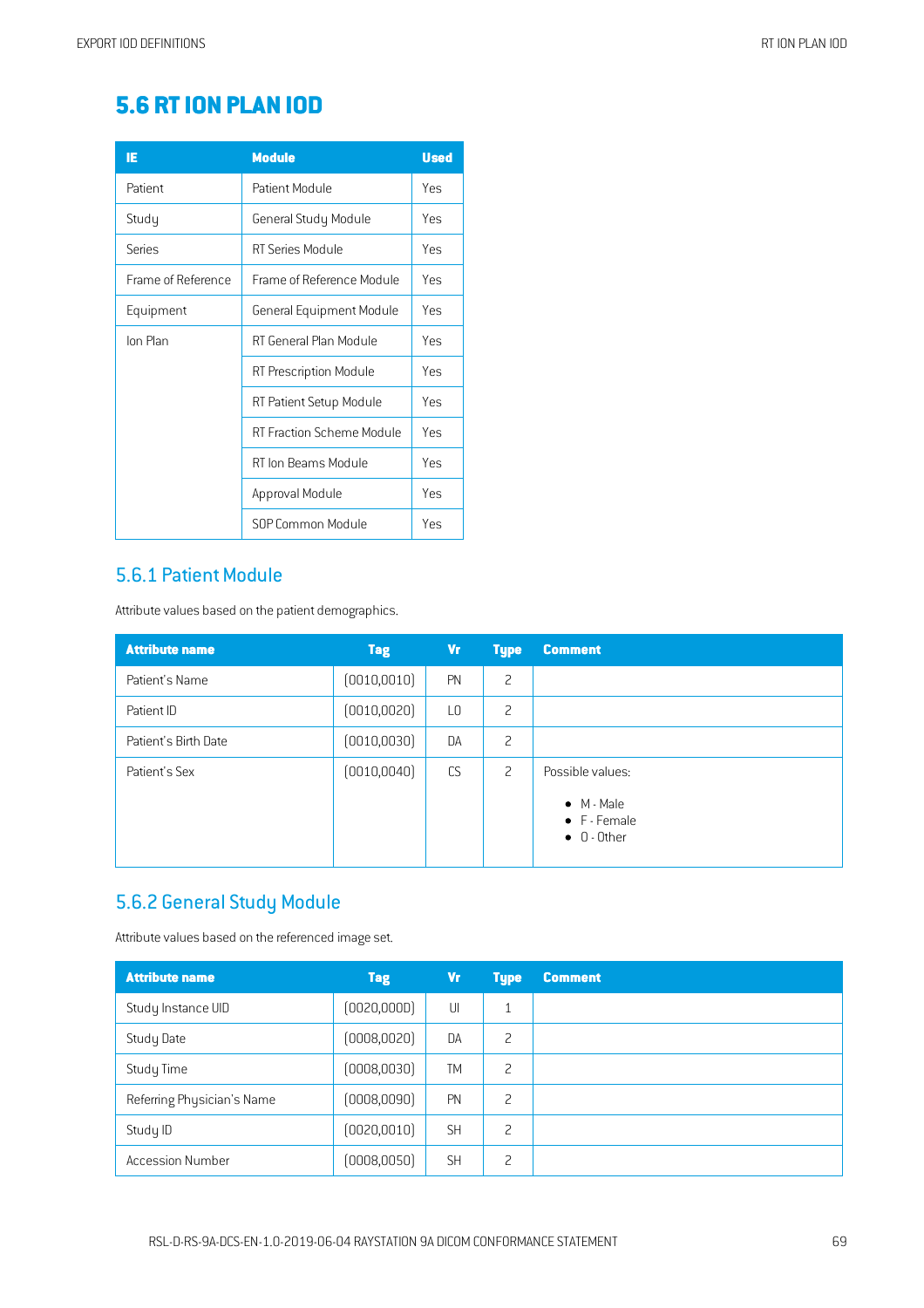|--|

#### 5.6.3 RT Series Module

| <b>Attribute name</b> | <b>Tag</b>   | <b>Vr</b>       | <b>Type</b>  | <b>Comment</b>               |
|-----------------------|--------------|-----------------|--------------|------------------------------|
| Modality              | (0008, 0060) | <b>CS</b>       | $\mathbf{1}$ | Always RTPLAN.               |
| Series Instance UID   | [0020,000E]  | UI              | $\mathbf{1}$ | Generated RaySearch UID.     |
| Series Number         | (0020, 0011) | IS.             | 2            |                              |
| Series Date           | (0008, 0021) | DA              | 3            |                              |
| Series Time           | (0008, 0031) | <b>TM</b>       | 3            |                              |
| Series Description    | (0008, 103E) | $\overline{10}$ | 3            | Exported from Beam Set Name. |

# 5.6.4 Frame of Reference Module

| Attribute name         |              |  | <b>Type Comment</b>                         |
|------------------------|--------------|--|---------------------------------------------|
| Frame of Reference UID | (0020, 0052) |  | Always same as the referenced image series. |

# 5.6.5 General Equipment Module

| <b>Attribute name</b>     | <b>Tag</b>   | <b>Vr</b>       | <b>Type</b> | <b>Comment</b>                                                                                                                                                                 |
|---------------------------|--------------|-----------------|-------------|--------------------------------------------------------------------------------------------------------------------------------------------------------------------------------|
| Manufacturer              | (0008, 0070) | $\overline{10}$ | 2           | Always RaySearch Laboratories.                                                                                                                                                 |
| <b>Institution Name</b>   | (0008,0080)  | ΙO              | 3           | As defined in Clinic Settings.                                                                                                                                                 |
| Manufacturer's Model Name | (0008, 1090) | ΙO              | 3           | Always RayStation.                                                                                                                                                             |
| Software Versions         | (0018, 1020) | ΙO              | 3           | Always the current application version and the<br>application version when object was last saved. May<br>also contain the filter version applied when exporting<br>the object. |

# 5.6.6 RT General Plan Module

| <b>Attribute name</b> | <b>Tag</b>  | Vr              | <b>Type</b>              | <b>Comment</b>                                                                                                                                                                         |
|-----------------------|-------------|-----------------|--------------------------|----------------------------------------------------------------------------------------------------------------------------------------------------------------------------------------|
| RT Plan Label         | [300A,0002] | <b>SH</b>       | 1                        | Exported from Beam Set Name.                                                                                                                                                           |
| RT Plan Name          | (300A,0003) | $\overline{10}$ | 3                        | Exported from Treatment Plan Name.                                                                                                                                                     |
| RT Plan Description   | (300A,0004) | <b>ST</b>       | 3                        | Exported from Beam Set Description.                                                                                                                                                    |
| RT Plan Date          | [300A,0006] | <b>DA</b>       | 2                        | Last save time.                                                                                                                                                                        |
| RT Plan Time          | (300A,0007) | <b>TM</b>       | $\overline{\phantom{0}}$ | Last save time.                                                                                                                                                                        |
| Treatment Protocols   | [300A,0009] | $\overline{10}$ | 3                        | Exported from plan delivery technique.<br>Possible values: DoubleScattering, SingleScattering,<br>PencilBeamScanning, LineScanning,<br>UniformScanning, Wobbling, GridUniformScanning. |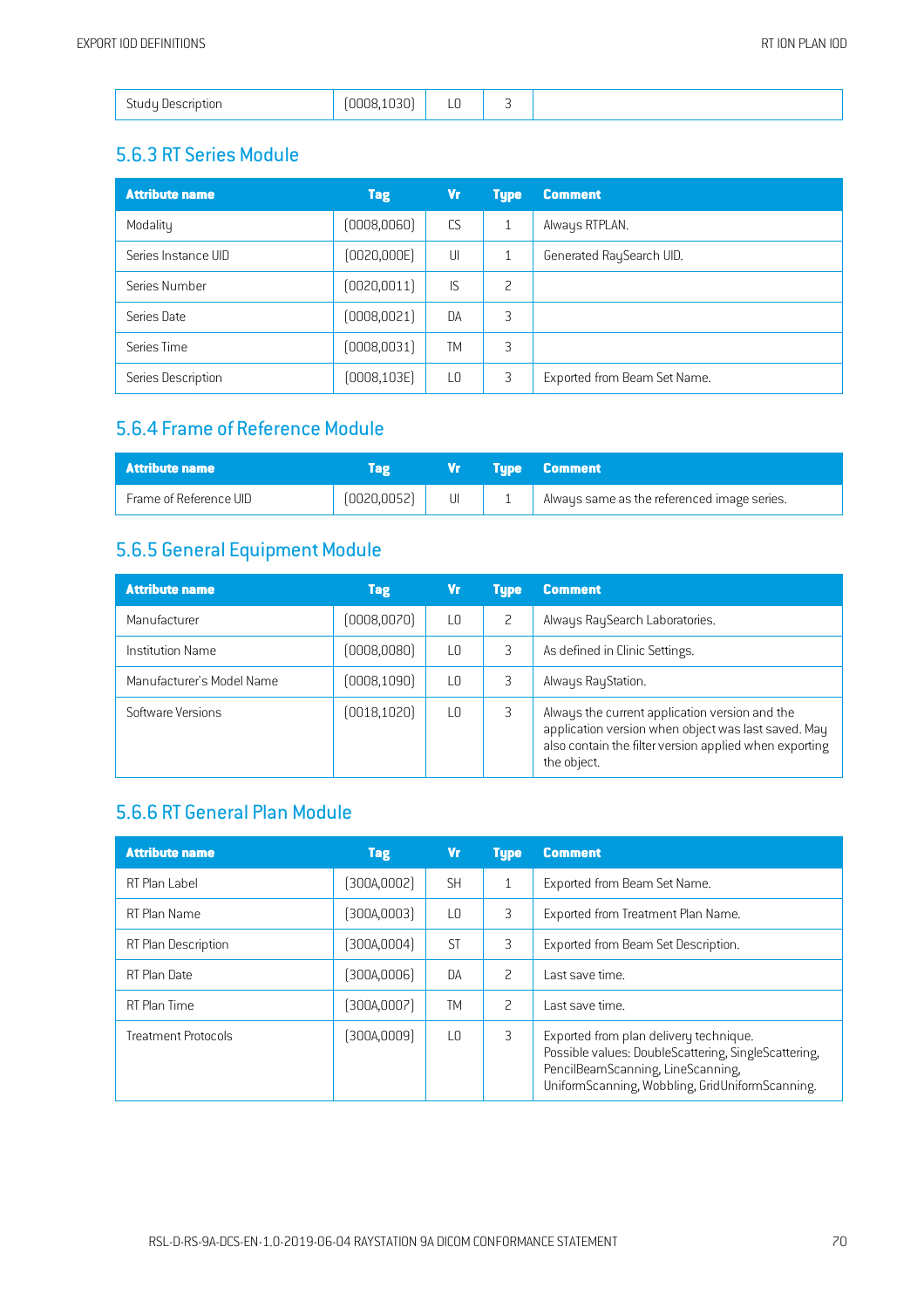| Plan Intent                       | [300A,000A]  | CS              | 3              | Treatment plans is always CURATIVE, QA plans always<br>VERIFICATION, 3D Beam Commission plans alwawys<br>RESEARCH and plans with recalculated dose might<br>have RECALCULATION.<br>Possible values: CURATIVE, VERIFICATION, MACHINE QA,<br>RESEARCH, RECALCULATION. |
|-----------------------------------|--------------|-----------------|----------------|---------------------------------------------------------------------------------------------------------------------------------------------------------------------------------------------------------------------------------------------------------------------|
| <b>Treatment Sites</b>            | [300A,000B]  | $\overline{10}$ | 3              |                                                                                                                                                                                                                                                                     |
| RT Plan Geometry                  | (300A,000C)  | <b>CS</b>       | $\mathbf{1}$   | Always PATIENT.                                                                                                                                                                                                                                                     |
| Referenced Structure Set Sequence | [300C, 0060] | S <sub>0</sub>  | 1 <sup>C</sup> | Based on the referenced Examination Structure Set.                                                                                                                                                                                                                  |
| >Referenced SOP Class UID         | (0008, 1150) | $\mathsf{U}$    | $\mathbf{1}$   | Always 1.2.840.10008.5.1.4.1.1.481.3.                                                                                                                                                                                                                               |
| >Referenced SOP Instance UID      | (0008, 1155) | J               | $\mathbf{1}$   |                                                                                                                                                                                                                                                                     |
| Referenced Dose Sequence          | (300C,0080)  | S <sub>0</sub>  | 3              |                                                                                                                                                                                                                                                                     |
| >Referenced SOP Class UID         | (0008, 1150) | $\mathsf{U}$    | $\mathbf{1}$   |                                                                                                                                                                                                                                                                     |
| >Referenced SOP Instance UID      | [0008, 1155] | $\mathsf{U}$    | $\mathbf{1}$   |                                                                                                                                                                                                                                                                     |
| Referenced RT Plan Sequence       | (300C, 0002) | S <sub>0</sub>  | 3              |                                                                                                                                                                                                                                                                     |
| >Referenced SOP Class UID         | (0008, 1150) | U               | $\mathbf{1}$   |                                                                                                                                                                                                                                                                     |
| >Referenced SOP Instance UID      | [0008, 1155] | $\mathsf{U}$    | $\mathbf{1}$   |                                                                                                                                                                                                                                                                     |
| >RT Plan Relationship             | [300A, 0055] | <b>CS</b>       | $\mathbf{1}$   | Possible values: VERIFIED PLAN, EQUIVALENT.                                                                                                                                                                                                                         |
| >Brainlab Private Creator         | (300B, 0012) | $\overline{10}$ | 3              | Brainlab - ONC - Beam Parameters                                                                                                                                                                                                                                    |
| >Referenced Beam List             | [300B, 1210] | IS.             | 3              | Only used for Brainlab plans.                                                                                                                                                                                                                                       |

# 5.6.7 RT Prescription Module

| <b>Attribute name</b>             | <b>Tag</b>   | <b>V<sub>r</sub></b> | <b>Type</b>    | <b>Comment</b>                                                                                                    |
|-----------------------------------|--------------|----------------------|----------------|-------------------------------------------------------------------------------------------------------------------|
| Prescription Description          | (300A,000E)  | <b>ST</b>            | 3              | Exported from RT Plan Label.                                                                                      |
| Dose Reference Sequence           | [300A, 0010] | S <sub>0</sub>       | 3              |                                                                                                                   |
| >Dose Reference Number            | [300A, 0012] | IS.                  | $\mathbf{1}$   | Always 1.                                                                                                         |
| >Dose Reference UID               | [300A, 0013] | $\mathsf{U}$         | 3              |                                                                                                                   |
| >Dose Reference Structure Type    | [300A, 0014] | <b>CS</b>            | $\mathbf{1}$   | Possible values: POINT, VOLUME, SITE.                                                                             |
| >Dose Reference Description       | [300A, 0016] | L <sub>0</sub>       | 3              | Exported from Site Description or textualized<br>prescription.                                                    |
| >Referenced ROI Number            | (3006,0084)  | IS.                  | 1 <sup>C</sup> |                                                                                                                   |
| >Dose Reference Type              | (300A, 0020) | CS                   | 1              | Always TARGET.                                                                                                    |
| >Constraint Weight                | [300A, 0021] | D.S.                 | 3              |                                                                                                                   |
| >Target Minimum Dose              | [300A, 0025] | <b>DS</b>            | 3              |                                                                                                                   |
| >Target Prescription Dose         | [300A, 0026] | D.S                  | 3              | The exported value is the RBE-weighted prescription<br>dose.                                                      |
| >Target Underdose Volume Fraction | [300A, 0028] | D.S                  | 3              | Written for prescriptions of type Dose At Volume,<br>Median Dose (always 50) and Near Minimum Dose<br>(always 2). |
| >RaySearch Private Creator        | (4001, 0010) | LO                   | 3              | RAYSEARCHLABS 2.0                                                                                                 |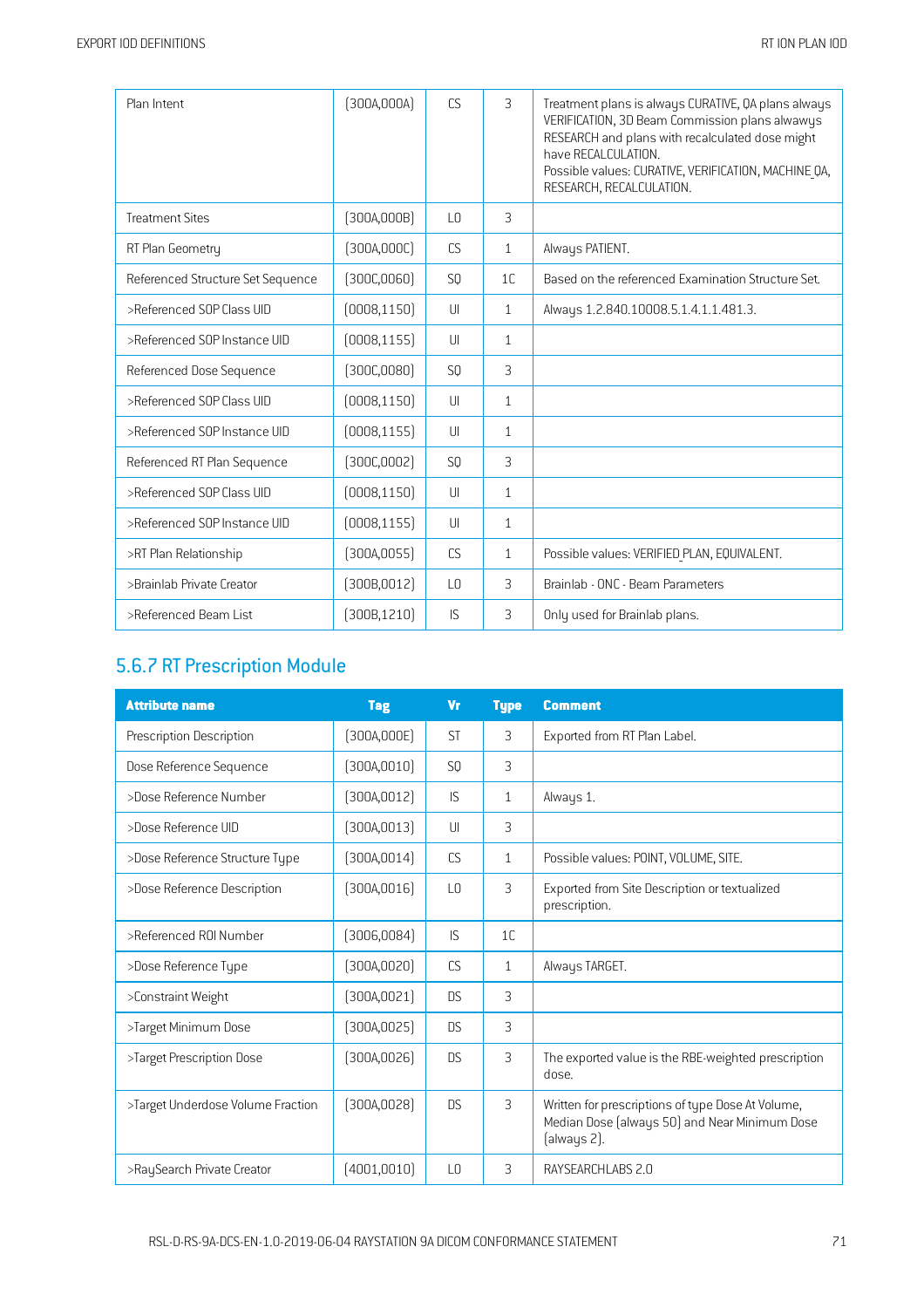| >Target Prescription Effective Dose | DS | (4001, 1011) |  | RaySearch Private Tag. Prescribed dose to Dose<br>Reference if Dose Reference Type (300A,0020) is<br>TARGET. The dose has been corrected for biological<br>effect using user-defined modeling technique. |
|-------------------------------------|----|--------------|--|----------------------------------------------------------------------------------------------------------------------------------------------------------------------------------------------------------|
|-------------------------------------|----|--------------|--|----------------------------------------------------------------------------------------------------------------------------------------------------------------------------------------------------------|

## 5.6.8 RT Patient Setup Module

| <b>Attribute name</b>                         | <b>Tag</b>   | <b>Vr</b>              | <b>Type</b>  | <b>Comment</b>                                                                                                                                                                                                                                                                                                                                   |
|-----------------------------------------------|--------------|------------------------|--------------|--------------------------------------------------------------------------------------------------------------------------------------------------------------------------------------------------------------------------------------------------------------------------------------------------------------------------------------------------|
| Patient Setup Sequence                        | (300A, 0180) | SQ                     | $\mathbf{1}$ |                                                                                                                                                                                                                                                                                                                                                  |
| >Patient Setup Number                         | [300A, 0182] | IS                     | $\mathbf{1}$ |                                                                                                                                                                                                                                                                                                                                                  |
| >Patient Position                             | (0018, 5100) | CS                     | 1C           | Possible values: HFS, HFP, FFS, FFP, HFDR, HFDL,<br>FFDR, FFDL.                                                                                                                                                                                                                                                                                  |
| >Referenced Setup Image<br>Sequence           | (300A, 0401) | SQ                     | 3            |                                                                                                                                                                                                                                                                                                                                                  |
| >Referenced SOP Class UID                     | (0008, 1150) | $\mathsf{U}\mathsf{I}$ | $\mathbf{1}$ |                                                                                                                                                                                                                                                                                                                                                  |
| >Referenced SOP Instance UID                  | [0008, 1155] | $\mathsf{U}\mathsf{I}$ | $\mathbf{1}$ |                                                                                                                                                                                                                                                                                                                                                  |
| >Table Top Vertical Setup<br>Displacement     | (300A, 01D2) | <b>DS</b>              | 3            | Vertical displacement in IEC TABLE TOP coordinate<br>system (in mm) relative to Localization Poi. Value is<br>only written if the Localization Poi is defined on the<br>planning CT. The displacement is defined as<br>(Localization Poi - isocenter). Export of table top<br>displacement can be disabled in the RayPhysics per<br>machine.     |
| >Table Top Longitudinal Setup<br>Displacement | [300A, 01D4] | <b>DS</b>              | 3            | Longitudinal displacement in IEC TABLE TOP<br>coordinate system (in mm) relative to Localization<br>Poi. Value is only written if the Localization Poi is<br>defined on the planning CT. The displacement is<br>defined as (Localization Poi - isocenter). Export of<br>table top displacement can be disabled in the<br>RayPhysics per machine. |
| >Table Top Lateral Setup<br>Displacement      | (300A, 01D6) | <b>DS</b>              | 3            | Lateral displacement in IEC TABLE TOP coordinate<br>system (in mm) relative to Localization Poi. Value is<br>only written if the Localization Poi is defined on the<br>planning CT. The displacement is defined as<br>(Localization Poi - isocenter). Export of table top<br>displacement can be disabled in the RayPhysics per<br>machine.      |
| >Motion Synchronization Sequence              | (300A, 0410) | SQ                     | 3            |                                                                                                                                                                                                                                                                                                                                                  |
| >Respiratory Motion Compensation<br>lechnique | (0018, 9170) | CS                     | $\mathbf{1}$ | Possible values: NONE, GATING.                                                                                                                                                                                                                                                                                                                   |
| >Respiratory Signal Source                    | [0018, 9171] | CS                     | $\mathbf{1}$ | Possible values: NONE, EXTERNAL MARKER,<br>SPIROMETER, BELT.                                                                                                                                                                                                                                                                                     |
| medPhoton Private Creator                     | [30BB,0010]  | L <sub>0</sub>         | 3            | medPhoton 1.0                                                                                                                                                                                                                                                                                                                                    |
| Patient Setup ID                              | (30BB, 1000) | <b>SH</b>              | 3            | Exported from Patient Setup IDCAS parameters.                                                                                                                                                                                                                                                                                                    |
| Imaging Protocol ID                           | (30BB, 1001) | SH                     | 3            | Exported from Patient Setup IDCAS parameters.                                                                                                                                                                                                                                                                                                    |

## 5.6.9 RT Fraction Scheme Module

| <b>Attribute name</b><br><b>Example 2</b> Vr Type Comment |
|-----------------------------------------------------------|
|-----------------------------------------------------------|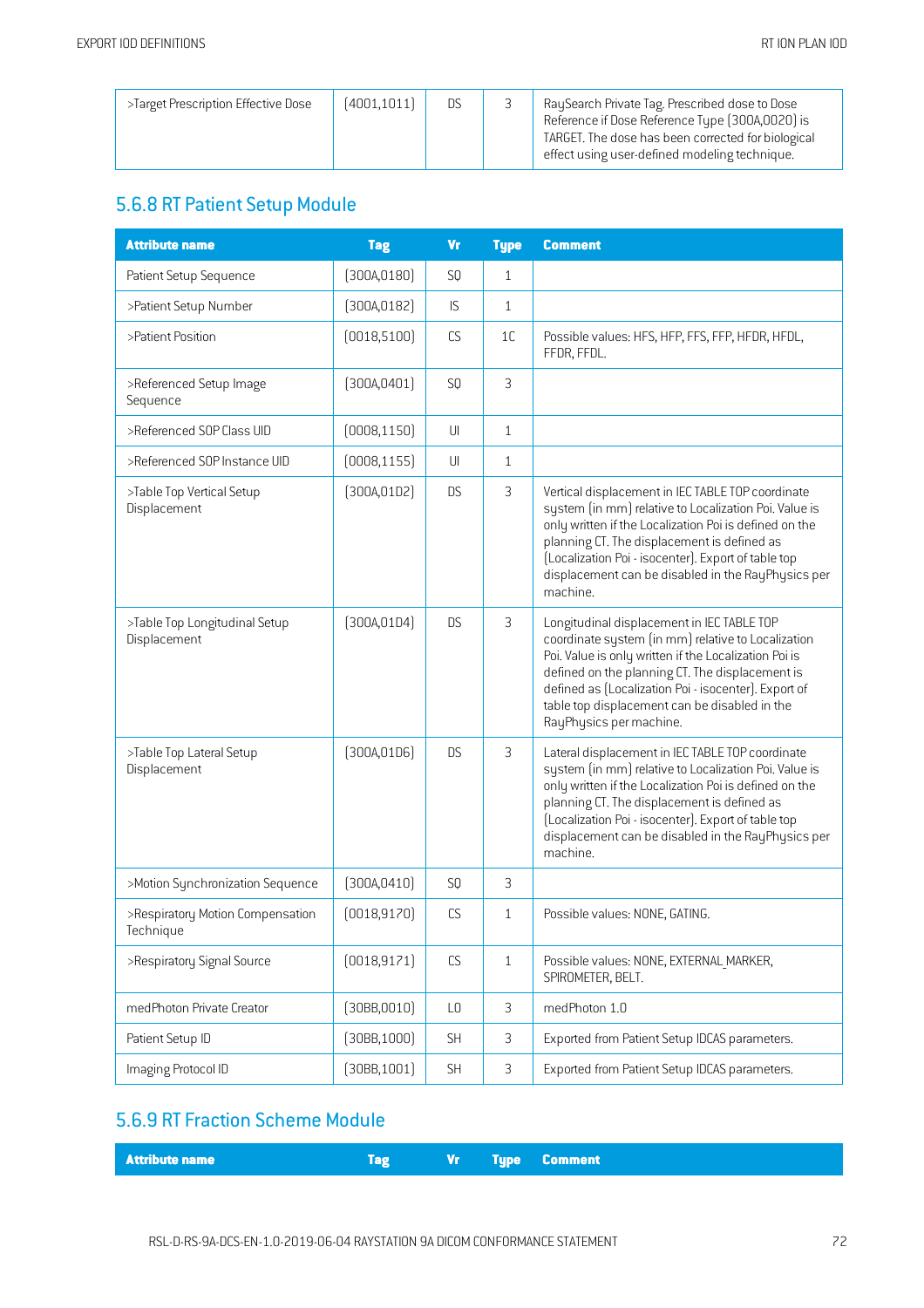| Fraction Group Sequence                       | (300A, 0070) | SQ        | $\mathbf{1}$   | This sequence will always contain one item. Multiple<br>fraction groups are not supported.                                                                                                 |
|-----------------------------------------------|--------------|-----------|----------------|--------------------------------------------------------------------------------------------------------------------------------------------------------------------------------------------|
| >Fraction Group Number                        | [300A, 0071] | IS        | $\mathbf{1}$   | Always 1.                                                                                                                                                                                  |
| >Referenced Dose Reference<br>Sequence        | [300C, 0050] | SQ        | 3              |                                                                                                                                                                                            |
| >Referenced Dose Reference<br>Number          | [300C, 0051] | IS        | $\mathbf{1}$   | Always 1.                                                                                                                                                                                  |
| >Number of Fractions Planned                  | (300A, 0078) | IS        | $\overline{c}$ |                                                                                                                                                                                            |
| >Number of Fraction Pattern Digits<br>Per Day | (300A, 0079) | IS        | 3              | Only written in plans with Mitsubishi Electric<br>machines.                                                                                                                                |
| >Repeat Fraction Cycle Length                 | [300A, 007A] | IS        | 3              | Only written in plans with Mitsubishi Electric<br>machines.                                                                                                                                |
| >Fraction Pattern                             | [300A, 007B] | LT        | 3              | Only written in plans with Mitsubishi Electric<br>machines.                                                                                                                                |
| >Number of Beams                              | (300A,0080)  | IS        | $\mathbf{1}$   |                                                                                                                                                                                            |
| >Referenced Beam Sequence                     | [300C,0004]  | SQ        | 1C             |                                                                                                                                                                                            |
| >Referenced Beam Number                       | [300C,0006]  | IS        | 1C             |                                                                                                                                                                                            |
| >Beam Dose Specification Point                | [300A,0082]  | <b>DS</b> | 3              | Exported from Dose Specification Point.                                                                                                                                                    |
| >Beam Dose                                    | [300A,0084]  | <b>DS</b> | 3              | Exported from Beam Dose at specified point, unless<br>the user has chosen to "Export beam dose<br>specification point dose as fraction of prescription<br>dose" for the treatment machine. |
| >Beam Dose Type                               | (300A,0090)  | <b>CS</b> | 1C             | Possible values: PHYSICAL, EFFECTIVE.                                                                                                                                                      |
| >Alternate Beam Dose                          | (300A,0091)  | <b>DS</b> | 3              |                                                                                                                                                                                            |
| >Alternate Beam Dose Type                     | (300A,0092)  | <b>CS</b> | 1 <sup>C</sup> | Always EFFECTIVE.                                                                                                                                                                          |
| >Beam Dose Point Depth                        | (300A,0088)  | FL.       | 3              | Should be interpreted as the distance from the<br>surface of the patient to the beam dose specification<br>point, i.e. including support, fixture and boli.                                |
| >Beam Dose Point SSD                          | [300A,008A]  | <b>FL</b> | 3              | Should be interpreted as the distance to the surface<br>of the patient, including support, fixation and boli.                                                                              |
| >Beam Meterset                                | [300A,0086]  | <b>DS</b> | 3              | Only exported for non-passive plans.                                                                                                                                                       |
| >Number of Brachy Application<br>Setups       | (300A,00A0)  | IS        | $\mathbf{1}$   | Not supported.<br>Always 0.                                                                                                                                                                |

#### 5.6.10 RT Ion Beams Module

| <b>Attribute name</b> | <b>Tag</b>   | Vr             | <b>Type</b>  | <b>Comment</b>                  |
|-----------------------|--------------|----------------|--------------|---------------------------------|
| Ion Beam Sequence     | [300A,03A2]  | S <sub>0</sub> | $\mathbf{1}$ |                                 |
| >Beam Number          | (300A,00CO)  | <b>IS</b>      | 1            | Exported from Beam Number.      |
| >Beam Name            | [300A, 00C2] | LО             | 1            | Exported from Beam Name.        |
| >Beam Description     | (300A,00C3)  | <b>ST</b>      | 3            | Exported from Beam Description. |
| >Beam Type            | [300A, 00C4] | CS             |              | Always STATIC.                  |
| >Radiation Type       | [300A, 00C6] | CS             | ┸            | Possible values: PROTON, ION.   |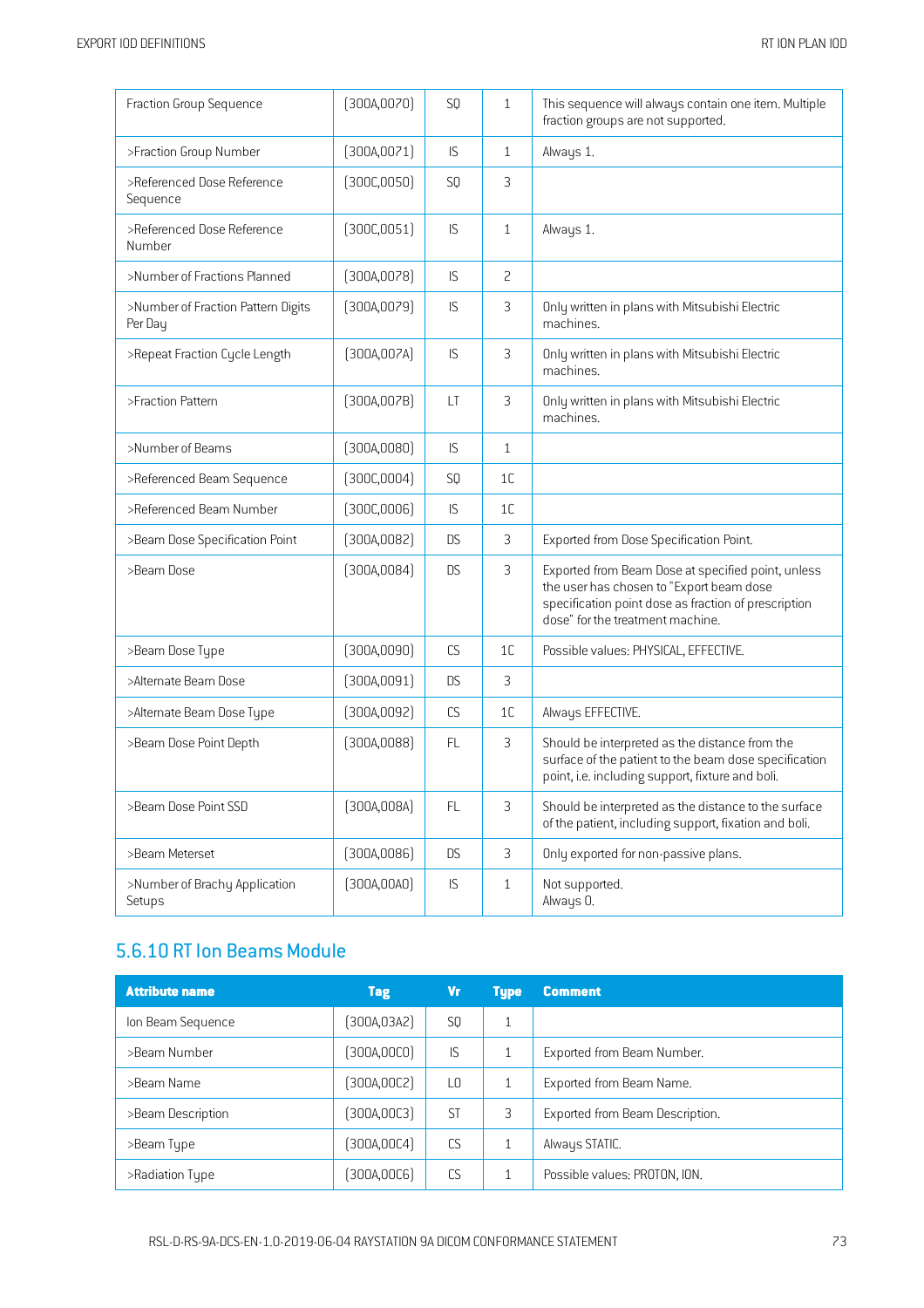| >Radiation Mass Number                                | [300A, 0302] | IS                     | 1C             | Exported if Radiation Type (300A,00C6) is ION.<br>Always 12.                                                                                                                                                          |
|-------------------------------------------------------|--------------|------------------------|----------------|-----------------------------------------------------------------------------------------------------------------------------------------------------------------------------------------------------------------------|
| >Radiation Atomic Number                              | [300A, 0304] | IS                     | 1C             | Exported if Radiation Type (300A,00C6) is ION.<br>Always 6.                                                                                                                                                           |
| >Radiation Charge State                               | [300A, 0306] | SS                     | 1C             | Exported if Radiation Type (300A,00C6) is ION.<br>Always 6.                                                                                                                                                           |
| >Scan Mode                                            | (300A, 0308) | CS                     | $\mathbf{1}$   | If value is NONE, the private tag IBA Scattered Mode<br>(300D, 1002) depicts if the beam delivery type is<br>Single Scattering or Double Scattering.<br>Possible values: NONE, UNIFORM, MODULATED, LINE,<br>WOBBLING. |
| >Treatment Machine Name                               | (300A, 00B2) | <b>SH</b>              | $\overline{c}$ | Exported from Machine Reference.                                                                                                                                                                                      |
| >Manufacturer                                         | (0008, 0070) | L <sub>0</sub>         | 3              | Exported from treament machine design.                                                                                                                                                                                |
| >Manufacturer's Model Name                            | (0008, 1090) | L <sub>0</sub>         | 3              | Exported from treament machine.                                                                                                                                                                                       |
| >Primary Dosimeter Unit                               | [300A, 00B3] | CS                     | $\mathbf{1}$   | Possible values: MU, NP.                                                                                                                                                                                              |
| >Virtual Source-Axis Distances                        | [300A, 030A] | FL                     | $\mathbf{1}$   | Equal values in X and Y if Beam Limiting Device Angle<br>is different than zero                                                                                                                                       |
| >Ion Beam Limiting Device<br>Sequence                 | [300A, 03A4] | SQ                     | 3              |                                                                                                                                                                                                                       |
| >RT Beam Limiting Device Type                         | [300A,00B8]  | CS                     | $\mathbf{1}$   | Always MLCX.                                                                                                                                                                                                          |
| >Isocenter to Beam Limiting Device<br><b>Distance</b> | [300A,00BB]  | FL.                    | $\overline{c}$ |                                                                                                                                                                                                                       |
| >Number of Leaf/Jaw Pairs                             | (300A,00BC)  | IS                     | $1\,$          |                                                                                                                                                                                                                       |
| >Leaf Position Boundaries                             | [300A,00BE]  | <b>DS</b>              | 1C             |                                                                                                                                                                                                                       |
| >Referenced Patient Setup Number                      | [300C,006A]  | 1S                     | 3              |                                                                                                                                                                                                                       |
| >Referenced Reference Image<br>Sequence               | [300C, 0042] | S <sub>0</sub>         | 3              |                                                                                                                                                                                                                       |
| >Referenced SOP Class UID                             | (0008, 1150) | $\cup$                 | $\mathbf{1}$   |                                                                                                                                                                                                                       |
| >Referenced SOP Instance UID                          | (0008, 1155) | U                      | $\mathbf{1}$   |                                                                                                                                                                                                                       |
| >Reference Image Number                               | [300A, 00C8] | IS                     | $\mathbf{1}$   |                                                                                                                                                                                                                       |
| >Treatment Delivery Type                              | [300A,00CE]  | CS                     | $\mathbf{1}$   | Possible values: TREATMENT, SETUP.                                                                                                                                                                                    |
| >Referenced Dose Sequence                             | [300C, 0080] | SQ                     | $\mathfrak{Z}$ |                                                                                                                                                                                                                       |
| >Referenced SOP Class UID                             | (0008, 1150) | $\mathsf{U}\mathsf{I}$ | $\mathbf{1}$   |                                                                                                                                                                                                                       |
| >Referenced SOP Instance UID                          | [0008, 1155] | $\mathsf{U}\mathsf{I}$ | $\mathbf{1}$   |                                                                                                                                                                                                                       |
| >Number of Wedges                                     | [300A,00D0]  | IS                     | $\mathbf{1}$   | Always 0.                                                                                                                                                                                                             |
| >Number of Compensators                               | [300A, 00E0] | IS                     | $\mathbf{1}$   | Possible values: 0, 1.                                                                                                                                                                                                |
| >Ion Range Compensator Sequence                       | [300A, 02EA] | SQ                     | 1C             |                                                                                                                                                                                                                       |
| >Compensator Number                                   | [300A, 00E4] | IS                     | $\mathbf{1}$   | Always 0.                                                                                                                                                                                                             |
| >Material ID                                          | (300A, 00E1) | SH                     | $\overline{c}$ |                                                                                                                                                                                                                       |
| >Compensator ID                                       | (300A, 00E5) | SH                     | $\mathsf 3$    |                                                                                                                                                                                                                       |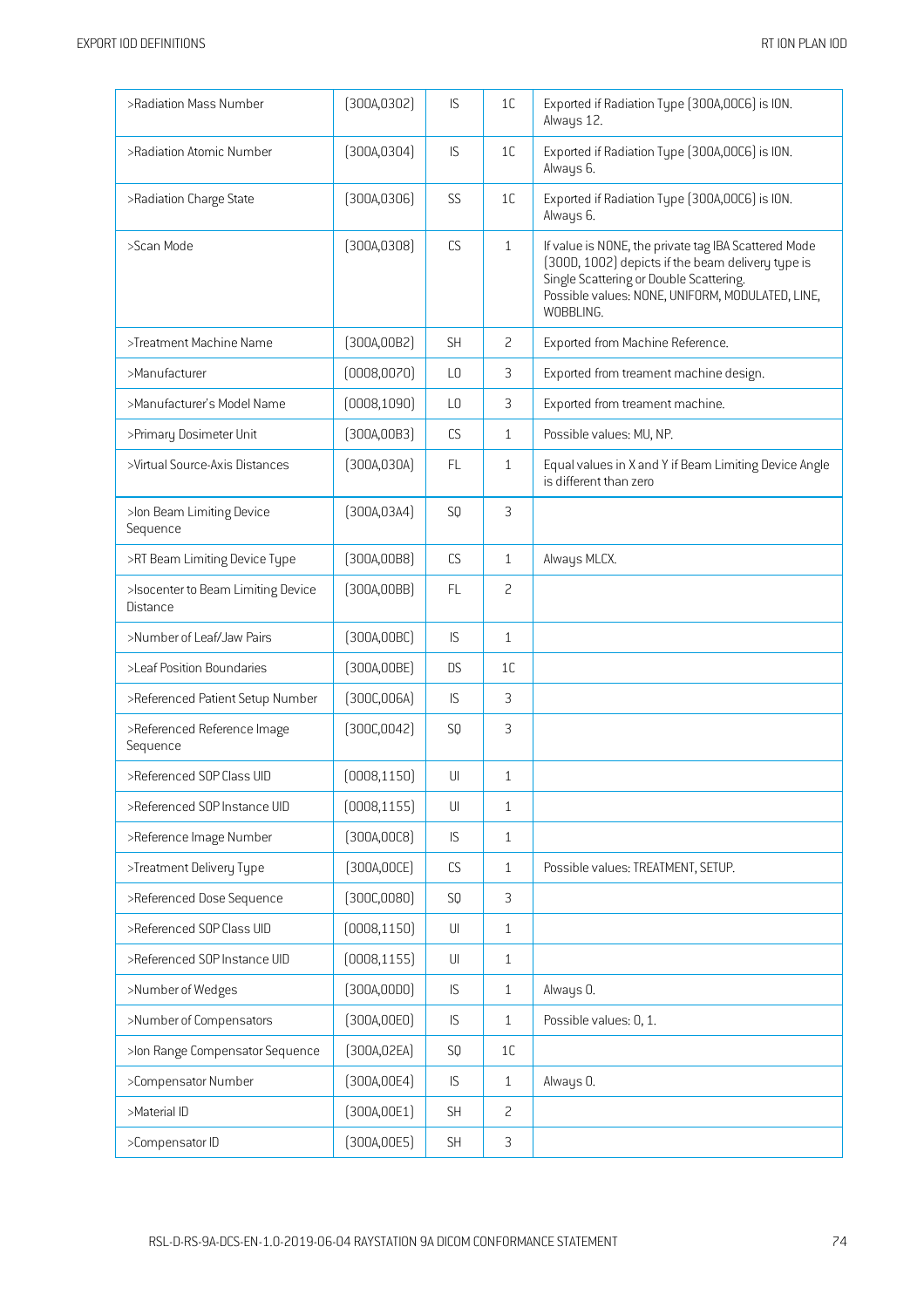| >Isocenter to Compensator Tray<br>Distance | [300A, 02E4] | <b>FL</b>      | 1C             |                                                                                                                                |
|--------------------------------------------|--------------|----------------|----------------|--------------------------------------------------------------------------------------------------------------------------------|
| >Compensator Divergence                    | (300A, 02E0) | CS             | $\mathbf{1}$   | Possible values: ABSENT, PRESENT.                                                                                              |
| >Compensator Mounting Position             | [300A, 02E1] | CS             | $\mathbf{1}$   | Possible values: PATIENT SIDE, SOURCE SIDE.                                                                                    |
| >Compensator Rows                          | [300A, 00E7] | IS             | $\mathbf{1}$   |                                                                                                                                |
| >Compensator Columns                       | (300A, 00E8) | IS             | $\mathbf{1}$   |                                                                                                                                |
| >Compensator Pixel Spacing                 | (300A, 00E9) | <b>DS</b>      | $\mathbf{1}$   |                                                                                                                                |
| >Compensator Position                      | [300A,00EA]  | <b>DS</b>      | $\mathbf{1}$   |                                                                                                                                |
| >Compensator Column Offset                 | [300A, 02E5] | FL.            | 1 <sup>C</sup> |                                                                                                                                |
| >Compensator Thickness Data                | [300A,00EC]  | <b>DS</b>      | $\mathbf{1}$   |                                                                                                                                |
| >Compensator Milling Tool Diameter         | [300A, 02E8] | <b>FL</b>      | 3              |                                                                                                                                |
| >Number of Boli                            | (300A,00ED)  | IS             | $\mathbf{1}$   | Always 0.                                                                                                                      |
| >Number of Blocks                          | [300A, 00F0] | IS             | $\mathbf{1}$   | Possible values: 0, 1.                                                                                                         |
| >Ion Block Sequence                        | [300A, 03A6] | SQ             | 1C             |                                                                                                                                |
| >Isocenter to Block Tray Distance          | [300A, 00F7] | FL.            | $\mathbf{1}$   |                                                                                                                                |
| >Block Type                                | (300A, 00F8) | CS             | 1              | Possible values: SHIELDING, APERTURE.                                                                                          |
| >Block Divergence                          | [300A,00FA]  | CS             | $\mathbf{1}$   | Possible values: PRESENT, ABSENT.                                                                                              |
| >Block Mounting Position                   | (300A,00FB)  | CS             | $\mathbf{1}$   | Possible values: PATIENT SIDE, SOURCE SIDE.                                                                                    |
| >Block Number                              | [300A,00FC]  | IS             | $\mathbf{1}$   | Always 0.                                                                                                                      |
| >Block Name                                | [300A,00FE]  | LO             | 3              |                                                                                                                                |
| >Material ID                               | [300A, 00E1] | <b>SH</b>      | $\overline{c}$ |                                                                                                                                |
| >Block Thickness                           | (300A, 0100) | <b>DS</b>      | $\mathbf{1}$   |                                                                                                                                |
| >Block Number of Points                    | [300A, 0104] | IS             | $\mathbf{1}$   |                                                                                                                                |
| >Block Data                                | [300A, 0106] | <b>DS</b>      | $\mathbf{1}$   |                                                                                                                                |
| >RaySearch Private Creator                 | (4001, 0010) | L <sub>0</sub> | 3              | RAYSEARCHLABS 2.0                                                                                                              |
| >Collimation Mode                          | [4001, 1057] | CS             | 3              | Private tag. Only exported for plans with Multi-Layer<br>Aperture (MLA).<br>Always DYNAMIC.                                    |
| >Snout Sequence                            | [300A, 030C] | SQ             | 3              |                                                                                                                                |
| >Snout ID                                  | [300A, 030F] | <b>SH</b>      | $\mathbf{1}$   |                                                                                                                                |
| >Accessory Code                            | [300A, 00F9] | L <sub>0</sub> | 3              | Only exported for Mevion Hyperscan. Exported value<br>is the checksum meant for use in the Mevion SMC<br>(Spot Map Converter). |
| >Applicator Sequence                       | [300A, 0107] | <b>SQ</b>      | 3              | Only for plans with Mitsubishi Electric machine.                                                                               |
| >Applicator ID                             | [300A, 0108] | <b>SH</b>      | $\mathbf{1}$   |                                                                                                                                |
| >Applicator Type                           | (300A, 0109) | CS             | $\mathbf{1}$   | Possible values: ION CIRC, ION RECT.                                                                                           |
| >Number of Range Shifters                  | [300A, 0312] | IS             | $\mathbf{1}$   | Possible values: 0, 1.                                                                                                         |
| >Range Shifter Sequence                    | [300A, 0314] | SQ             | 1C             | Possible values: 0, 1.                                                                                                         |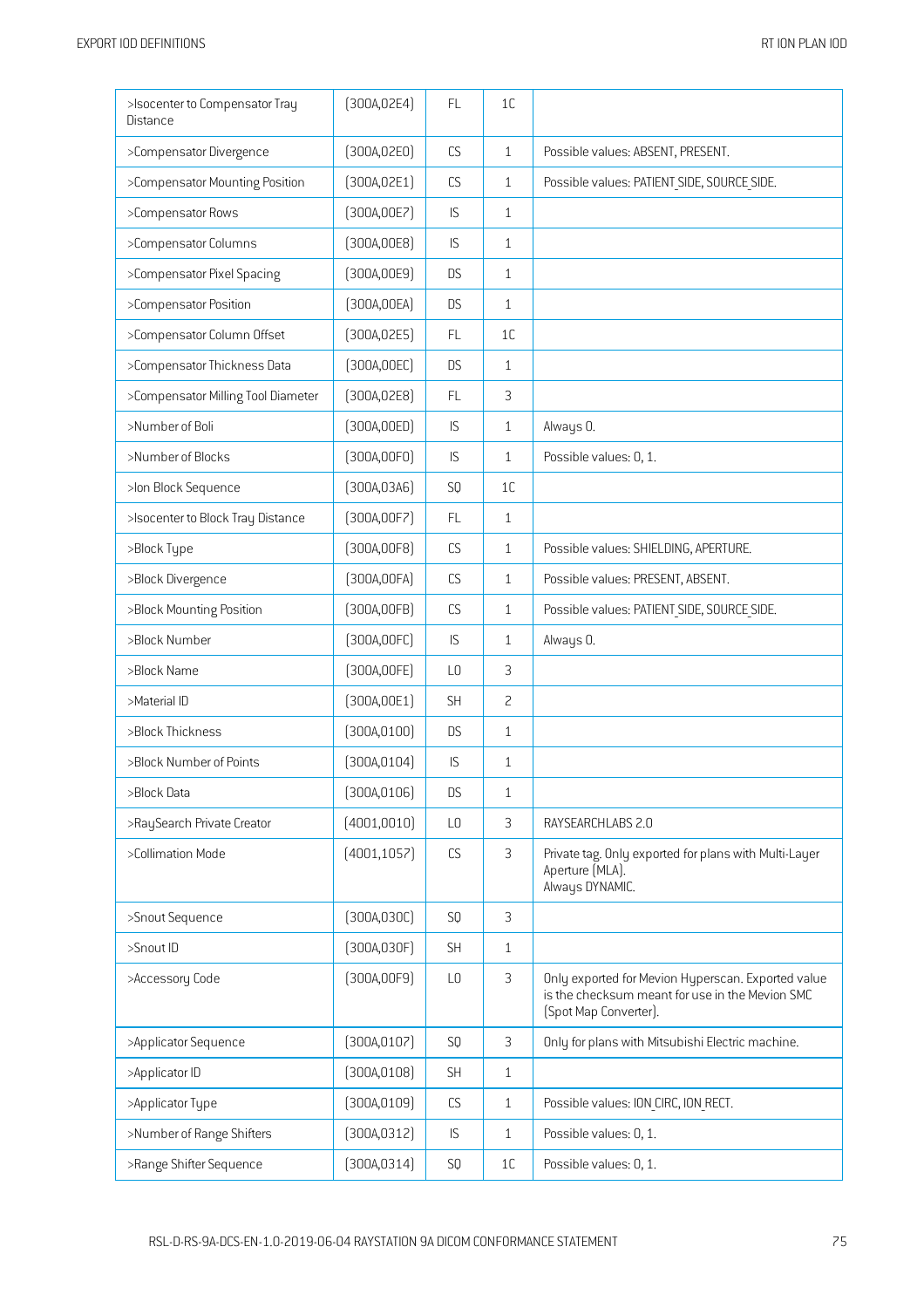| >Range Shifter Number                     | [300A, 0316] | IS             | $\mathbf{1}$   | Always 0.                                                                                                                                                                                                                  |
|-------------------------------------------|--------------|----------------|----------------|----------------------------------------------------------------------------------------------------------------------------------------------------------------------------------------------------------------------------|
| >Range Shifter ID                         | [300A, 0318] | <b>SH</b>      | $\mathbf{1}$   | Always 'HYPER RS' for Mevion Hyperscan.                                                                                                                                                                                    |
| >Accessory Code                           | (300A, 00F9) | L <sub>0</sub> | 3              |                                                                                                                                                                                                                            |
| >Range Shifter Type                       | (300A, 0320) | CS             | $\mathbf{1}$   | Possible values: ANALOG, BINARY.                                                                                                                                                                                           |
| >Number of Lateral Spreading<br>Devices   | [300A, 0330] | IS             | $\mathbf{1}$   | 0-2 Scatterers and 0 or 2 Magnets<br>Possible values: 0, 1, 2, 3, 4.                                                                                                                                                       |
| >Lateral Spreading Device<br>Sequence     | [300A, 0332] | SQ             | 1C             | Scatterer[s] are exported for Mevion Double Scattering<br>plans, Wobbling, Mitsubishi US, and for Pencil Beam<br>Scanning if selected in referenced machine. Magnets<br>are exported if selected in referenced machine.    |
| >Lateral Spreading Device Number          | [300A, 0334] | IS             | $\mathbf{1}$   |                                                                                                                                                                                                                            |
| >Lateral Spreading Device ID              | [300A, 0336] | SH             | $\mathbf{1}$   |                                                                                                                                                                                                                            |
| >Lateral Spreading Device Type            | [300A, 0338] | CS             | $\mathbf{1}$   | Possible values: SCATTERER, MAGNET.                                                                                                                                                                                        |
| >Number of Range Modulators               | [300A, 0340] | IS             | $\mathbf{1}$   | Possible values: 0, 1, 2.                                                                                                                                                                                                  |
| >Range Modulator Sequence                 | (300A, 0342) | SQ             | 1C             | Not used for IBA and Mevion plans, since private<br>SOBP Width and Depth tags are used to communicate<br>nozzle settings.                                                                                                  |
| >Range Modulator Number                   | [300A, 0344] | IS             | $\mathbf{1}$   |                                                                                                                                                                                                                            |
| >Range Modulator ID                       | [300A, 0346] | SH             | $\mathbf{1}$   |                                                                                                                                                                                                                            |
| >Range Modulator Type                     | (300A, 0348) | CS             | $\mathbf{1}$   | Possible values: FIXED, WHL FIXEDWEIGHTS,<br>WHL_MODWEIGHTS.                                                                                                                                                               |
| >Range Modulator Description              | [300A, 034A] | L <sub>0</sub> | 3              |                                                                                                                                                                                                                            |
| >Patient Support Type                     | (300A, 0350) | CS             | $\mathbf{1}$   | Always TABLE.                                                                                                                                                                                                              |
| >Patient Support ID                       | (300A, 0352) | <b>SH</b>      | 3              | Exported from treatment machine setting. Defaults to<br>'TABLE'.                                                                                                                                                           |
| >Final Cumulative Meterset Weight         | [300A, 010E] | <b>DS</b>      | 1C             |                                                                                                                                                                                                                            |
| >Number of Control Points                 | (300A, 0110) | IS             | 1              |                                                                                                                                                                                                                            |
| >Ion Control Point Sequence               | [300A, 03A8] | SQ             | $\mathbf{1}$   |                                                                                                                                                                                                                            |
| >Control Point Index                      | (300A, 0112) | IS             | $\mathbf{1}$   |                                                                                                                                                                                                                            |
| >Cumulative Meterset Weight               | [300A, 0134] | <b>DS</b>      | $\overline{c}$ |                                                                                                                                                                                                                            |
| >Referenced Dose Reference<br>Sequence    | (300C, 0050) | SQ             | 3              |                                                                                                                                                                                                                            |
| >Referenced Dose Reference<br>Number      | [300C, 0051] | IS             | $\mathbf{1}$   | Always 1.                                                                                                                                                                                                                  |
| >Cumulative Dose Reference<br>Coefficient | [300A, 010C] | <b>DS</b>      | $\overline{c}$ |                                                                                                                                                                                                                            |
| >Nominal Beam Energy Unit                 | [300A, 0015] | CS             | 3              | Only exported for proton plans. Note: This attribute is<br>not part of the DICOM standard. Nominal beam energy<br>is always exported in MEV/nucleon in accordance<br>with the DICOM standard.<br>Possible values: MEV, KV. |
| >Nominal Beam Energy                      | [300A, 0114] | <b>DS</b>      | $1\mathsf{C}$  | Always 0 for IBA and Mevion plans, since private<br>SOBP Width and Depth tags are used to communicate<br>nozzle settings.                                                                                                  |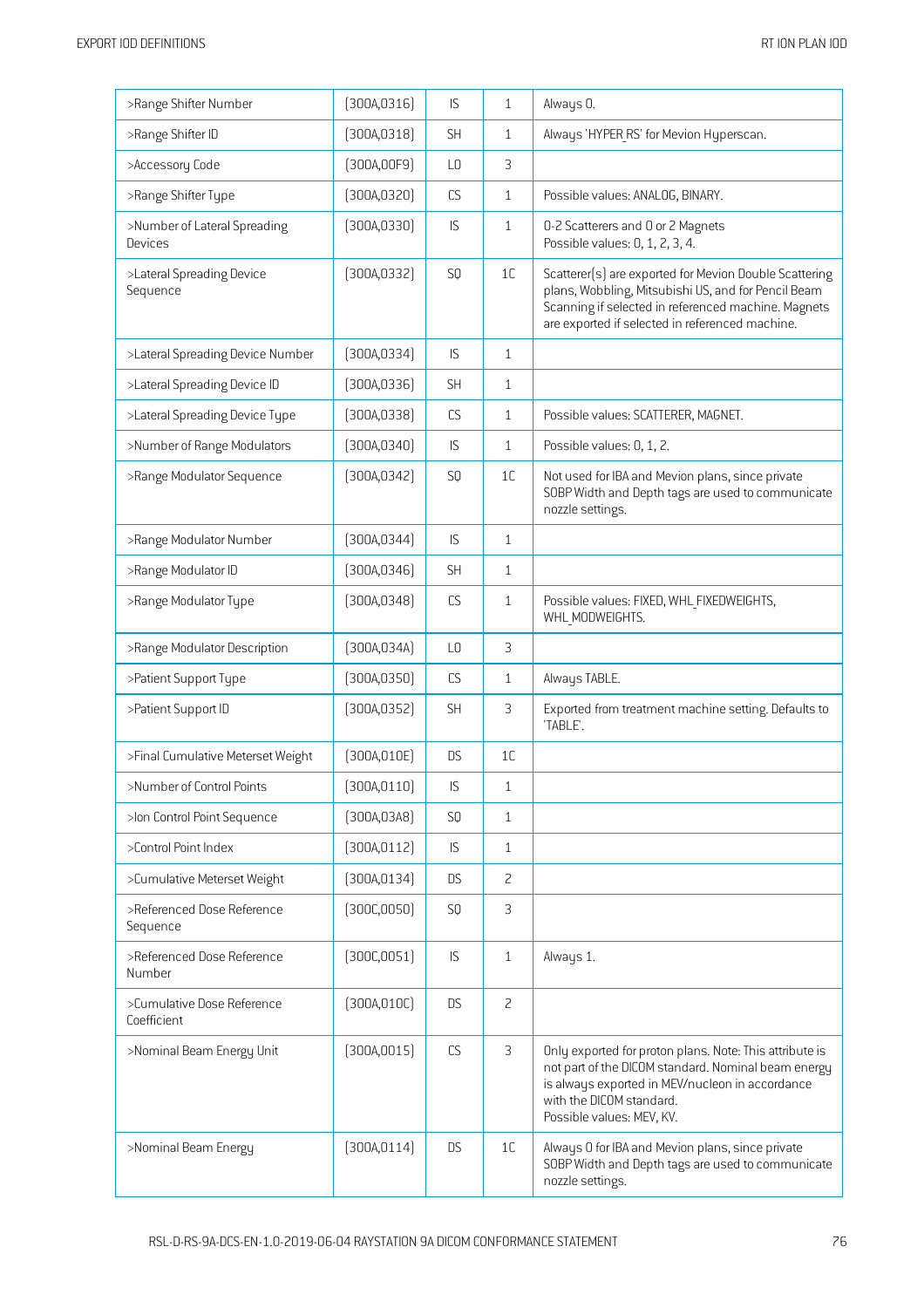| >Meterset Rate                                              | [300A, 035A] | FL.            | 3              |                                                                                                                                                                                                                                                                                                                                                         |
|-------------------------------------------------------------|--------------|----------------|----------------|---------------------------------------------------------------------------------------------------------------------------------------------------------------------------------------------------------------------------------------------------------------------------------------------------------------------------------------------------------|
| >Range Shifter Settings Sequence                            | [300A, 0360] | SQ             | 1C             |                                                                                                                                                                                                                                                                                                                                                         |
| >Referenced Range Shifter Number                            | [300C, 0100] | IS             | $\mathbf{1}$   | Always 0.                                                                                                                                                                                                                                                                                                                                               |
| >Range Shifter Setting                                      | [300A, 0362] | L <sub>0</sub> | $\mathbf{1}$   | For Mevion Hyperscan, the exported value will<br>consist of a string '101011' representing energy<br>selector plates starting with the most upstream plate<br>(furthest away from isocenter), where each '1' and '0'<br>indicates whether the specific plate is used or not.<br>The exported value is always 'IN' for other PBS<br>delivery techniques. |
| >Isocenter to Range Shiffter<br><b>Distance</b>             | [300A, 0364] | <b>FL</b>      | 3              |                                                                                                                                                                                                                                                                                                                                                         |
| >Range Shifter Water Equivalent<br>Thickness                | [300A, 0366] | FL             | 3              |                                                                                                                                                                                                                                                                                                                                                         |
| >Lateral Spreading Device Settings<br>Sequence              | [300A, 0370] | SQ             | 1C             | Exported for Mevion Double Scattering plans,<br>Sumitomo plans, Mitsubishi Uniform Scanning and<br>Pencil Beam Scanning if scatterer(s)/magnets are set<br>to be exported                                                                                                                                                                               |
| >Referenced Lateral Spreading<br>Device Number              | [300C, 0102] | IS             | $\mathbf{1}$   |                                                                                                                                                                                                                                                                                                                                                         |
| >Lateral Spreading Device Setting                           | [300A, 0372] | L <sub>0</sub> | $\mathbf{1}$   | For a referenced scatterer Sumitomo Wobbling<br>machine specifies that Lateral Spreading Device<br>Setting is set to a binary string indicating used<br>Lollipops. Otherwise value IN is used.                                                                                                                                                          |
| >Isocenter to Lateral Spreading<br>Device Distance          | [300A, 0374] | <b>FL</b>      | 3              |                                                                                                                                                                                                                                                                                                                                                         |
| >Lateral Spreading Device Water<br>Equivalent Thickness     | [300A, 033C] | <b>FL</b>      | 3              |                                                                                                                                                                                                                                                                                                                                                         |
| >Range Modulator Settings<br>Sequence                       | [300A, 0380] | SQ             | 1 <sup>C</sup> |                                                                                                                                                                                                                                                                                                                                                         |
| >Referenced Range Modulator<br>Number                       | [300C, 0104] | IS             | $\mathbf{1}$   |                                                                                                                                                                                                                                                                                                                                                         |
| >Range Modulator Gating Start Water<br>Equivalent Thickness | [300A, 0386] | <b>FL</b>      | 3              |                                                                                                                                                                                                                                                                                                                                                         |
| >Range Modulator Gating Stop Water<br>Equivalent Thickness  | [300A, 0388] | FL             | 3              |                                                                                                                                                                                                                                                                                                                                                         |
| >Beam Limiting Device Position<br>Sequence                  | [300A, 011A] | SQ             | 1C             |                                                                                                                                                                                                                                                                                                                                                         |
| >RT Beam Limiting Device Type                               | (300A, 00B8) | CS             | $\mathbf{1}$   | Always MLCX.                                                                                                                                                                                                                                                                                                                                            |
| >Leaf/Jaw Positions                                         | [300A, 011C] | <b>DS</b>      | $\mathbf{1}$   |                                                                                                                                                                                                                                                                                                                                                         |
| >Gantry Angle                                               | [300A, 011E] | <b>DS</b>      | 1 <sup>C</sup> |                                                                                                                                                                                                                                                                                                                                                         |
| >Gantry Rotation Direction                                  | [300A, 011F] | CS             | 1C             | Always NONE.                                                                                                                                                                                                                                                                                                                                            |
| >Gantry Pitch Angle                                         | [300A, 014A] | FL             | SC             |                                                                                                                                                                                                                                                                                                                                                         |
| >Gantry Pitch Rotation Direction                            | (300A, 014C) | CS             | SC             | Always NONE.                                                                                                                                                                                                                                                                                                                                            |
| >Beam Limiting Device Angle                                 | (300A, 0120) | <b>DS</b>      | 1C             |                                                                                                                                                                                                                                                                                                                                                         |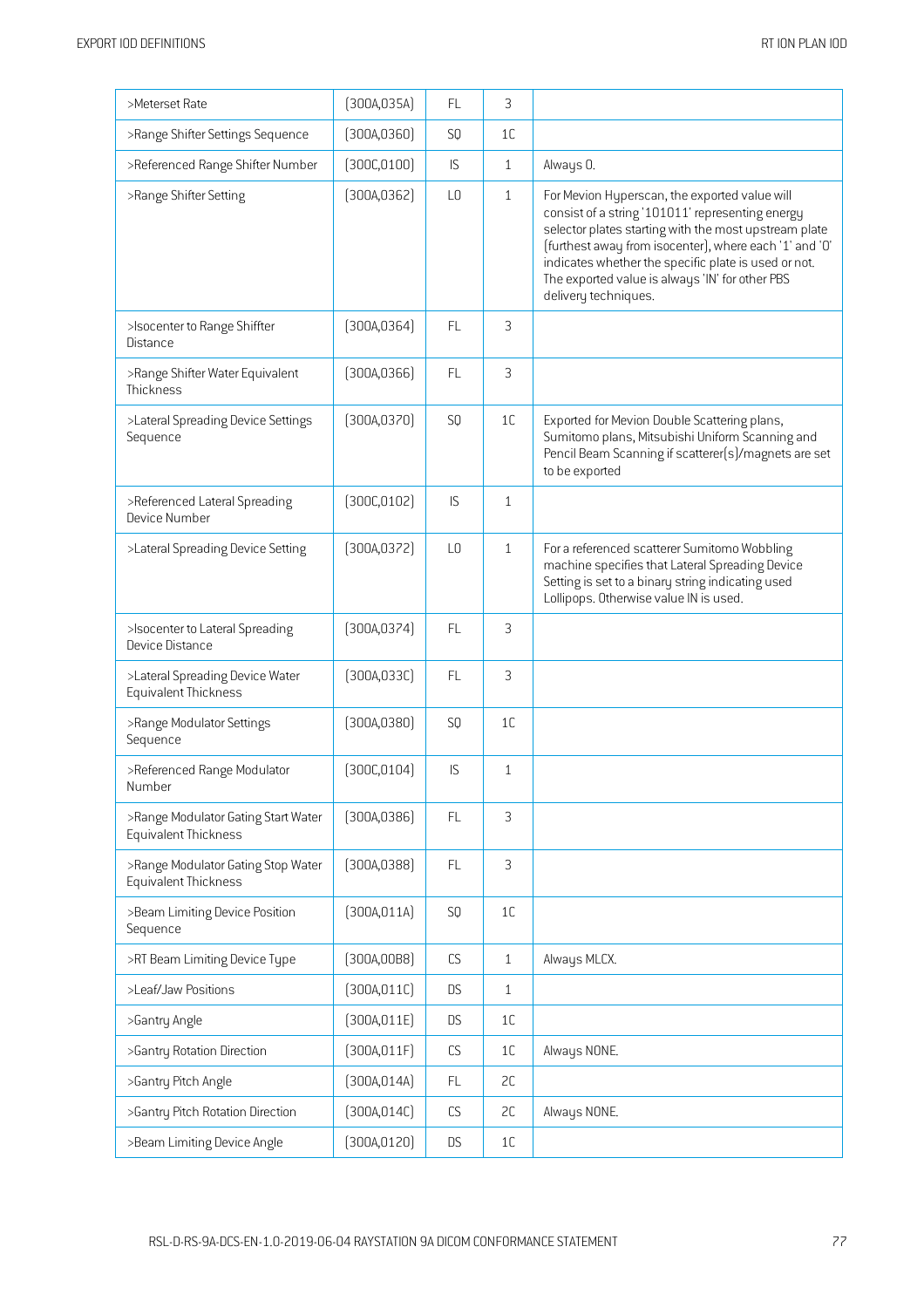| >Beam Limiting Device Rotation<br>Direction | [300A, 0121] | CS                   | 1C             | Always NONE.                                                                                                      |
|---------------------------------------------|--------------|----------------------|----------------|-------------------------------------------------------------------------------------------------------------------|
| >Scan Spot Tune ID                          | (300A, 0390) | <b>SH</b>            | 1 <sup>C</sup> |                                                                                                                   |
| >Number of Scan Spot Positions              | (300A, 0392) | IS                   | 1C             |                                                                                                                   |
| >Scan Spot Position Map                     | [300A, 0394] | <b>FL</b>            | 1C             |                                                                                                                   |
| >Scan Spot Meterset Weights                 | (300A, 0396) | <b>FL</b>            | 1C             |                                                                                                                   |
| >Scanning Spot Size                         | (300A, 0398) | FL                   | 3              |                                                                                                                   |
| >Number of Paintings                        | [300A, 039A] | IS                   | 1C             |                                                                                                                   |
| >Patient Support Angle                      | [300A, 0122] | <b>DS</b>            | 1C             |                                                                                                                   |
| >Patient Support Rotation Direction         | [300A, 0123] | CS                   | 1C             | Always NONE.                                                                                                      |
| >Table Top Pitch Angle                      | (300A, 0140) | FL.                  | 2C             |                                                                                                                   |
| >Table Top Pitch Rotation Direction         | [300A, 0142] | CS                   | SC             | Always NONE.                                                                                                      |
| >Table Top Roll Angle                       | [300A, 0144] | <b>FL</b>            | 2C             |                                                                                                                   |
| >Table Top Roll Rotation Direction          | (300A, 0146) | CS                   | SC             | Always NONE.                                                                                                      |
| >Table Top Vertical Position                | [300A, 0128] | <b>DS</b>            | SC             | Always 0.0.                                                                                                       |
| >Table Top Longitudinal Position            | [300A, 0129] | <b>DS</b>            | 2C             | Always 0.0.                                                                                                       |
| >Table Top Lateral Position                 | [300A, 012A] | <b>DS</b>            | 2C             | Always 0.0.                                                                                                       |
| >Snout Position                             | (300A, 030D) | FL                   | 2C             |                                                                                                                   |
| >Isocenter Position                         | [300A, 012C] | <b>DS</b>            | 2C             |                                                                                                                   |
| >IMPAC Private Creator                      | (300B,0010)  | L <sub>0</sub>       | 3              | <b>IMPAC</b>                                                                                                      |
| >Line Spot Tune ID                          | (300B, 1090) | <b>SH</b>            | 3              | Private tag. Used for Sumitomo Line Scanning.                                                                     |
| >Number of Line Scan Spot<br>Positions      | [300B, 1092] | IS                   | 3              | Private tag. Used for Sumitomo Line Scanning.                                                                     |
| >Line Scan Position Map                     | (300B, 1094) | FL                   | 3              | Private tag. Used for Sumitomo Line Scanning.                                                                     |
| >Line Scan Meterset Weights                 | [300B, 1096] | <b>FL</b>            | 3              | Private tag. Used for Sumitomo Line Scanning.                                                                     |
| >Line Scanning Spot Size                    | [300B, 1098] | FL                   | 3              | Private tag. Used for Sumitomo Line Scanning.                                                                     |
| >Number of Line Scan Spot<br>Paintings      | [300B, 109A] | $\mathsf{IS}\xspace$ | 3              | Private tag. Used for Sumitomo Line Scanning.                                                                     |
| >RaySearch Private Creator                  | (4001,0010)  | L <sub>0</sub>       | 3              | RAYSEARCHLABS 2.0                                                                                                 |
| >Spill Length                               | (4001, 1005) | FL                   | 3              | RaySearch Private tag. The synchrotron spill length in<br>seconds.                                                |
| >Degrader                                   | [4001, 1006] | FL                   | 3              | RaySearch Private tag. The degradation applied by<br>the degrader before the synchrotron.                         |
| >Particles Per Spill                        | [4001, 1007] | FL                   | 3              | RaySearch Private tag. Number of particles delivered<br>during a spill for synchrotrons.                          |
| >CNAO Nominal Beam Energy                   | (4001, 1008) | <b>DS</b>            | 3              | RaySearch Private tag. Nominal Beam Energy in<br>MeV/nucleon. This attribute is only written for CNAO<br>machines |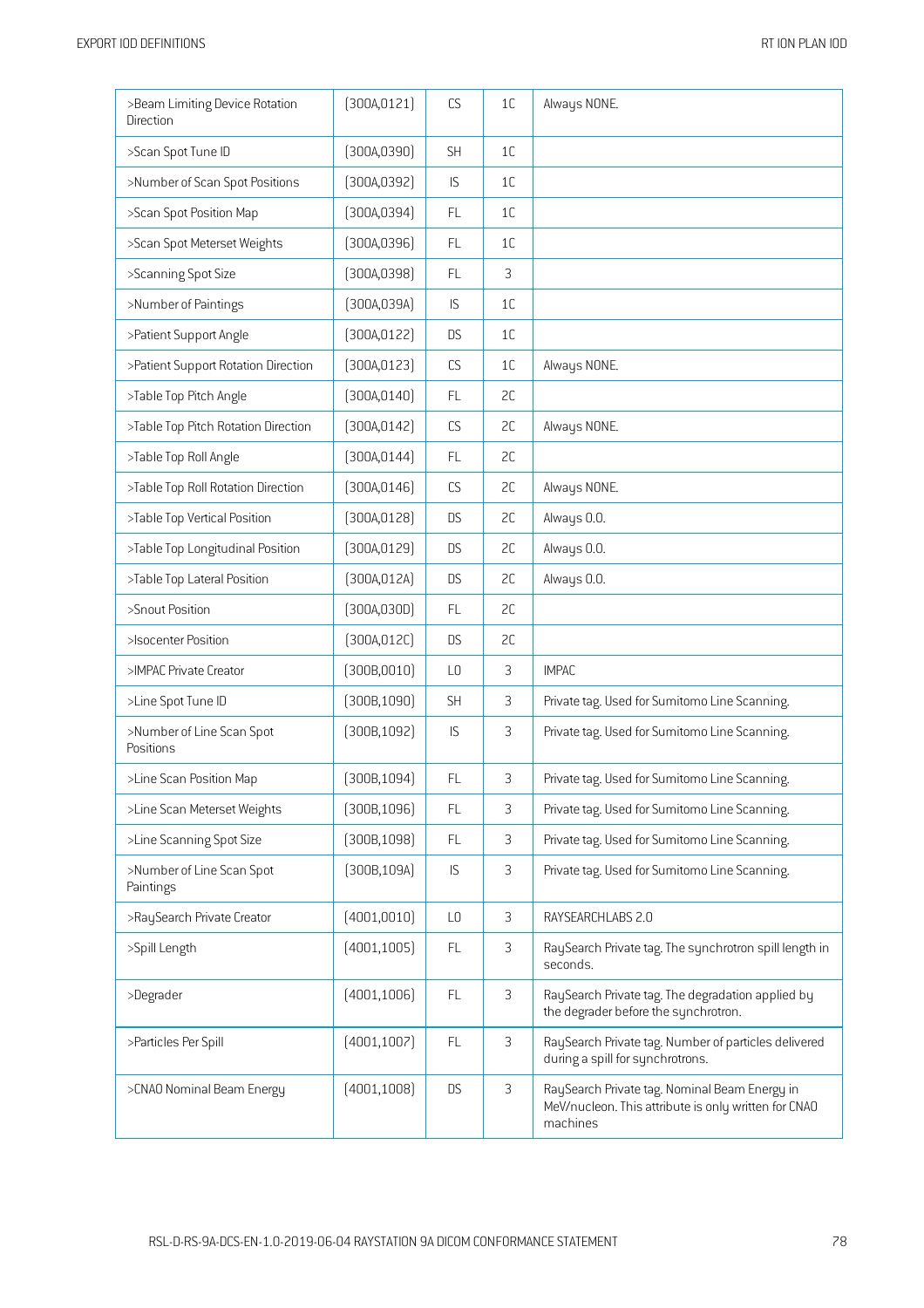| >CNAO Nominal Beam Energy Scale<br>Factor | (4001, 1009) | <b>DS</b>      | 3              | RaySearch Private tag. Scale Factor that should be<br>applied to control point's Nominal Beam Energy to<br>onvert it to MeV/u This attribute is only written for<br>CNAO machines                                                                                                                                                                                                                                                                                                                                                                                                                                                         |
|-------------------------------------------|--------------|----------------|----------------|-------------------------------------------------------------------------------------------------------------------------------------------------------------------------------------------------------------------------------------------------------------------------------------------------------------------------------------------------------------------------------------------------------------------------------------------------------------------------------------------------------------------------------------------------------------------------------------------------------------------------------------------|
| >Reference Beam Data ID                   | (4001, 1030) | <b>SH</b>      | 3              | RaySearch Private tag. Selected Reference Beam Data<br>ID. Only exported for Mitsubishi Uniform Scanning                                                                                                                                                                                                                                                                                                                                                                                                                                                                                                                                  |
| >Reference Depth in Water                 | [4001, 1031] | <b>DS</b>      | $\mathfrak{Z}$ | RaySearch Private tag. Calculated as ro range max -<br>ro max sobp width/2 - (range shifter wet -<br>ro range shifter wet min) [mm]. Here, ro is the Range<br>Option used for the current beam (referenced in<br>Reference Beam Data ID (4001,1030)), ro range max<br>is the maximum Range for the ro, ro max sobp width<br>the Max SOBP Width for the ro,<br>ro range shifter wet min the minimum Range shifter<br>WET for the ro, and range shifter wet is the Range<br>shifter WET used for the current beam. Only exported<br>for beams using a machine of type Mitsubishi<br>Electric Co and treatment technique Uniform<br>Scanning |
| >Mitsubishi Reference Value               | [4001, 1032] | <b>DS</b>      | 3              | RaySearch Private tag. Computed as proton fluence *<br>IDD SOBP[d0], where proton fluence is the total<br>number of protons per area unit simulated for the<br>current Beam for one treatment fraction [protons /<br>cm^2], IDD SOBP(dO) is the integrated depth dose of<br>the entire SOBP at dO as used by the pencil beam<br>dose engine in RayStation [Gy * cm^2/ proton], and<br>d0 is the Reference Depth in Water [4001,1031]<br>[mm]. Only exported for beams using a machine of<br>type Mitsubishi Electric Co and treatment technique<br>Uniform Scanning                                                                       |
| >Number Of Aperture Contour Points        | (4001, 1055) | IS             | 3              | Private tag. Used for Multi-Layer Aperture (MLA).<br>Number of contour points in the control point specific<br>aperture contour.                                                                                                                                                                                                                                                                                                                                                                                                                                                                                                          |
| >Aperture Contour Point Map               | (4001, 1056) | FL             | $\mathfrak{Z}$ | Private tag. Used for Multi-Layer Aperture (MLA).<br>Contour point positions defined at isocenter.                                                                                                                                                                                                                                                                                                                                                                                                                                                                                                                                        |
| >IMPAC Private Creator                    | (300B, 0010) | L <sub>0</sub> | 3              | <b>IMPAC</b>                                                                                                                                                                                                                                                                                                                                                                                                                                                                                                                                                                                                                              |
| >Maximum Collimated Field<br>Diameter     | (300B, 1002) | <b>FL</b>      | 3              | Private tag. The maximum diameter (in mm) of a<br>circle, centered about the beam axis, which contains<br>the collimated field.                                                                                                                                                                                                                                                                                                                                                                                                                                                                                                           |
| >Nominal SOBP Width                       | [300B, 100E] | <b>FL</b>      | 3              | Private tag. Distance (in mm) between maximal<br>Water-Equivalent distance to distal border of target<br>and minimal Water-Equivalent Distance to proximal<br>border of target. Required for passive plans.<br>Supported values: [0,320]                                                                                                                                                                                                                                                                                                                                                                                                  |
| >Planned Distal Target Distance           | [300B, 1004] | <b>FL</b>      | 3              | Private tag. Maximal Water-Equivalent distance (in<br>mm) to distal border of target. Required for passive<br>plans. Supported values: [35,320].                                                                                                                                                                                                                                                                                                                                                                                                                                                                                          |
| >IBA Private Creator                      | (300D, 0010) | L <sub>0</sub> | 3              | <b>IBA</b>                                                                                                                                                                                                                                                                                                                                                                                                                                                                                                                                                                                                                                |
| >IBA Scattered Mode                       | (300D, 1002) | <b>SH</b>      | 3              | Private tag. Used to depict the scattering mode. Only<br>used when Scan Mode (300A, 0308) is NONE.<br>Possible values: SINGLE, DOUBLE.                                                                                                                                                                                                                                                                                                                                                                                                                                                                                                    |
| >RaySearch Private Creator                | (4001, 0010) | L <sub>0</sub> | 3              | RAYSEARCHLABS 2.0                                                                                                                                                                                                                                                                                                                                                                                                                                                                                                                                                                                                                         |
| >Treatment Machine Commission<br>Time     | (4001, 1001) | DT             | 3              | RaySearch Private tag. The commission time of the<br>treatment machine. Used together with Treatment<br>Machine Name to determine the correct machine.                                                                                                                                                                                                                                                                                                                                                                                                                                                                                    |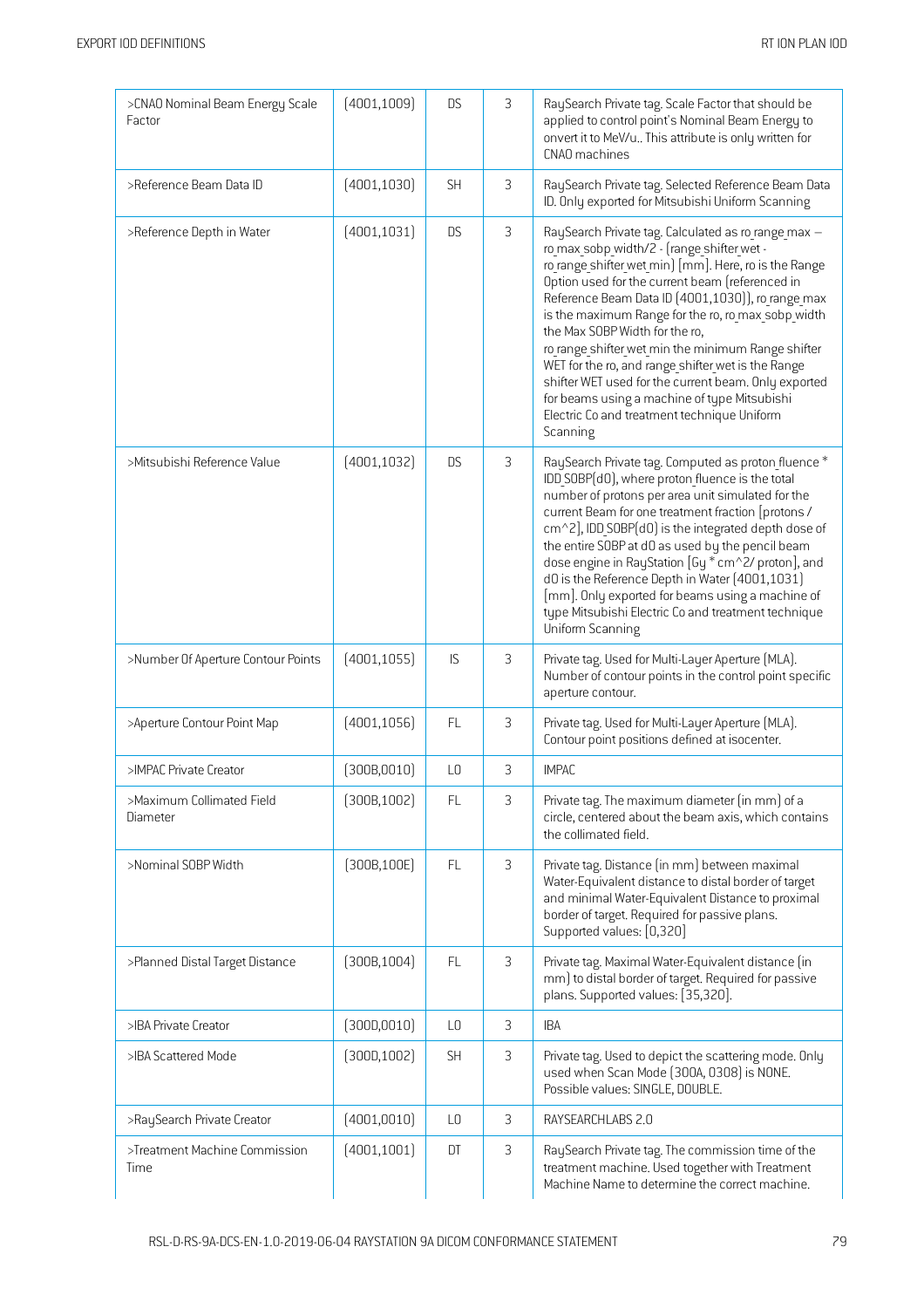| >RBE Model Name                  | (4001, 1002) | <b>ST</b> | 3 | RaySearch Private tag. The RBE Model Name. Used to<br>determine the correct RBE Model.                                                                                                                                |
|----------------------------------|--------------|-----------|---|-----------------------------------------------------------------------------------------------------------------------------------------------------------------------------------------------------------------------|
| >RBE Model Commission Time       | [4001, 1003] | DT        | 3 | RaySearch Private tag. The commission time of the<br>RBE Model. Used together with RBE Model Name to<br>determine the correct RBE Model.                                                                              |
| >Block Milling Tool Diameter     | (4001, 1004) | FL.       | 3 | RaySearch Private tag. The block milling tool diameter<br>in mm.                                                                                                                                                      |
| >Internal Treatment Machine Name | [4001, 1012] | <b>SH</b> | 3 | RaySearch Private tag. The internal treatment<br>machine name. This value will differ from Treatment<br>Machine Name [300A,00B2] if a treatment machine<br>name alias have been specified on the ion beam<br>quality. |
| >Treatment Machine RBE Mode      | (4001, 1033) | CS.       | 3 | Private tag. Indicates RBE mode of treatment<br>machine.<br>Possible values: RBE INCLUDED, RBE NOT INCLUDED.                                                                                                          |

# 5.6.11 Approval Module

| <b>Attribute name</b> | Tag          | <b>Vr</b> | <b>Type</b> | <b>Comment</b>                                                         |
|-----------------------|--------------|-----------|-------------|------------------------------------------------------------------------|
| Approval Status       | [300E, 0002] | CS        |             | Possible values:                                                       |
|                       |              |           |             | • APPROVED - Plan is approved.<br>• UNAPPROVED - Plan is not approved. |
| <b>Review Date</b>    | [300E, 0004] | DA        | SC          | Approval date.                                                         |
| <b>Review Time</b>    | [300E, 0005] | <b>TM</b> | 2C          | Approval time.                                                         |
| Reviewer Name         | [300E,0008]  | PN        | SC.         | User that approved data.                                               |

## 5.6.12 SOP Common Module

| <b>Attribute name</b>  | <b>Tag</b>   | Vr        | <b>Tupe</b> | <b>Comment</b>                           |
|------------------------|--------------|-----------|-------------|------------------------------------------|
| SOP Class UID          | (0008, 0016) | UI        |             | Always 1.2.840.10008.5.1.4.1.1.481.8.    |
| SOP Instance UID       | (0008, 0018) | UI        |             | Generated RaySearch UID.                 |
| Specific Character Set | (0008,0005)  | CS.       | 1C          | Possible values: ISO IR 100, ISO IR 192. |
| Instance Creation Date | (0008, 0012) | <b>DA</b> | 3           | Last save date.                          |
| Instance Creation Time | (0008, 0013) | <b>TM</b> |             | Last save time.                          |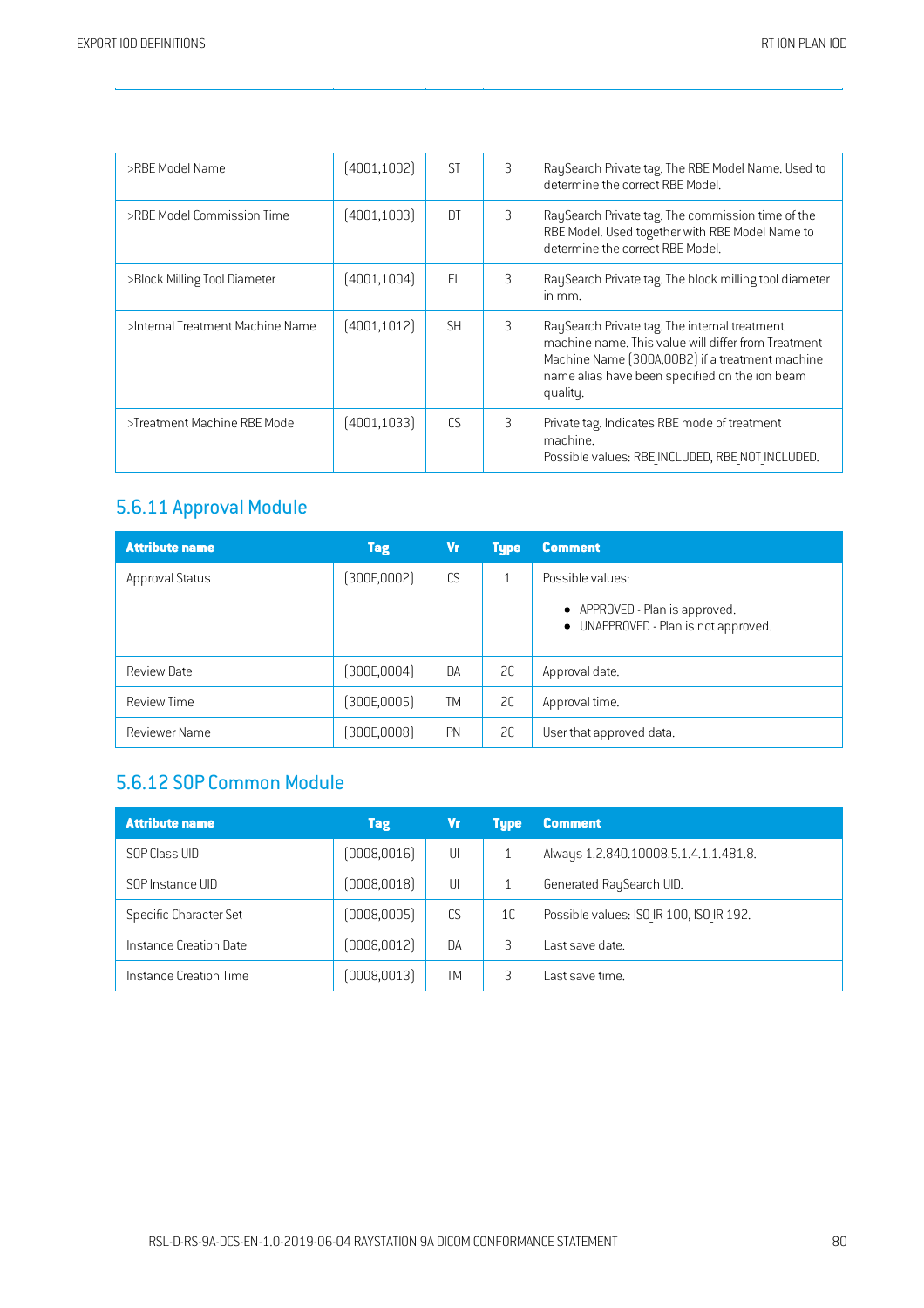## **5.7 RT DOSE IOD**

| IE                 | <b>Module</b>             | <b>Used</b> |
|--------------------|---------------------------|-------------|
| Patient            | Patient Module            | Yes         |
| Study              | General Study Module      | Yes         |
| Series             | RT Series Module          | Yes         |
| Frame of Reference | Frame of Reference Module | Yes         |
| Equipment          | General Equipment Module  | Yes         |
| Dose               | General Image Module      | No          |
|                    | Image Plane Module        | Yes         |
|                    | Multi-Frame Module        | Yes         |
|                    | Image Pixel Module        | Yes         |
|                    | RT Dose Module            | Yes         |
|                    | Structure Set Module      | No          |
|                    | ROI Contour Module        | No          |
|                    | SOP Common Module         | Yes         |

#### 5.7.1 Patient Module

Attribute values based on the patient demographics.

| <b>Attribute name</b> | <b>Tag</b>   | Vr             | <b>Type</b> | <b>Comment</b>                                                                        |
|-----------------------|--------------|----------------|-------------|---------------------------------------------------------------------------------------|
| Patient's Name        | (0010, 0010) | PN             | 2           |                                                                                       |
| Patient ID            | (0010, 0020) | L <sub>0</sub> | 2           |                                                                                       |
| Patient's Birth Date  | (0010, 0030) | DA             | 2           |                                                                                       |
| Patient's Sex         | (0010,0040)  | <b>CS</b>      | 2           | Possible values:<br>$\bullet$ M - Male<br>$\bullet$ F - Female<br>$\bullet$ 0 - Other |

## 5.7.2 General Study Module

Attribute values based on the referenced image set.

| <b>Attribute name</b>      | <b>Tag</b>   | <b>Vr</b> | <b>Type</b>              | <b>Comment</b> |
|----------------------------|--------------|-----------|--------------------------|----------------|
| Study Instance UID         | [0020,0000]  | UI        | $\mathbf{1}$             |                |
| <b>Study Date</b>          | (0008, 0020) | DA        | 2                        |                |
| Study Time                 | (0008, 0030) | <b>TM</b> | $\overline{\phantom{0}}$ |                |
| Referring Physician's Name | (0008, 0090) | PN        | 2                        |                |
| Study ID                   | (0020, 0010) | <b>SH</b> | 2                        |                |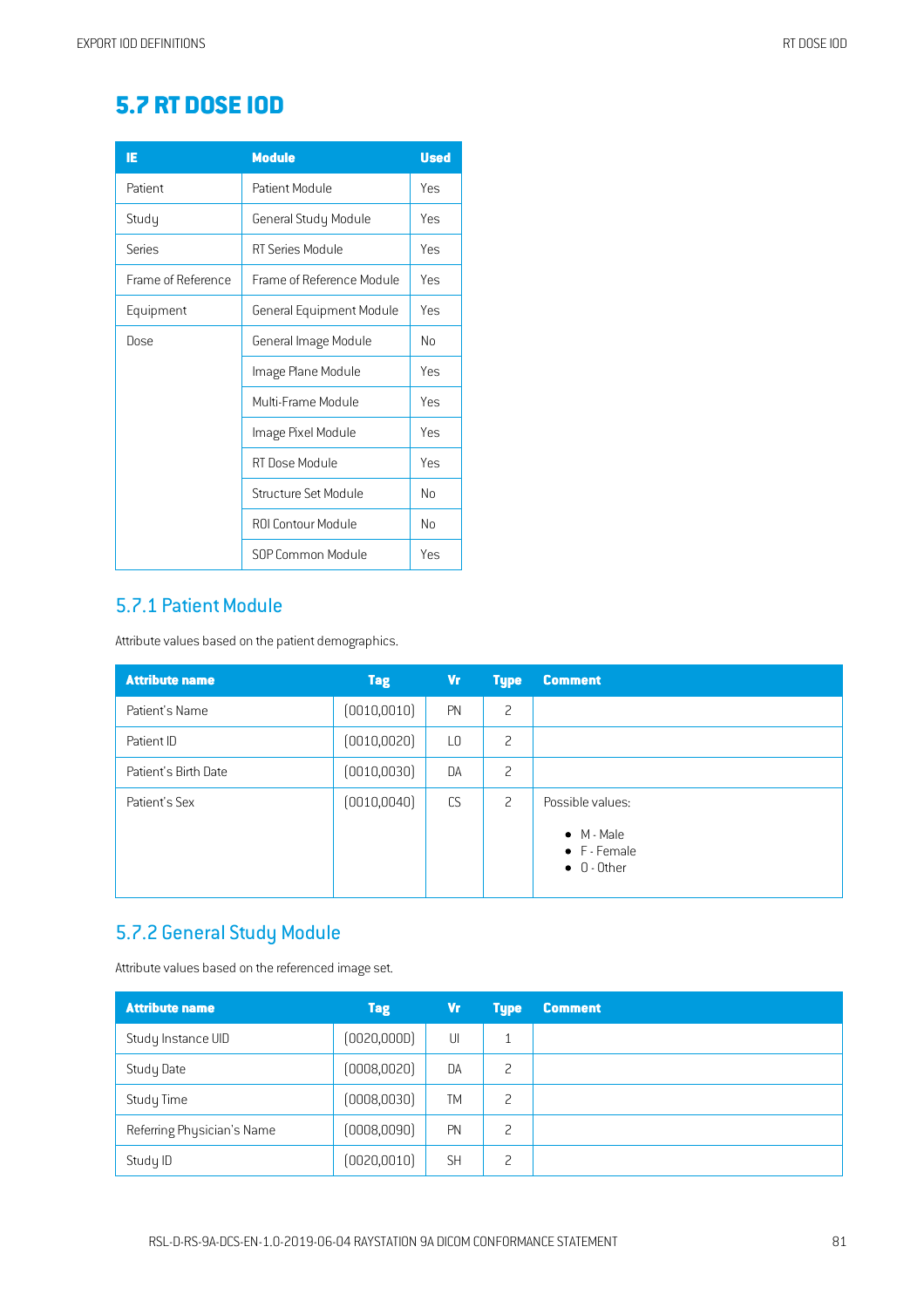| <b>Accession Number</b> | (0008, 0050) | <b>SH</b> | ∽<br>- |  |
|-------------------------|--------------|-----------|--------|--|
| Study Description       | (0008, 1030) | LU        | -<br>ັ |  |

#### 5.7.3 RT Series Module

| <b>Attribute name</b> | <b>Tag</b>   | Vr        | <b>Type</b>  | <b>Comment</b>               |
|-----------------------|--------------|-----------|--------------|------------------------------|
| Modality              | (0008,0060)  | CS        | $\mathbf{1}$ | Always RTDOSE.               |
| Series Instance UID   | [0020,000E]  | UI        | 1            | Generated RaySearch UID.     |
| Series Number         | [0020,0011]  | IS.       | 2            | Always 1.                    |
| Series Date           | [0008,0021]  | DA        | 3            | ast save date.               |
| Series Time           | (0008,0031)  | <b>TM</b> | 3            | ast save time.               |
| Series Description    | [0008, 103E] | LО        | 3            | Exported from Beam Set Name. |

#### 5.7.4 Frame of Reference Module

| Attribute name         |              |  | <b>Type Comment</b>                         |
|------------------------|--------------|--|---------------------------------------------|
| Frame of Reference UID | [0020, 0052] |  | Always same as the referenced image series. |

## 5.7.5 General Equipment Module

| <b>Attribute name</b>     | <b>Tag</b>   | Vr              | <b>Type</b> | <b>Comment</b>                                                                                                                                                                 |
|---------------------------|--------------|-----------------|-------------|--------------------------------------------------------------------------------------------------------------------------------------------------------------------------------|
| Manufacturer              | (0008, 0070) | $\overline{10}$ | 2           | Always RaySearch Laboratories.                                                                                                                                                 |
| Institution Name          | (0008,0080)  | ТŪ              | 3           | As defined in Clinic Settings.                                                                                                                                                 |
| Manufacturer's Model Name | (0008, 1090) | ТŪ              | 3           | Always RayStation.                                                                                                                                                             |
| Software Versions         | [0018, 1020] | L0              | 3           | Always the current application version and the<br>application version when object was last saved. May<br>also contain the filter version applied when exporting<br>the object. |

#### 5.7.6 Image Plane Module

| <b>Attribute name</b>       | <b>Tag</b>   | Vr        | Type | <b>Comment</b>                                                                                           |
|-----------------------------|--------------|-----------|------|----------------------------------------------------------------------------------------------------------|
| Pixel Spacing               | [0028,0030]  | <b>DS</b> |      | Exported from voxel size.                                                                                |
| Image Orientation (Patient) | [0020,0037]  | <b>DS</b> |      | Always '1\0\0\0\1\0' for 3D doses. Plane dependant<br>for 2D doses.                                      |
| Image Position (Patient)    | [0020,0032]  | <b>DS</b> |      | Note that this is the center of the first pixel, i.e. the<br>corner of the image offset by half a pixel. |
| Slice Thickness             | (0018, 0050) | <b>DS</b> | 2    | Only exported for 3D doses. Exported from voxel size.                                                    |

#### 5.7.7 Multi-Frame Module

Not written for planar (2D) doses.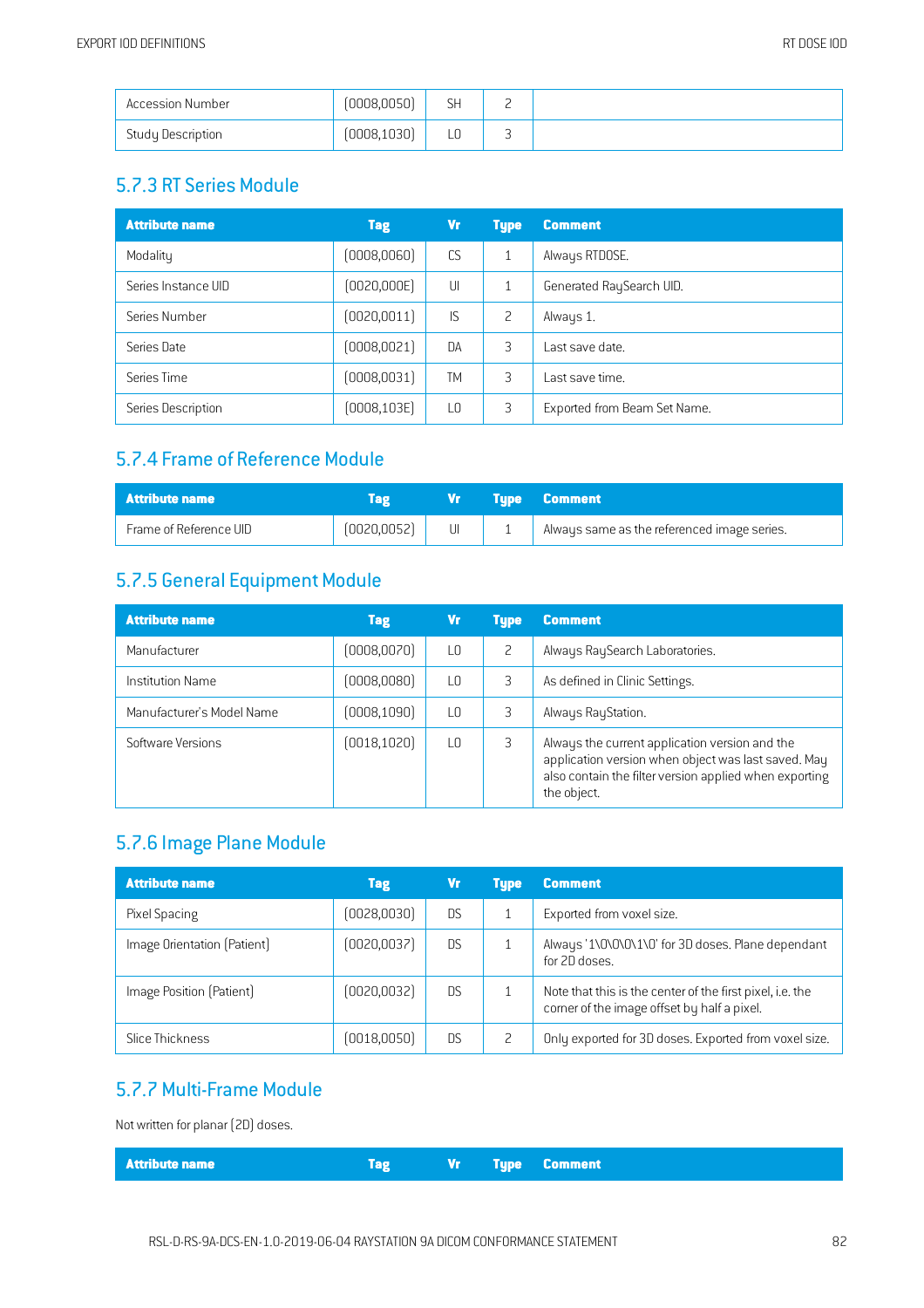| Number of Frames        | [0028,0008] |    | Only used for 3D doses. Always equal the number of<br>dose slices in z-direction. |
|-------------------------|-------------|----|-----------------------------------------------------------------------------------|
| Frame Increment Pointer | (0028,0009) | AT | Only used for 3D doses. Always '(3004,000c)'.                                     |

## 5.7.8 Image Pixel Module

| <b>Attribute name</b>      | <b>Tag</b>   | <b>Vr</b> | <b>Type</b>  | <b>Comment</b>      |
|----------------------------|--------------|-----------|--------------|---------------------|
| Samples per Pixel          | (0028,0002)  | <b>US</b> | $\mathbf{1}$ | Always 1.           |
| Photometric Interpretation | (0028,0004)  | CS        | $\mathbf{1}$ | Always MONOCHROME2. |
| Rows                       | (0028, 0010) | US        | $\mathbf{1}$ |                     |
| Columns                    | (0028, 0011) | US        | $\mathbf{1}$ |                     |
| <b>Bits Allocated</b>      | (0028, 0100) | <b>US</b> | $\mathbf{1}$ | Always 16.          |
| <b>Bits Stored</b>         | (0028, 0101) | <b>US</b> | $\mathbf{1}$ | Always 16.          |
| High Bit                   | (0028, 0102) | US        | $\mathbf{1}$ | Always 15.          |
| Pixel Representation       | [0028, 0103] | <b>US</b> | $\mathbf{1}$ | Always 0.           |
| Pixel Data                 | (7FE0,0010)  | OB OW     | 1C           |                     |

#### 5.7.9 RT Dose Module

| <b>Attribute name</b>      | <b>Tag</b>   | <b>Vr</b>      | <b>Type</b>  | <b>Comment</b>                        |
|----------------------------|--------------|----------------|--------------|---------------------------------------|
| Samples per Pixel          | (0028,0002)  | <b>US</b>      | 1C           | Always 1.                             |
| Photometric Interpretation | (0028,0004)  | CS             | 1C           | Always MONOCHROME2.                   |
| <b>Bits Allocated</b>      | (0028, 0100) | <b>US</b>      | 1C           | Always 16.                            |
| <b>Bits Stored</b>         | (0028, 0101) | <b>US</b>      | 1C           | Always 16.                            |
| High Bit                   | (0028, 0102) | <b>US</b>      | 1C           | Always 15.                            |
| Pixel Representation       | (0028, 0103) | <b>US</b>      | 1C           | Always 0.                             |
| Content Date               | [0008, 0023] | DA             | 3            | Last save date.                       |
| <b>Content Time</b>        | (0008, 0033) | <b>TM</b>      | 3            | Last save time.                       |
| Dose Units                 | (3004,0002)  | CS             | $\mathbf{1}$ | Always GY.                            |
| Dose Type                  | (3004,0004)  | <b>CS</b>      | $\mathbf{1}$ | Possible values: PHYSICAL, EFFECTIVE. |
| Instance Number            | (0020, 0013) | IS             | 3            | In-series counter starting from 1.    |
| Dose Comment               | [3004,0006]  | L <sub>0</sub> | 3            | Exported from Beam Set Description.   |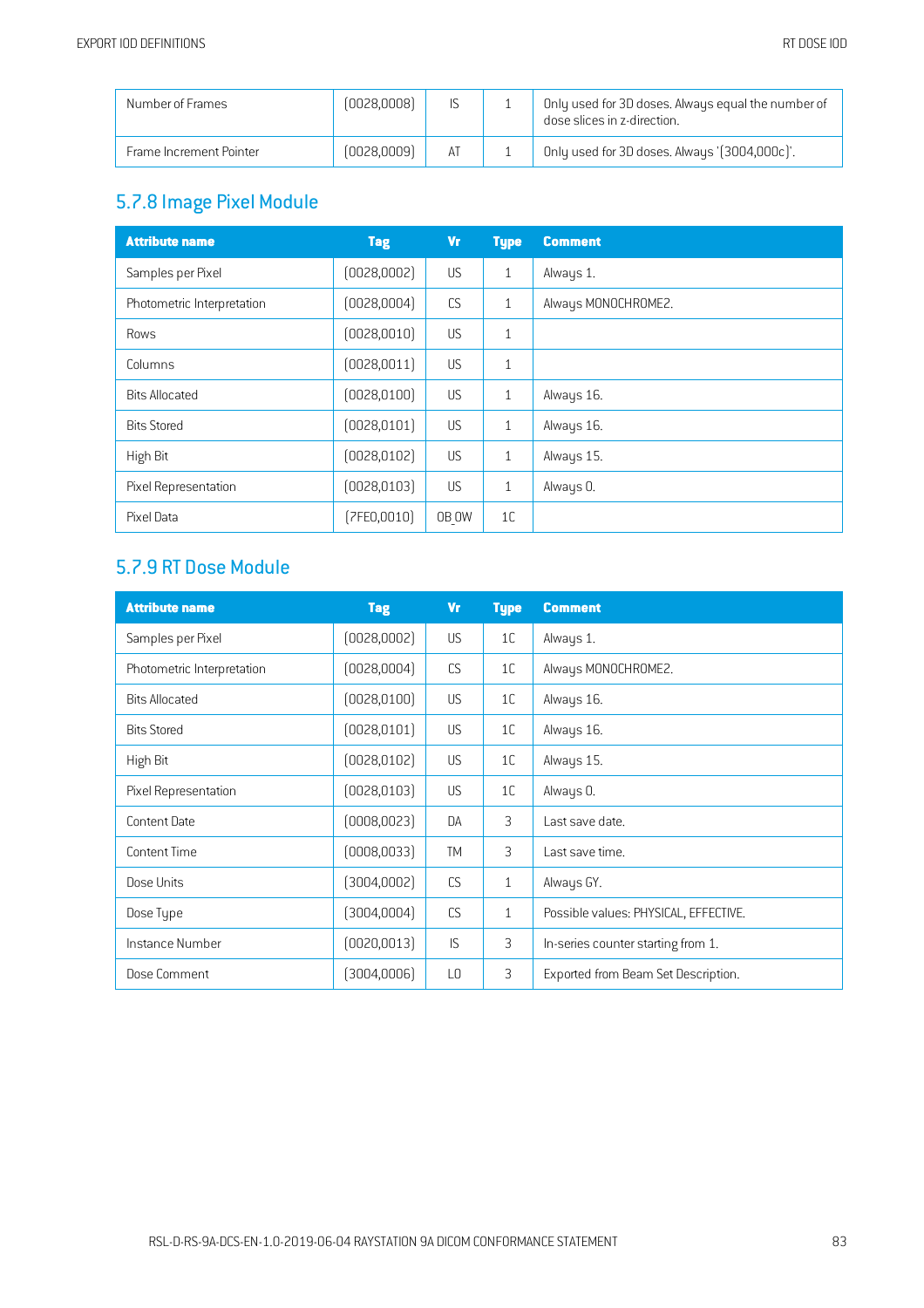| Dose Summation Type                    | [3004,000A]  | CS             | $\mathbf{1}$   | Always PLAN or BEAM. Dose Summation Type<br>FRACTION is not exported. Summation type BEAM<br>referes to the dose contribution from this beam over<br>the entire treatment course, not per fraction.<br>Possible values:<br>PLAN<br><b>BEAM</b><br>EVALUATION<br>• BNCT_GAMMA - BNCT Gamma Plan Dose<br>Component<br>• BNCT_BORON - BNCT Boron Plan Dose<br>Component<br>• BNCT NITROGEN - BNCT Nitrogen Plan Dose<br>Component<br>• BNCT HYDROGEN - BNCT Hydrogen Plan Dose<br>Component<br>• BNCT NORMAL RBE - BNCT Normal RBE Plan<br>Dose Component<br>• BNCT TUMOR RBE - BNCT Tumor RBE Plan Dose<br>Component |
|----------------------------------------|--------------|----------------|----------------|--------------------------------------------------------------------------------------------------------------------------------------------------------------------------------------------------------------------------------------------------------------------------------------------------------------------------------------------------------------------------------------------------------------------------------------------------------------------------------------------------------------------------------------------------------------------------------------------------------------------|
| Referenced RT Plan Sequence            | [300C,0002]  | SQ             | 1C             |                                                                                                                                                                                                                                                                                                                                                                                                                                                                                                                                                                                                                    |
| >Referenced SOP Class UID              | (0008, 1150) | $\cup$         | $\mathbf{1}$   | Possible values: 1.2.840.10008.5.1.4.1.1.481.5,<br>1.2.840.10008.5.1.4.1.1.481.8.                                                                                                                                                                                                                                                                                                                                                                                                                                                                                                                                  |
| >Referenced SOP Instance UID           | [0008, 1155] | $\cup$         | $\mathbf{1}$   | SOP Instance UID for the referenced plan. For<br>evaluation doses a new UID is generated that does<br>not reference an existing plan.                                                                                                                                                                                                                                                                                                                                                                                                                                                                              |
| >Referenced Fraction Group<br>Sequence | [300C, 0020] | SQ             | 1C             | Only written if Dose Summation Type is BEAM.                                                                                                                                                                                                                                                                                                                                                                                                                                                                                                                                                                       |
| >Referenced Fraction Group<br>Number   | [300C, 0022] | IS             | $\mathbf{1}$   | Only written if Dose Summation Type is BEAM.<br>Always 1.                                                                                                                                                                                                                                                                                                                                                                                                                                                                                                                                                          |
| >Referenced Beam Sequence              | [300C,0004]  | SQ             | 1C             | Only written if Dose Summation Type is BEAM.                                                                                                                                                                                                                                                                                                                                                                                                                                                                                                                                                                       |
| >Referenced Beam Number                | [300C,0006]  | IS             | $\mathbf{1}$   | Only written if Dose Summation Type is BEAM.<br>Exported from Beam Number.                                                                                                                                                                                                                                                                                                                                                                                                                                                                                                                                         |
| Grid Frame Offset Vector               | [3004,000C]  | <b>DS</b>      | 1C             | Only written for 3D doses.                                                                                                                                                                                                                                                                                                                                                                                                                                                                                                                                                                                         |
| Dose Grid Scaling                      | [3004,000E]  | <b>DS</b>      | 1C             | Dose Grid Scaling is always maximized for highest<br>possible resolution.                                                                                                                                                                                                                                                                                                                                                                                                                                                                                                                                          |
| Tissue Heterogeneity Correction        | [3004, 0014] | CS             | 3              | Possible values: WATER, IMAGE, ROI OVERRIDE.                                                                                                                                                                                                                                                                                                                                                                                                                                                                                                                                                                       |
| RaySearch Private Creator              | (4001,0010)  | L <sub>0</sub> | 3              | RAYSEARCHLABS 2.0                                                                                                                                                                                                                                                                                                                                                                                                                                                                                                                                                                                                  |
| ROI Index Pixel Data                   | [4001, 1016] | 0B             | 3              | Contains ROI material index mapping used for BNCT<br>dose computation.                                                                                                                                                                                                                                                                                                                                                                                                                                                                                                                                             |
| ROI Index Bits Allocated               | [4001, 1017] | US             | $\mathfrak{Z}$ | Number of bits allocated for each pixel sample                                                                                                                                                                                                                                                                                                                                                                                                                                                                                                                                                                     |

## 5.7.10 SOP Common Module

| <b>Attribute name</b>  | <b>Tag</b>  | Vr | <b>Tupe</b> | <b>Comment</b>                           |
|------------------------|-------------|----|-------------|------------------------------------------|
| SOP Class UID          | (0008,0016) | UI |             | Always 1.2.840.10008.5.1.4.1.1.481.2.    |
| SOP Instance UID       | [0008,0018] | UI |             | Generated RaySearch UID.                 |
| Specific Character Set | (0008,0005) | CS | 1C          | Possible values: ISO IR 100, ISO IR 192. |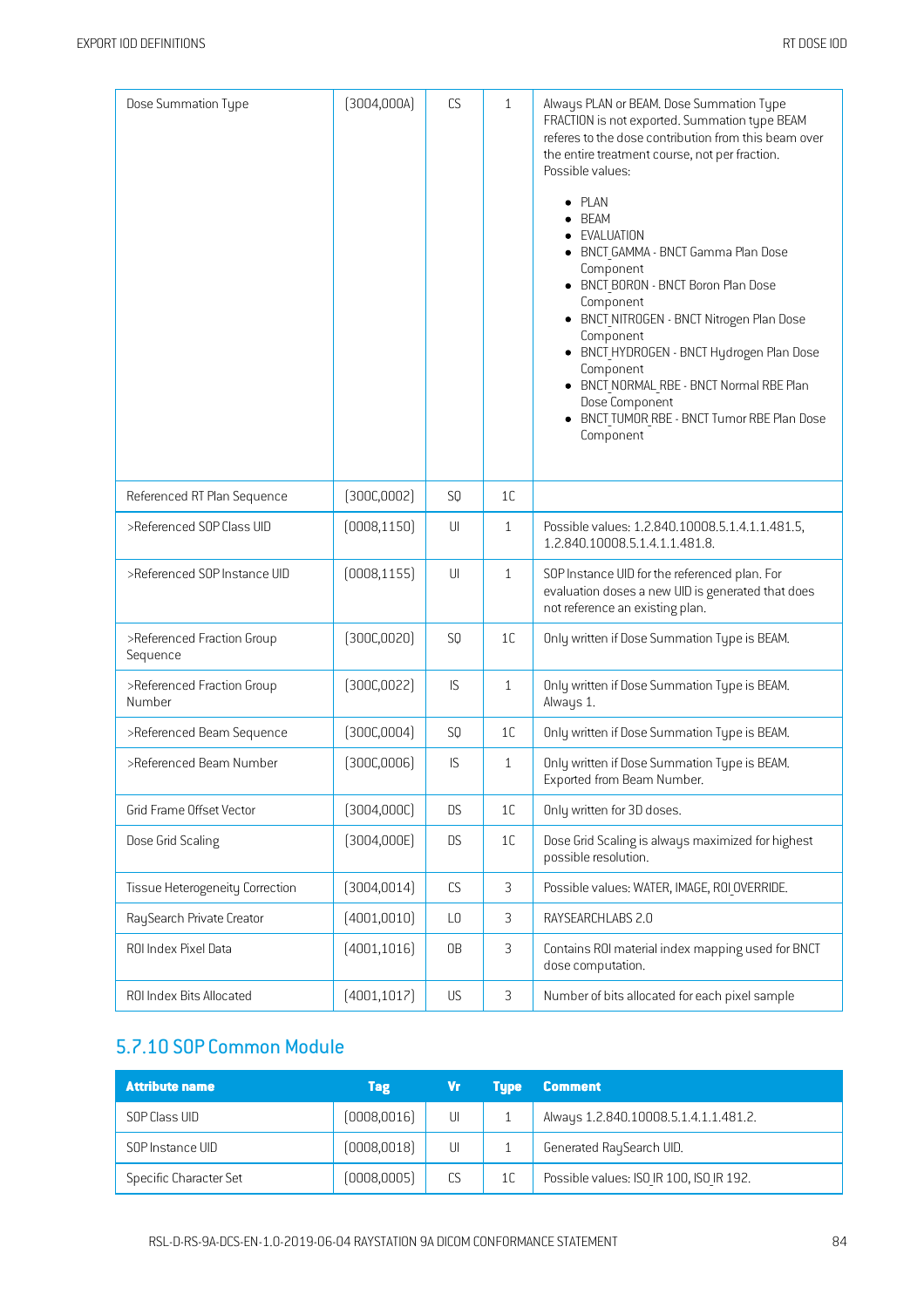| Instance Creation Date | [0008, 0012] | DA | $\overline{\phantom{0}}$<br>÷ | Last save date. |
|------------------------|--------------|----|-------------------------------|-----------------|
| Instance Creation Time | [0008, 0013] | TM | $\overline{\phantom{0}}$<br>ັ | Last save time. |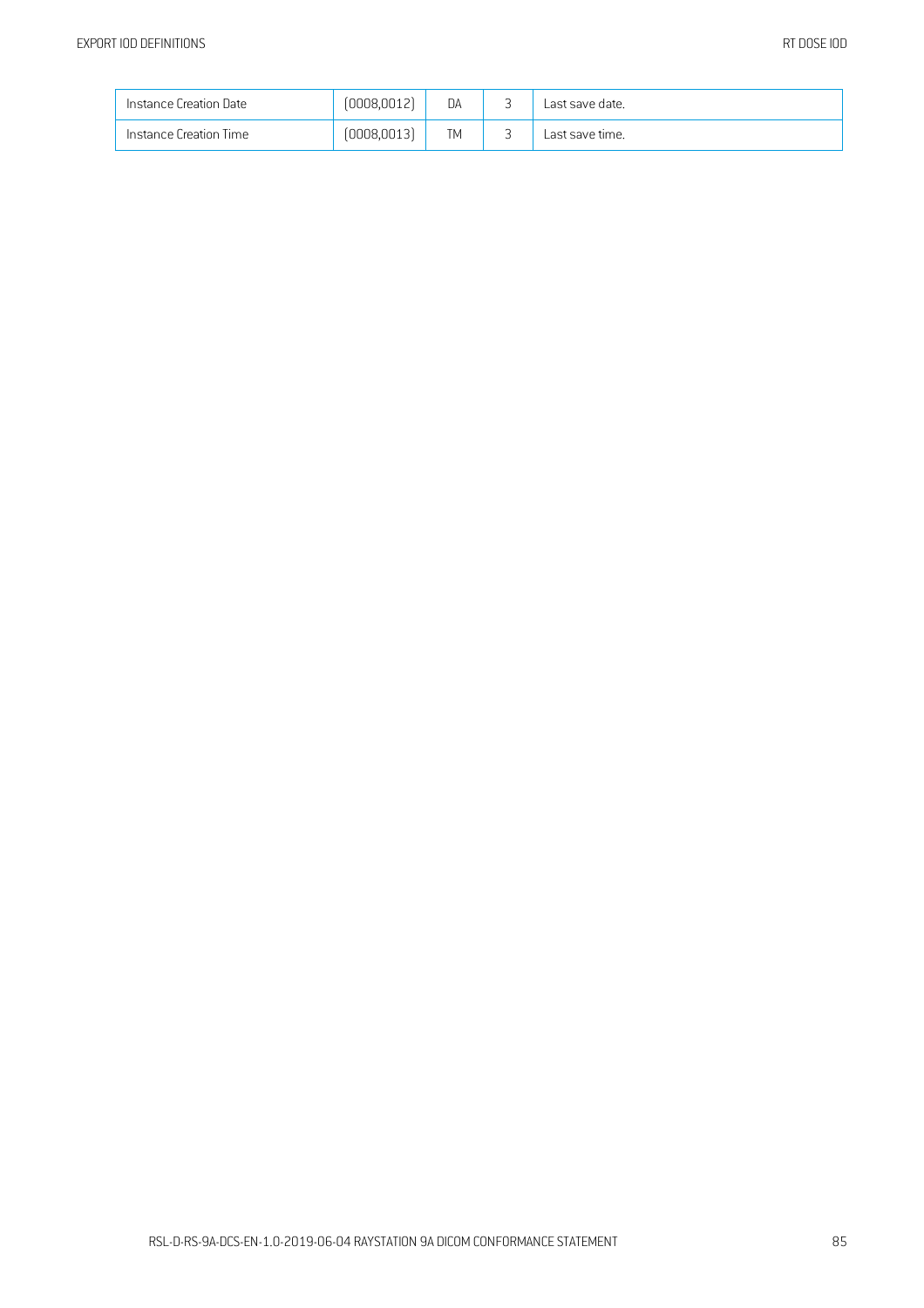# **5.8 SPATIAL REGISTRATION IOD**

| IE                   | <b>Module</b>                             | <b>Used</b> |
|----------------------|-------------------------------------------|-------------|
| Patient              | Patient Module                            | Yes         |
| Study                | General Study Module                      | Yes         |
| Series               | General Series Module                     | Yes         |
|                      | <b>Spatial Registration Series Module</b> | Yes         |
| Frame of Reference   | Frame of Reference Module                 | Yes         |
| Equipment            | <b>General Equipment Module</b>           | Yes         |
| Spatial Registration | <b>Spatial Registration Module</b>        | Yes         |
|                      | SOP Common Module                         | Yes         |
|                      | Common Instance Reference Module          | Yes         |

#### 5.8.1 Patient Module

Attribute values based on the patient demographics.

| <b>Attribute name</b> | <b>Tag</b>   | Vr | <b>Type</b>    | <b>Comment</b>                                                    |
|-----------------------|--------------|----|----------------|-------------------------------------------------------------------|
| Patient's Name        | (0010, 0010) | PN | 2              |                                                                   |
| Patient ID            | (0010, 0020) | L0 | $\overline{c}$ |                                                                   |
| Patient's Birth Date  | [0010,0030]  | DA | $\overline{c}$ |                                                                   |
| Patient's Sex         | (0010, 0040) | CS | $\overline{c}$ | Possible values:                                                  |
|                       |              |    |                | $\bullet$ M - Male<br>$\bullet$ F - Female<br>$\bullet$ 0 - Other |

#### 5.8.2 General Study Module

Attribute values based on the referenced image set.

| <b>Attribute name</b>      | <b>Tag</b>   | Vr             | <b>Type</b>    | <b>Comment</b> |
|----------------------------|--------------|----------------|----------------|----------------|
| Study Instance UID         | (0020,0000)  | UI             | $\mathbf{1}$   |                |
| <b>Study Date</b>          | (0008, 0020) | <b>DA</b>      | $\overline{c}$ |                |
| Study Time                 | (0008, 0030) | <b>TM</b>      | 2              |                |
| Referring Physician's Name | (0008, 0090) | PN             | 2              |                |
| Study ID                   | [0020, 0010] | <b>SH</b>      | 2              |                |
| <b>Accession Number</b>    | (0008, 0050) | <b>SH</b>      | $\overline{c}$ |                |
| Study Description          | (0008, 1030) | L <sub>0</sub> | 3              |                |

#### 5.8.3 General Series Module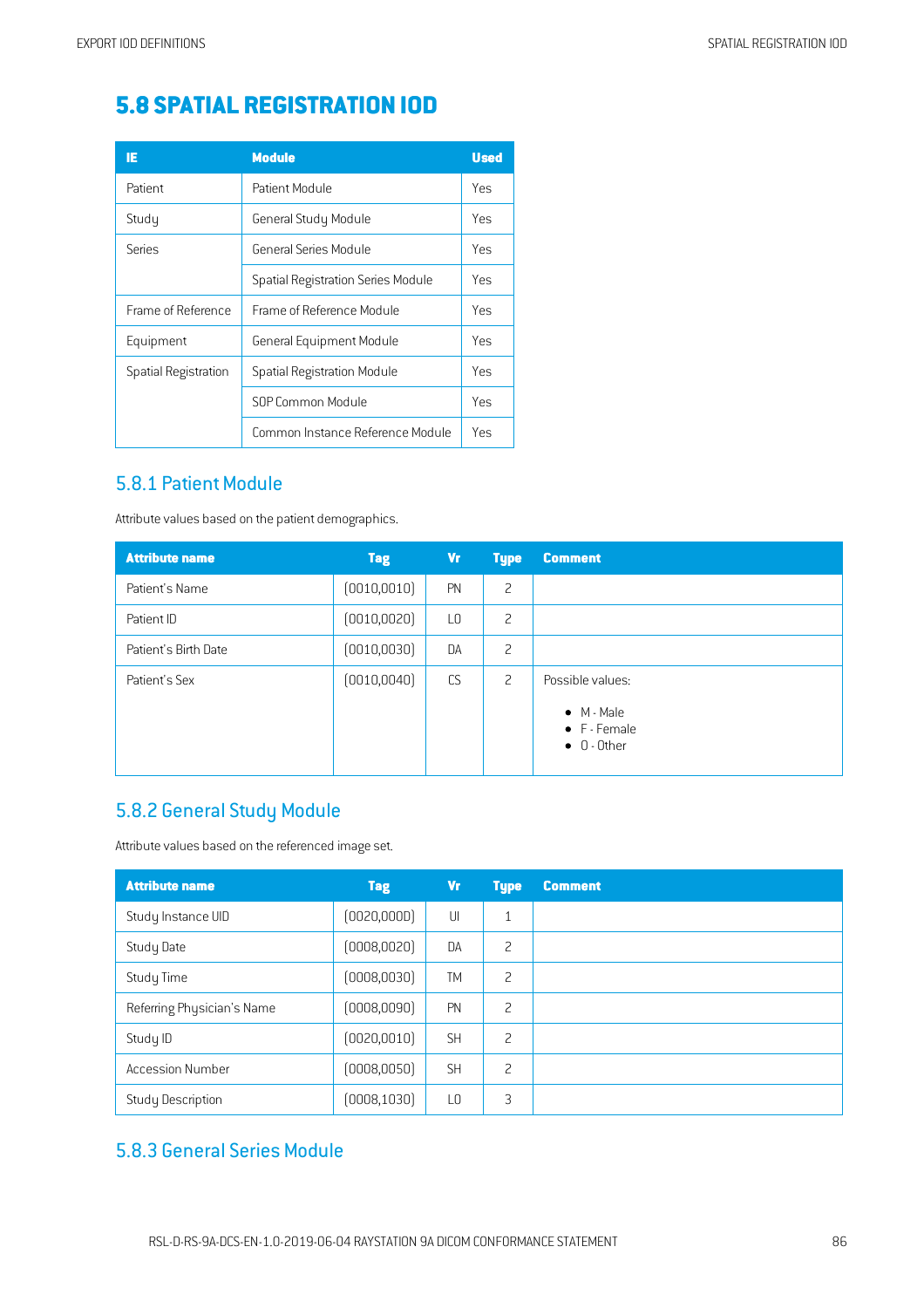| <b>Attribute name</b> | <b>Tag</b>   | <b>Vr</b>      | <b>Type</b>    | <b>Comment</b> |
|-----------------------|--------------|----------------|----------------|----------------|
| Modality              | (0008, 0060) | CS             | 1              | Always REG.    |
| Series Instance UID   | (0020,000E)  | UI             | $\mathbf{1}$   |                |
| Series Number         | (0020, 0011) | IS             | $\overline{c}$ |                |
| Series Date           | (0008, 0021) | DA             | 3              |                |
| Series Time           | (0008, 0031) | <b>TM</b>      | 3              |                |
| Protocol Name         | [0018, 1030] | L <sub>0</sub> | 3              |                |
| Series Description    | (0008, 103E) | L <sub>0</sub> | 3              |                |
| Patient Position      | (0018, 5100) | CS             | 2C             |                |

#### **5.8.4 Spatial Registration Series Module**

| <b>Attribute name</b> |             |         |          | <b>Type Comment</b> |
|-----------------------|-------------|---------|----------|---------------------|
| Modality              | (0008,0060) | ΓÇ<br>ت | <b>.</b> | Always REG.         |

#### 5.8.5 Frame of Reference Module

| Attribute name         | Tag         | Vr. | <b>Type Comment</b>                                               |
|------------------------|-------------|-----|-------------------------------------------------------------------|
| Frame of Reference UID | [0020,0052] | UI  | Always same as the referenced image series frame of<br>reference. |

## 5.8.6 General Equipment Module

| <b>Attribute name</b>     | <b>Tag</b>   | Vr | <b>Type</b>   | <b>Comment</b>                                                                                                                                                                 |
|---------------------------|--------------|----|---------------|--------------------------------------------------------------------------------------------------------------------------------------------------------------------------------|
| Manufacturer              | (0008, 0070) | LΟ | $\mathcal{P}$ | Always RaySearch Laboratories.                                                                                                                                                 |
| <b>Institution Name</b>   | (0008,0080)  | ıη | 3             | As defined in Clinic Settings.                                                                                                                                                 |
| Manufacturer's Model Name | (0008, 1090) | ıη |               | Always RayStation.                                                                                                                                                             |
| Software Versions         | [0018, 1020] | LΟ | 3             | Always the current application version and the<br>application version when object was last saved. May<br>also contain the filter version applied when exporting<br>the object. |

## 5.8.7 Spatial Registration Module

| <b>Attribute name</b>         | <b>Tag</b>   | Vr             | <b>Type</b>  | <b>Comment</b> |
|-------------------------------|--------------|----------------|--------------|----------------|
| Content Date                  | (0008, 0023) | DA             | $\mathbf{1}$ |                |
| Content Time                  | (0008, 0033) | <b>TM</b>      | $\mathbf{1}$ |                |
| Instance Number               | [0020, 0013] | IS             | $\mathbf{1}$ |                |
| Content Label                 | [0070,0080]  | CS             | $\mathbf{1}$ |                |
| <b>Content Description</b>    | (0070,0081)  | L0             | 2            |                |
| <b>Content Creator's Name</b> | [0070,0084]  | PN             | 2            |                |
| <b>Registration Sequence</b>  | [0070, 0308] | S <sub>0</sub> | $\mathbf{1}$ |                |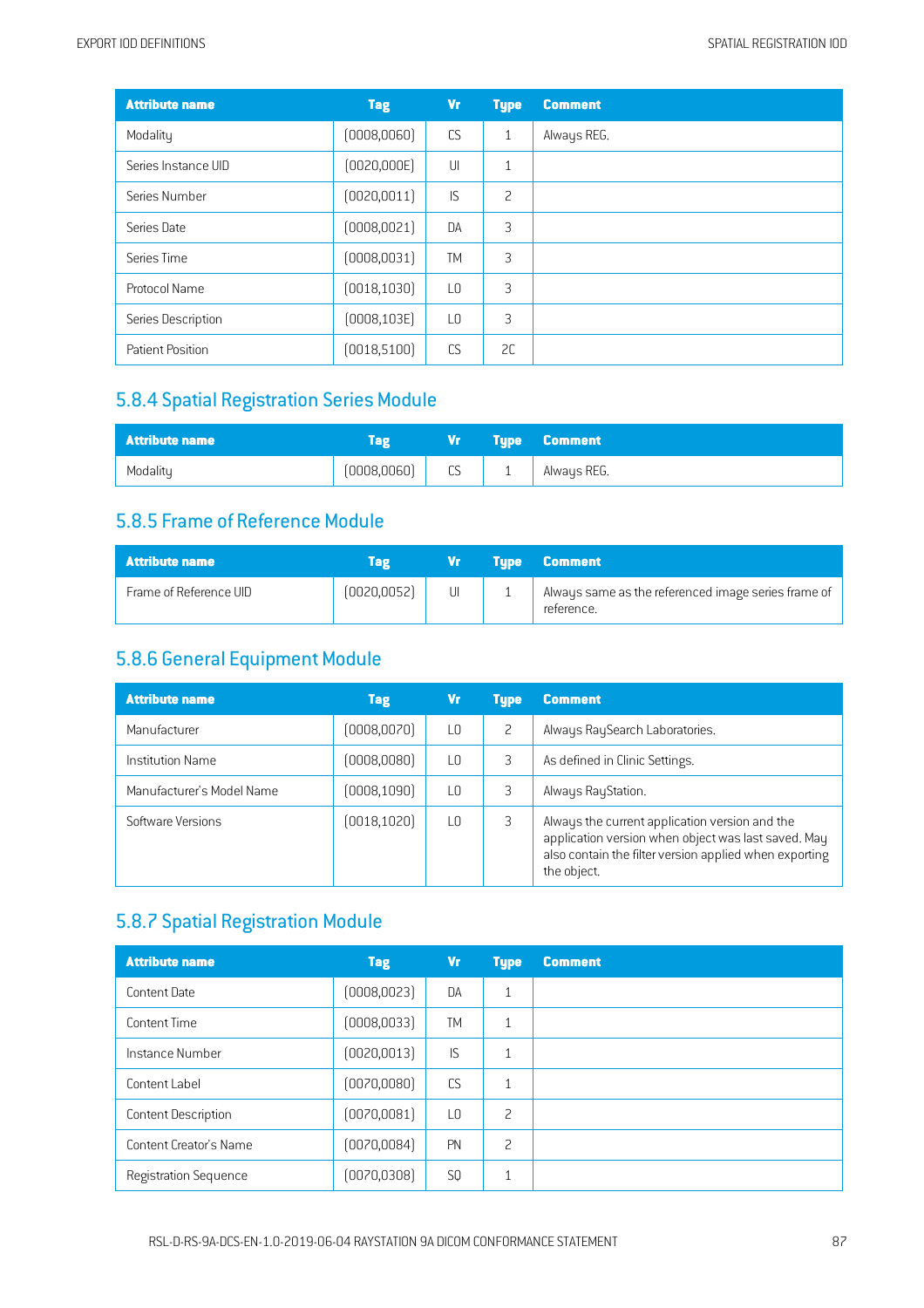| >Frame of Reference UID                           | (0020, 0052) | $\cup$         | 1 <sup>C</sup> |                                                                                                                      |
|---------------------------------------------------|--------------|----------------|----------------|----------------------------------------------------------------------------------------------------------------------|
| >Referenced Image Sequence                        | [0008, 1140] | S <sub>0</sub> | 1C             |                                                                                                                      |
| >Referenced SOP Class UID                         | [0008, 1150] | $\cup$         | $\mathbf{1}$   |                                                                                                                      |
| >Referenced SOP Instance UID                      | [0008, 1155] | $\cup$         | $\mathbf{1}$   |                                                                                                                      |
| >Matrix Registration Sequence                     | (0070, 0309) | S <sub>0</sub> | $\mathbf{1}$   |                                                                                                                      |
| >Registration Type Code Sequence                  | (0070,030D)  | <b>SQ</b>      | $\overline{c}$ |                                                                                                                      |
| >Code Value                                       | [0008, 0100] | <b>SH</b>      | 1C             | Possible values: 125021, 125023, 125024.                                                                             |
| >Coding Scheme Designator                         | [0008, 0102] | <b>SH</b>      | 1C             | Always DCM.                                                                                                          |
| >Code Meaning                                     | (0008, 0104) | L <sub>0</sub> | 3              | Possible values: Frame of Reference Identity,<br>Acquisition Equipment Alignment, Image Content-<br>based Alignment. |
| >Matrix Sequence                                  | [0070, 030A] | S <sub>0</sub> | $\mathbf{1}$   |                                                                                                                      |
| >Frame of Reference Transformation<br>Matrix      | (3006,0006)  | <b>DS</b>      | $\mathbf{1}$   |                                                                                                                      |
| >Frame of Reference Transformation<br>Matrix Type | (0070, 0300) | <b>CS</b>      | $\mathbf{1}$   | Always RIGID.                                                                                                        |

#### 5.8.8 SOP Common Module

| <b>Attribute name</b>  | <b>Tag</b>   | Vr        | <b>Tupe</b> | <b>Comment</b>                           |
|------------------------|--------------|-----------|-------------|------------------------------------------|
| SOP Class UID          | (0008,0016)  | UI        |             | Always 1.2.840.10008.5.1.4.1.1.66.1.     |
| SOP Instance UID       | (0008, 0018) | UI        |             | Generated RaySearch UID.                 |
| Specific Character Set | (0008,0005)  | CS.       | 1C          | Possible values: ISO IR 100, ISO IR 192. |
| Instance Creation Date | (0008, 0012) | <b>DA</b> | 3           | Last save date.                          |
| Instance Creation Time | (0008, 0013) | TМ        |             | Last save time.                          |

## 5.8.9 Common Instance Reference Module

| <b>Attribute name</b>                                     | <b>Tag</b>   | <b>Vr</b>      | <b>Type</b>  | <b>Comment</b>                                                                |
|-----------------------------------------------------------|--------------|----------------|--------------|-------------------------------------------------------------------------------|
| Referenced Series Sequence                                | [0008, 1115] | S <sub>0</sub> | $\mathbf{1}$ |                                                                               |
| >Series Instance UID                                      | (0020,000E)  | $  \cdot  $    | $\mathbf{1}$ |                                                                               |
| >Referenced Instance Sequence                             | (0008, 114A) | S <sub>0</sub> | $\mathbf{1}$ |                                                                               |
| >Referenced SOP Class UID                                 | [0008, 1150] | $  \cdot  $    | $\mathbf{1}$ |                                                                               |
| >Referenced SOP Instance UID                              | [0008, 1155] | $\cup$         | $\mathbf{1}$ |                                                                               |
| Studies Containing Other<br>Referenced Instances Sequence | [0008, 1200] | S <sub>0</sub> | 1C           | If referenced images are located in a Study different<br>from the REG object. |
| >Study Instance UID                                       | [0020,0000]  | $\cup$         | $\mathbf{1}$ |                                                                               |
| >Referenced Series Sequence                               | [0008, 1115] | S <sub>0</sub> | $\mathbf{1}$ |                                                                               |
| >Series Instance UID                                      | [0020,000E]  | $\cup$         | $\mathbf{1}$ |                                                                               |
| >Referenced Instance Sequence                             | (0008,114A)  | S <sub>0</sub> | $\mathbf{1}$ |                                                                               |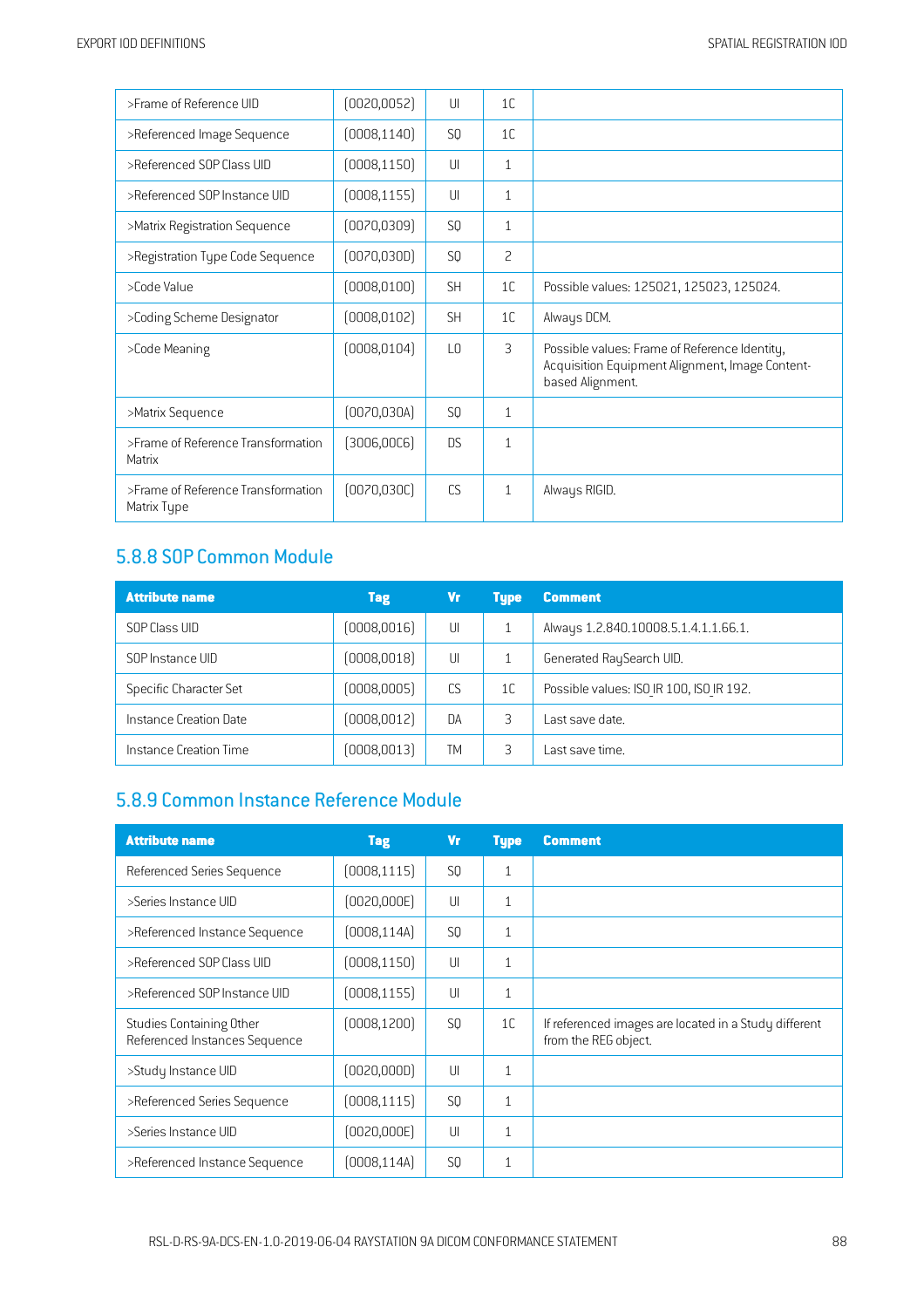| >Referenced SOP Class UID    | (0008,1150)  | JI | <b>.</b> |  |
|------------------------------|--------------|----|----------|--|
| >Referenced SOP Instance UID | (0008, 1155) | J١ | <b>.</b> |  |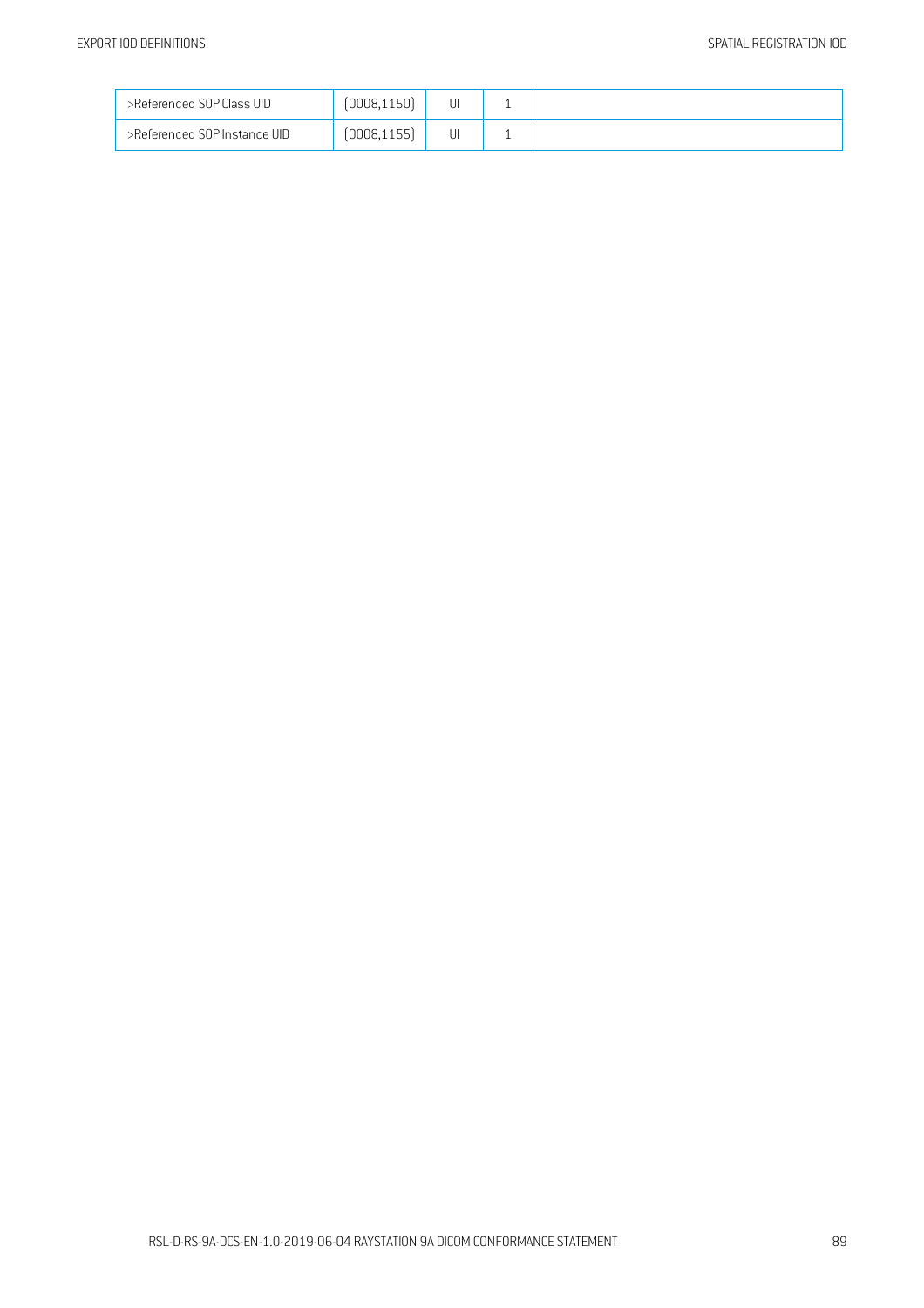## **5.9 RTIMAGE IOD**

RT Images (DRR) are created during export. Content and annotations may not be identical to the DRR window.

| ΙE                 | <b>Module</b>             | <b>Used</b> |
|--------------------|---------------------------|-------------|
| Patient            | Patient Module            | Yes         |
| Study              | General Study Module      | Yes         |
| Series             | RT Series Module          | Yes         |
| Frame of Reference | Frame of Reference Module | Yes         |
| Equipment          | General Equipment Module  | Yes         |
| Image              | General Image Module      | Yes         |
|                    | lmage Pixel Module        | Yes         |
|                    | Multi-Frame Module        | No          |
|                    | RT Image Module           | Yes         |
|                    | VOLLUT Module             | Yes         |
|                    | SOP Common Module         | Yes         |

#### 5.9.1 Patient Module

Attribute values based on the patient demographics.

| <b>Attribute name</b> | <b>Tag</b>   | Vr | <b>Type</b> | <b>Comment</b>                                                                |
|-----------------------|--------------|----|-------------|-------------------------------------------------------------------------------|
| Patient's Name        | (0010, 0010) | PN | 2           |                                                                               |
| Patient ID            | (0010, 0020) | L0 | 2           |                                                                               |
| Patient's Birth Date  | (0010, 0030) | DA | 2           |                                                                               |
| Patient's Sex         | (0010, 0040) | CS | 2           | Possible values:<br>$\bullet$ M - Male<br>• F - Female<br>$\bullet$ 0 - Other |

## 5.9.2 General Study Module

| <b>Attribute name</b>      | <b>Tag</b>   | Vr        | <b>Type</b>              | <b>Comment</b> |
|----------------------------|--------------|-----------|--------------------------|----------------|
| Study Instance UID         | [0020,0000]  | UI        | 1                        |                |
| <b>Study Date</b>          | (0008, 0020) | <b>DA</b> | 2                        |                |
| Study Time                 | (0008, 0030) | <b>TM</b> | 2                        |                |
| Referring Physician's Name | (0008, 0090) | PN        | 2                        |                |
| Study ID                   | (0020, 0010) | <b>SH</b> | 2                        |                |
| <b>Accession Number</b>    | (0008, 0050) | <b>SH</b> | $\overline{\phantom{0}}$ |                |
| Study Description          | (0008, 1030) | L0        | 3                        |                |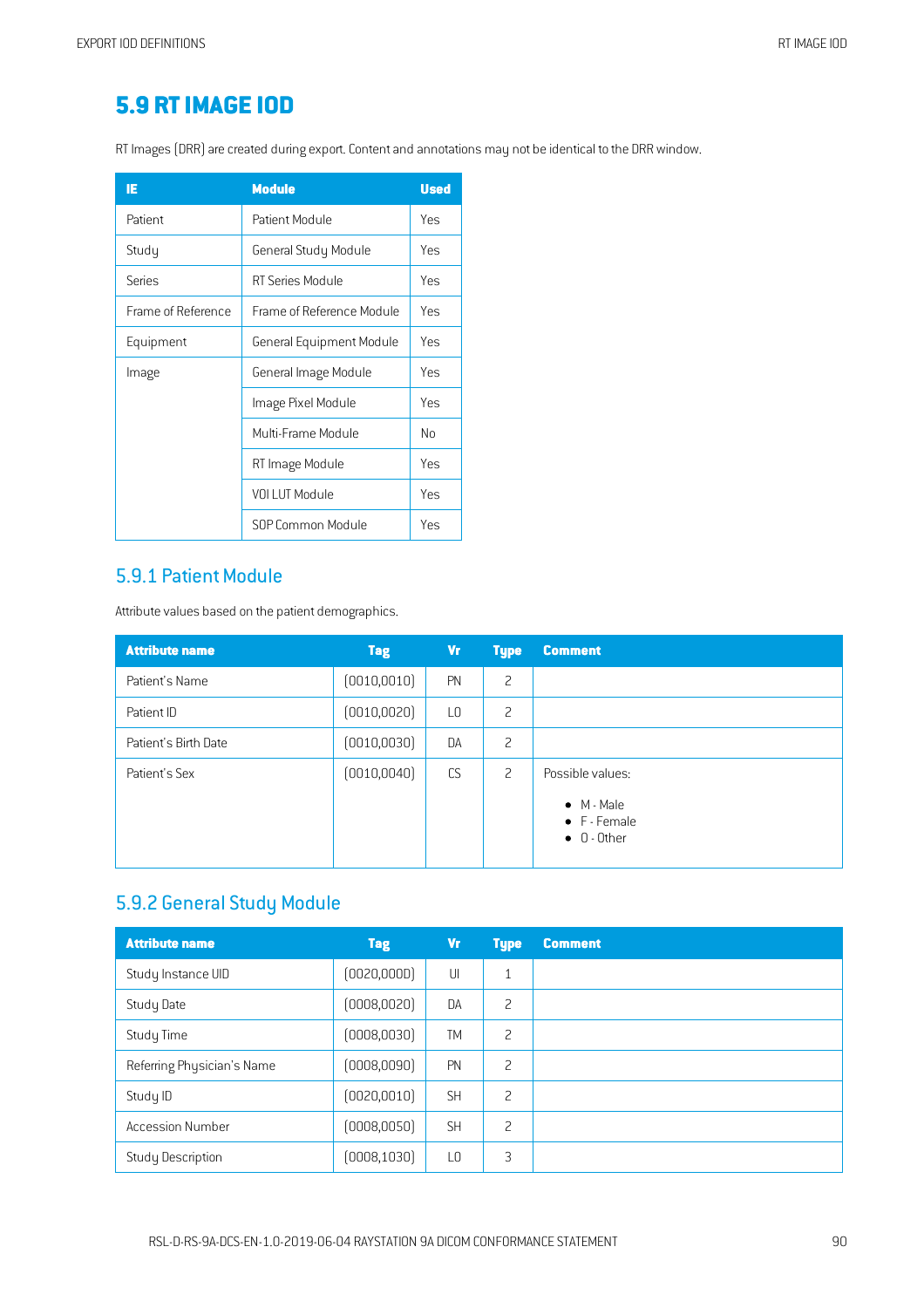#### 5.9.3 RT Series Module

| <b>Attribute name</b> | <b>Tag</b>   | <b>Vr</b> | <b>Type</b>              | <b>Comment</b>           |
|-----------------------|--------------|-----------|--------------------------|--------------------------|
| Modality              | (0008, 0060) | CS        | 1                        | Always RTIMAGE.          |
| Series Instance UID   | (0020,000E)  | UI        |                          | Generated RaySearch UID. |
| Series Number         | [0020, 0011] | IS.       | $\overline{\phantom{0}}$ | Always 1.                |
| Series Date           | (0008, 0021) | <b>DA</b> | 3                        |                          |
| Series Time           | (0008, 0031) | <b>TM</b> | 3                        |                          |

## 5.9.4 Frame of Reference Module

| <b>Attribute name</b>  | Tag          |    | <b>Tupe</b> | <b>Comment</b>                                                 |
|------------------------|--------------|----|-------------|----------------------------------------------------------------|
| Frame of Reference UID | [0020, 0052] | UI |             | Always same as the referenced image set frame of<br>reterence. |

#### 5.9.5 General Equipment Module

| <b>Attribute name</b>     | <b>Tag</b>   | Vr              | <b>Tupe</b>              | <b>Comment</b>                                                                                                                                                                 |
|---------------------------|--------------|-----------------|--------------------------|--------------------------------------------------------------------------------------------------------------------------------------------------------------------------------|
| Manufacturer              | (0008, 0070) | $\overline{10}$ | $\overline{\phantom{0}}$ | Always RaySearch Laboratories.                                                                                                                                                 |
| Institution Name          | (0008,0080)  | $\overline{10}$ | 3                        | As defined in Clinic Settings.                                                                                                                                                 |
| Manufacturer's Model Name | (0008, 1090) | ΙO              | 3                        | Always RayStation.                                                                                                                                                             |
| Software Versions         | (0018, 1020) | ΙO              | 3                        | Always the current application version and the<br>application version when object was last saved. May<br>also contain the filter version applied when exporting<br>the object. |

## 5.9.6 General Image Module

| <b>Attribute name</b>     | <b>Tag</b>   | Vr        | <b>Type</b> | <b>Comment</b>                         |
|---------------------------|--------------|-----------|-------------|----------------------------------------|
| Instance Number           | (0020, 0013) | IS.       | 2           | Exported from originating Beam Number. |
| Patient Orientation       | (0020,0020)  | CS.       | SC.         |                                        |
| Content Date              | (0008,0023)  | <b>DA</b> | 2C          | Last save date of Beam Set.            |
| Content Time              | (0008,0033)  | <b>TM</b> | 2C          | Last save time of Beam Set.            |
| <b>Acquisition Number</b> | (0020, 0012) | IS.       | 3           |                                        |
| Burned In Annotation      | [0028, 0301] | CS        | 3           | Possible values: YES, NO.              |

## 5.9.7 Image Pixel Module

| <b>Attribute name</b>      | <b>Tag</b>   | Vr | <b>Type</b> | <b>Comment</b>      |
|----------------------------|--------------|----|-------------|---------------------|
| Samples per Pixel          | (0028,0002)  | US |             | Always 1.           |
| Photometric Interpretation | (0028,0004)  | CS |             | Always MONOCHROME2. |
| Rows                       | (0028,0010)  | US |             |                     |
| Columns                    | (0028, 0011) | US |             |                     |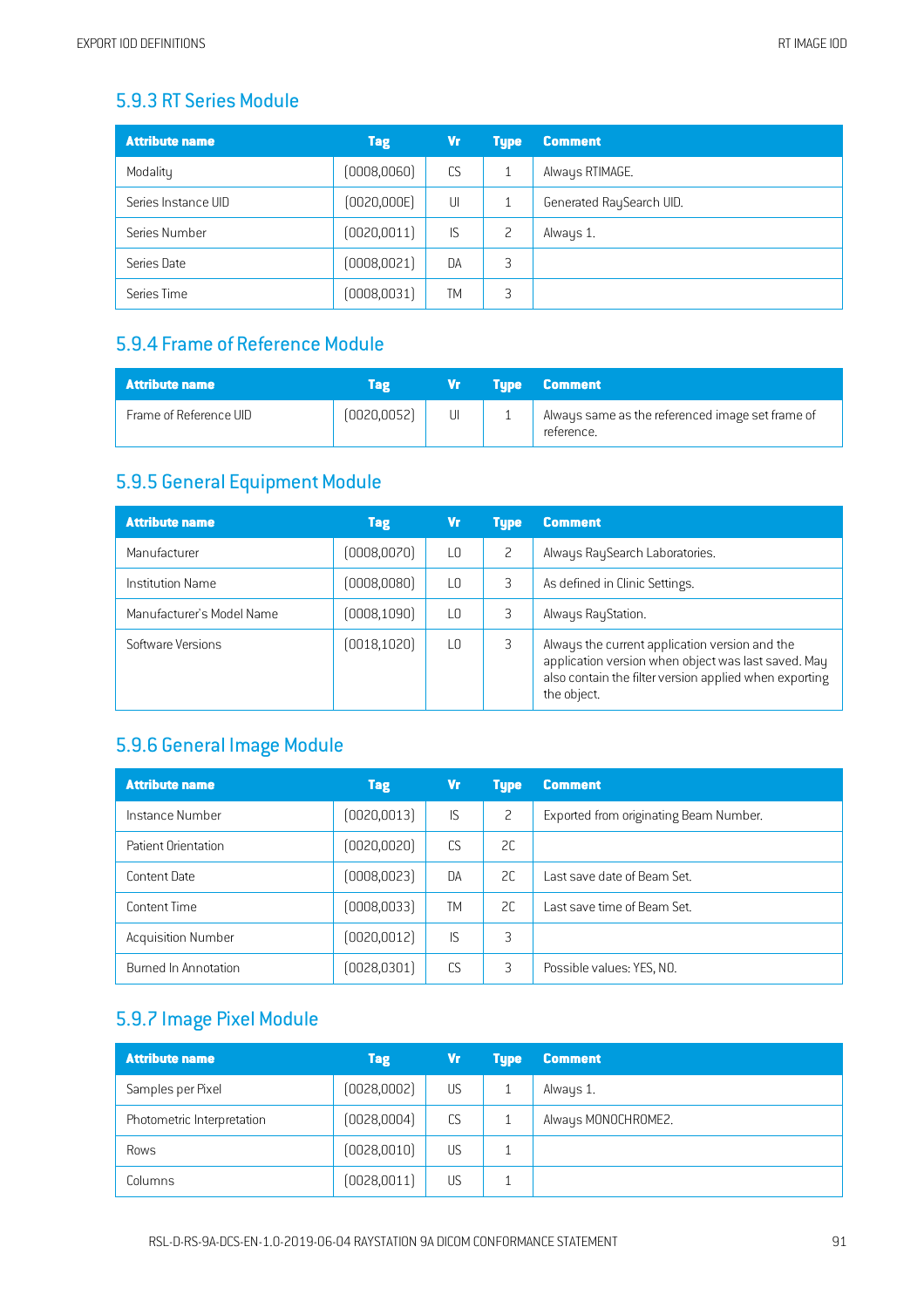| <b>Bits Allocated</b>     | [0028, 0100] | <b>US</b> |                | Always 16. |
|---------------------------|--------------|-----------|----------------|------------|
| <b>Bits Stored</b>        | [0028, 0101] | <b>US</b> |                | Always 16. |
| High Bit                  | [0028, 0102] | <b>US</b> |                | Always 15. |
| Pixel Representation      | [0028, 0103] | US        | 1              |            |
| Pixel Data                | [7FE0,0010]  | OB OW     | 1 <sup>C</sup> |            |
| Pixel Padding Range Limit | [0028, 0121] | US SS     | 1 <sup>C</sup> |            |

## 5.9.8 RTImage Module

| <b>Attribute name</b>            | <b>Tag</b>   | <b>Vr</b>              | <b>Type</b>    | <b>Comment</b>                                                                   |
|----------------------------------|--------------|------------------------|----------------|----------------------------------------------------------------------------------|
| Samples per Pixel                | (0028,0002)  | US                     | 1              | Always 1.                                                                        |
| Photometric Interpretation       | (0028,0004)  | CS                     | $\mathbf{1}$   | Always MONOCHROME2.                                                              |
| <b>Bits Allocated</b>            | (0028, 0100) | US                     | $\mathbf{1}$   | Always 16.                                                                       |
| <b>Bits Stored</b>               | (0028, 0101) | US                     | 1              | Always 16.                                                                       |
| High Bit                         | (0028, 0102) | US                     | $\mathbf{1}$   | Always 15.                                                                       |
| Pixel Representation             | [0028, 0103] | <b>US</b>              | $\mathbf{1}$   | Always 0.                                                                        |
| RT Image Label                   | (3002,0002)  | <b>SH</b>              | $\mathbf{1}$   | Beam Number or Beam Name (see Clinic Settings).                                  |
| RT Image Name                    | (3002,0003)  | L <sub>0</sub>         | 3              | Beam Number or Beam Name (see Clinic Settings).                                  |
| RT Image Description             | [3002,0004]  | <b>ST</b>              | 3              | Combines Beam Name or Beam Number and Beam<br>Description (see Clinic Settings). |
| Image Type                       | (0008,0008)  | CS                     | $\mathbf{1}$   | Possible values: DERIVED, SECONDARY, DRR.                                        |
| Conversion Type                  | (0008, 0064) | CS                     | 2              | Always WSD.                                                                      |
| RT Image Plane                   | [3002,000C]  | CS                     | 1              | Always NORMAL.                                                                   |
| X-Ray Image Receptor Angle       | [3002,000E]  | <b>DS</b>              | $\overline{c}$ | Always 0.0.                                                                      |
| RT Image Orientation             | (3002,0010)  | <b>DS</b>              | SC             |                                                                                  |
| Image Plane Pixel Spacing        | (3002,0011)  | <b>DS</b>              | $\overline{c}$ |                                                                                  |
| RT Image Position                | (3002,0012)  | <b>DS</b>              | $\overline{c}$ |                                                                                  |
| Radiation Machine Name           | (3002,0020)  | <b>SH</b>              | $\overline{c}$ | Name of treatment machine or setup image device.                                 |
| Primary Dosimeter Unit           | [300A,00B3]  | CS                     | $\overline{c}$ |                                                                                  |
| Radiation Machine SAD            | (3002,0022)  | <b>DS</b>              | $\overline{c}$ |                                                                                  |
| RT Image SID                     | (3002,0026)  | <b>DS</b>              | $\overline{c}$ |                                                                                  |
| Referenced RT Plan Sequence      | [300C,0002]  | SQ                     | 3              |                                                                                  |
| >Referenced SOP Class UID        | (0008, 1150) | UI                     | 1              |                                                                                  |
| >Referenced SOP Instance UID     | (0008, 1155) | $\mathsf{U}\mathsf{I}$ | $\mathbf{1}$   |                                                                                  |
| Referenced Beam Number           | [300C,0006]  | IS                     | $\mathfrak{Z}$ |                                                                                  |
| Referenced Fraction Group Number | [300C, 0022] | IS                     | $\mathsf 3$    |                                                                                  |
| Gantry Angle                     | [300A, 011E] | <b>DS</b>              | $\mathsf 3$    |                                                                                  |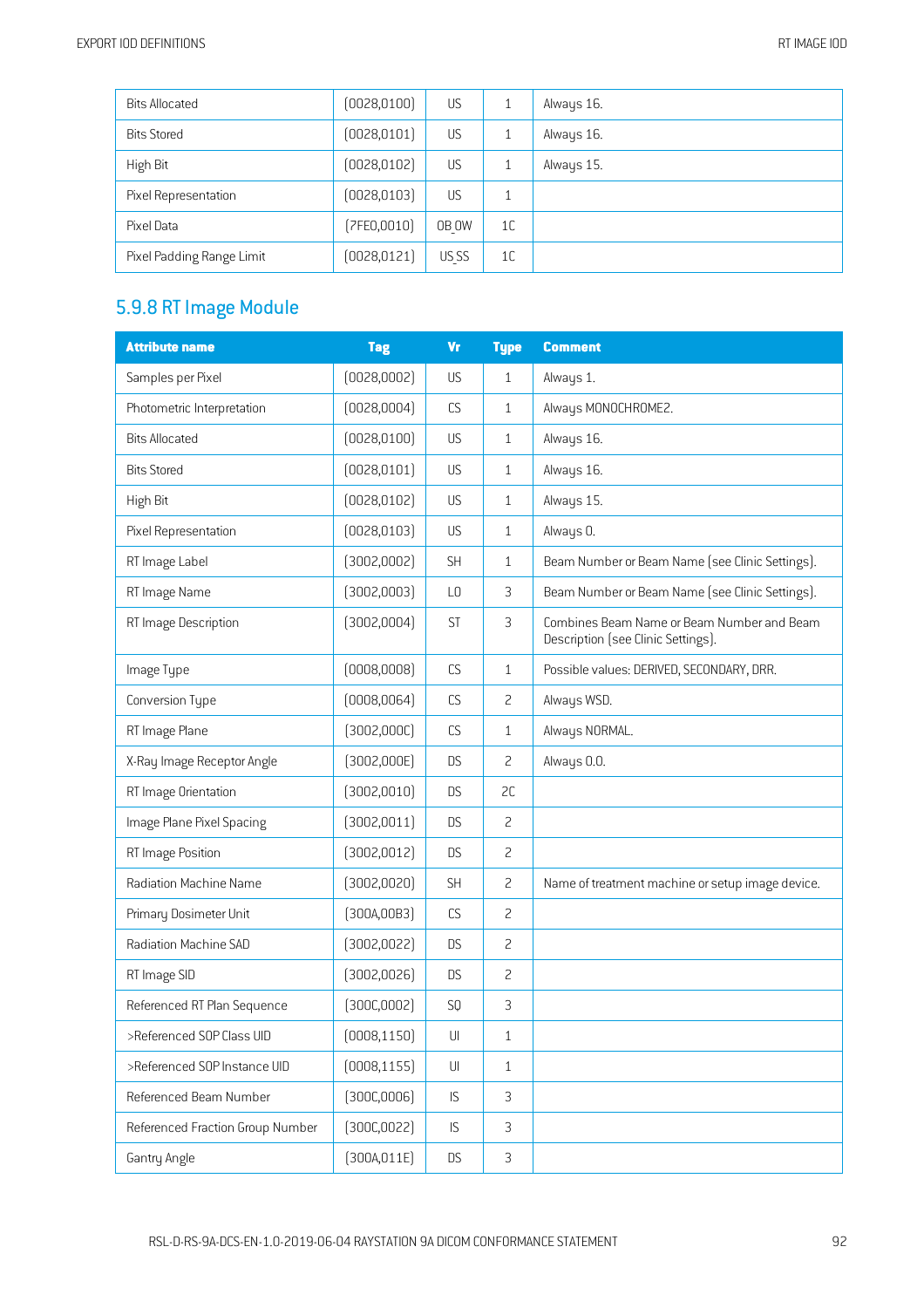| Gantry Pitch Angle                            | [300A, 014A] | <b>FL</b>            | 3              | Only used for fixed setup beams                                                                                                                                                                                                                                                                                             |
|-----------------------------------------------|--------------|----------------------|----------------|-----------------------------------------------------------------------------------------------------------------------------------------------------------------------------------------------------------------------------------------------------------------------------------------------------------------------------|
| Beam Limiting Device Angle                    | [300A, 0120] | <b>DS</b>            | 3              |                                                                                                                                                                                                                                                                                                                             |
| Patient Support Angle                         | [300A, 0122] | <b>DS</b>            | 3              |                                                                                                                                                                                                                                                                                                                             |
| Table Top Pitch Angle                         | (300A, 0140) | <b>FL</b>            | 3              |                                                                                                                                                                                                                                                                                                                             |
| Table Top Roll Angle                          | [300A, 0144] | <b>FL</b>            | 3              |                                                                                                                                                                                                                                                                                                                             |
| <b>Isocenter Position</b>                     | (300A, 012C) | <b>DS</b>            | 3              |                                                                                                                                                                                                                                                                                                                             |
| Patient Position                              | (0018, 5100) | CS                   | 1C             |                                                                                                                                                                                                                                                                                                                             |
| RaySearch Private Creator                     | (4001,0010)  | L <sub>0</sub>       | 3              | RAYSEARCHLABS 2.0                                                                                                                                                                                                                                                                                                           |
| ROI Contour Sequence                          | (4001, 1040) | SQ                   | 3              | Contours projected unto the isocenter plane.                                                                                                                                                                                                                                                                                |
| >RaySearch Private Creator                    | (4001,0010)  | L <sub>0</sub>       | 3              | RAYSEARCHLABS 2.0                                                                                                                                                                                                                                                                                                           |
| >Contour Name                                 | (4001, 1041) | L <sub>0</sub>       | $\mathbf{1}$   |                                                                                                                                                                                                                                                                                                                             |
| >Contour Description                          | [4001, 1042] | <b>ST</b>            | 2              |                                                                                                                                                                                                                                                                                                                             |
| >Contour Generation Algorithm                 | [4001, 1043] | CS                   | $\mathbf{1}$   | Possible values:                                                                                                                                                                                                                                                                                                            |
|                                               |              |                      |                | AUTOMATIC - Calculated ROI<br>SEMIAUTOMATIC - Contour calculated with user<br>assistance<br>MANUAL - User-entered ROI                                                                                                                                                                                                       |
| >Contour Interpreted Type                     | [4001, 1044] | CS                   | $\mathbf{1}$   | Possible values: AVOIDANCE, BOLUS, CAVITY, CTV,<br>EXTERNAL, FIXATION, GTV, IRRAD VOLUME, ORGAN, PTV,<br>SUPPORT, TREATED VOLUME, NONE.                                                                                                                                                                                     |
| >Contour Display Color                        | [4001, 1045] | IS                   | 2              | RGB triplet color representation for ROI, specified<br>using the range 0-255.                                                                                                                                                                                                                                               |
| >Referenced Structure Set SOP<br>Instance UID | (4001, 1050) | U                    | 1C             |                                                                                                                                                                                                                                                                                                                             |
| >Referenced R0I Number                        | [4001, 1051] | IS                   | 1C             |                                                                                                                                                                                                                                                                                                                             |
| >Contour Data Sequence                        | (4001, 1052) | SQ                   | 3              |                                                                                                                                                                                                                                                                                                                             |
| >RaySearch Private Creator                    | (4001,0010)  | LO                   | 3              | RAYSEARCHLABS 2.0                                                                                                                                                                                                                                                                                                           |
| >Pixel Contour Data                           | (4001, 1049) | 0 <sup>F</sup>       | $\overline{c}$ | A data stream of $(x, y)$ pairs that comprise the<br>contours. The number of pairs shall be equal to<br>Number of Pixel Contour Points (4001,1048). May<br>contain multiple contours that does not connect.<br>Coordinates are projected onto the IEC GANTRY<br>coordinate system and translated to image pixel<br>indices. |
| >Number of Pixel Contour Points               | [4001, 1048] | IS                   | $\overline{c}$ |                                                                                                                                                                                                                                                                                                                             |
| Varian Medical Systems                        | [3243,0010]  | L <sub>0</sub>       | 3              | Varian Medical Systems VISION 3243                                                                                                                                                                                                                                                                                          |
| Related Referenced Beam Number                | [3243, 1028] | $\mathsf{IS}\xspace$ | 3              | Value copied from Referenced Beam Number.                                                                                                                                                                                                                                                                                   |

#### 5.9.9 VOILUT Module

| <b>Attribute name</b> |              | $\mathbf{V}$ r i |              | <b>Type Comment</b> |
|-----------------------|--------------|------------------|--------------|---------------------|
| Window Center         | (0028, 1050) | <b>DS</b>        | $\sim$<br>ᅩᄂ |                     |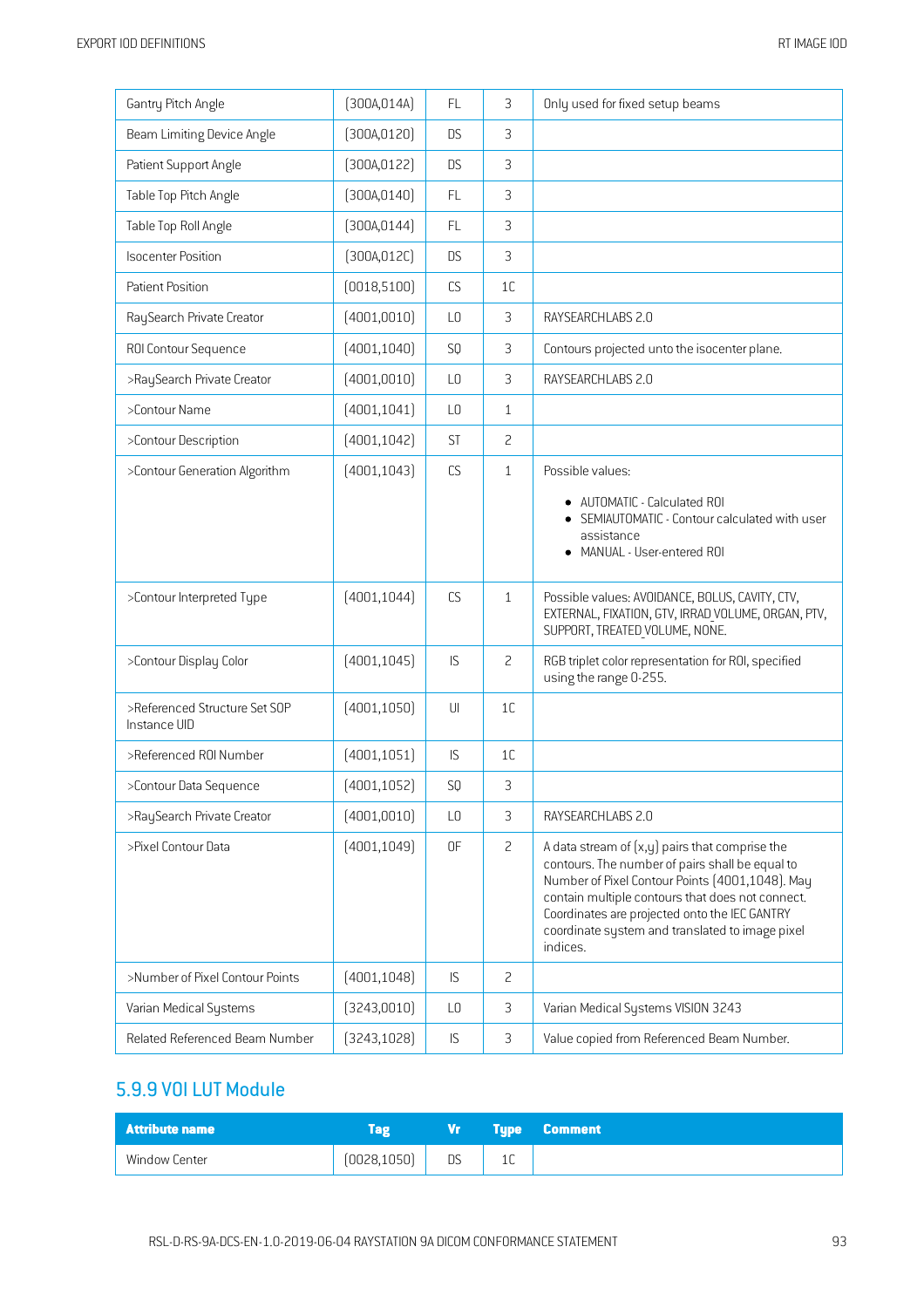|--|

#### 5.9.10 SOP Common Module

| <b>Attribute name</b>  | <b>Tag</b>   | Vr        | <b>Tupe</b>    | <b>Comment</b>                           |
|------------------------|--------------|-----------|----------------|------------------------------------------|
| SOP Class UID          | [0008,0016]  | UI        |                | Always 1.2.840.10008.5.1.4.1.1.481.1.    |
| SOP Instance UID       | (0008, 0018) | UI        |                | Generated RaySearch UID.                 |
| Specific Character Set | (0008,0005)  | CS        | 1 <sup>C</sup> | Possible values: ISO IR 100, ISO IR 192. |
| Instance Creation Date | [0008,0012]  | <b>DA</b> | 3              | Last save time.                          |
| Instance Creation Time | (0008, 0013) | TМ        | 3              |                                          |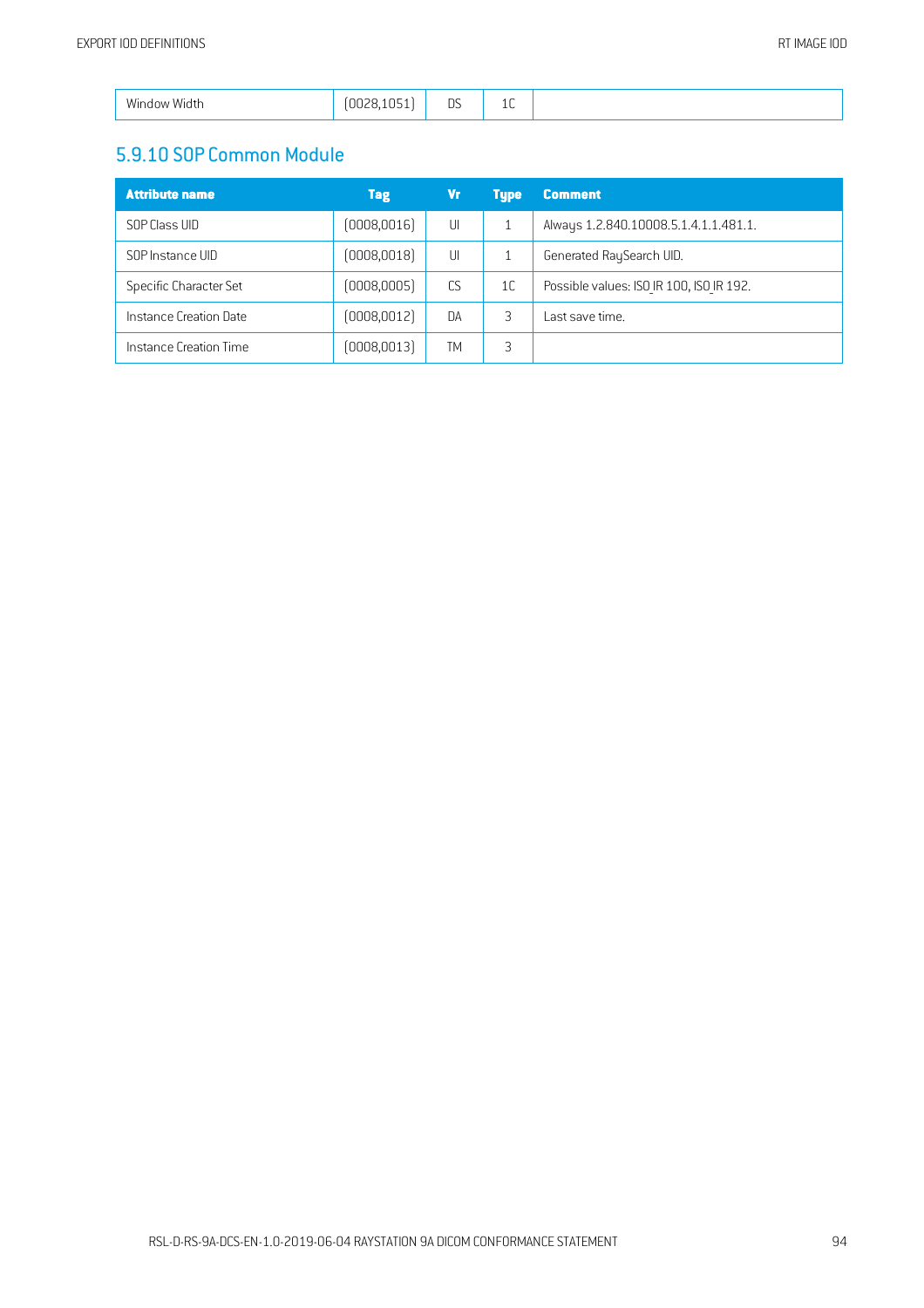# **6 DATA DICTIONARY OF PRIVATE ATTRIBUTES**

All used Private Creators are listed in the table below. Usage of Private Attributes are listed in each module specification.

| <b>Attribute name</b>           | <b>Tag</b>   | <b>VR</b>      | <b>VM</b>   | <b>Value</b>                                   |
|---------------------------------|--------------|----------------|-------------|------------------------------------------------|
| <b>GE Private Creator</b>       | (0009, 0010) | L <sub>0</sub> | $\mathbf 1$ | GEMS PETD 01                                   |
| RaySearch Private Creator       | (3001,0011)  | L <sub>0</sub> | 1           | RAYSEARCHLABS 1.0                              |
| <b>IMPAC Private Creator</b>    | (300B, 0010) | L <sub>0</sub> | 1           | IMPAC.                                         |
| Brainlab Private Creator        | (300B, 0012) | L <sub>0</sub> | 1           | Brainlab - ONC - Beam Parameters               |
| <b>IBA Private Creator</b>      | (300D, 0010) | L <sub>0</sub> | 1           | <b>IBA</b>                                     |
| medPhoton Private Creator       | (30BB,0010)  | L <sub>0</sub> | 1           | medPhoton 1.0                                  |
| Brainlab Private Creator        | (320B, 0010) | L <sub>0</sub> | 1           | Brainlab - ONC - Multi-axial treatment machine |
| RaySearch Private Creator       | (4001, 0010) | L <sub>0</sub> | 1           | RAYSEARCHLABS 2.0                              |
| Philips Private Creator         | [7053,0010]  | L <sub>0</sub> | 1           | Philips PET Private Group                      |
| TomoTherapy HA Private Creator  | (300D, 0010) | L <sub>0</sub> | 1           | <b>TOMO HA 01</b>                              |
| TomoTherapy DD Private Creator  | (300D,0020)  | L <sub>0</sub> | 1           | TOMO DD 01                                     |
| Siemens IONTRIS Private Creator | (300B,0010)  | L <sub>0</sub> | 1           | SIEMENS MED SYNGO RT                           |
| Varian Medical Systems          | [3243,0010]  | L <sub>0</sub> | 1           | Varian Medical Systems VISION 3243             |